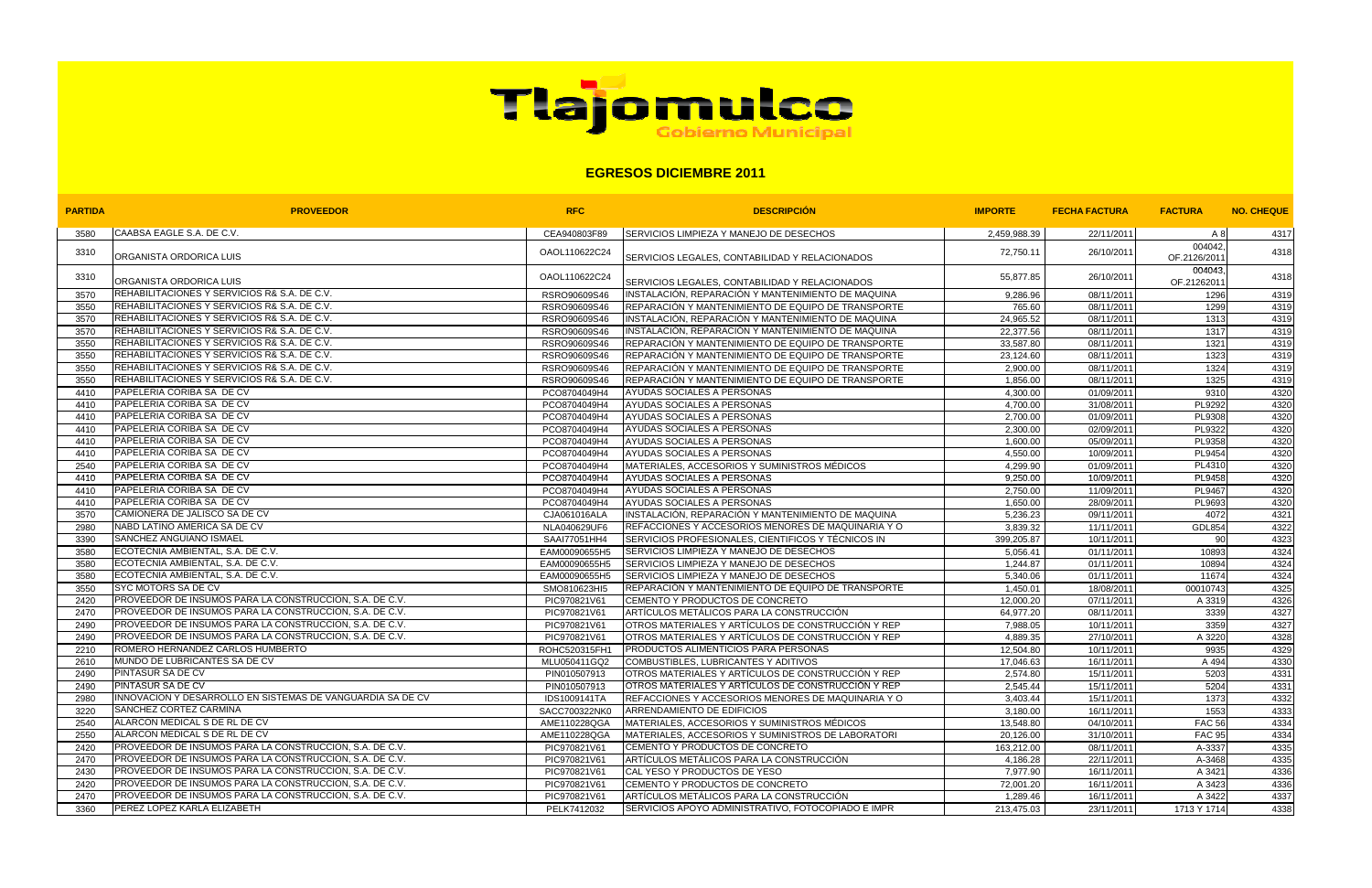| 3360 | OROZCO CEBALLOS RAMON                                   | OOCR520317IP1 | SERVICIOS APOYO ADMINISTRATIVO, FOTOCOPIADO E IMPR | 74,858.28    | 22/11/2011 | 1859               | 4339 |
|------|---------------------------------------------------------|---------------|----------------------------------------------------|--------------|------------|--------------------|------|
|      |                                                         |               |                                                    |              |            | D 14421            |      |
| 3360 | PAPELERIA COPI-LASER SA DE CV                           | PCO090511AB4  | SERVICIOS APOYO ADMINISTRATIVO, FOTOCOPIADO E IMPR | 1,996.82     | 04/10/2011 | OF.143/201         | 4340 |
|      |                                                         |               |                                                    |              |            | d 14416,           |      |
| 3360 | PAPELERIA COPI-LASER SA DE CV                           | PCO090511AB4  | SERVICIOS APOYO ADMINISTRATIVO, FOTOCOPIADO E IMPR | 1,939.29     | 04/10/2011 | OF.144/201         | 4341 |
| 4410 | PAPELERIA CORIBA SA DE CV                               | PCO8704049H4  | AYUDAS SOCIALES A PERSONAS                         | 10,650.00    | 02/09/2011 | PL9328             | 4342 |
| 4410 | PAPELERIA CORIBA SA DE CV                               | PCO8704049H4  | AYUDAS SOCIALES A PERSONAS                         | 2,700.00     | 08/09/2011 | PL9406             | 4342 |
| 4410 | PAPELERIA CORIBA SA DE CV                               | PCO8704049H4  | AYUDAS SOCIALES A PERSONAS                         | 350.00       | 08/09/2011 | PL9412             | 4342 |
| 4410 | PAPELERIA CORIBA SA DE CV                               | PCO8704049H4  | AYUDAS SOCIALES A PERSONAS                         | 250.00       | 08/09/2011 | PL9413             | 4342 |
| 4410 | PAPELERIA CORIBA SA DE CV                               | PCO8704049H4  | AYUDAS SOCIALES A PERSONAS                         | 250.00       | 08/09/2011 | PL9414             | 4342 |
| 4410 | PAPELERIA CORIBA SA DE CV                               |               | AYUDAS SOCIALES A PERSONAS                         |              |            | PL9415             |      |
|      | PAPELERIA CORIBA SA DE CV                               | PCO8704049H4  |                                                    | 300.00       | 08/09/2011 |                    | 4342 |
| 4410 |                                                         | PCO8704049H4  | AYUDAS SOCIALES A PERSONAS                         | 250.00       | 08/09/2011 | PL9416             | 4342 |
| 4410 | PAPELERIA CORIBA SA DE CV                               | PCO8704049H4  | AYUDAS SOCIALES A PERSONAS                         | 300.00       | 08/09/2011 | PL9417             | 4342 |
| 4410 | PAPELERIA CORIBA SA DE CV                               | PCO8704049H4  | AYUDAS SOCIALES A PERSONAS                         | 600.00       | 08/09/2011 | PL9418             | 4342 |
| 4410 | PAPELERIA CORIBA SA DE CV                               | PCO8704049H4  | AYUDAS SOCIALES A PERSONAS                         | 550.00       | 08/09/2011 | PL9421             | 4342 |
| 4410 | PAPELERIA CORIBA SA DE CV                               | PCO8704049H4  | AYUDAS SOCIALES A PERSONAS                         | 2,700.00     | 12/09/2011 | PL9485             | 4342 |
| 4410 | PAPELERIA CORIBA SA DE CV                               | PCO8704049H4  | AYUDAS SOCIALES A PERSONAS                         | 1,900.00     | 22/09/2011 | PL9607             | 4342 |
| 4410 | PAPELERIA CORIBA SA DE CV                               | PCO8704049H4  | AYUDAS SOCIALES A PERSONAS                         | 3,500.00     | 27/09/2011 | PL9668             | 4342 |
| 4410 | PAPELERIA CORIBA SA DE CV                               | PCO8704049H4  | AYUDAS SOCIALES A PERSONAS                         | 4,050.00     | 07/09/2011 | PL9387             | 4343 |
| 2140 | PAPELERIA COPI-LASER SA DE CV                           | PCO090511AB4  | MATERIALES, ÚTILES Y EQUIPOS MENORES DE TECNOLOGÍA | 171,013.23   | 16/11/2011 | D16549             | 4344 |
| 6130 | BIRMEK CONSTRUCCIONES S.A. DE C.V.                      | BCO070129512  | CONSTRUCCIÓN DE OBRAS PARA ABASTECIMIENTO DE AGUA, | 1,375,868.71 | 09/11/2011 | 60                 | 12   |
| 3110 |                                                         | CFE370814QI0  |                                                    | 290,052.00   | 28/11/2011 | OF.DGOP-TZ-        | 4345 |
|      | COMISION FEDERAL DE ELECTRICIDAD                        |               | ENERGÍA ELÉCTRICA                                  |              |            | 2400/201           |      |
| 3520 |                                                         | BTA980316CA6  |                                                    | 60.00        | 11/11/2011 | GA 359             | 4350 |
|      | BESSER TIME & PARKING SA DE CV                          |               | INSTALACIÓN, REPARACIÓN Y MANTENIMIENTO DE MOBILIA |              |            | DGA/116/201        |      |
| 3520 |                                                         | BTA980316CA6  |                                                    | 627.00       | 11/11/2011 | GA 360             | 4350 |
|      | BESSER TIME & PARKING SA DE CV                          |               | INSTALACIÓN, REPARACIÓN Y MANTENIMIENTO DE MOBILIA |              |            | DGA/116/201        |      |
| 3520 |                                                         | BTA980316CA6  |                                                    | 1,779.00     | 11/11/2011 | GA 361             | 4350 |
|      | BESSER TIME & PARKING SA DE CV                          |               | INSTALACIÓN, REPARACIÓN Y MANTENIMIENTO DE MOBILIA |              |            | DGA/116/201        |      |
| 4420 | GARCIA VALVERDE GUSTAVO ADOLFO                          | GAVG611101HGA | BECAS Y OTRAS AYUDAS PARA PROGRAMAS DE CAPACITACI  | 6,305.18     | 11/11/2011 | 0012, OF. 96/201   | 4351 |
| 4420 | IÑIGUEZ ORTIZ MARTHA CATALINA                           | IIOM780223KW0 | BECAS Y OTRAS AYUDAS PARA PROGRAMAS DE CAPACITACI  | 20,000.00    | 10/11/2011 | 0001, OF. 83/201   | 4352 |
| 4420 | GONZALEZ GONZALEZ JOSE LUIS                             | GOGL670730CP6 | BECAS Y OTRAS AYUDAS PARA PROGRAMAS DE CAPACITACI  | 8,388.63     | 13/10/2011 | 022, OF. 366/201   | 4353 |
| 4420 | GONZALEZ GONZALEZ JOSE LUIS                             | GOGL670730CP6 | BECAS Y OTRAS AYUDAS PARA PROGRAMAS DE CAPACITACI  | 8,388.63     | 13/10/2011 | 024, OF. 365/201   | 4354 |
| 4310 | <b>GUERRERO ROMO GEORGINA TERESA</b>                    | GURG590806340 | SUBSIDIOS A LA PRODUCCIÓN                          | 20,300.00    | 10/10/2011 | 0001, OF. 093/2011 | 4355 |
| 4420 | <b>GUERRERO ROMO GEORGINA TERESA</b>                    | GURG590806340 | BECAS Y OTRAS AYUDAS PARA PROGRAMAS DE CAPACITACI  | 20,300.00    | 10/10/2011 | 0003, OF. 092/2011 | 4356 |
| 4420 | <b>GUERRERO ROMO GEORGINA TERESA</b>                    | GURG590806340 | BECAS Y OTRAS AYUDAS PARA PROGRAMAS DE CAPACITACI  | 20,300.00    | 10/10/2011 | 0004, OF. 091/201  | 4357 |
| 9910 | RAMIREZ PARTIDA LETICIA                                 | RALP5209127U4 | <b>ADEFAS</b>                                      | 1,878.01     | 10/01/2011 | 8364, OF. 480/201  | 4366 |
| 4310 | UNION GANADERA REGIONAL DE JALISCO                      | URG6002266T9  | SUBSIDIOS A LA PRODUCCIÓN                          | 8,000.00     | 05/10/2011 | G 2243406          | 4367 |
| 3570 | REHABILITACIONES Y SERVICIOS R& S.A. DE C.V.            | RSRO90609S46  | INSTALACIÓN, REPARACIÓN Y MANTENIMIENTO DE MAQUINA | 696.00       | 08/11/2011 | 1288               | 4369 |
| 3570 | REHABILITACIONES Y SERVICIOS R& S.A. DE C.V.            | RSRO90609S46  | INSTALACIÓN, REPARACIÓN Y MANTENIMIENTO DE MAQUINA | 10,317.04    | 08/11/2011 | 1294               | 4369 |
| 3570 | <b>REHABILITACIONES Y SERVICIOS R&amp; S.A. DE C.V.</b> | RSRO90609S46  | INSTALACIÓN, REPARACIÓN Y MANTENIMIENTO DE MAQUINA | 210,698.24   | 14/11/2011 | 1345               | 4369 |
| 3570 | <b>REHABILITACIONES Y SERVICIOS R&amp; S.A. DE C.V.</b> | RSRO90609S46  | INSTALACIÓN, REPARACIÓN Y MANTENIMIENTO DE MAQUINA | 36,424.00    | 08/11/2011 | .1283              | 4370 |
| 3570 | REHABILITACIONES Y SERVICIOS R& S.A. DE C.V.            | RSRO90609S46  | INSTALACIÓN, REPARACIÓN Y MANTENIMIENTO DE MAQUINA | 2,973.08     | 08/11/2011 | 1291               | 4370 |
| 3570 | <b>ARROYO RIOS GERARDO</b>                              | AORG880804DD3 | INSTALACIÓN, REPARACIÓN Y MANTENIMIENTO DE MAQUINA | 1,577.60     | 01/07/2011 | 0718               | 4371 |
| 3550 | <b>ARROYO RIOS GERARDO</b>                              | AORG880804DD3 | REPARACIÓN Y MANTENIMIENTO DE EQUIPO DE TRANSPORTE | 3,422.00     | 02/09/2011 | 0769               | 4371 |
| 3550 | ARROYO RIOS GERARDO                                     | AORG880804DD3 | REPARACIÓN Y MANTENIMIENTO DE EQUIPO DE TRANSPORTE | 1,264.40     | 02/09/2011 | 0771               | 4371 |
| 3550 | ARROYO RIOS GERARDO                                     | AORG880804DD3 | REPARACIÓN Y MANTENIMIENTO DE EQUIPO DE TRANSPORTE | 6,411.60     | 21/06/2011 | 0706-0705          | 4372 |
| 3550 | <b>ELIZALDE MARTINEZ PEDRO</b>                          | EIMP771025HU8 | REPARACIÓN Y MANTENIMIENTO DE EQUIPO DE TRANSPORTE | 6,496.00     | 28/06/2011 | 1516               | 4373 |
| 3550 | <b>ELIZALDE MARTINEZ PEDRO</b>                          | EIMP771025HU8 | REPARACIÓN Y MANTENIMIENTO DE EQUIPO DE TRANSPORTE | 1,856.00     | 26/08/2011 | 1517               | 4373 |
| 3550 | <b>IELIZALDE MARTINEZ PEDRO</b>                         | EIMP771025HU8 | REPARACIÓN Y MANTENIMIENTO DE EQUIPO DE TRANSPORTE | 2,784.00     | 27/08/2011 | 1537               | 4373 |
| 3550 | <b>ELIZALDE MARTINEZ PEDRO</b>                          | EIMP771025HU8 | REPARACIÓN Y MANTENIMIENTO DE EQUIPO DE TRANSPORTE | 4,756.00     | 17/11/2011 | 1552               | 4374 |
| 2960 | <b>GRUPO INTERLLANTAS SA DE CV</b>                      | GIL0309294E9  | REFACCIONES Y ACCESORIOS MENORES DE EQUIPO DE TRAN | 541,144.42   | 16/11/2011 | FBG-1713           | 4375 |
| 2960 | <b>GRUPO INTERLLANTAS SA DE CV</b>                      | GIL0309294E9  | REFACCIONES Y ACCESORIOS MENORES DE EQUIPO DE TRAN | 53,319.91    | 18/11/2011 | FBG-1731           | 4375 |
| 3150 | RADIOMOVIL DIPSA, S.A. DE C.V.                          | RDI841003QJ4  | <b>TELEFONÍA CELULAR</b>                           | 3,130.61     | 28/10/2011 | ID-16454383.       | 4376 |
| 3570 | REHABILITACIONES Y SERVICIOS R& S.A. DE C.V.            | RSRO90609S46  | INSTALACIÓN, REPARACIÓN Y MANTENIMIENTO DE MAQUINA | 10,322.74    | 08/11/2011 | 1292               | 4377 |
|      | REHABILITACIONES Y SERVICIOS R& S.A. DE C.V.            |               | INSTALACIÓN, REPARACIÓN Y MANTENIMIENTO DE MAQUINA |              | 08/11/2011 |                    | 4377 |
| 3570 | REHABILITACIONES Y SERVICIOS R& S.A. DE C.V.            | RSRO90609S46  |                                                    | 34,013.52    |            | 1293               |      |
| 3570 |                                                         | RSRO90609S46  | INSTALACIÓN, REPARACIÓN Y MANTENIMIENTO DE MAQUINA | 3,628.48     | 08/11/2011 | 1295               | 4377 |
| 3570 | REHABILITACIONES Y SERVICIOS R& S.A. DE C.V.            | RSRO90609S46  | INSTALACIÓN, REPARACIÓN Y MANTENIMIENTO DE MAQUINA | 836.36       | 08/11/2011 | 1298               | 4377 |
| 3550 | REHABILITACIONES Y SERVICIOS R& S.A. DE C.V.            | RSRO90609S46  | REPARACIÓN Y MANTENIMIENTO DE EQUIPO DE TRANSPORTE | 1,960.40     | 08/11/2011 | 1314               | 4377 |
| 3570 | REHABILITACIONES Y SERVICIOS R& S.A. DE C.V.            | RSRO90609S46  | INSTALACIÓN, REPARACIÓN Y MANTENIMIENTO DE MAQUINA | 50,319.64    | 08/11/2011 | 1315-1316          | 4377 |
| 3570 | <b>REHABILITACIONES Y SERVICIOS R&amp; S.A. DE C.V.</b> | RSRO90609S46  | INSTALACIÓN, REPARACIÓN Y MANTENIMIENTO DE MAQUINA | 25,003.80    | 08/11/2011 | 1318               | 4377 |
| 3550 | REHABILITACIONES Y SERVICIOS R& S.A. DE C.V.            | RSRO90609S46  | REPARACIÓN Y MANTENIMIENTO DE EQUIPO DE TRANSPORTE | 986.00       | 08/11/2011 | 1326               | 4377 |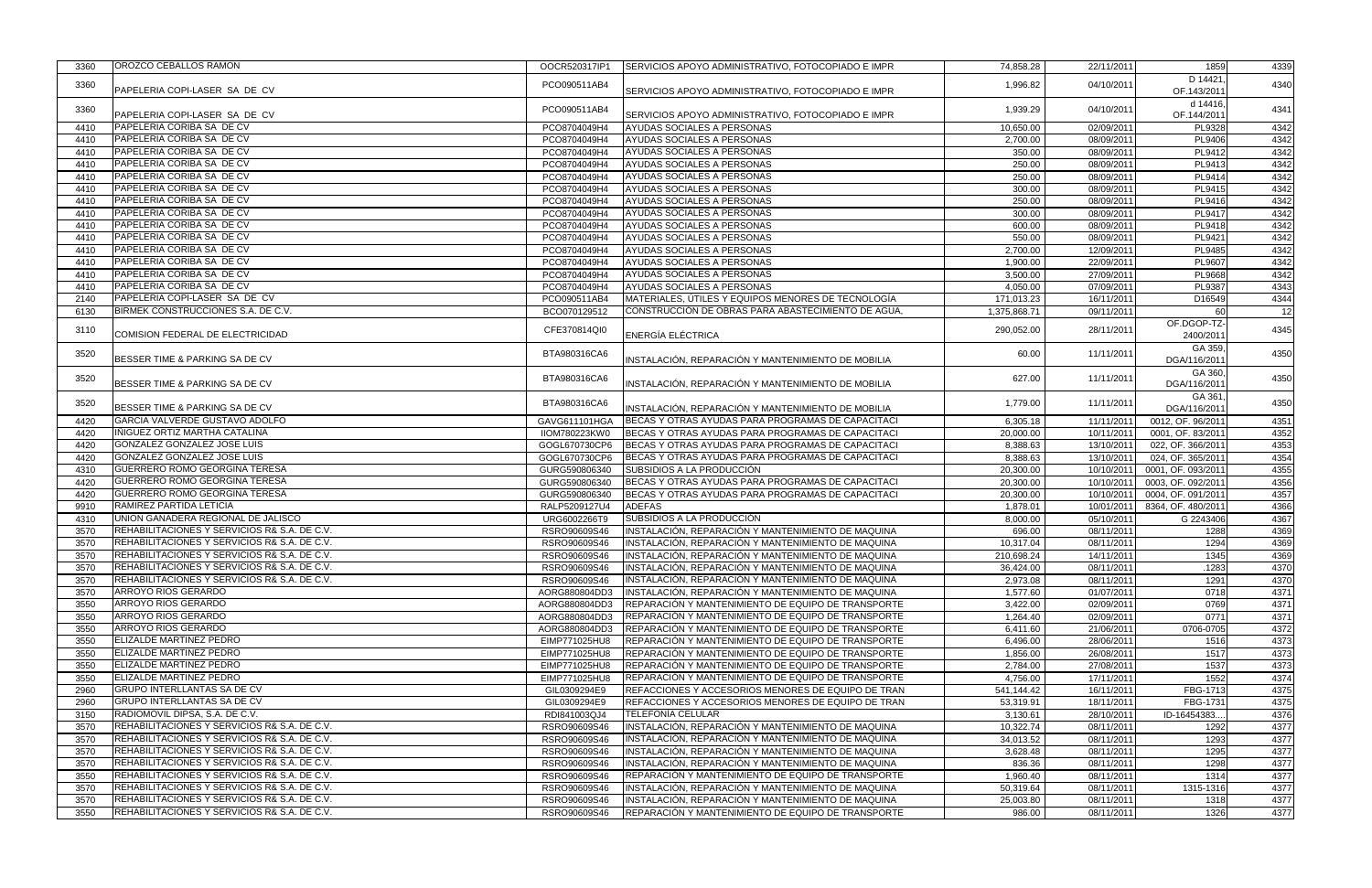| 3550 | REHABILITACIONES Y SERVICIOS R& S.A. DE C.V.                              | RSRO90609S46         | REPARACIÓN Y MANTENIMIENTO DE EQUIPO DE TRANSPORTE        | 1,392.00             | 08/11/2011               | 1328               | 4377 |
|------|---------------------------------------------------------------------------|----------------------|-----------------------------------------------------------|----------------------|--------------------------|--------------------|------|
| 3550 | REHABILITACIONES Y SERVICIOS R& S.A. DE C.V.                              | RSRO90609S46         | REPARACIÓN Y MANTENIMIENTO DE EQUIPO DE TRANSPORTE        | 6,496.00             | 08/11/2011               | 1329               | 4377 |
| 3550 | REHABILITACIONES Y SERVICIOS R& S.A. DE C.V.                              | RSRO90609S46         | REPARACIÓN Y MANTENIMIENTO DE EQUIPO DE TRANSPORTE        | 4,176.00             | 08/11/2011               | 1330               | 4377 |
| 3570 | REHABILITACIONES Y SERVICIOS R& S.A. DE C.V.                              | RSRO90609S46         | INSTALACIÓN, REPARACIÓN Y MANTENIMIENTO DE MAQUINA        | 15,330.56            | 08/11/2011               | 1319               | 4378 |
| 3550 | REHABILITACIONES Y SERVICIOS R& S.A. DE C.V.                              | RSRO90609S46         | REPARACIÓN Y MANTENIMIENTO DE EQUIPO DE TRANSPORTE        | 19,129.56            | 08/11/2011               | 1320               | 4378 |
| 3550 | REHABILITACIONES Y SERVICIOS R& S.A. DE C.V.                              | RSRO90609S46         | REPARACIÓN Y MANTENIMIENTO DE EQUIPO DE TRANSPORTE        | 12,876.00            | 08/11/2011               | 1322               | 4378 |
| 3550 | REHABILITACIONES Y SERVICIOS R& S.A. DE C.V.                              | RSRO90609S46         | REPARACIÓN Y MANTENIMIENTO DE EQUIPO DE TRANSPORTE        | 5,101.68             | 08/11/2011               | 1331               | 4378 |
| 3550 | REHABILITACIONES Y SERVICIOS R& S.A. DE C.V.                              | RSRO90609S46         | REPARACIÓN Y MANTENIMIENTO DE EQUIPO DE TRANSPORTE        | 5,127.20             | 08/11/2011               | 1332               | 4378 |
| 3550 | REHABILITACIONES Y SERVICIOS R& S.A. DE C.V.                              | RSRO90609S46         | REPARACIÓN Y MANTENIMIENTO DE EQUIPO DE TRANSPORTE        | 4,408.00             | 08/11/2011               | 1333               | 4378 |
| 3550 | ELIZALDE MARTINEZ PEDRO                                                   | EIMP771025HU8        | REPARACIÓN Y MANTENIMIENTO DE EQUIPO DE TRANSPORTE        | 6,844.00             | 17/11/2011               | 1546               | 4379 |
| 3550 | <b>ELIZALDE MARTINEZ PEDRO</b>                                            | EIMP771025HU8        | REPARACIÓN Y MANTENIMIENTO DE EQUIPO DE TRANSPORTE        | 11,484.00            | 17/11/2011               | 1549               | 4379 |
| 3550 | ELIZALDE MARTINEZ PEDRO                                                   | EIMP771025HU8        | REPARACIÓN Y MANTENIMIENTO DE EQUIPO DE TRANSPORTE        | 788.80               | 17/11/2011               | 1550               | 4379 |
| 3550 | ELIZALDE MARTINEZ PEDRO                                                   | EIMP771025HU8        | REPARACIÓN Y MANTENIMIENTO DE EQUIPO DE TRANSPORTE        | 5,104.00             | 17/11/2011               | 1551               | 4379 |
| 3550 | <b>ELIZALDE MARTINEZ PEDRO</b>                                            | EIMP771025HU8        | REPARACIÓN Y MANTENIMIENTO DE EQUIPO DE TRANSPORTE        | 4,292.00             | 17/11/2011               | 1553               | 4379 |
| 3550 | ELIZALDE MARTINEZ PEDRO                                                   | EIMP771025HU8        | REPARACIÓN Y MANTENIMIENTO DE EQUIPO DE TRANSPORTE        | 2,204.00             | 17/11/2011               | 1554               | 4379 |
| 3550 | ELIZALDE MARTINEZ PEDRO                                                   | EIMP771025HU8        | REPARACIÓN Y MANTENIMIENTO DE EQUIPO DE TRANSPORTE        | 5,336.00             | 17/11/2011               | 1555               | 4379 |
| 3550 | ELIZALDE MARTINEZ PEDRO                                                   | EIMP771025HU8        | REPARACIÓN Y MANTENIMIENTO DE EQUIPO DE TRANSPORTE        | 1,276.00             | 17/11/2011               | 1556               | 4379 |
| 4310 | UNION GANADERA REGIONAL DE JALISCO                                        | URG6002266T9         | SUBSIDIOS A LA PRODUCCIÓN                                 | 63,000.00            | 25/10/2011               | G 2243573          | 4381 |
| 6150 | CORPORATIVO DE LA TORRE SA DE CV                                          | CTO0401222V0         | CONSTRUCCIÓN DE VÍAS DE COMUNICACIÓN EN BIENES PÚB        | 543,561.86           | 31/10/2011               | 704 B              | 130  |
| 6160 | DIAZ GALINDO OSCAR ALFREDO                                                | DIGO800919QU1        | OTRAS CONSTRUCCIONES DE IGENIERIA CIVIL U OBRA PES        | 112,526.16           | 16/11/2011               | 13                 | 127  |
| 6120 | LACARIERE EDIFICACIONES, S.A. DE C.V.                                     | LED091006JG1         | EDIFICACION NO HABITACIONAL EN BIENES PUBLICOS            | 390,447.32           | 22/11/2011               |                    |      |
|      | EU ZEN CONSULTORES SC                                                     |                      |                                                           |                      |                          |                    | 13   |
| 3390 |                                                                           | EZC100423D14         | SERVICIOS PROFESIONALES, CIENTIFICOS Y TÉCNICOS IN        | 179,066.66           | 08/11/2011               | A 43               | 4383 |
| 6230 | <b>GRUPO LA FUENTE SA DE CV</b>                                           | GFU021009BC1         | EDIFICACIÓN NO HABITACION PARA EL ABASTECIMIENTO D        | 25,761.28            | 03/11/2011               | 4868               | 4384 |
| 6230 | <b>GRUPO LA FUENTE SA DE CV</b>                                           | GFU021009BC1         | EDIFICACIÓN NO HABITACION PARA EL ABASTECIMIENTO D        | 54,617.21            | 03/11/2011               | 4873               | 4385 |
| 2720 | CALZADO DE TRABAJO S.A DE C.V.                                            | CTR940509JF6         | <b>PRENDAS DE SEGURIDAD Y PROTECCIÓN PERSONAL</b>         | 68,495.68            | 24/10/2011               | B 12835            | 4386 |
| 2210 | <b>DIPROVIC DE MEXICO S DE RL DE CV</b>                                   | DME100421FS8         | PRODUCTOS ALIMENTICIOS PARA PERSONAS                      | 3,821.00             | 08/11/2011               | B 5553             | 4387 |
| 3220 | SOLANO MAGAÑA JOSE MANUEL                                                 | SOMM730308P77        | ARRENDAMIENTO DE EDIFICIOS                                | 13,800.14            | 11/11/2011               | 0051               | 4388 |
| 3220 | SOLANO MAGAÑA JOSE MANUEL                                                 | SOMM730308P77        | ARRENDAMIENTO DE EDIFICIOS                                | 13,800.14            | 11/11/2011               | 0053               | 4388 |
| 3610 | MARTINEZ MAGUEY CARLOS ALBERTO                                            | MAMC730402FF6        | DIFUSIÓN POR RADIO, TELEVISIÓN Y OTROS MEDIOS DE M        | 4,640.00             | 16/11/2011               | 029                | 4389 |
| 2540 | RUIZ LEAL LETICIA MARIA LUISA                                             | <b>RULL560622JEA</b> | MATERIALES, ACCESORIOS Y SUMINISTROS MÉDICOS              | 1,995.20             | 16/11/2011               | A 334              | 4390 |
| 2540 | ALARCON JIMENEZ FRANCISCO JAVIER                                          | AAJF4201225R3        | MATERIALES, ACCESORIOS Y SUMINISTROS MÉDICOS              | 13,361.58            | 10/06/2011               | 0844 A             | 4391 |
| 2110 | LATINFLAVOR SA DE CV                                                      | LAT070819166         | MATERIALES, UTILES Y EQUIPOS MENORES DE OFICINA           | 4,649.40             | 11/11/2011               | <b>BB 0910</b>     | 4392 |
| 3610 | QUADRIMAG SA DE CV                                                        | QUA981218CK6         | DIFUSIÓN POR RADIO, TELEVISIÓN Y OTROS MEDIOS DE M        | 1,740.00             | 17/11/2011               | 7740               | 4393 |
| 2540 | ALARCON MEDICAL S DE RL DE CV                                             | AME110228QGA         | MATERIALES, ACCESORIOS Y SUMINISTROS MÉDICOS              | 20,786.04            | 11/11/2011               | <b>FAC 116</b>     | 4394 |
| 2540 | ALARCON MEDICAL S DE RL DE CV                                             | AME110228QGA         | MATERIALES, ACCESORIOS Y SUMINISTROS MÉDICOS              | 19,752.72            | 28/10/2011               | <b>FAC 91</b>      | 4394 |
| 2550 | ALARCON MEDICAL S DE RL DE CV                                             | AME110228QGA         | MATERIALES, ACCESORIOS Y SUMINISTROS DE LABORATORI        | 25,420.24            | 31/10/2011               | <b>FAC 94</b>      | 4394 |
| 6130 | BIRMEK CONSTRUCCIONES S.A. DE C.V.                                        | BCO070129512         | CONSTRUCCIÓN DE OBRAS PARA ABASTECIMIENTO DE AGUA,        | 208,548.58           | 09/11/2011               | 61                 | 4395 |
| 6220 | URBANIZADORA DE JALISCO, S.A. DE C.V.                                     | UJA0102068SA         | EDIFICACIÓN NO HABITACION EN BIENES PROPIOS               | 307,243.93           | 24/11/2011               | 802                | 4396 |
| 2210 | ROMERO HERNANDEZ CARLOS HUMBERTO                                          | ROHC520315FH1        | PRODUCTOS ALIMENTICIOS PARA PERSONAS                      | 13,998.88            | 18/11/2011               | 9259               | 4400 |
| 3530 | CHAVEZ CONTRERAS LUIS FERNANDO                                            | CACL660112A87        | INSTALACIÓN, REPARACIÓN Y MANTENIMIENTO DE EQUIPO         | 1,763.20             | 15/11/2011               | A 491              | 4401 |
| 3340 | <b>ITESO AC</b>                                                           | ITE570731PS9         | <b>SERVICIOS DE CAPACITACIÓN</b>                          | 48,720.00            | 16/11/2011               | 77196A             | 4402 |
| 2980 | IINNOVACION Y DESARROLLO EN SISTEMAS DE VANGUARDIA SA DE CV               | IDS1009141TA         | REFACCIONES Y ACCESORIOS MENORES DE MAQUINARIA Y O        | 15,013.30            | 16/11/2011               | 1381               | 4403 |
| 2160 | VELAZQUEZ OBREGON ALVARO                                                  | VEOA700808QK9        | <b>MATERIAL DE LIMPIEZA</b>                               | 9,996.07             | 20/10/2011               | 41351              | 4404 |
| 2520 | VELAZQUEZ OBREGON ALVARO                                                  | VEOA700808QK9        | FERTILIZANTES, PESTICIDAS Y OTROS AGROQUÍMICOS            | 9,860.00             | 14/11/2011               | 41376              | 4404 |
| 2520 | VELAZQUEZ OBREGON ALVARO                                                  | VEOA700808QK9        | FERTILIZANTES, PESTICIDAS Y OTROS AGROQUÍMICOS            | 7,904.24             | 14/11/2011               | 41381              | 4404 |
| 3520 | VELAZQUEZ OBREGON ALVARO                                                  | VEOA700808QK9        | INSTALACIÓN, REPARACIÓN Y MANTENIMIENTO DE MOBILIA        | 608.98               | 31/10/2011               | A 6494             | 4404 |
| 4340 | <b>SECRETARIA DE FINANZAS</b>                                             | SFI890301DV0         | SUBSIDIOS A LA PRESTACIÓN DE SERVICIOS PÚBLICOS           | 4,352,000.00         | 06/12/2011               | 685/2011           | 4405 |
| 4150 | IINSTITUTO DE CULTURA RECREACION Y DEPORTE DEL MUNICIPIO DE TLAJOMULCO DE |                      |                                                           |                      |                          |                    |      |
|      | ZUÑIGA                                                                    | ICR100203SE8         | <b>TRANSFERENCIAS INTERNAS OTORGADAS A ENTIDADES PARA</b> | 1,400,000.00         | 29/11/2011               | 0057, OF. 410/2011 | 4406 |
| 6130 | COFAR INGENIERIA SA DE CV                                                 | CIN870914FZ2         | CONSTRUCCIÓN DE OBRAS PARA ABASTECIMIENTO DE AGUA,        | 1,012,874.99         | 10/11/2011               | 1464               | 14   |
| 6160 | ALFRA INGENIEROS S.A. DE C.V.                                             | AIN921130L47         | OTRAS CONSTRUCCIONES DE IGENIERIA CIVIL U OBRA PES        | 396,826.96           | 24/11/2011               | A19                |      |
|      | SAN FELIPE ESCOLAR SA DE CV                                               | SFE84111635A         | AYUDAS SOCIALES A PERSONAS                                |                      |                          |                    | 151  |
| 4410 | SAN FELIPE ESCOLAR SA DE CV                                               |                      |                                                           | 3,750.00             | 24/10/2011               | L33106             | 4408 |
| 4410 | SAN FELIPE ESCOLAR SA DE CV                                               | SFE84111635A         | AYUDAS SOCIALES A PERSONAS                                | 650.00               | 28/10/2011               | L33554             | 4408 |
| 4410 | SAN FELIPE ESCOLAR SA DE CV                                               | SFE84111635A         | AYUDAS SOCIALES A PERSONAS                                | 3,700.00             | 28/10/2011               | L33555             | 4408 |
| 4410 |                                                                           | SFE84111635A         | AYUDAS SOCIALES A PERSONAS                                | 4,750.00             | 01/11/2011               | L33755             | 4408 |
| 4410 | SAN FELIPE ESCOLAR SA DE CV                                               | SFE84111635A         | AYUDAS SOCIALES A PERSONAS                                | 6,550.00             | 28/10/2011               | M55380             | 4408 |
| 4410 | SAN FELIPE ESCOLAR SA DE CV                                               | SFE84111635A         | AYUDAS SOCIALES A PERSONAS                                | 5,650.00             | 25/10/2011               | M55641             | 4408 |
| 4410 | SAN FELIPE ESCOLAR SA DE CV                                               | SFE84111635A         | AYUDAS SOCIALES A PERSONAS                                | 4,650.00             | 25/10/2011               | M55837             | 4408 |
| 4410 | SAN FELIPE ESCOLAR SA DE CV                                               | SFE84111635A         | AYUDAS SOCIALES A PERSONAS                                | 6,500.00             | 26/10/2011               | M55997             | 4408 |
| 4410 | SAN FELIPE ESCOLAR SA DE CV<br>SAN FELIPE ESCOLAR SA DE CV                | SFE84111635A         | AYUDAS SOCIALES A PERSONAS<br>AYUDAS SOCIALES A PERSONAS  | 4,050.00<br>7,500.00 | 27/10/2011<br>27/10/2011 | M56258<br>M56314   | 4408 |
| 4410 |                                                                           | SFE84111635A         |                                                           |                      |                          |                    | 4408 |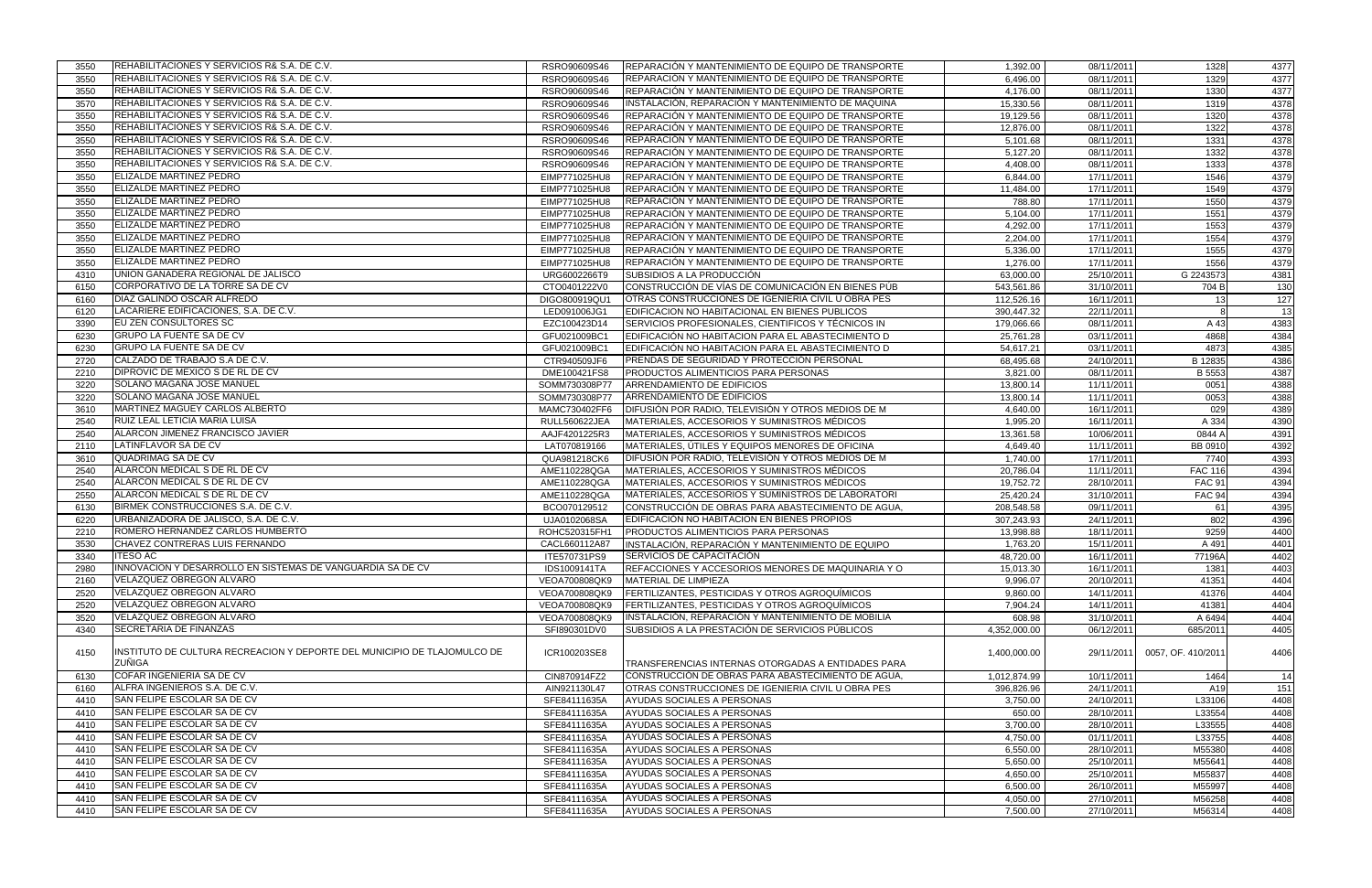| 4410 | SAN FELIPE ESCOLAR SA DE CV                                                                                      | SFE84111635A                  | AYUDAS SOCIALES A PERSONAS                               | 3,500.00                   | 28/10/2011               | M56407             | 4408       |
|------|------------------------------------------------------------------------------------------------------------------|-------------------------------|----------------------------------------------------------|----------------------------|--------------------------|--------------------|------------|
| 4410 | <b>SAN FELIPE ESCOLAR SA DE CV</b>                                                                               | SFE84111635A                  | AYUDAS SOCIALES A PERSONAS                               | 5,350.00                   | 28/10/2011               | M56553             | 4408       |
| 4410 | SAN FELIPE ESCOLAR SA DE CV                                                                                      | SFE84111635A                  | AYUDAS SOCIALES A PERSONAS                               | 2,500.00                   | 28/10/2011               | M56582             | 4408       |
| 4410 | SAN FELIPE ESCOLAR SA DE CV                                                                                      | SFE84111635A                  | AYUDAS SOCIALES A PERSONAS                               | 2,950.00                   | 28/10/2011               | M56602             | 4408       |
| 4410 | SAN FELIPE ESCOLAR SA DE CV                                                                                      | SFE84111635A                  | AYUDAS SOCIALES A PERSONAS                               | 5,550.00                   | 28/10/2011               | M56619             | 4408       |
| 4410 | SAN FELIPE ESCOLAR SA DE CV                                                                                      | SFE84111635A                  | AYUDAS SOCIALES A PERSONAS                               | 5,750.00                   | 29/10/2011               | M56873             | 4408       |
| 4410 | SAN FELIPE ESCOLAR SA DE CV                                                                                      | SFE84111635A                  | AYUDAS SOCIALES A PERSONAS                               | 6,750.00                   | 11/11/2011               | M59716             | 4408       |
| 3570 | MENDOZA ALVAREZ JUDITH                                                                                           | MEAJ750318SF5                 | INSTALACIÓN, REPARACIÓN Y MANTENIMIENTO DE MAQUINA       | 12,818.00                  | 01/11/2011               | 8362               | 4415       |
| 3550 | MENDOZA ALVAREZ JUDITH                                                                                           | MEAJ750318SF5                 | REPARACIÓN Y MANTENIMIENTO DE EQUIPO DE TRANSPORTE       | 13,746.00                  | 07/11/2011               | 8409               | 4415       |
| 2960 | RAMOS MEJIA LILIANA AURORA                                                                                       | RAML641012186                 | REFACCIONES Y ACCESORIOS MENORES DE EQUIPO DE TRAN       | 3,512.00                   | 27/10/2011               | 15070              | 4416       |
| 2960 | RAMOS MEJIA LILIANA AURORA                                                                                       | RAML641012186                 | REFACCIONES Y ACCESORIOS MENORES DE EQUIPO DE TRAN       | 4,903.32                   | 27/10/2011               | 15073              | 4416       |
| 2960 | RAMOS MEJIA LILIANA AURORA                                                                                       | RAML641012186                 | REFACCIONES Y ACCESORIOS MENORES DE EQUIPO DE TRAN       | 992.96                     | 04/11/2011               | 15075              | 4416       |
| 2960 | RAMOS MEJIA LILIANA AURORA                                                                                       | RAML641012186                 | REFACCIONES Y ACCESORIOS MENORES DE EQUIPO DE TRAN       | 2,320.00                   | 04/11/2011               | 15076              | 4416       |
| 2960 | RAMOS MEJIA LILIANA AURORA                                                                                       | RAML641012186                 | REFACCIONES Y ACCESORIOS MENORES DE EQUIPO DE TRAN       | 816.64                     | 04/11/2011               | 15077              | 4416       |
| 2960 | RAMOS MEJIA LILIANA AURORA                                                                                       | RAML641012186                 | REFACCIONES Y ACCESORIOS MENORES DE EQUIPO DE TRAN       | 1,298.48                   | 04/11/2011               | 15078              | 4416       |
| 2960 | RAMOS MEJIA LILIANA AURORA                                                                                       | RAML641012186                 | REFACCIONES Y ACCESORIOS MENORES DE EQUIPO DE TRAN       | 11,099.80                  | 04/11/2011               | 15080              | 4416       |
| 4450 | CENTRO DE INFOTECTURA Y TECNOLOGIA AC                                                                            | CIT051103MRA                  | AYUDAS SOCIALES A INSTITUCIONES SIN FINES DE LUCRO       | 116,000.00                 | 01/11/2011               | 0436, OF. 170/2011 | 4417       |
| 3360 | CERVANTES GONZALEZ MARIO ALBERTO                                                                                 | CEGM7407201C8                 | SERVICIOS APOYO ADMINISTRATIVO, FOTOCOPIADO E IMPR       | 84,840.01                  | 22/11/2011               | 0963               | 4418       |
| 3220 | CABI OUTLET GUADALAJARA SA DE CV                                                                                 | COGO30110B72                  | ARRENDAMIENTO DE EDIFICIOS                               | 15,000.00                  | 01/11/2011               | F330439            | 4419       |
| 3550 | <b>ARGUELLES LICEA SILVIA</b>                                                                                    | AULS7003279W8                 | REPARACIÓN Y MANTENIMIENTO DE EQUIPO DE TRANSPORTE       | 7,484.32                   | 05/11/2011               | A177               | 4420       |
| 3550 | ARGUELLES LICEA SILVIA                                                                                           | AULS7003279W8                 | REPARACIÓN Y MANTENIMIENTO DE EQUIPO DE TRANSPORTE       | 2,693.52                   | 05/11/2011               | A178               | 4420       |
| 3550 | <b>ARGUELLES LICEA SILVIA</b>                                                                                    | AULS7003279W8                 | REPARACIÓN Y MANTENIMIENTO DE EQUIPO DE TRANSPORTE       | 13,994.24                  | 05/11/2011               | A179               | 4420       |
| 3550 | <b>ARGUELLES LICEA SILVIA</b>                                                                                    | AULS7003279W8                 | REPARACIÓN Y MANTENIMIENTO DE EQUIPO DE TRANSPORTE       | 626.40                     | 05/11/2011               | A181               | 4420       |
| 3550 | <b>ARGUELLES LICEA SILVIA</b>                                                                                    | AULS7003279W8                 | REPARACIÓN Y MANTENIMIENTO DE EQUIPO DE TRANSPORTE       | 7,342.80                   | 05/11/2011               | A183               | 4420       |
| 3550 | <b>ARGUELLES LICEA SILVIA</b>                                                                                    | AULS7003279W8                 | REPARACIÓN Y MANTENIMIENTO DE EQUIPO DE TRANSPORTE       | 1,473.20                   | 05/11/2011               | A185               | 4420       |
| 3550 | <b>ARGUELLES LICEA SILVIA</b>                                                                                    | AULS7003279W8                 | REPARACIÓN Y MANTENIMIENTO DE EQUIPO DE TRANSPORTE       | 6,897.36                   | 05/11/2011               | A186               | 4420       |
| 3550 | <b>ARGUELLES LICEA SILVIA</b>                                                                                    | AULS7003279W8                 | REPARACIÓN Y MANTENIMIENTO DE EQUIPO DE TRANSPORTE       | 2,702.80                   | 05/11/2011               | A188               | 4420       |
| 3550 | ARGUELLES LICEA SILVIA                                                                                           | AULS7003279W8                 | REPARACIÓN Y MANTENIMIENTO DE EQUIPO DE TRANSPORTE       | 2,795.60                   | 05/11/2011               | A189               | 4420       |
|      | DESARROLLO URBANO Y CALAFATEO SA DE CV                                                                           |                               | EDIFICACION NO HABITACIONAL EN BIENES PUBLICOS           |                            |                          | 1131               |            |
| 6120 | ELENES PAYAN ORALIA GUADALUPE                                                                                    | DUC991130SC7<br>EEPO6808287R6 | CONSTRUCCIÓN DE OBRAS PARA ABASTECIMIENTO DE AGUA,       | 1,763,376.63<br>251,250.06 | 14/11/2011<br>25/11/2011 | 14                 | 4421<br>57 |
| 6130 | <b>GRUPO LA FUENTE SA DE CV</b>                                                                                  |                               |                                                          |                            |                          |                    |            |
| 6230 | ALFRA INGENIEROS S.A. DE C.V.                                                                                    | GFU021009BC1                  | EDIFICACIÓN NO HABITACION PARA EL ABASTECIMIENTO D       | 13,790.08                  | 03/11/2011               | 4867               | 4422       |
| 6220 | ALDRETE CEBREROS MARIA GUADALUPE                                                                                 | AIN921130L47                  | EDIFICACIÓN NO HABITACIÓN EN BIENES PROPIOS              | 119,843.32                 | 23/11/2011               | A 18               | 4423       |
| 6230 | DEL REAL SANCHEZ IRMA                                                                                            | AECG491105ST2                 | EDIFICACIÓN NO HABITACION PARA EL ABASTECIMIENTO D       | 19,709.68                  | 07/11/2011               | 0418               | 4425       |
| 2490 | PBC PERBYCSA S.A. DE C.V.                                                                                        | RESI6212042Y9                 | OTROS MATERIALES Y ARTÍCULOS DE CONSTRUCCIÓN Y REP       | 1,368.21                   | 26/10/2011               | 40694              | 4426       |
| 6230 | PBC PERBYCSA S.A. DE C.V.                                                                                        | PPE080904R13                  | EDIFICACIÓN NO HABITACION PARA EL ABASTECIMIENTO D       | 15,206.93                  | 10/11/2011               | 0388               | 4427       |
| 6230 | ROMERO HERNANDEZ CARLOS HUMBERTO                                                                                 | PPE080904R13                  | EDIFICACIÓN NO HABITACION PARA EL ABASTECIMIENTO D       | 55,932.16                  | 10/11/2011               | 0387               | 4428       |
| 2210 |                                                                                                                  | ROHC520315FH1                 | PRODUCTOS ALIMENTICIOS PARA PERSONAS                     | 16,434.88                  | 18/11/2011               | 9257               | 4429       |
| 2210 | ROMERO HERNANDEZ CARLOS HUMBERTO                                                                                 | ROHC520315FH1                 | PRODUCTOS ALIMENTICIOS PARA PERSONAS                     | 4,060.00                   | 18/11/2011               | 9293               | 4429       |
| 6230 | <b>GRUPO LA FUENTE SA DE CV</b><br><b>GRUPO LA FUENTE SA DE CV</b>                                               | GFU021009BC1                  | EDIFICACIÓN NO HABITACION PARA EL ABASTECIMIENTO D       | 23,211.97                  | 03/11/2011               | 4863               | 4430       |
| 6230 | MONARQUE & NOVIA Y ASOCIADOS SC                                                                                  | GFU021009BC1                  | EDIFICACIÓN NO HABITACION PARA EL ABASTECIMIENTO D       | 19,782.41                  | 03/11/2011               | 4871               | 4431       |
| 3310 | <b>PROFESIONALES EN GESTION TRIBUTARIA S.C.</b>                                                                  | M&N050209K34                  | SERVICIOS LEGALES, CONTABILIDAD Y RELACIONADOS           | 29,000.00                  | 01/12/2011               | 2136               | 4432       |
| 3420 | SEGUROS BANORTE GENERALI SA DE CV                                                                                | PGT100519CY8                  | SERVICIOS COBRANZA, INVESTIGACIÓN CREDITICIA Y SIM       | 1,189,920.00               | 06/12/2011               | 159-162            | 4433       |
| 3450 | <b>BERNI SILVA JULIO</b>                                                                                         | SBG971124PI2                  | <b>SEGURO DE BIENES PATRIMONIALES</b>                    | 809.84                     | 23/10/2011               | 8347206            | 4434       |
| 2210 | MARQUEZ HERNANDEZ EDMUNDO                                                                                        | BESJ640717NJ1                 | PRODUCTOS ALIMENTICIOS PARA PERSONAS                     | 3,507.84                   | 16/11/2011               | A1007              | 4435       |
| 3220 | MARQUEZ HERNANDEZ EDMUNDO                                                                                        | MAHE421202U83                 | ARRENDAMIENTO DE EDIFICIOS                               | 14,999.92                  | 25/11/2011               | 059                | 4436       |
| 3220 | MARQUEZ HERNANDEZ EDMUNDO                                                                                        | MAHE421202U83                 | ARRENDAMIENTO DE EDIFICIOS                               | 14,999.92                  | 25/11/2011               | 060                | 4436       |
| 3220 | MARQUEZ HERNANDEZ EDMUNDO                                                                                        | MAHE421202U83                 | ARRENDAMIENTO DE EDIFICIOS<br>ARRENDAMIENTO DE EDIFICIOS | 14,999.92                  | 25/11/2011               | 061                | 4436       |
| 3220 | AUTOSERVICIO GASOLINERO HACIENDA SANTA FE S.A. DE C.V.                                                           | MAHE421202U83                 |                                                          | 14,999.92                  | 25/11/2011               | 062                | 4436       |
| 2610 |                                                                                                                  | AGH0601315P2                  | COMBUSTIBLES, LUBRICANTES Y ADITIVOS                     | 39,771.20                  | 01/12/2011               | 5956               | 4447       |
| 2610 | AUTOSERVICIO GASOLINERO HACIENDA SANTA FE S.A. DE C.V.                                                           | AGH0601315P2                  | COMBUSTIBLES, LUBRICANTES Y ADITIVOS                     | 29,082.34                  | 01/12/2011               | 5957               | 4447       |
| 2610 | AUTOSERVICIO GASOLINERO HACIENDA SANTA FE S.A. DE C.V.<br>AUTOSERVICIO GASOLINERO HACIENDA SANTA FE S.A. DE C.V. | AGH0601315P2                  | COMBUSTIBLES, LUBRICANTES Y ADITIVOS                     | 71,555.70                  | 01/12/2011               | 5959               | 4447       |
| 2610 | AUTOSERVICIO GASOLINERO HACIENDA SANTA FE S.A. DE C.V.                                                           | AGH0601315P2                  | COMBUSTIBLES, LUBRICANTES Y ADITIVOS                     | 44,571.36                  | 01/12/2011               | 5960               | 4447       |
| 2610 |                                                                                                                  | AGH0601315P2                  | COMBUSTIBLES, LUBRICANTES Y ADITIVOS                     | 30,214.20                  | 19/11/2011               | 5746               | 4448       |
| 2610 | AUTOSERVICIO GASOLINERO HACIENDA SANTA FE S.A. DE C.V.                                                           | AGH0601315P2                  | COMBUSTIBLES, LUBRICANTES Y ADITIVOS                     | 60,771.20                  | 19/11/2011               | 5747               | 4448       |
| 2610 | AUTOSERVICIO GASOLINERO HACIENDA SANTA FE S.A. DE C.V.                                                           | AGH0601315P2                  | COMBUSTIBLES, LUBRICANTES Y ADITIVOS                     | 64,932.56                  | 19/11/2011               | 5748               | 4448       |
| 2610 | AUTOSERVICIO GASOLINERO HACIENDA SANTA FE S.A. DE C.V.                                                           | AGH0601315P2                  | COMBUSTIBLES, LUBRICANTES Y ADITIVOS                     | 99,762.07                  | 19/11/2011               | 5749               | 4448       |
| 6130 | DOCPA INGENIERIA S.A. DE C.V.                                                                                    | DIN090205RR0                  | CONSTRUCCIÓN DE OBRAS PARA ABASTECIMIENTO DE AGUA,       | 50,000.00                  | 07/11/2011               | 325                | 4449       |
| 3290 | CASTELLANOS VAZQUEZ SAUL                                                                                         | CAVS761116U61                 | OTROS ARRENDAMIENTOS                                     | 26,499.04                  | 03/11/2011               | A136               | 4450       |
| 3820 | CASTELLANOS VAZQUEZ SAUL                                                                                         | CAVS761116U61                 | GASTOS ORDEN SOCIAL Y CULTURAL                           | 23,500.00                  | 03/11/2011               | A137               | 4450       |
| 3360 | <b>SISTEFORMAS SA DE CV</b>                                                                                      | SIS820115H5A                  | SERVICIOS APOYO ADMINISTRATIVO, FOTOCOPIADO E IMPR       | 21,548.16                  | 24/11/2011               | GE 002972          | 4451       |
| 6230 | <b>GRUPO LA FUENTE SA DE CV</b>                                                                                  | GFU021009BC1                  | EDIFICACION NO HABITACION PARA EL ABASTECIMIENTO D       | 48,916.28                  | 03/11/2011               | 4870               | 4452       |
| 2960 | RAMOS MEJIA LILIANA AURORA                                                                                       | RAML641012186                 | REFACCIONES Y ACCESORIOS MENORES DE EQUIPO DE TRAN       | 1,810.18                   | 04/11/2011               | 15079              | 4453       |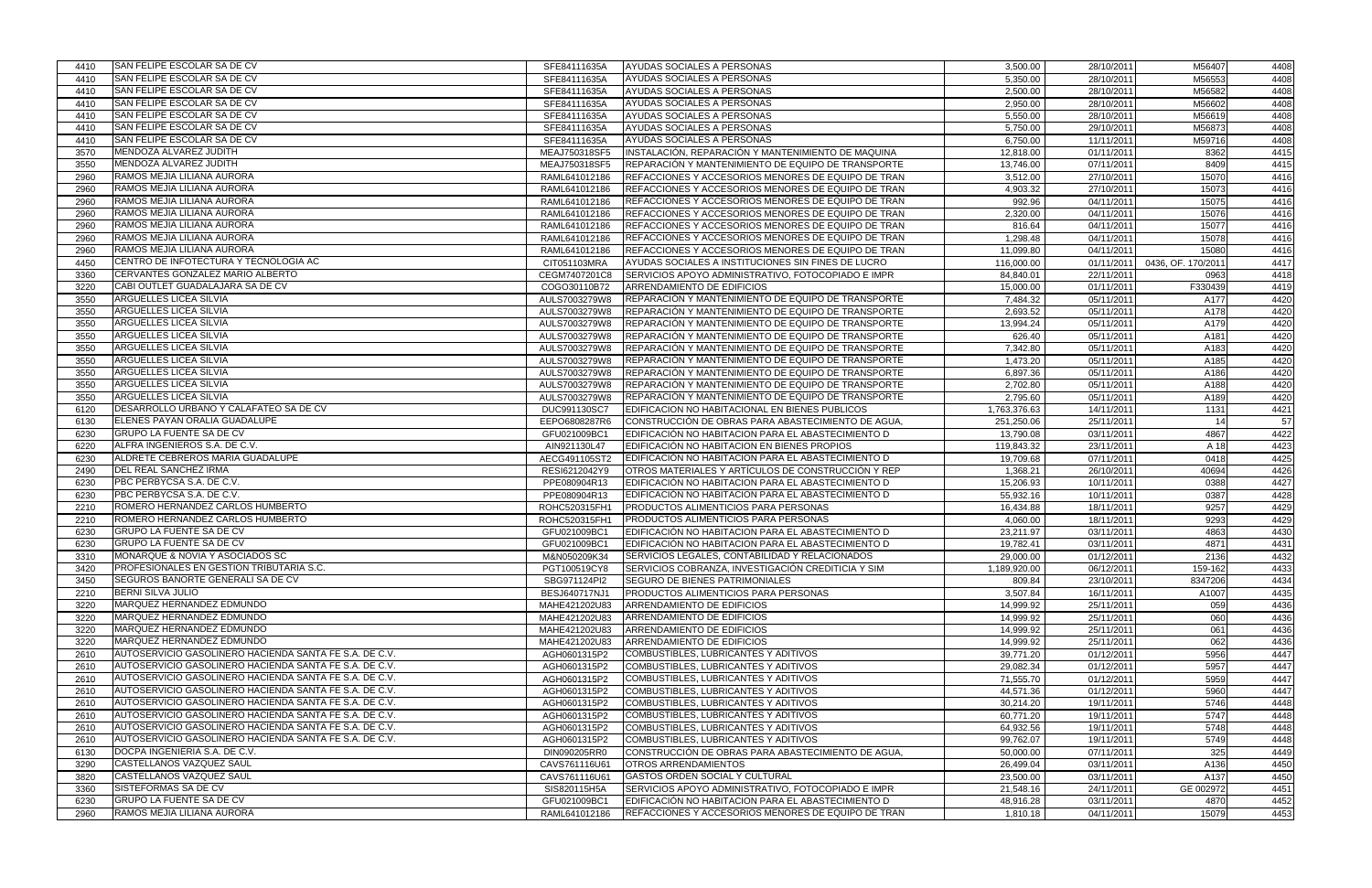| 2910         | <b>ORTIZ GONZALEZ JAVIER</b>                                         | OIGJ471114NC7                | <b>HERRAMIENTAS MENORES</b>                                                                              | 3,253.80             | 08/11/2011               | 10022              | 4455                                 |
|--------------|----------------------------------------------------------------------|------------------------------|----------------------------------------------------------------------------------------------------------|----------------------|--------------------------|--------------------|--------------------------------------|
| 6230         | PBC PERBYCSA SA DE CV                                                | PPE080904R13                 | EDIFICACIÓN NO HABITACION PARA EL ABASTECIMIENTO D                                                       | 8,358.37             | 10/11/2011               | 0390               | 4456                                 |
| 6230         | <b>PBC PERBYCSA SA DE CV</b>                                         | PPE080904R13                 | EDIFICACIÓN NO HABITACION PARA EL ABASTECIMIENTO D                                                       | 16,784.84            | 10/11/2011               | 0389               | 4457                                 |
| 6230         | <b>PBC PERBYCSA SA DE CV</b>                                         | PPE080904R13                 | EDIFICACIÓN NO HABITACION PARA EL ABASTECIMIENTO D                                                       | 115,377.80           | 10/11/2011               | 0383               | 4458                                 |
| 6230         | PBC PERBYCSA SA DE CV                                                | PPE080904R13                 | EDIFICACIÓN NO HABITACION PARA EL ABASTECIMIENTO D                                                       | 63,262.20            | 10/11/2011               | 0386               | 4459                                 |
| 6230         | PBC PERBYCSA SA DE CV                                                | PPE080904R13                 | EDIFICACIÓN NO HABITACION PARA EL ABASTECIMIENTO D                                                       | 156,171.51           | 10/11/2011               | 0382               | 4460                                 |
| 4410         | VAZQUEZ HERMANOS Y COMPAÑÍA SA DE CV                                 | VHE650426TT2                 | AYUDAS SOCIALES A PERSONAS                                                                               | 2,150.00             | 28/10/2011               | B08662-B08663      | 4461                                 |
| 4410         | <b>TLAQUEPAQUE ESCOLAR SA DE CV</b>                                  | TES900403QX0                 | AYUDAS SOCIALES A PERSONAS                                                                               | 650.00               | 13/09/2011               | MTE6212            | 4462                                 |
| 2520         | PANTOJA AGRICOLA S.A. DE C.V.                                        | PAG9902172M9                 | FERTILIZANTES, PESTICIDAS Y OTROS AGROQUÍMICOS                                                           | 1,320.00             | 10/11/2011               | 2645               | 4463                                 |
| 2960         | RAMOS MEJIA LILIANA AURORA                                           | RAML641012186                | REFACCIONES Y ACCESORIOS MENORES DE EQUIPO DE TRAN                                                       | 1,634.03             | 18/05/2011               | 14997              | 4464                                 |
| 2420         | <b>VELAZQUEZ OBREGON ALVARO</b>                                      | VEOA700808QK9                | CEMENTO Y PRODUCTOS DE CONCRETO                                                                          | 214,417.88           | 14/11/2011               | 41380              | 4465                                 |
| 3790         | REYNOSO BAZUA MIGUEL ALEJANDRO                                       | REBM830310947                | <b>OTROS SERVICIOS DE TRASLADO Y HOSPEDAJE</b>                                                           | 30.00                | 09/03/2011               | 82663              | 4470                                 |
| 2110         | OFFICE DEPOT MEXICO S.A. DE C.V.                                     | ODM950324V2A                 | MATERIALES, ÚTILES Y EQUIPOS MENORES DE OFICINA                                                          | 157.80               | 16/11/2011               | POSA23,185,584     | 4470                                 |
| 2180         | <b>SECRETARIA DE FINANZAS</b>                                        | SFI890301DV0                 | MATERIALES PARA EL REGISTRO E IDENTIFICACIÓN DE BI                                                       | 275.00               | 23/11/2011               | A 8291891          | 4471                                 |
| 2180         | SECRETARIA DE FINANZAS                                               | SFI890301DV0                 | MATERIALES PARA EL REGISTRO E IDENTIFICACIÓN DE BI                                                       | 825.00               | 23/11/2011               | A 8291892          | 4471                                 |
| 2180         | <b>SECRETARIA DE FINANZAS</b>                                        | SFI890301DV0                 | MATERIALES PARA EL REGISTRO E IDENTIFICACIÓN DE BI                                                       | 3,850.00             | 29/11/2011               | A 8300001          | 4471                                 |
| 3230         | COPIADORAS ELECTRONICAS DE GUADALAJARA, S.A. DE C.V.                 | DEG840714LG9                 | ARRENDAMIENTO MOBILIARIO Y EQUIPO DE ADMINISTRACI                                                        | 86,420.70            | 17/11/2011               | GDL 6372           | 4473                                 |
| 6230         | MEXICANA GENERAL DE BOMBEO SA DE CV                                  | MGB940504343                 | EDIFICACIÓN NO HABITACION PARA EL ABASTECIMIENTO D                                                       | 45,002.20            | 07/11/2011               | A 1201             | 4474                                 |
| 6230         | HERRERA VAZQUEZ JULIO CESAR                                          | HEVJ730412C76                | EDIFICACIÓN NO HABITACION PARA EL ABASTECIMIENTO D                                                       | 43,959.78            | 07/11/2011               | 260                | 4475                                 |
| 3570         | BOMBAS BARQUEÑAS Y REFACCIONES SA DE CV                              | BBR010223299                 | INSTALACIÓN, REPARACIÓN Y MANTENIMIENTO DE MAQUINA                                                       | 26,622.00            | 07/11/2011               | 2888               | 4476                                 |
| 6230         | GRUPO LA FUENTE SA DE CV                                             | GFU021009BC1                 | EDIFICACIÓN NO HABITACION PARA EL ABASTECIMIENTO D                                                       | 16,928.81            | 03/11/2011               | 4869               | 4477                                 |
| 6230         | <b>GRUPO LA FUENTE SA DE CV</b>                                      | GFU021009BC1                 | EDIFICACIÓN NO HABITACION PARA EL ABASTECIMIENTO D                                                       | 9,999.20             | 03/11/2011               | 4864               | 4478                                 |
| 6230         | <b>GRUPO LA FUENTE SA DE CV</b>                                      |                              | EDIFICACIÓN NO HABITACION PARA EL ABASTECIMIENTO D                                                       |                      |                          | 4861               | 4480                                 |
|              | <b>GRUPO LA FUENTE SA DE CV</b>                                      | GFU021009BC1                 |                                                                                                          | 153,889.73           | 03/11/2011               |                    |                                      |
| 6230         | <b>IMEXICANA GENERAL DE BOMBEO SA DE CV</b>                          | GFU021009BC1                 | EDIFICACIÓN NO HABITACION PARA EL ABASTECIMIENTO D                                                       | 15,149.60            | 03/11/2011               | 4866               | 4481                                 |
| 3570         |                                                                      | MGB940504343                 | INSTALACIÓN, REPARACIÓN Y MANTENIMIENTO DE MAQUINA                                                       | 41,133.60            | 07/11/2011               | A 1202             | 4482                                 |
| 3580         | CAABSA EAGLE TLAJOMULCO SA DE CV                                     | CET101208AM8                 | SERVICIOS LIMPIEZA Y MANEJO DE DESECHOS                                                                  | 985,993.17           | 22/11/2011               | $A-9$              | 4483                                 |
| 3550         | <b>ARGUELLES LICEA SILVIA</b>                                        | AULS7003279W8                | REPARACIÓN Y MANTENIMIENTO DE EQUIPO DE TRANSPORTE                                                       | 5,881.20             | 05/11/2011               | A184               | 4484                                 |
| 3550         | <b>ARGUELLES LICEA SILVIA</b>                                        | AULS7003279W8                | <b>IREPARACION Y MANTENIMIENTO DE EQUIPO DE TRANSPORTE</b>                                               | 568.40               | 05/11/2011               | A187               | 4484                                 |
| 6120         | TEPULI, S.A. DE C.V.                                                 | TEP0007209T7                 | EDIFICACION NO HABITACIONAL EN BIENES PUBLICOS                                                           | 118,194.60           | 17/11/2011               | 41                 | 107                                  |
| 6160         | GRUPO CONSTRUCTOR HISACA, S.A. DE C.V.                               | GCH070702SH8                 | OTRAS CONSTRUCCIONES DE IGENIERIA CIVIL U OBRA PES                                                       | 50,736.20            | 28/10/2011               | $\frac{1}{171}$    | 128                                  |
| 6120         | EDIFICACIONES ESTRUCTURALES COBAY, S.A. DE C.V.                      | EEC9909173A7                 | EDIFICACION NO HABITACIONAL EN BIENES PUBLICOS                                                           | 451,188.98           | 22/11/2011               | 30                 | 129                                  |
| 6220         | CIE CONSTRUCCION DE INFRAESTRUCTURA Y EDIFICACION S. DE R.L. DE C.V. | CCI080418IH5                 | EDIFICACIÓN NO HABITACIÓN EN BIENES PROPIOS                                                              | 998,080.76           | 25/11/2011               | 926                | 101                                  |
| 4410         | AZPEITIA SUCESORES SA DE CV                                          | ASU9704023B0                 | AYUDAS SOCIALES A PERSONAS                                                                               | 3,300.00             | 17/11/2011               | A-1378             | 4485                                 |
| 4410         | AZPEITIA SUCESORES SA DE CV                                          | ASU9704023B0                 | AYUDAS SOCIALES A PERSONAS                                                                               | 1,550.00             | 17/11/2011               | A-1379             | 4485                                 |
| 4410         | AZPEITIA SUCESORES SA DE CV                                          | ASU9704023B0                 | AYUDAS SOCIALES A PERSONAS                                                                               | 400.00               | 17/11/2011               | A-1380             | 4485                                 |
| 4420         | GONZALEZ GONZALEZ JOSE LUIS                                          | GOGL670730CP6                | BECAS Y OTRAS AYUDAS PARA PROGRAMAS DE CAPACITACI                                                        | 8,388.63             | 13/10/2011               | 023, OF. 363/2011  | 4486                                 |
| 2110         | PAPELERIA COPI-LASER SA DE CV                                        | PCO090511AB4                 | MATERIALES, ÚTILES Y EQUIPOS MENORES DE OFICINA                                                          | 40,286.80            | 20/11/2011               | D 16883            | 4488                                 |
| 3550         | VEHICULOS AUTOMOTRICES Y MARINOS SA DE CV                            | VAM951024IR4                 | REPARACIÓN Y MANTENIMIENTO DE EQUIPO DE TRANSPORTE                                                       | 2,801.96             | 03/11/2011               | 014513             | 4490                                 |
| 3550         | VEHICULOS AUTOMOTRICES Y MARINOS SA DE CV                            | VAM951024IR4                 | REPARACIÓN Y MANTENIMIENTO DE EQUIPO DE TRANSPORTE                                                       | 3,732.59             | 03/11/2011               | 014514             | 4490                                 |
| 3550         | VEHICULOS AUTOMOTRICES Y MARINOS SA DE CV                            | VAM951024IR4                 | REPARACIÓN Y MANTENIMIENTO DE EQUIPO DE TRANSPORTE                                                       | 1,761.14             | 03/11/2011               | 014515             | 4490                                 |
| 3550         | VEHICULOS AUTOMOTRICES Y MARINOS SA DE CV                            | VAM951024IR4                 | REPARACIÓN Y MANTENIMIENTO DE EQUIPO DE TRANSPORTE                                                       | 1,761.15             | 03/11/2011               | 014516             | 4490                                 |
| 3550         | MENDOZA ALVAREZ JUDITH                                               | MEAJ750318SF5                | REPARACIÓN Y MANTENIMIENTO DE EQUIPO DE TRANSPORTE                                                       | 3,793.20             | 01/11/2011               | 8363               | 4491                                 |
| 3230         | COPIADORAS ELECTRONICAS DE GUADALAJARA, S.A. DE C.V.                 | DEG840714LG9                 | ARRENDAMIENTO MOBILIARIO Y EQUIPO DE ADMINISTRACI                                                        | 75,675.62            | 17/11/2011               | GDL 6369           | 4492                                 |
| 2960         | <b>GRUPO INTERLLANTAS SA DE CV</b>                                   | GIL0309294E9                 | REFACCIONES Y ACCESORIOS MENORES DE EQUIPO DE TRAN                                                       | 59,848.02            | 15/11/2011               | FBG 1704           | 4493                                 |
| 3610         | LA COVACHA GABINETE DE COMUNICACION S.A. DE C.V.                     | CGC110225LU6                 | DIFUSIÓN POR RADIO, TELEVISIÓN Y OTROS MEDIOS DE M                                                       | 116,000.00           | 30/11/2011               | 037                | 4494                                 |
| 3610         | J LEAL & ASOCIADOS SA DE CV                                          | JLA9606617GZ6                | DIFUSIÓN POR RADIO, TELEVISIÓN Y OTROS MEDIOS DE M                                                       | 42,920.00            | 28/11/2011               | 340                | 4495                                 |
| 2610         | COMBUSTIBLES TLAJOMULCO S.A. DE C.V.                                 | CTL050627SF1                 | COMBUSTIBLES, LUBRICANTES Y ADITIVOS                                                                     | 7,218.66             | 07/11/2011               | FE 3653            | 4496                                 |
| 2610         | AUTOSERVICIO GASOLINERO HACIENDA SANTA FE S.A. DE C.V.               | AGH0601315P2                 | COMBUSTIBLES, LUBRICANTES Y ADITIVOS                                                                     | 27,425.80            | $\overline{12}/11/2011$  | 5617               | 4497                                 |
| 2460         | DEMYC S.A. DE C.V.                                                   | DEM810217G98                 | MATERIAL ELÉCTRICO Y ELECTRÓNICO                                                                         | 9,978.09             | 28/11/2011               | 21479              | 4498                                 |
| 3520         | <b>MEZA MARQUEZ ROMAN</b>                                            | MEMR750825LW1                | INSTALACIÓN, REPARACIÓN Y MANTENIMIENTO DE MOBILIA                                                       | 1,392.00             | 28/11/2011               | 823                | 4499                                 |
| 2540         | DISTRIBUIDORA SAN GERMAN SA DE CV                                    | DSG880428MIA                 | MATERIALES, ACCESORIOS Y SUMINISTROS MÉDICOS                                                             | 2,524.74             | 29/11/2011               | 36661              | 4500                                 |
| 2520         | VELAZQUEZ OBREGON ALVARO                                             | VEOA700808QK9                | FERTILIZANTES, PESTICIDAS Y OTROS AGROQUÍMICOS                                                           | 14,085.88            | 14/11/2011               | 41377              | 4501                                 |
| 5290         | <b>ACTIVA ZONE SA DE CV</b>                                          | AZO0908202K7                 | OTRO MOBILIARIO Y EQUIPO EDUCACIONAL Y RECREATIVO                                                        | 139,310.20           | 25/11/2011               | 129                | 4502                                 |
| 3610         | VALLARTA OPINA EDICIONES SA DE CV                                    | VOE060327HJI                 | DIFUSIÓN POR RADIO, TELEVISIÓN Y OTROS MEDIOS DE M                                                       | 30,000.00            | 24/11/2011               | 814                | 4503                                 |
| 3610         | RUIZ CERVANTES JUAN MANUEL                                           | RUCJ270501HTA                | DIFUSIÓN POR RADIO, TELEVISIÓN Y OTROS MEDIOS DE M                                                       | 3,000.00             | 25/11/2011               | 0467               | 4504                                 |
| 3610         | <b>SANCHEZ TORRES RIGOBERTO</b>                                      | SATR690403SVA                | DIFUSIÓN POR RADIO, TELEVISIÓN Y OTROS MEDIOS DE M                                                       | 3,480.00             | 20/10/2011               | 2971               | 4505                                 |
|              |                                                                      |                              |                                                                                                          |                      |                          |                    |                                      |
|              |                                                                      |                              |                                                                                                          |                      |                          |                    |                                      |
| 3550         |                                                                      | AULS7003279W8                |                                                                                                          | 2,320.00             | 29/10/201                | A-166-167-168-169- |                                      |
|              | ARGUELLES LICEA SILVIA                                               |                              | REPARACIÓN Y MANTENIMIENTO DE EQUIPO DE TRANSPORTE                                                       |                      |                          |                    |                                      |
| 3550         | ARGUELLES LICEA SILVIA                                               | AULS7003279W8                | REPARACIÓN Y MANTENIMIENTO DE EQUIPO DE TRANSPORTE                                                       | 1,635.60             | 05/11/2011               | A-182              |                                      |
| 3570         | CARROCERIAS FOUBERT SA DE CV                                         | CFO960528CF2                 | INSTALACIÓN, REPARACIÓN Y MANTENIMIENTO DE MAQUINA                                                       | 9,825.20             | 01/11/2011               | A-2624             |                                      |
| 3570<br>3570 | <b>CARROCERIAS FOUBERT SA DE CV</b><br>CARROCERIAS FOUBERT SA DE CV  | CFO960528CF2<br>CFO960528CF2 | INSTALACIÓN, REPARACIÓN Y MANTENIMIENTO DE MAQUINA<br>INSTALACIÓN, REPARACIÓN Y MANTENIMIENTO DE MAQUINA | 3,248.00<br>7,980.80 | 01/11/2011<br>01/11/2011 | A-2625<br>A-2626   | 4506<br>4506<br>4507<br>4507<br>4507 |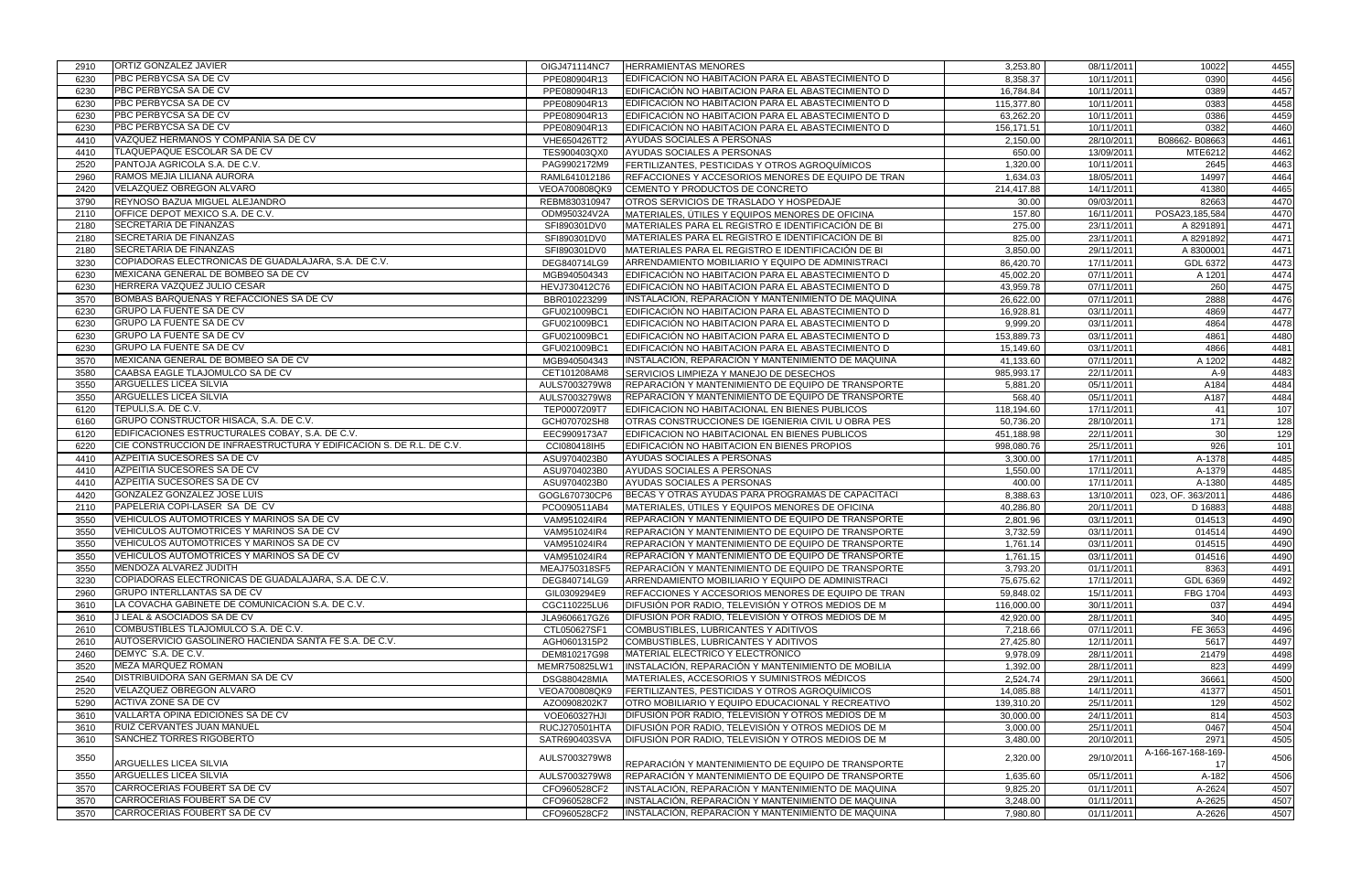| 3550 | CARROCERIAS FOUBERT SA DE CV                                           | CFO960528CF2  | REPARACIÓN Y MANTENIMIENTO DE EQUIPO DE TRANSPORTE         | 800.40               | 01/11/2011 | A-2627                         | 4507 |
|------|------------------------------------------------------------------------|---------------|------------------------------------------------------------|----------------------|------------|--------------------------------|------|
| 3570 | <b>CARROCERIAS FOUBERT SA DE CV</b>                                    | CFO960528CF2  | INSTALACIÓN, REPARACIÓN Y MANTENIMIENTO DE MAQUINA         | 4,466.00             | 01/11/2011 | A-2628                         | 4507 |
| 2960 | RAMOS MEJIA LILIANA AURORA                                             | RAML641012186 | REFACCIONES Y ACCESORIOS MENORES DE EQUIPO DE TRAN         | 2,429.40             | 27/10/2011 | 15074                          | 4508 |
| 4410 | PAPELERIA CORIBA SA DE CV                                              | PCO8704049H4  | AYUDAS SOCIALES A PERSONAS                                 | 3,350.00             | 27/10/2011 | PL10105                        | 4509 |
| 4410 | PAPELERIA CORIBA SA DE CV                                              | PCO8704049H4  | AYUDAS SOCIALES A PERSONAS                                 | 2,700.00             | 27/10/2011 | PL10120                        | 4509 |
| 4410 | PAPELERIA CORIBA SA DE CV                                              | PCO8704049H4  | AYUDAS SOCIALES A PERSONAS                                 | 2,750.00             | 27/10/2011 | PL10121                        | 4509 |
| 4410 | PAPELERIA CORIBA SA DE CV                                              | PCO8704049H4  | AYUDAS SOCIALES A PERSONAS                                 | 5,300.00             | 29/10/2011 | PL10190                        | 4509 |
| 4410 | <b>GRUPO PAPELERO BETY SA DE CV</b>                                    | GPB040819FVA  | AYUDAS SOCIALES A PERSONAS                                 | 1,500.00             | 17/10/2011 | 6622                           | 4510 |
| 4410 | <b>GRUPO PAPELERO BETY SA DE CV</b>                                    | GPB040819FVA  | AYUDAS SOCIALES A PERSONAS                                 | 4,300.00             | 26/10/2011 | 6836                           | 4510 |
| 4410 | <b>GRUPO PAPELERO BETY SA DE CV</b>                                    | GPB040819FVA  | AYUDAS SOCIALES A PERSONAS                                 | 4,050.00             | 27/10/2011 | 6848                           | 4510 |
| 4410 | <b>GRUPO PAPELERO BETY SA DE CV</b>                                    | GPB040819FVA  | AYUDAS SOCIALES A PERSONAS                                 | 5,750.00             | 27/10/2011 | 6855                           | 4510 |
| 4410 | <b>GRUPO PAPELERO BETY SA DE CV</b>                                    | GPB040819FVA  | AYUDAS SOCIALES A PERSONAS                                 | 3,550.00             | 04/11/2011 | 7044                           | 4510 |
| 4410 | GRUPO PAPELERO BETY SA DE CV                                           | GPB040819FVA  | AYUDAS SOCIALES A PERSONAS                                 | 6,650.00             | 04/11/2011 | 7048                           | 4510 |
|      | <b>GRUPO PAPELERO BETY SA DE CV</b>                                    | GPB040819FVA  | AYUDAS SOCIALES A PERSONAS                                 | 9,150.00             | 04/11/2011 | 7049                           | 4510 |
| 4410 | CAMARA NACIONAL DE COMERCIO SERVICIOS Y TURISMO DE GUADALAJARA         |               |                                                            |                      |            |                                |      |
| 4450 |                                                                        | CNC5001016X5  | AYUDAS SOCIALES A INSTITUCIONES SIN FINES DE LUCRO         | 232,000.00           | 22/11/2011 | FE-26761                       | 4512 |
| 3820 | PARE DE OCCIDENTE SA DE CV<br><b>ESCALANTE CASTRO DANIEL ALEJANDRO</b> | POC691128ED4  | GASTOS ORDEN SOCIAL Y CULTURAL                             | 23,300.00            | 13/11/2011 | 8755                           | 4513 |
| 3720 |                                                                        | EACD8110056G5 | <b>PASAJES TERRESTRES</b>                                  | 300.00               | 25/10/2011 | 1193, OF. 648/2011             | 4524 |
| 3720 |                                                                        | EACD8110056G5 |                                                            | 50.00                | 25/10/2011 | 45371 B, OF.                   | 4524 |
|      | <b>ESCALANTE CASTRO DANIEL ALEJANDRO</b>                               |               | <b>PASAJES TERRESTRES</b>                                  |                      |            | 648/201                        |      |
| 3720 |                                                                        | EACD8110056G5 |                                                            | 100.00               |            | 25/10/2011 47570, OF. 648/201  | 4524 |
|      | <b>ESCALANTE CASTRO DANIEL ALEJANDRO</b>                               |               | <b>PASAJES TERRESTRES</b>                                  |                      |            |                                |      |
| 3720 |                                                                        | EACD8110056G5 |                                                            | 100.00               |            | 25/10/2011 47571, OF. 648/2011 | 4524 |
|      | <b>ESCALANTE CASTRO DANIEL ALEJANDRO</b>                               |               | <b>PASAJES TERRESTRES</b>                                  |                      |            |                                |      |
| 3720 |                                                                        | EACD8110056G5 |                                                            | 200.00               | 25/10/2011 | 4758 E, OF.                    | 4524 |
|      | <b>ESCALANTE CASTRO DANIEL ALEJANDRO</b>                               |               | <b>PASAJES TERRESTRES</b>                                  |                      |            | 648/201                        |      |
| 3720 |                                                                        | EACD8110056G5 |                                                            | 50.00                | 25/10/2011 | 5861 B, OF.                    | 4524 |
|      | <b>ESCALANTE CASTRO DANIEL ALEJANDRO</b>                               |               | <b>PASAJES TERRESTRES</b>                                  |                      |            | 648/201                        |      |
| 3720 | <b>ESCALANTE CASTRO DANIEL ALEJANDRO</b>                               | EACD8110056G5 | <b>PASAJES TERRESTRES</b>                                  | 150.00               | 25/10/2011 | 670, OF. 648/201               | 4524 |
| 3720 | ESCALANTE CASTRO DANIEL ALEJANDRO                                      | EACD8110056G5 | <b>PASAJES TERRESTRES</b>                                  | 220.00               | 26/10/2011 | 6767, OF. 648/201              | 4524 |
| 3750 |                                                                        | CRM850711CE6  |                                                            | 3,176.18             | 09/11/2011 | C 8473, OF.                    | 4524 |
|      | CAMINO REAL MEXICO SA DE CV                                            |               | VIÁTICOS EN EL PAÍS                                        |                      |            | 648/201                        |      |
| 4410 | <b>GRUPO PAPELERO BETY SA DE CV</b>                                    | GPB040819FVA  | AYUDAS SOCIALES A PERSONAS                                 | 400.00               | 20/10/2011 | 6724                           | 4537 |
| 3360 | <b>IMPRESOS COPITEK SA DE CV</b>                                       | ICO0309031C3  | SERVICIOS APOYO ADMINISTRATIVO, FOTOCOPIADO E IMPR         | 5,392.84             | 30/11/2011 | <b>FAA-2227</b>                | 4538 |
| 3550 | <b>SYC MOTORS SA DE CV</b>                                             | SMO810623HI5  | REPARACIÓN Y MANTENIMIENTO DE EQUIPO DE TRANSPORTE         | 3,559.01             | 16/11/2011 | CS00015028                     | 4539 |
| 3550 | <b>SYC MOTORS SA DE CV</b>                                             | SMO810623HI5  | REPARACIÓN Y MANTENIMIENTO DE EQUIPO DE TRANSPORTE         | 1,566.00             | 16/11/2011 | CS00015054                     | 4539 |
| 3550 | <b>SYC MOTORS SA DE CV</b>                                             | SMO810623HI5  | REPARACIÓN Y MANTENIMIENTO DE EQUIPO DE TRANSPORTE         | 2,187.01             | 17/11/2011 | CS00015056                     | 4539 |
| 3550 | <b>SYC MOTORS SA DE CV</b>                                             | SMO810623HI5  | REPARACIÓN Y MANTENIMIENTO DE EQUIPO DE TRANSPORTE         | 2,187.01             | 16/11/2011 | CS00015066                     | 4539 |
| 3550 | <b>SYC MOTORS SA DE CV</b>                                             | SMO810623HI5  | REPARACIÓN Y MANTENIMIENTO DE EQUIPO DE TRANSPORTE         | 1,566.00             | 16/11/2011 | CS00015070                     | 4539 |
| 3550 | <b>SYC MOTORS SA DE CV</b>                                             | SMO810623HI5  | REPARACIÓN Y MANTENIMIENTO DE EQUIPO DE TRANSPORTE         | 2,187.01             | 16/11/2011 | CS00015071                     | 4539 |
| 3550 | <b>SYC MOTORS SA DE CV</b>                                             | SMO810623HI5  | REPARACIÓN Y MANTENIMIENTO DE EQUIPO DE TRANSPORTE         | 1,450.01             | 16/11/2011 | CS00015072                     | 4539 |
| 3550 | <b>ISYC MOTORS SA DE CV</b>                                            | SMO810623HI5  | REPARACIÓN Y MANTENIMIENTO DE EQUIPO DE TRANSPORTE         | 1,566.00             | 16/11/2011 | CS00015073                     | 4539 |
| 3550 | <b>SYC MOTORS SA DE CV</b>                                             | SMO810623HI5  | <b>REPARACIÓN Y MANTENIMIENTO DE EQUIPO DE TRANSPORTE</b>  | 1,566.01             | 16/11/2011 | CS00015075                     | 4539 |
| 3550 | <b>ISYC MOTORS SA DE CV</b>                                            | SMO810623HI5  | REPARACIÓN Y MANTENIMIENTO DE EQUIPO DE TRANSPORTE         | 2,187.01             | 16/11/2011 | CS00015076                     | 4539 |
| 3550 | <b>ELIZALDE MARTINEZ PEDRO</b>                                         | EIMP771025HU8 | REPARACIÓN Y MANTENIMIENTO DE EQUIPO DE TRANSPORTE         | 1,392.00             | 23/11/2011 | 1561                           | 4540 |
| 3550 | <b>IELIZALDE MARTINEZ PEDRO</b>                                        | EIMP771025HU8 | REPARACIÓN Y MANTENIMIENTO DE EQUIPO DE TRANSPORTE         | 8,340.40             | 23/11/2011 | 1562                           | 4540 |
| 3550 | <b>ELIZALDE MARTINEZ PEDRO</b>                                         | EIMP771025HU8 | REPARACIÓN Y MANTENIMIENTO DE EQUIPO DE TRANSPORTE         | 3,132.00             | 23/11/2011 | 1564                           | 4540 |
| 3550 | <b>ELIZALDE MARTINEZ PEDRO</b>                                         | EIMP771025HU8 | REPARACIÓN Y MANTENIMIENTO DE EQUIPO DE TRANSPORTE         | 4,756.00             | 23/11/2011 | 1567                           | 4540 |
| 3550 | <b>IELIZALDE MARTINEZ PEDRO</b>                                        | EIMP771025HU8 | REPARACIÓN Y MANTENIMIENTO DE EQUIPO DE TRANSPORTE         | 5,684.00             | 23/11/2011 | 1568                           | 4540 |
| 3550 | ELIZALDE MARTINEZ PEDRO                                                | EIMP771025HU8 | REPARACIÓN Y MANTENIMIENTO DE EQUIPO DE TRANSPORTE         | 15,892.00            | 23/11/2011 | 1569                           | 4540 |
| 3550 | <b>IELIZALDE MARTINEZ PEDRO</b>                                        | EIMP771025HU8 | REPARACIÓN Y MANTENIMIENTO DE EQUIPO DE TRANSPORTE         | 5,452.00             | 23/11/2011 | 1571                           | 4540 |
| 3550 | <b>ELIZALDE MARTINEZ PEDRO</b>                                         | EIMP771025HU8 | <b>IREPARACIÓN Y MANTENIMIENTO DE EQUIPO DE TRANSPORTE</b> | 14,732.00            | 23/11/2011 | 1572                           | 4540 |
| 5150 | SISTEMAS Y RECICLAJES SA DE CV                                         | SRE0110189VA  | EQUIPO DE CÓMPUTO DE TECNOLOGÍAS DE LA INFORMACIÓN         | 294,853.44           | 30/11/2011 | 2168                           | 4541 |
| 2110 | <b>ESQUEDA APAGIAN JOSE LUIS</b>                                       | EUAL510601HW5 | MATERIALES, ÚTILES Y EQUIPOS MENORES DE OFICINA            | 40,600.00            | 11/03/2011 | 4627-4628                      | 4542 |
|      | <b>PLASCENCIA VALDEZ GERMAN</b>                                        | PAVG680105FU0 | REFACCIONES Y ACCESORIOS MENORES DE EQUIPO DE TRAN         |                      | 04/11/2011 | 2543                           | 4543 |
| 2960 | PLASCENCIA VALDEZ GERMAN                                               | PAVG680105FU0 | REFACCIONES Y ACCESORIOS MENORES DE EQUIPO DE TRAN         | 5,254.80<br>8,560.80 | 04/11/2011 | 2544                           | 4543 |
| 2960 |                                                                        |               |                                                            |                      |            |                                |      |
| 3550 | <b>SOLANA MOTORS SA DE CV</b>                                          | SMO021121S44  | <b>REPARACIÓN Y MANTENIMIENTO DE EQUIPO DE TRANSPORTE</b>  | 4,095.96             | 17/11/2011 | RS-1630                        | 4544 |
| 2610 | COMBUSTIBLES TLAJOMULCO S.A. DE C.V.                                   | CTL050627SF1  | COMBUSTIBLES, LUBRICANTES Y ADITIVOS                       | 27,013.76            | 05/10/2011 | FE 3217                        | 4545 |
| 4410 | PAPELERIA CORIBA SA DE CV                                              | PCO8704049H4  | AYUDAS SOCIALES A PERSONAS                                 | 10,100.00            | 29/10/2011 | HF2530                         | 4546 |
| 4410 | <b>PAPELERIA CORIBA SA DE CV</b>                                       | PCO8704049H4  | AYUDAS SOCIALES A PERSONAS                                 | 6,550.00             | 29/10/2011 | HF2533                         | 4546 |
| 4410 | <b>PAPELERIA CORIBA SA DE CV</b>                                       | PCO8704049H4  | AYUDAS SOCIALES A PERSONAS                                 | 2,900.00             | 30/11/2011 | PL10200                        | 4546 |
| 4410 | PAPELERIA CORIBA SA DE CV                                              | PCO8704049H4  | AYUDAS SOCIALES A PERSONAS                                 | 2,450.00             | 30/11/2011 | PL10201                        | 4546 |
| 4410 | PAPELERIA CORIBA SA DE CV                                              | PCO8704049H4  | AYUDAS SOCIALES A PERSONAS                                 | 2,600.00             | 31/10/2011 | PL10210                        | 4546 |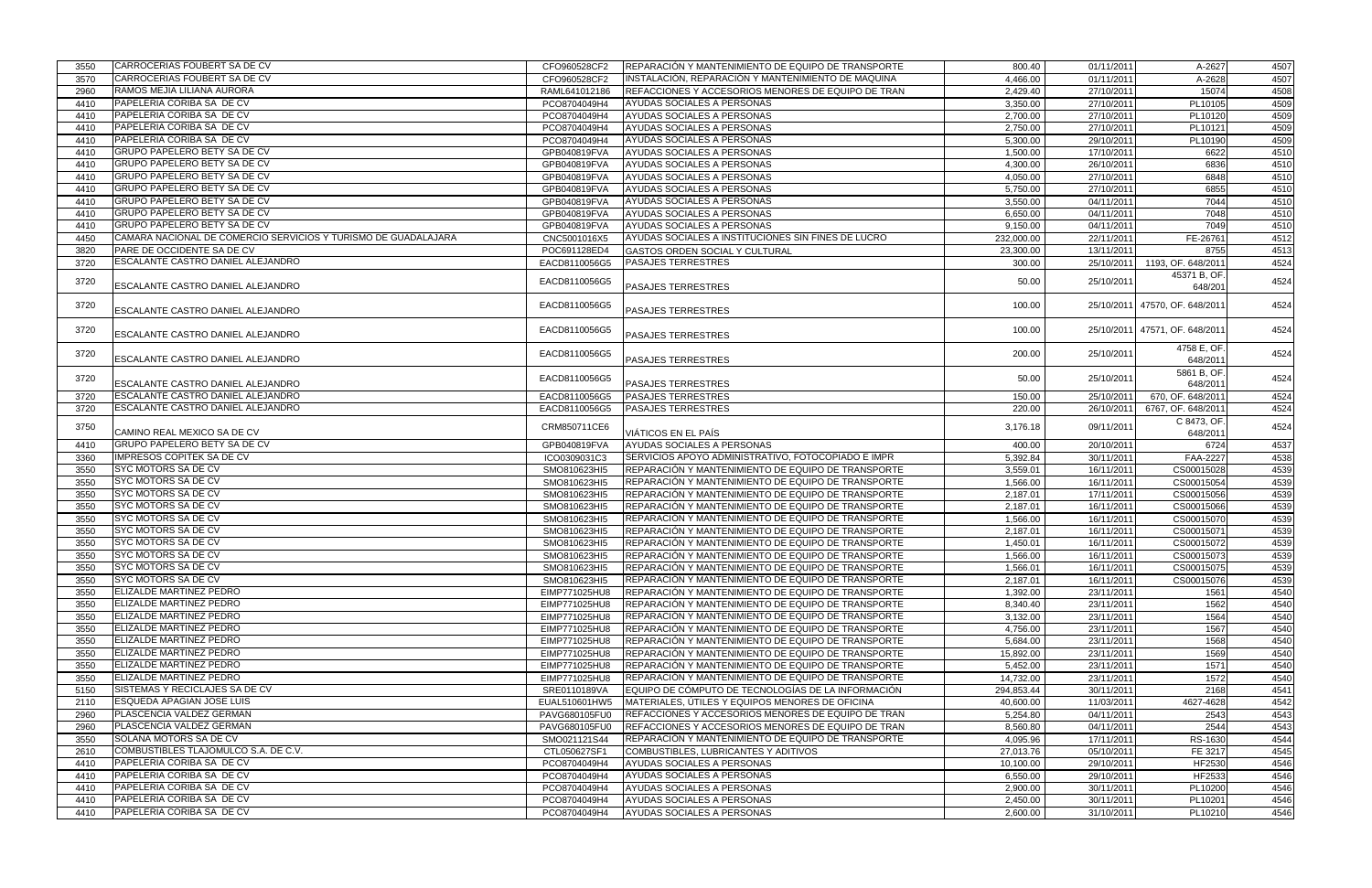| 4410 | PAPELERIA CORIBA SA DE CV                                     | PCO8704049H4  | AYUDAS SOCIALES A PERSONAS                           | 2,900.00   | 04/11/2011 | PL10283                       | 4546             |
|------|---------------------------------------------------------------|---------------|------------------------------------------------------|------------|------------|-------------------------------|------------------|
| 4410 | <b>PAPELERIA CORIBA SA DE CV</b>                              | PCO8704049H4  | AYUDAS SOCIALES A PERSONAS                           | 1,700.00   | 11/11/2011 | PL10410                       | 4546             |
| 6120 | <b>SICOSA SA DE CV</b>                                        | SIC940317FH7  | EDIFICACION NO HABITACIONAL EN BIENES PUBLICOS       | 541,853.35 | 17/11/2011 | 3430                          | 4547             |
| 2460 | ASCANIO ROMERO GONZALO                                        | AARG8909125Y9 | MATERIAL ELÉCTRICO Y ELECTRÓNICO                     | 10,150.00  | 01/12/2011 | 0089                          | 4548             |
| 6120 | BREYSA CONSTRUCTORA S.A. DE C.V.                              | BCO900423GC5  | EDIFICACION NO HABITACIONAL EN BIENES PUBLICOS       | 745,689.66 | 26/10/2011 | 4788                          | 4549             |
| 3820 | PEREZ POZOS LUIS OCTAVIO                                      | PEPL7404135A4 | GASTOS ORDEN SOCIAL Y CULTURAL                       | 459,070.00 | 09/12/2011 | 0204                          | 4551             |
| 6130 | INGENIEROS DE LA TORRE, S.A. DE C.V.                          | ITO951005HY5  | CONSTRUCCIÓN DE OBRAS PARA ABASTECIMIENTO DE AGUA,   | 135,310.66 | 02/12/2011 | C 329                         | 4562             |
| 6120 | BIRMEK CONSTRUCCIONES S.A. DE C.V.                            | BCO070129512  | EDIFICACION NO HABITACIONAL EN BIENES PUBLICOS       | 347,133.41 | 10/11/2011 | 62                            | 4563             |
| 6120 | CONSTRUCTORA BUENO SA DE CV                                   | CBU9301262J9  | EDIFICACION NO HABITACIONAL EN BIENES PUBLICOS       | 37,184.57  | 01/11/2011 | 1836                          | 4564             |
| 6130 | <b>CONSTRUCTORA BUENO SA DE CV</b>                            | CBU9301262J9  | CONSTRUCCIÓN DE OBRAS PARA ABASTECIMIENTO DE AGUA,   |            | 22/11/2011 | 1851                          | 4565             |
| 6150 | CONSTRUCTORA BUENO SA DE CV                                   | CBU9301262J9  | CONSTRUCCIÓN DE VÍAS DE COMUNICACIÓN EN BIENES PÚB   | 131,153.38 | 01/12/2011 | 1866                          | 4566             |
|      | LIZETTE CONSTRUCCIONES SA DE CV                               |               |                                                      | 262,181.39 |            | 80                            |                  |
| 6150 | LIM CONSTRUCTORA SA.DE CV                                     | LC0080228DN2  | CONSTRUCCIÓN DE VÍAS DE COMUNICACIÓN EN BIENES PÚB   | 374,318.50 | 01/12/2011 |                               | 4567             |
| 6150 |                                                               | LCO011023NQ1  | CONSTRUCCIÓN DE VÍAS DE COMUNICACIÓN EN BIENES PÚB   | 356,934.15 | 01/12/2011 | 1384                          | 4568             |
| 6170 | PARC SA DE CV                                                 | PAR9501239B5  | INSTALACIONES Y EQUIPAMIENTOS EN CONSTRUCCIONES      | 315,670.37 | 02/12/2011 | A323                          | 4569             |
| 6150 | EG TRADING GROUP S.A DE C.V.                                  | GTG970324H10  | CONSTRUCCIÓN DE VÍAS DE COMUNICACIÓN EN BIENES PÚB   | 162,739.40 | 28/09/2011 | 700                           | 4570             |
| 3110 | <b>COMISION FEDERAL DE ELECTRICIDAD</b>                       | CFE370814QI0  | <b>ENERGÍA ELÉCTRICA</b>                             | 76,426.00  | 23/11/2011 | XG-2404183                    | 4571             |
| 3150 | COMUNICACIONES NEXTEL DE MEXICO, S.A. DE C.V.                 | CNM980114P12  | <b>TELEFONÍA CELULAR</b>                             | 14,649.60  | 27/11/2011 | 51694244                      | 4572             |
| 2610 | THERMOGAS, S.A. DE C.V.                                       | THE20508477   | COMBUSTIBLES, LUBRICANTES Y ADITIVOS                 | 40,000.00  | 01/12/2011 | THES-00004765                 | 4573             |
| 2610 | THERMOGAS, S.A. DE C.V.                                       | THE20508477   | COMBUSTIBLES, LUBRICANTES Y ADITIVOS                 | 3,782.40   | 18/11/2011 | THES-00091435                 | 4573             |
| 3140 | TELEFONOS DE MEXICO S.A.B. DE C.V.                            | TME840315KT6  | <b>TELEFONÍA TRADICIONAL</b>                         | 123,079.50 | 11/11/2011 | EST-1278027                   | 4574             |
| 3150 | COMUNICACIONES NEXTEL DE MEXICO, S.A. DE C.V.                 | CNM980114P12  | <b>TELEFONÍA CELULAR</b>                             | 14,662.40  | 27/10/2011 | 50419451                      | 4575             |
| 3540 | GUTIERREZ AGUIRRE RICARDO ALBERTO                             | GUAR570712SU1 | INSTALACIÓN, REPARACIÓN Y MANTENIMIENTO DE EQUIPO    | 7,192.00   | 25/11/2011 | 6663                          | 4576             |
| 3810 | MASART EXPORT SA DE CV                                        | MEX940526DQ9  | <b>GASTOS DE CEREMONIAL</b>                          | 6,994.80   | 15/11/2011 | 3867                          | 4579             |
| 2920 | <b>BALTAZAR PENAFLORES MIZRAIM</b>                            | BAPM740227UT0 | REFACCIONES Y ACCESORIOS MENORES DE EDIFICIOS        | 720.02     | 24/11/2011 | 0262                          | 4582             |
| 2540 | FARYMAT, S.A. DE C.V.                                         | FAR091013FC5  | MATERIALES, ACCESORIOS Y SUMINISTROS MÉDICOS         | 1,131.11   | 09/11/2011 | 0470-A                        | 4582             |
| 2920 | GONZALEZ GONZALEZ VICTOR MANUEL                               | GOV360104719  | REFACCIONES Y ACCESORIOS MENORES DE EDIFICIOS        | 225.00     | 05/11/2011 | 13183                         | 4582             |
| 2980 | GONZALEZ GONZALEZ VICTOR MANUEL                               | GOV360104719  | REFACCIONES Y ACCESORIOS MENORES DE MAQUINARIA Y O   | 188.00     | 12/11/2011 | 13202                         | 4582             |
| 2920 | GONZALEZ GONZALEZ VICTOR MANUEL                               | GOV360104719  | <b>REFACCIONES Y ACCESORIOS MENORES DE EDIFICIOS</b> | 110.00     | 17/11/2011 | 13210                         | 4582             |
| 2540 | CARVAJAL SALCEDO JOSE LUIS                                    | CASL5307236CA | MATERIALES, ACCESORIOS Y SUMINISTROS MÉDICOS         | 1,809.60   | 09/11/2011 | 16007                         | 4582             |
| 2550 | CARLOS NAFARRATE SA DE CV                                     | CNA8602174V2  | MATERIALES, ACCESORIOS Y SUMINISTROS DE LABORATORI   | 1,715.35   | 25/11/2011 | 69253                         | 4582             |
| 6150 | TASUM SOLUCIONES EN CONSTRUCCION, S.A. DE C.V.                | TSC100210E48  | CONSTRUCCIÓN DE VÍAS DE COMUNICACIÓN EN BIENES PÚB   | 453,125.44 | 02/12/2011 | 260                           | 4584             |
|      | GRUPO CONSTRUCTORA GUADALAJARA, S.A. DE C.V.                  | GCG950405UE3  | CONSTRUCCIÓN DE VÍAS DE COMUNICACIÓN EN BIENES PÚB   |            | 26/10/2011 |                               |                  |
| 6150 |                                                               |               |                                                      | 2,332.59   |            | 1099                          | 131              |
| 6150 | GRUPO CONSTRUCTORA GUADALAJARA, S.A. DE C.V.                  | GCG950405UE3  | CONSTRUCCIÓN DE VÍAS DE COMUNICACIÓN EN BIENES PÚB   | 260,717.51 | 30/11/2011 | 1100                          | $\overline{132}$ |
| 6150 | <b>FONSECA SILLAS ISMAEL</b>                                  | FOSI688224QP4 | CONSTRUCCIÓN DE VÍAS DE COMUNICACIÓN EN BIENES PÚB   | 150,992.70 | 01/12/2011 | 253                           | 133              |
| 6150 | RAMOS GARCIA JOSE MANUEL                                      | RAGM680422B13 | CONSTRUCCIÓN DE VÍAS DE COMUNICACIÓN EN BIENES PÚB   | 163,490.13 | 01/12/2011 | 430                           | 195              |
| 6130 | OPERADORA AUDAZ SA DE CV                                      | OAU0212236U4  | CONSTRUCCIÓN DE OBRAS PARA ABASTECIMIENTO DE AGUA.   | 625,986.82 | 04/11/2011 | 424                           | 196              |
| 3830 | DEL RAYO FERNANDEZ ALBA DOLORES GABRIELA                      | FEAD4407243L2 | CONGRESOS Y CONVENCIONES                             | 18,641.38  | 25/11/2011 | 005, OF. 390/2011             | 197              |
| 3830 | DEL RAYO FERNANDEZ ALBA DOLORES GABRIELA                      | FEAD4407243L2 | CONGRESOS Y CONVENCIONES                             | 18,641.38  | 25/11/2011 | 007, OF. 391/2011             | 198              |
| 3830 | DEL RAYO FERNANDEZ ALBA DOLORES GABRIELA                      | FEAD4407243L2 | CONGRESOS Y CONVENCIONES                             | 18,641.38  | 25/11/2011 | 006, OF. 392/2011             | 199              |
| 3830 | DEL RAYO FERNANDEZ ALBA DOLORES GABRIELA                      | FEAD4407243L2 | CONGRESOS Y CONVENCIONES                             | 18,641.38  | 25/11/2011 | 008, OF. 389/2011             | 200              |
| 3830 | CENTRO DE APOYO PARA EL MOVIMIENTO POPULAR DE OCCIDENTE, A.C. |               | CONGRESOS Y CONVENCIONES                             | 17,500.00  |            | 06/12/2011 0523, OF. 361/2011 | 202              |
| 3360 |                                                               | PELK7412032   |                                                      | 3,000.00   | 30/11/2011 | 1723 A, OF.                   | 203              |
|      | PEREZ LOPEZ KARLA ELIZABETH                                   |               | SERVICIOS APOYO ADMINISTRATIVO, FOTOCOPIADO E IMPR   |            |            | 331/2011                      |                  |
| 3360 |                                                               | PELK7412032   |                                                      | 3,000.00   | 30/11/2011 | 1722 A, OF                    | 204              |
|      | PEREZ LOPEZ KARLA ELIZABETH                                   |               | SERVICIOS APOYO ADMINISTRATIVO, FOTOCOPIADO E IMPR   |            |            | 330/2011                      |                  |
| 4420 | <b>VENEGAS ESTRADA RAUL</b>                                   | VEER651008MF7 | IBECAS Y OTRAS AYUDAS PARA PROGRAMAS DE CAPACITACI   | 2,060.00   | 05/12/2011 | 2318, OF. 383/2011            | 208              |
|      |                                                               |               |                                                      |            |            | 1724 A, OF.                   |                  |
| 3360 | PEREZ LOPEZ KARLA ELIZABETH                                   | PELK7412032   | SERVICIOS APOYO ADMINISTRATIVO, FOTOCOPIADO E IMPR   | 3,000.00   | 30/11/2011 | 332/2011                      | 209              |
|      |                                                               |               |                                                      |            |            | 1728 A, OF                    |                  |
| 4420 | PEREZ LOPEZ KARLA ELIZABETH                                   | PELK7412032   | BECAS Y OTRAS AYUDAS PARA PROGRAMAS DE CAPACITACI    | 1,500.00   | 30/11/2011 | 336/2011                      | 210              |
|      |                                                               |               |                                                      |            |            | 1726 A, OF.                   |                  |
| 4420 | PEREZ LOPEZ KARLA ELIZABETH                                   | PELK7412032   | BECAS Y OTRAS AYUDAS PARA PROGRAMAS DE CAPACITACI    | 1,500.00   | 30/11/2011 | 333/2011                      | 211              |
|      |                                                               |               |                                                      |            |            | 1727 A, OF.                   |                  |
| 4420 | PEREZ LOPEZ KARLA ELIZABETH                                   | PELK7412032   | IBECAS Y OTRAS AYUDAS PARA PROGRAMAS DE CAPACITACI   | 1,500.00   | 30/11/2011 | 334/2011                      | 212              |
|      |                                                               |               |                                                      |            |            | D 16005                       |                  |
| 4420 | PAPELERIA COPI-LASER SA DE CV                                 | PCO090511AB4  |                                                      | 24,348.98  | 14/11/2011 |                               | 214              |
|      | EDIFICICIONES HERVI SA DE CV                                  |               | IBECAS Y OTRAS AYUDAS PARA PROGRAMAS DE CAPACITACI   |            |            | OF.226/2011                   |                  |
| 6220 | CONSTRUCTORA GRUPO 100 SA DE CV                               | EHE070704G9A  | EDIFICACIÓN NO HABITACION EN BIENES PROPIOS          | 41,360.91  | 08/11/2011 | F 23                          | 156              |
| 6120 |                                                               | CGC090324547  | EDIFICACION NO HABITACIONAL EN BIENES PUBLICOS       | 347,672.50 | 16/03/2010 | 1728                          | 108              |
| 6120 | TEKTON GRUPO EMPRESARIAL SA DE CV                             | TGE101215J16  | EDIFICACION NO HABITACIONAL EN BIENES PUBLICOS       | 787,628.89 | 24/11/2011 | 16                            | 130              |
| 6220 | NIRVA CONSTRUCCIONES, S.A. DE C.V.                            | NCO010809QJ3  | EDIFICACIÓN NO HABITACION EN BIENES PROPIOS          | 952,363.25 | 24/11/2011 | 1491                          | 102              |
| 6160 | GAMA CONSTRUCTORES Y ASOCIADOS S.A. DE C.V.                   | GCA010529EU7  | OTRAS CONSTRUCCIONES DE IGENIERIA CIVIL U OBRA PES   | 646,585.70 | 28/11/2011 | A 38                          | 15               |
| 6160 | CADI CONSTRUCCION ARQUITECTURA Y DISEÑO SA DE CV              | CCA0703223T5  | OTRAS CONSTRUCCIONES DE IGENIERIA CIVIL U OBRA PES   | 360,683.85 | 17/11/2011 | 190                           | 16               |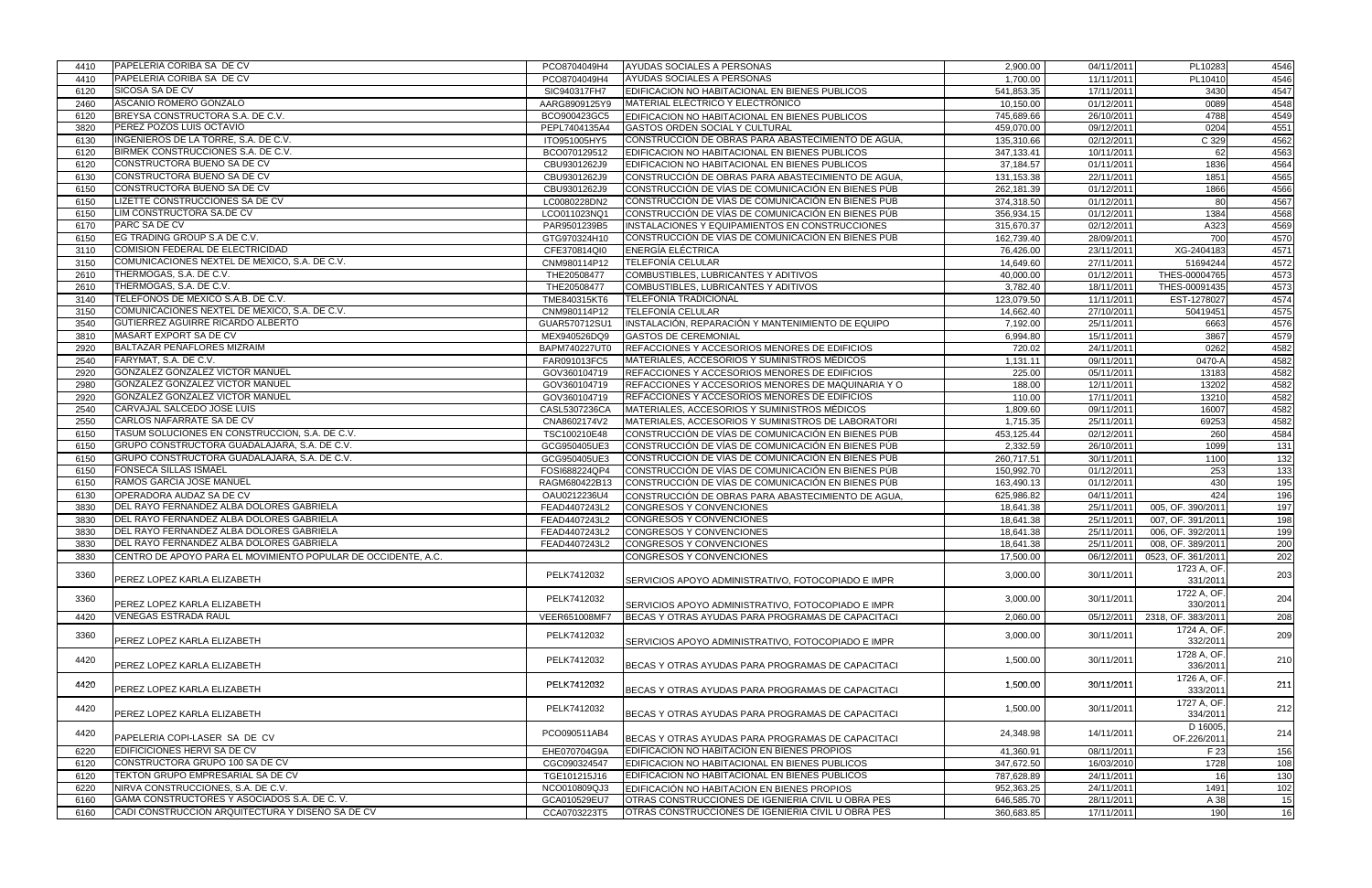| 6120 | METRICA CONSTRUCTIVA SA DE CV                           | MCO010510EK2  | EDIFICACION NO HABITACIONAL EN BIENES PUBLICOS     | 603,129.07   | 01/12/2011 | 777              | 17   |
|------|---------------------------------------------------------|---------------|----------------------------------------------------|--------------|------------|------------------|------|
| 6160 | MANJARREZ URBANIZACIONES, S.A. DE C.V.                  | MUR090325P33  | OTRAS CONSTRUCCIONES DE IGENIERIA CIVIL U OBRA PES | 2,088,310.36 | 22/11/2011 |                  | 18   |
| 6130 | HIDRO SISTEMAS PRACTICOS EN CONSTRUCCION SA DE CV       | HSP11022544A  | CONSTRUCCIÓN DE OBRAS PARA ABASTECIMIENTO DE AGUA. | 916,254.67   | 30/11/2011 | <b>20</b>        | 19   |
| 6120 | EDIFICACIONES ESTRUCTURALES COBAY, S.A. DE C.V.         | EEC9909173A7  | EDIFICACION NO HABITACIONAL EN BIENES PUBLICOS     | 326,339.93   | 28/11/2011 | 35               | 20   |
| 3580 | CAABSA EAGLE TLAJOMULCO SA DE CV                        | CET101208AM8  | <b>SERVICIOS LIMPIEZA Y MANEJO DE DESECHOS</b>     | 3,271,624.60 | 05/12/2011 | $A-12$           | 4586 |
| 3150 | RADIOMOVIL DIPSA, S.A. DE C.V.                          | RDI841003QJ4  | <b>TELEFONÍA CELULAR</b>                           | 63,417.60    | 28/11/2011 | ID-17155021      | 4587 |
| 3170 | RADIOMOVIL DIPSA, S.A. DE C.V.                          | RDI841003QJ4  | SERVICIOS ACCESO DE INTERNET, REDES Y PROCEDIMIENT | 2,788.06     | 28/11/2011 | ID-17156251      | 4587 |
| 3220 | <b>GRUAS Y MISCELANEAS TLAJOMULCO SA DE CV</b>          | GMT0805157E3  | ARRENDAMIENTO DE EDIFICIOS                         | 5,800.00     | 28/11/2011 | 1189             | 4589 |
| 2910 | <b>GONZALEZ SALAZAR PATRICIA MARGARITA</b>              | GOSP640611526 | <b>HERRAMIENTAS MENORES</b>                        | 3,375.74     | 24/11/2011 | A 2001           | 4590 |
| 3580 | ECOTECNIA AMBIENTAL, S.A. DE C.V.                       | EAM00090655H5 | SERVICIOS LIMPIEZA Y MANEJO DE DESECHOS            | 5,321.69     | 01/12/2011 | 12034            | 4591 |
| 3580 | ECOTECNIA AMBIENTAL, S.A. DE C.V.                       | EAM00090655H5 | SERVICIOS LIMPIEZA Y MANEJO DE DESECHOS            | 1,550.34     | 01/12/2011 | 12035            | 4587 |
| 3580 | ECOTECNIA AMBIENTAL, S.A. DE C.V.                       | EAM00090655H5 | SERVICIOS LIMPIEZA Y MANEJO DE DESECHOS            | 4,931.23     | 01/12/2011 | 12790            | 4587 |
|      |                                                         |               |                                                    |              |            | <b>FFACTURAS</b> |      |
| 3150 | RADIOMOVIL DIPSA, S.A. DE C.V.                          | RDI841003QJ4  | TELEFONÍA CELULAR                                  | 3,109.39     | 28/11/2011 | <b>VARIAS</b>    | 4592 |
| 3170 | AVANTEL INFRAESTRUCTURA S DE RL DE CV                   | AVA9710283C4  | SERVICIOS ACCESO DE INTERNET, REDES Y PROCEDIMIENT | 23,200.00    | 02/12/2011 | 101372           | 4593 |
| 2610 | COMBUSTIBLES TLAJOMULCO S.A. DE C.V.                    | CTL050627SF1  | COMBUSTIBLES, LUBRICANTES Y ADITIVOS               | 8,844.22     | 14/11/2011 | FE 3760          | 4594 |
| 2610 | COMBUSTIBLES TLAJOMULCO S.A. DE C.V.                    |               | COMBUSTIBLES, LUBRICANTES Y ADITIVOS               |              | 14/11/2011 | FE 3761          |      |
|      | SNIPER COMERCIALIZADORA SA DE CV                        | CTL050627SF1  |                                                    | 21,888.39    |            |                  | 4594 |
| 2830 |                                                         | SCO0411235L7  | PRENDAS DE PROTECCIÓN PARA SEGURIDAD PÚBLICA Y NAC | 365,127.40   | 08/12/2011 | 585              | 4596 |
| 3220 | SANCHEZ CORTEZ CARMINA<br><b>SANCHEZ CORTEZ CARMINA</b> | SACC700322NK0 | ARRENDAMIENTO DE EDIFICIOS                         | 37,799.60    | 01/12/2011 | 1559             | 4597 |
| 3220 |                                                         | SACC700322NK0 | ARRENDAMIENTO DE EDIFICIOS                         | 5,893.60     | 01/12/2011 | 1560             | 4597 |
| 3220 | <b>SANCHEZ CORTEZ CARMINA</b>                           | SACC700322NK0 | ARRENDAMIENTO DE EDIFICIOS                         | 27,390.40    | 01/12/2011 | 1561             | 4597 |
| 3710 | AGENCIA DE VIAJES LEONARWILL SA DE CV                   | AVL940903L70  | <b>PASAJES AÉREOS</b>                              | 348.00       | 11/11/2011 | 25680            | 4598 |
| 3710 | AGENCIA DE VIAJES LEONARWILL SA DE CV                   | AVL940903L70  | <b>PASAJES AÉREOS</b>                              | 2,719.41     | 11/11/2011 | DS-317           | 4598 |
| 3110 | COMISION FEDERAL DE ELECTRICIDAD                        | CFE370814QI0  | <b>ENERGÍA ELÉCTRICA</b>                           | 960,154.10   | 29/11/2011 | XA-15271923      | 4599 |
| 5150 | SISTEMAS Y RECICLAJES SA DE CV                          | SRE0110189VA  | EQUIPO DE CÓMPUTO DE TECNOLOGÍAS DE LA INFORMACIÓN | 322,510.62   | 02/12/2011 | 2171             | 4600 |
| 3220 | MALDONADO RAMIREZ MARTIN                                | MARM420109AW9 | ARRENDAMIENTO DE EDIFICIOS                         | 8,999.95     | 01/12/2011 | 2291             | 4601 |
| 3220 | MALDONADO RAMIREZ MARTIN                                | MARM420109AW9 | ARRENDAMIENTO DE EDIFICIOS                         | 13,500.38    | 01/12/2011 | 2292             | 4601 |
| 3220 | MALDONADO RAMIREZ MARTIN                                | MARM420109AW9 | ARRENDAMIENTO DE EDIFICIOS                         | 22,500.33    | 01/12/2011 | 2293             | 4601 |
| 3110 | COMISION FEDERAL DE ELECTRICIDAD                        | CFE370814QI0  | <b>ENERGÍA ELÉCTRICA</b>                           | 811,814.87   | 29/11/2011 | XG-2418539       | 4602 |
| 3110 | COMISION FEDERAL DE ELECTRICIDAD                        | CFE370814QI0  | <b>ENERGÍA ELÉCTRICA</b>                           | 681,471.85   | 23/11/2011 | XA-15121126      | 4603 |
| 3110 | COMISION FEDERAL DE ELECTRICIDAD                        | CFE370814QI0  | ENERGÍA ELÉCTRICA                                  | 244,527.85   | 23/11/2011 | XG-2403023       | 4604 |
| 2610 | COMBUSTIBLES TLAJOMULCO S.A. DE C.V.                    | CTL050627SF1  | COMBUSTIBLES, LUBRICANTES Y ADITIVOS               | 4,160.51     | 02/12/2011 | 4025             | 4605 |
| 2610 | COMBUSTIBLES TLAJOMULCO S.A. DE C.V.                    | CTL050627SF1  | COMBUSTIBLES, LUBRICANTES Y ADITIVOS               | 2,224.71     | 06/12/2011 | 4045             | 4605 |
| 2610 | AUTOSERVICIO GASOLINERO HACIENDA SANTA FE S.A. DE C.V.  | AGH0601315P2  | COMBUSTIBLES, LUBRICANTES Y ADITIVOS               | 3,085.11     | 03/12/2011 | 5982             | 4606 |
| 2610 | AUTOSERVICIO GASOLINERO HACIENDA SANTA FE S.A. DE C.V.  | AGH0601315P2  | COMBUSTIBLES, LUBRICANTES Y ADITIVOS               | 24,778.43    | 03/12/2011 | 5983             | 4606 |
| 2610 | AUTOSERVICIO GASOLINERO HACIENDA SANTA FE S.A. DE C.V.  | AGH0601315P2  | COMBUSTIBLES, LUBRICANTES Y ADITIVOS               | 24,083.60    | 03/12/2011 | 5985             | 4606 |
| 2610 | AUTOSERVICIO GASOLINERO HACIENDA SANTA FE S.A. DE C.V.  | AGH0601315P2  | COMBUSTIBLES, LUBRICANTES Y ADITIVOS               | 43,873.09    | 03/12/2011 | 5986             | 4606 |
| 2610 | AUTOSERVICIO GASOLINERO HACIENDA SANTA FE S.A. DE C.V.  | AGH0601315P2  | COMBUSTIBLES, LUBRICANTES Y ADITIVOS               | 1,334.56     | 10/12/2011 | 6090             | 4606 |
| 2610 | AUTOSERVICIO GASOLINERO HACIENDA SANTA FE S.A. DE C.V.  | AGH0601315P2  | COMBUSTIBLES, LUBRICANTES Y ADITIVOS               | 63,778.96    | 10/12/2011 | 6091             | 4606 |
| 2610 | AUTOSERVICIO GASOLINERO HACIENDA SANTA FE S.A. DE C.V.  | AGH0601315P2  | COMBUSTIBLES, LUBRICANTES Y ADITIVOS               | 59,125.02    | 10/12/2011 | 6092             | 4606 |
| 2610 | AUTOSERVICIO GASOLINERO HACIENDA SANTA FE S.A. DE C.V.  | AGH0601315P2  | COMBUSTIBLES, LUBRICANTES Y ADITIVOS               | 140,676.99   | 10/12/2011 | 6093             | 4606 |
| 2610 | COMBUSTIBLES TLAJOMULCO S.A. DE C.V.                    | CTL050627SF1  | COMBUSTIBLES, LUBRICANTES Y ADITIVOS               | 69,152.17    | 02/12/2011 | FE-4027          | 4607 |
| 2610 | COMBUSTIBLES TLAJOMULCO S.A. DE C.V.                    | CTL050627SF1  | COMBUSTIBLES, LUBRICANTES Y ADITIVOS               | 68,851.30    | 02/12/2011 | FE-4028          | 4607 |
| 2610 | COMBUSTIBLES TLAJOMULCO S.A. DE C.V.                    | CTL050627SF1  | COMBUSTIBLES, LUBRICANTES Y ADITIVOS               | 9,943.24     | 14/12/2011 | FE-4157          | 4607 |
| 2610 | COMBUSTIBLES TLAJOMULCO S.A. DE C.V.                    | CTL050627SF1  | COMBUSTIBLES, LUBRICANTES Y ADITIVOS               | 3,308.19     | 14/12/2011 | FE-4158          | 4607 |
| 2610 | COMBUSTIBLES TLAJOMULCO S.A. DE C.V.                    | CTL050627SF1  | COMBUSTIBLES, LUBRICANTES Y ADITIVOS               | 9,991.89     | 14/12/2011 | FE-4159          | 4607 |
| 2610 | AUTOSERVICIO GASOLINERO HACIENDA SANTA FE S.A. DE C.V.  | AGH0601315P2  | COMBUSTIBLES, LUBRICANTES Y ADITIVOS               | 55,356.80    | 16/11/2011 | 5847             | 4608 |
| 2610 | AUTOSERVICIO GASOLINERO HACIENDA SANTA FE S.A. DE C.V.  | AGH0601315P2  | COMBUSTIBLES, LUBRICANTES Y ADITIVOS               | 101,688.12   | 26/11/2011 | 5848             | 4608 |
| 2610 | AUTOSERVICIO GASOLINERO HACIENDA SANTA FE S.A. DE C.V.  | AGH0601315P2  | COMBUSTIBLES, LUBRICANTES Y ADITIVOS               | 26,566.43    | 26/11/2011 | 5849             | 4608 |
| 2610 | AUTOSERVICIO GASOLINERO HACIENDA SANTA FE S.A. DE C.V.  | AGH0601315P2  | COMBUSTIBLES, LUBRICANTES Y ADITIVOS               | 57,204.90    | 26/11/2011 | 5850             | 4608 |
| 2610 | COMBUSTIBLES TLAJOMULCO S.A. DE C.V.                    | CTL050627SF1  | COMBUSTIBLES, LUBRICANTES Y ADITIVOS               | 4,380.39     | 02/12/2011 | FE-4024          | 4609 |
| 2610 | COMBUSTIBLES TLAJOMULCO S.A. DE C.V.                    | CTL050627SF1  | COMBUSTIBLES, LUBRICANTES Y ADITIVOS               | 13,226.39    | 02/12/2011 | FE-4026          | 4609 |
| 2610 | COMBUSTIBLES TLAJOMULCO S.A. DE C.V.                    | CTL050627SF1  | COMBUSTIBLES, LUBRICANTES Y ADITIVOS               | 32,772.83    | 06/12/2011 | FE-4044          | 4609 |
| 2610 | COMBUSTIBLES TLAJOMULCO S.A. DE C.V.                    | CTL050627SF1  | COMBUSTIBLES, LUBRICANTES Y ADITIVOS               | 11,033.88    | 06/12/2011 | FE-4047          | 4609 |
| 2610 | COMBUSTIBLES TLAJOMULCO S.A. DE C.V.                    | CTL050627SF1  | COMBUSTIBLES, LUBRICANTES Y ADITIVOS               | 5,591.17     | 06/12/2011 | FE-4048          | 4609 |
| 6120 | TORRES AGUIRRE INGENIEROS SA DE CV                      | TAI920312952  | EDIFICACION NO HABITACIONAL EN BIENES PUBLICOS     | 109,727.06   | 12/12/2011 | 93               | 4610 |
| 6130 | BIRMEK CONSTRUCCIONES S.A. DE C.V.                      | BCO070129512  | CONSTRUCCIÓN DE OBRAS PARA ABASTECIMIENTO DE AGUA, | 168,668.53   | 28/11/2011 | 65               | 4611 |
| 6120 | TORRES AGUIRRE INGENIEROS SA DE CV                      | TAI920312952  | EDIFICACION NO HABITACIONAL EN BIENES PUBLICOS     | 459,774.31   | 12/12/2011 | 94               | 4612 |
| 6150 | MAPA OBRAS Y PAVIMENTOS SA DE CV                        | MOP080610I53  | CONSTRUCCIÓN DE VÍAS DE COMUNICACIÓN EN BIENES PÚB | 250,000.00   | 02/12/2011 | 143              | 4613 |
| 6130 | SUPERVISION CONSTRUCCION INGENIERIA G&B S.A. DE C.V.    | SCI041019CLA  | CONSTRUCCIÓN DE OBRAS PARA ABASTECIMIENTO DE AGUA, | 18,642.24    | 22/09/2011 | 1147             | 4614 |
| 4410 | ORGANIZACIÓN PAPELERA OMEGA SA DE CV                    | OPO980325FR6  | AYUDAS SOCIALES A PERSONAS                         | 4,000.00     | 15/09/2011 | 011291G          | 4615 |
| 4410 | ORGANIZACIÓN PAPELERA OMEGA SA DE CV                    | OPO980325FR6  | AYUDAS SOCIALES A PERSONAS                         | 4,400.00     | 27/10/2011 | 012821G          | 4615 |
|      |                                                         |               |                                                    |              |            |                  |      |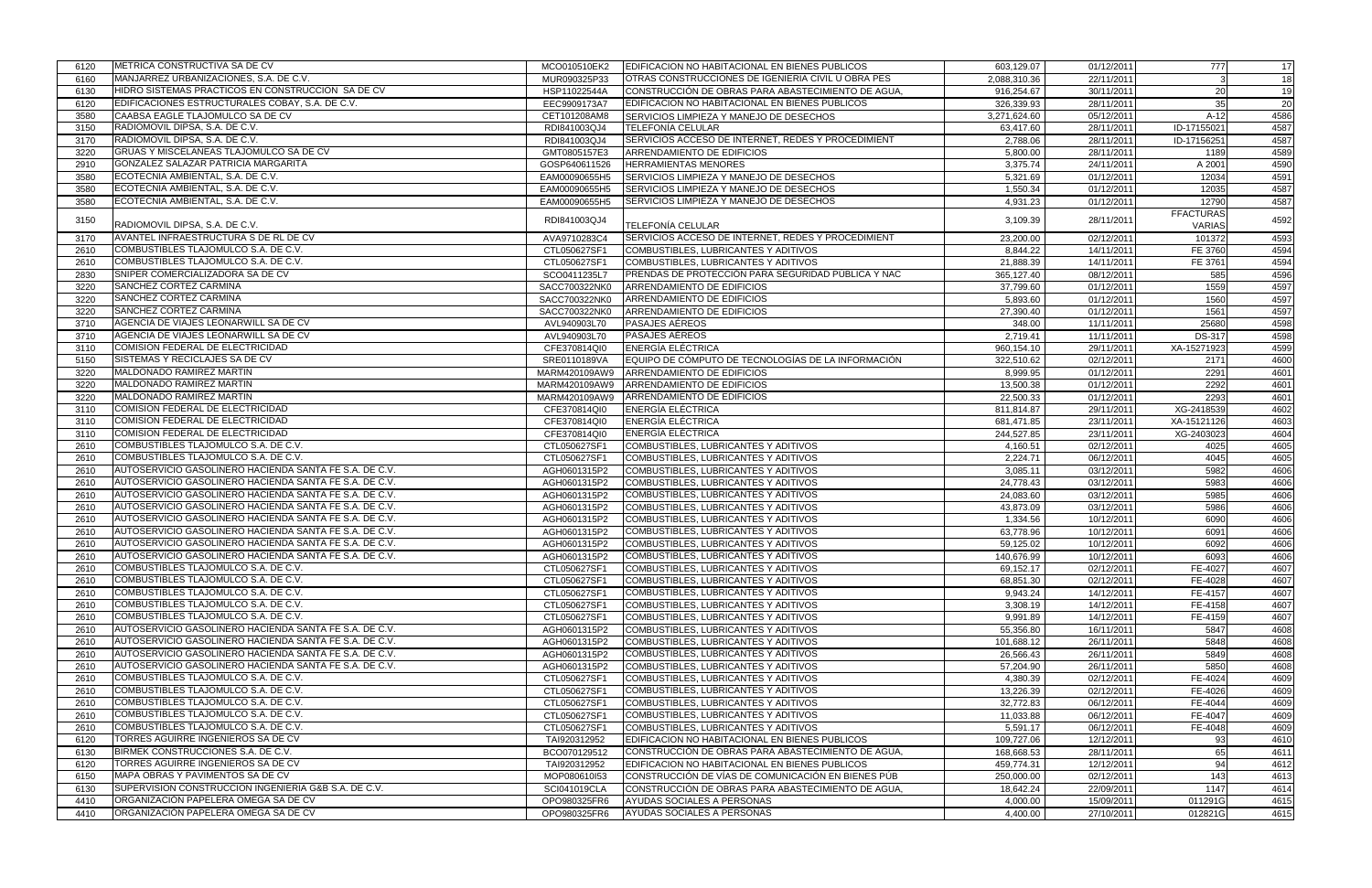| 4410 | ORGANIZACIÓN PAPELERA OMEGA SA DE CV                                                          | OPO980325FR6   | AYUDAS SOCIALES A PERSONAS                                                                               | 4,950.00     | 03/11/2011              | 013075G            | 4615 |
|------|-----------------------------------------------------------------------------------------------|----------------|----------------------------------------------------------------------------------------------------------|--------------|-------------------------|--------------------|------|
| 6160 | <b>AGRAZ ARQUITECTOS SC</b>                                                                   | AAR9990215M66  | OTRAS CONSTRUCCIONES DE IGENIERIA CIVIL U OBRA PES                                                       | 65,247.85    | 12/12/2011              | A 27               | 4616 |
| 6160 | <b>AGRAZ ARQUITECTOS SC</b>                                                                   | AAR9990215M66  | OTRAS CONSTRUCCIONES DE IGENIERIA CIVIL U OBRA PES                                                       | 65,247.85    | 12/12/2011              | A 28               | 4617 |
| 6150 | GRUPO CONSTRUCTOR FLOTA, SA DE CV                                                             | GCF-100406-RS1 | CONSTRUCCIÓN DE VÍAS DE COMUNICACIÓN EN BIENES PÚB                                                       | 41,131.33    | 22/11/2011              | 51                 | 4618 |
| 6150 | GRUPO TAUBE DE MEXICO S.A. DE C.V.                                                            | GTM050418384   | CONSTRUCCIÓN DE VÍAS DE COMUNICACIÓN EN BIENES PÚB                                                       | 220,591.67   | 24/11/2011              | 339                | 4619 |
| 6130 | VECTOR INGENIERIA Y ARQUITECTURA SA DE CV                                                     | VIA090601D81   | CONSTRUCCIÓN DE OBRAS PARA ABASTECIMIENTO DE AGUA.                                                       | 174,832.66   | 12/12/2011              | 30                 | 4620 |
| 6150 | <b>SEMEX SA DE CV</b>                                                                         | SEM680801193   | CONSTRUCCIÓN DE VÍAS DE COMUNICACIÓN EN BIENES PÚB                                                       | 249,075.00   | 23/11/2011              | GDLFE457           | 4621 |
| 6130 | DOCPA INGENIERIA S.A. DE C.V.                                                                 | DIN090205RR0   | CONSTRUCCIÓN DE OBRAS PARA ABASTECIMIENTO DE AGUA.                                                       | 149,137.02   | 01/12/2011              | 329                | 4622 |
| 6130 | BIRMEK CONSTRUCCIONES S.A. DE C.V.                                                            | BCO070129512   | CONSTRUCCIÓN DE OBRAS PARA ABASTECIMIENTO DE AGUA                                                        | 369,178.32   | 28/11/2011              | 66                 | 4623 |
| 6120 | TORRES AGUIRRE INGENIEROS SA DE CV                                                            | TAI920312952   | EDIFICACION NO HABITACIONAL EN BIENES PUBLICOS                                                           | 42,064.90    | 12/12/2011              | 92                 | 4624 |
| 6120 | CIE CONSTRUCCION DE INFRAESTRUCTURA Y EDIFICACION S. DE R.L. DE C.V.                          | CCI080418IH5   | EDIFICACION NO HABITACIONAL EN BIENES PUBLICOS                                                           | 591,771.89   | 02/12/2011              | 934                | 4625 |
| 6160 | GRANDE DE MEXICO CONSTRUCTORA E INMOBILIARIA S.A. DE C.V.                                     | GMC9109243T3   | OTRAS CONSTRUCCIONES DE IGENIERIA CIVIL U OBRA PES                                                       | 939,583.29   | 30/11/2011              | 18                 | 4626 |
| 6130 | SUPERVISION CONSTRUCCION INGENIERIA G&B S.A. DE C.V.                                          | SCI041019CLA   | CONSTRUCCIÓN DE OBRAS PARA ABASTECIMIENTO DE AGUA.                                                       | 18,642.24    | 22/09/2011              | 1149               | 4627 |
| 6130 | SUPERVISION CONSTRUCCION INGENIERIA G&B S.A. DE C.V.                                          | SCI041019CLA   | CONSTRUCCIÓN DE OBRAS PARA ABASTECIMIENTO DE AGUA.                                                       | 18,642.24    | 22/09/2011              | 1148               | 4628 |
| 6150 | OBRAS CIVILES ESPECIALIZADAS, S.A. DE C.V.                                                    | OCE9409195Y7   | CONSTRUCCIÓN DE VÍAS DE COMUNICACIÓN EN BIENES PÚB                                                       | 1,182,437.64 | 06/12/2011              | <b>FA42</b>        | 4629 |
| 6130 | SUPERVISION CONSTRUCCION INGENIERIA G&B S.A. DE C.V.                                          | SCI041019CLA   | CONSTRUCCIÓN DE OBRAS PARA ABASTECIMIENTO DE AGUA                                                        | 13,981.68    | 22/09/2011              | 1146               | 4630 |
| 6150 | SHIBUMI DE OCCIDENTE SA DE CV                                                                 | SOC05822BG2    | CONSTRUCCIÓN DE VÍAS DE COMUNICACIÓN EN BIENES PÚB                                                       | 959,720.14   | 25/11/2011              | 1499               | 134  |
|      |                                                                                               |                |                                                                                                          |              |                         | D 15760, OF.       |      |
| 4420 | PAPELERIA COPI-LASER SA DE CV                                                                 | PCO090511AB4   | BECAS Y OTRAS AYUDAS PARA PROGRAMAS DE CAPACITACI                                                        | 33,238.87    | 31/10/2011              | 90/2011            | 217  |
| 6220 | CONSTRUCTORA Y URBANIZADORA SANSER SA DE CV                                                   | CUS100518D39   | EDIFICACIÓN NO HABITACION EN BIENES PROPIOS                                                              | 284,678.85   | 02/12/2011              | A 25               | 219  |
| 6220 | BREYSA CONSTRUCTORA S.A. DE C.V.                                                              | BCO900423GC5   | EDIFICACIÓN NO HABITACION EN BIENES PROPIOS                                                              | 377,996.44   | 25/11/2011              | 4778               | 157  |
| 4420 | <b>GUERRERO ROMO GEORGINA TERESA</b>                                                          | GURG590806340  | BECAS Y OTRAS AYUDAS PARA PROGRAMAS DE CAPACITACI                                                        | 20,300.00    | 10/10/2011              | 0002, OF. 090/2011 | 160  |
| 6160 | CADI CONSTRUCCION ARQUITECTURA Y DISEÑO SA DE CV                                              | CCA0703223T5   | OTRAS CONSTRUCCIONES DE IGENIERIA CIVIL U OBRA PES                                                       | 23,450.97    | 22/09/2011              | 171                | 131  |
| 6120 | EDIFICACIONES ESTRUCTURALES COBAY, S.A. DE C.V.                                               | EEC9909173A7   | EDIFICACION NO HABITACIONAL EN BIENES PUBLICOS                                                           | 1,151,854.06 | 05/12/2011              | 40                 | 132  |
| 6130 | ALCOR DE OCCIDENTE S.A. DE C.V.                                                               | AOC830810TG9   | CONSTRUCCIÓN DE OBRAS PARA ABASTECIMIENTO DE AGUA                                                        | 631,131.08   | 11/11/2011              | 6135               | 21   |
| 6120 | MTQ DE MEXICO S.A. DE C.V.                                                                    | MME011214IV5   | EDIFICACION NO HABITACIONAL EN BIENES PUBLICOS                                                           | 780,813.44   | 01/12/2011              | 3042               | 22   |
| 6160 | GAMA CONSTRUCTORES Y ASOCIADOS S.A. DE C. V.                                                  | GCA010529EU7   | OTRAS CONSTRUCCIONES DE IGENIERIA CIVIL U OBRA PES                                                       | 937,326.79   | 28/11/2011              | A 37               | 23   |
| 6120 | EDIFICACIONES ESTRUCTURALES COBAY, S.A. DE C.V.                                               | EEC9909173A7   | EDIFICACION NO HABITACIONAL EN BIENES PUBLICOS                                                           | 973,393.25   | 04/12/2011              | 38                 | 24   |
| 3310 | <b>ESTRAGO ASESORES SC</b>                                                                    | EAS101110MJ8   | SERVICIOS LEGALES, CONTABILIDAD Y RELACIONADOS                                                           | 600,474.00   | 14/12/2011              | 0101               | 4631 |
| 3390 | CENTRO DE REFERENCIA ESPECIALIZADA SA DE CV                                                   | CRE0004265E3   | SERVICIOS PROFESIONALES, CIENTIFICOS Y TÉCNICOS IN                                                       | 144,485.00   | 02/12/2011              | 2430/32-35         | 4632 |
| 3390 | CENTRO DE REFERENCIA ESPECIALIZADA SA DE CV                                                   | CRE0004265E3   | SERVICIOS PROFESIONALES, CIENTIFICOS Y TÉCNICOS IN                                                       | 47,251.99    | 02/12/2011              | 2436-39            | 4632 |
| 3390 | CENTRO DE REFERENCIA ESPECIALIZADA SA DE CV                                                   | CRE0004265E3   | SERVICIOS PROFESIONALES, CIENTIFICOS Y TÉCNICOS IN                                                       | 58,691.00    | 02/12/2011              | 2440-44            | 4632 |
| 3390 | CENTRO DE REFERENCIA ESPECIALIZADA SA DE CV                                                   | CRE0004265E3   | SERVICIOS PROFESIONALES, CIENTIFICOS Y TÉCNICOS IN                                                       | 95,362.99    | 02/12/2011              | 2445-49            | 4632 |
| 3550 | REHABILITACIONES Y SERVICIOS R& S.A. DE C.V.                                                  | RSRO90609S46   | REPARACION Y MANTENIMIENTO DE EQUIPO DE TRANSPORTE                                                       | 7,695.44     | 08/11/2011              | 1281               | 4633 |
| 3570 | REHABILITACIONES Y SERVICIOS R& S.A. DE C.V.                                                  | RSRO90609S46   | INSTALACIÓN, REPARACIÓN Y MANTENIMIENTO DE MAQUINA                                                       | 3,613.40     | 08/11/2011              | 1290               | 4633 |
| 3570 | REHABILITACIONES Y SERVICIOS R& S.A. DE C.V.                                                  | RSRO90609S46   | INSTALACIÓN, REPARACIÓN Y MANTENIMIENTO DE MAQUINA                                                       | 7,515.64     | 08/11/2011              | 1297               | 4633 |
| 3550 | REHABILITACIONES Y SERVICIOS R& S.A. DE C.V.                                                  |                | REPARACIÓN Y MANTENIMIENTO DE EQUIPO DE TRANSPORTE                                                       |              |                         | 1343-44            |      |
| 3570 | REHABILITACIONES Y SERVICIOS R& S.A. DE C.V.                                                  | RSRO90609S46   | INSTALACIÓN, REPARACIÓN Y MANTENIMIENTO DE MAQUINA                                                       | 48,761.76    | 14/11/2011              | 1349               | 4633 |
|      | REHABILITACIONES Y SERVICIOS R& S.A. DE C.V.                                                  | RSRO90609S46   |                                                                                                          | 28,604.44    | 30/11/2011              |                    | 4633 |
| 3570 | REHABILITACIONES Y SERVICIOS R& S.A. DE C.V.                                                  | RSRO90609S46   | INSTALACIÓN, REPARACIÓN Y MANTENIMIENTO DE MAQUINA                                                       | 7,251.16     | 30/11/2011              | 1350               | 4633 |
| 3570 | REHABILITACIONES Y SERVICIOS R& S.A. DE C.V.                                                  | RSRO90609S46   | INSTALACIÓN, REPARACIÓN Y MANTENIMIENTO DE MAQUINA<br>INSTALACIÓN, REPARACIÓN Y MANTENIMIENTO DE MAQUINA | 2,655.24     | 30/11/2011              | 1351               | 4633 |
| 3570 |                                                                                               | RSRO90609S46   |                                                                                                          | 1,153.04     | 30/11/2011              | 1352               | 4633 |
| 3570 | REHABILITACIONES Y SERVICIOS R& S.A. DE C.V.<br>IREHABILITACIONES Y SERVICIOS R& S.A. DE C.V. | RSRO90609S46   | IINSTALACION, REPARACION Y MANTENIMIENTO DE MAQUINA                                                      | 2,320.00     | 30/11/2011              | 1353               | 4633 |
| 3570 |                                                                                               | RSRO90609S46   | INSTALACIÓN, REPARACIÓN Y MANTENIMIENTO DE MAQUINA                                                       | 15,273.72    | 30/11/2011              | 1354               | 4633 |
| 3570 | REHABILITACIONES Y SERVICIOS R& S.A. DE C.V.                                                  | RSRO90609S46   | INSTALACIÓN, REPARACIÓN Y MANTENIMIENTO DE MAQUINA                                                       | 8,343.88     | $\overline{30/11/2011}$ | 1355               | 4633 |
| 3570 | REHABILITACIONES Y SERVICIOS R& S.A. DE C.V.                                                  | RSRO90609S46   | IINSTALACIÓN. REPARACIÓN Y MANTENIMIENTO DE MAQUINA                                                      | 3,636.60     | 30/11/2011              | 1356               | 4633 |
| 3570 | REHABILITACIONES Y SERVICIOS R& S.A. DE C.V.<br>REHABILITACIONES Y SERVICIOS R& S.A. DE C.V.  | RSRO90609S46   | INSTALACIÓN, REPARACIÓN Y MANTENIMIENTO DE MAQUINA                                                       | 16,376.88    | 30/11/2011              | 1357               | 4633 |
| 3570 | <b>SYC MOTORS SA DE CV</b>                                                                    | RSRO90609S46   | INSTALACIÓN, REPARACIÓN Y MANTENIMIENTO DE MAQUINA                                                       | 928.00       | 30/11/2011              | 1358               | 4633 |
| 3550 |                                                                                               | SMO810623HI5   | REPARACIÓN Y MANTENIMIENTO DE EQUIPO DE TRANSPORTE                                                       | 1,566.00     | 14/11/2011              | CS-00014966        | 4634 |
| 3550 | <b>SYC MOTORS SA DE CV</b>                                                                    | SMO810623HI5   | REPARACIÓN Y MANTENIMIENTO DE EQUIPO DE TRANSPORTE                                                       | 3,925.00     | 14/11/2011              | CS-00014967        | 4634 |
| 3550 | <b>SYC MOTORS SA DE CV</b>                                                                    | SMO810623HI5   | REPARACIÓN Y MANTENIMIENTO DE EQUIPO DE TRANSPORTE                                                       | 1,090.01     | 14/11/2011              | CS-00014968        | 4634 |
| 3550 | <b>SYC MOTORS SA DE CV</b>                                                                    | SMO810623HI5   | REPARACIÓN Y MANTENIMIENTO DE EQUIPO DE TRANSPORTE                                                       | 2,915.01     | 14/11/2011              | CS-00014969        | 4634 |
| 3550 | <b>SYC MOTORS SA DE CV</b>                                                                    | SMO810623HI5   | REPARACIÓN Y MANTENIMIENTO DE EQUIPO DE TRANSPORTE                                                       | 2,286.01     | 14/11/2011              | CS-00014970        | 4634 |
| 3550 | <b>SYC MOTORS SA DE CV</b>                                                                    | SMO810623HI5   | REPARACIÓN Y MANTENIMIENTO DE EQUIPO DE TRANSPORTE                                                       | 2,996.11     | 14/11/2011              | CS-00014971        | 4634 |
| 3570 | <b>SYC MOTORS SA DE CV</b>                                                                    | SMO810623HI5   | INSTALACIÓN, REPARACIÓN Y MANTENIMIENTO DE MAQUINA                                                       | 2,187.01     | 16/11/2011              | CS-00015055        | 4634 |
| 3550 | <b>SYC MOTORS SA DE CV</b>                                                                    | SMO810623HI5   | REPARACIÓN Y MANTENIMIENTO DE EQUIPO DE TRANSPORTE                                                       | 1,508.00     | 16/11/2011              | CS-00015058        | 4634 |
| 3550 | <b>SYC MOTORS SA DE CV</b>                                                                    | SMO810623HI5   | REPARACIÓN Y MANTENIMIENTO DE EQUIPO DE TRANSPORTE                                                       | 3,950.00     | 16/11/2011              | CS-00015060        | 4634 |
| 3550 | <b>SYC MOTORS SA DE CV</b>                                                                    | SMO810623HI5   | REPARACIÓN Y MANTENIMIENTO DE EQUIPO DE TRANSPORTE                                                       | 5,301.00     | 16/11/2011              | CS-00015061        | 4634 |
| 3550 | <b>SYC MOTORS SA DE CV</b>                                                                    | SMO810623HI5   | REPARACIÓN Y MANTENIMIENTO DE EQUIPO DE TRANSPORTE                                                       | 3,559.01     | 16/11/2011              | CS-00015063        | 4634 |
| 3550 | <b>SYC MOTORS SA DE CV</b>                                                                    | SMO810623HI5   | REPARACIÓN Y MANTENIMIENTO DE EQUIPO DE TRANSPORTE                                                       | 3,559.00     | 16/11/2011              | CS-00015064        | 4634 |
| 3550 | <b>SYC MOTORS SA DE CV</b>                                                                    | SMO810623HI5   | <b>IREPARACION Y MANTENIMIENTO DE EQUIPO DE TRANSPORTE</b>                                               | 9,123.02     | 16/11/2011              | CS-00015080        | 4634 |
| 4410 | AZPEITIA SUCESORES SA DE CV                                                                   | ASU9704023B0   | AYUDAS SOCIALES A PERSONAS                                                                               | 2,650.00     | 17/11/2011              | A-1368             | 4635 |
| 4410 | AZPEITIA SUCESORES SA DE CV                                                                   | ASU9704023B0   | AYUDAS SOCIALES A PERSONAS                                                                               | 5,250.00     | 17/11/2011              | A-1369             | 4635 |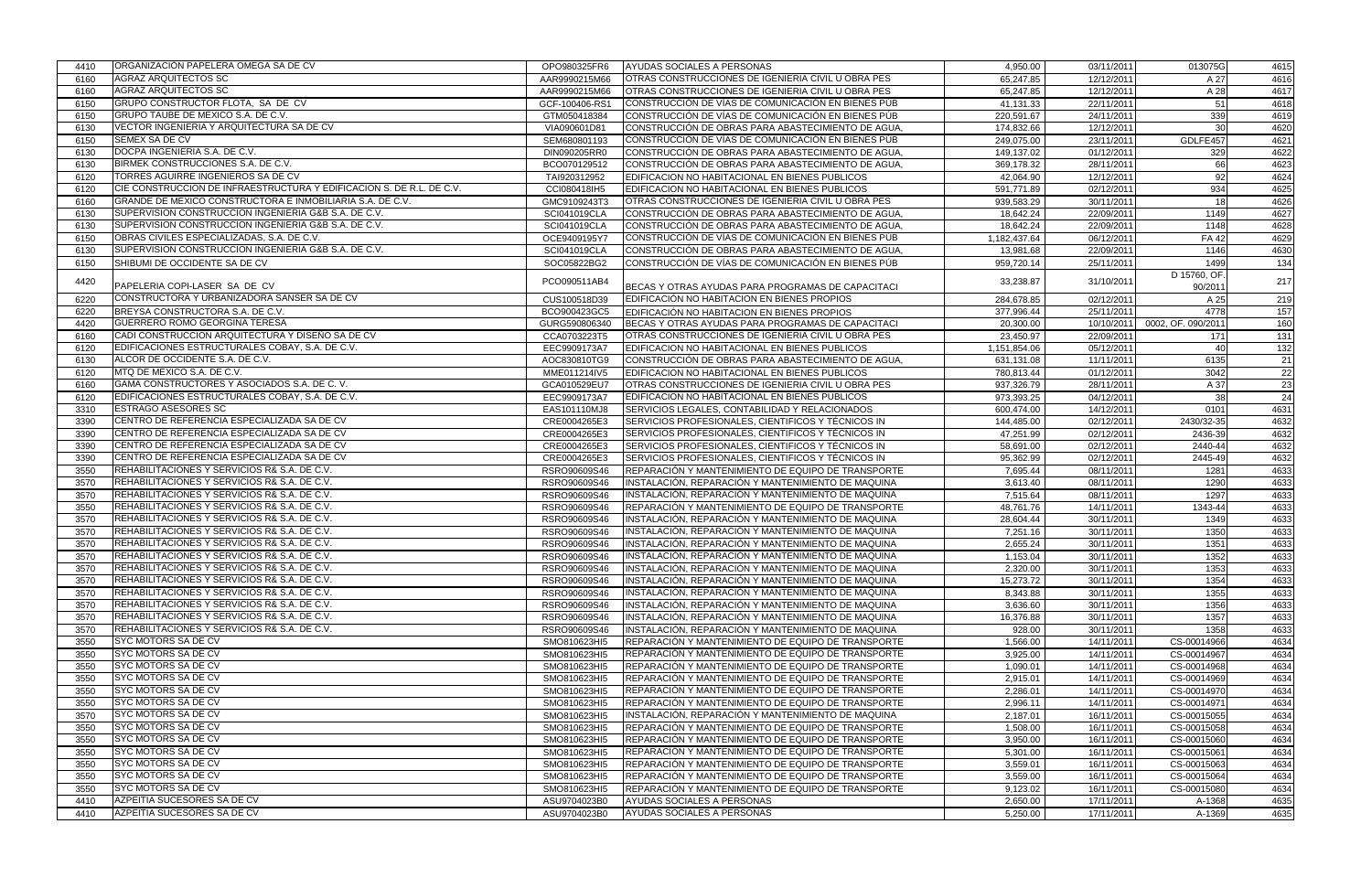| 4410 | AZPEITIA SUCESORES SA DE CV                             | ASU9704023B0                  | AYUDAS SOCIALES A PERSONAS                                  | 450.00     | 17/11/2011               | A-1370        | 4635 |
|------|---------------------------------------------------------|-------------------------------|-------------------------------------------------------------|------------|--------------------------|---------------|------|
| 4410 | <b>AZPEITIA SUCESORES SA DE CV</b>                      | ASU9704023B0                  | AYUDAS SOCIALES A PERSONAS                                  | 400.00     | 17/11/2011               | A-1371        | 4635 |
| 4410 | AZPEITIA SUCESORES SA DE CV                             | ASU9704023B0                  | AYUDAS SOCIALES A PERSONAS                                  | 6,600.00   | 17/11/2011               | A-1372        | 4635 |
| 4410 | AZPEITIA SUCESORES SA DE CV                             | ASU9704023B0                  | AYUDAS SOCIALES A PERSONAS                                  | 400.00     | 17/11/2011               | A-1373        | 4635 |
| 4410 | AZPEITIA SUCESORES SA DE CV                             | ASU9704023B0                  | AYUDAS SOCIALES A PERSONAS                                  | 3,050.00   | 17/11/2011               | A-1374        | 4635 |
| 4410 | AZPEITIA SUCESORES SA DE CV                             | ASU9704023B0                  | AYUDAS SOCIALES A PERSONAS                                  | 2,400.00   | 17/11/2011               | A-1375        | 4635 |
| 4410 | AZPEITIA SUCESORES SA DE CV                             | ASU9704023B0                  | AYUDAS SOCIALES A PERSONAS                                  | 3,600.00   | 17/11/2011               | A-1376        | 4635 |
| 4410 | AZPEITIA SUCESORES SA DE CV                             | ASU9704023B0                  | AYUDAS SOCIALES A PERSONAS                                  | 11,500.00  | 17/11/2011               | A-1377        | 4635 |
| 4410 | AZPEITIA SUCESORES SA DE CV                             | ASU9704023B0                  | AYUDAS SOCIALES A PERSONAS                                  | 5,750.00   | 17/11/2011               | A-1382        | 4635 |
| 4410 | PAPELERIA CORIBA SA DE CV                               | PCO8704049H4                  | <b>AYUDAS SOCIALES A PERSONAS</b>                           | 3,000.00   | 26/10/2011               | PL0089        | 4636 |
| 4410 | PAPELERIA CORIBA SA DE CV                               | PCO8704049H4                  | AYUDAS SOCIALES A PERSONAS                                  | 4,850.00   | 25/10/2011               | PL10075       | 4636 |
| 4410 | PAPELERIA CORIBA SA DE CV                               | PCO8704049H4                  | AYUDAS SOCIALES A PERSONAS                                  | 8,050.00   | 26/10/2011               | PL10087       | 4636 |
| 4410 | PAPELERIA CORIBA SA DE CV                               | PCO8704049H4                  | AYUDAS SOCIALES A PERSONAS                                  | 6,250.00   | 26/10/2011               | PL10093       | 4636 |
| 4410 | PAPELERIA CORIBA SA DE CV                               | PCO8704049H4                  | AYUDAS SOCIALES A PERSONAS                                  | 4,950.00   | 26/10/2011               | PL10094       | 4636 |
| 4410 | PAPELERIA CORIBA SA DE CV                               | PCO8704049H4                  | AYUDAS SOCIALES A PERSONAS                                  | 300.00     | 27/10/2011               | PL10095       | 4636 |
| 4410 | PAPELERIA CORIBA SA DE CV                               | PCO8704049H4                  | AYUDAS SOCIALES A PERSONAS                                  | 3,300.00   | 27/10/2011               | PL10112       | 4636 |
| 4410 | PAPELERIA CORIBA SA DE CV                               | PCO8704049H4                  | AYUDAS SOCIALES A PERSONAS                                  | 1,500.00   | 28/10/2011               | PL10168       | 4636 |
| 4410 | PAPELERIA CORIBA SA DE CV                               | PCO8704049H4                  | AYUDAS SOCIALES A PERSONAS                                  | 6,250.00   | 29/10/2011               | PL10170       | 4636 |
| 6230 | PBC PERBYCSA S.A. DE C.V.                               | PPE080904R13                  | EDIFICACIÓN NO HABITACION PARA EL ABASTECIMIENTO D          | 557,077.10 | 02/12/2011               | 0395          | 4637 |
| 6230 | PBC PERBYCSA S.A. DE C.V.                               | PPE080904R13                  | EDIFICACIÓN NO HABITACION PARA EL ABASTECIMIENTO D          | 103,998.77 | 02/12/2011               | 0397          | 4637 |
| 6230 | PBC PERBYCSA S.A. DE C.V.                               | PPE080904R13                  | EDIFICACIÓN NO HABITACION PARA EL ABASTECIMIENTO D          | 114,402.24 | 02/12/2011               | 0398          | 4637 |
| 6230 | PBC PERBYCSA S.A. DE C.V.                               | PPE080904R13                  | EDIFICACIÓN NO HABITACION PARA EL ABASTECIMIENTO D          | 274,403.72 | 02/12/2011               | 0400          | 4637 |
| 3260 | NADIA MARGARITA NAVA TRUJILLO                           | NATN761020F11                 |                                                             | 25,520.00  | 10/10/2011               | 1587          | 4638 |
| 3250 | NADIA MARGARITA NAVA TRUJILLO                           |                               | ARRENDAMIENTO MAQUINARIA, OTROS EQUIPOS Y HERRRAMI          |            |                          | 1654          | 4639 |
| 3110 | COMISION FEDERAL DE ELECTRICIDAD                        | NATN761020F11<br>CFE370814QI0 | ARRENDAMIENTO EQUIPO TRANSPORTE<br><b>ENERGÍA ELÉCTRICA</b> | 6,960.00   | 22/11/2011<br>09/12/2011 | F. VARIAS     |      |
|      | NABD LATINO AMERICA SA DE CV                            |                               |                                                             | 4,130.00   |                          |               | 4641 |
| 2940 | NABD LATINO AMERICA SA DE CV                            | NLA040629UF6                  | REFACCIONES Y ACCESORIOS MENORES DE EQUIPO DE CÓMP          | 3,093.72   | 23/11/2011               | <b>GDL907</b> | 4642 |
| 2940 |                                                         | NLA040629UF6                  | REFACCIONES Y ACCESORIOS MENORES DE EQUIPO DE CÓMP          | 6,514.10   | 23/11/2011               | <b>GDL909</b> | 4642 |
| 3610 | QUADRIMAG SA DE CV                                      | QUA981218CK6                  | DIFUSIÓN POR RADIO, TELEVISIÓN Y OTROS MEDIOS DE M          | 1,160.00   | 25/11/2011               | 7753          | 4643 |
| 3610 | QUADRIMAG SA DE CV                                      | QUA981218CK6                  | DIFUSIÓN POR RADIO, TELEVISIÓN Y OTROS MEDIOS DE M          | 1,160.00   | 25/11/2011               | 7754          | 4643 |
| 2530 | URIBE RUVALCABA LEOPOLDO RAFAEL                         | UIRL491115KD6                 | MEDICINAS Y PRODUCTOS FARMACÉUTICOS                         | 7,314.16   | 03/11/2011               | 18693         | 4644 |
| 2540 | URIBE RUVALCABA LEOPOLDO RAFAEL                         | UIRL491115KD6                 | MATERIALES, ACCESORIOS Y SUMINISTROS MÉDICOS                | 18,854.30  | 29/11/2011               | 66            | 4644 |
| 2540 | URIBE RUVALCABA LEOPOLDO RAFAEL                         | UIRL491115KD6                 | MATERIALES, ACCESORIOS Y SUMINISTROS MÉDICOS                | 3,492.12   | 29/11/2011               | 68            | 4644 |
| 5210 | NABD LATINO AMERICA SA DE CV                            | NLA040629UF6                  | EQUIPOS Y APARATOS AUDIOVISUALES                            | 8,623.44   | 23/11/2011               | <b>GDL908</b> | 4645 |
| 3260 | GONZALEZ SANCHEZ JOSE ARTURO                            | GOSA831022AJ6                 | ARRENDAMIENTO MAQUINARIA, OTROS EQUIPOS Y HERRRAMI          | 89,900.00  | 09/12/2011               | 218           | 4646 |
| 3260 | GONZALEZ SANCHEZ JOSE ARTURO                            | GOSA831022AJ6                 | ARRENDAMIENTO MAQUINARIA, OTROS EQUIPOS Y HERRRAMI          | 89,900.00  | 09/12/2011               | 219           | 4646 |
| 3510 | MENDOZA GOMEZ DAVID                                     | MEGD781004CJ6                 | CONSERVACIÓN Y MANTENIMIENTO MENOR DE INMUEBLES             | 3,248.00   | 02/12/2011               | 1338          | 4647 |
| 3610 | <b>BARAJAS RAMIREZ VERONICA FRANCISCA</b>               | BARV760304HJ8                 | DIFUSIÓN POR RADIO, TELEVISIÓN Y OTROS MEDIOS DE M          | 69,600.00  | 30/11/2011               | 0540          | 4648 |
| 3610 | <b>GRUPO DK SA</b>                                      | GDK801027PMA                  | DIFUSIÓN POR RADIO, TELEVISIÓN Y OTROS MEDIOS DE M          | 232,000.00 | 26/11/2011               | $I - 2104$    | 4649 |
| 3220 | <b>MARQUEZ MEDINA MAHARTA OFELIA</b>                    | MAMM590427PF0                 | ARRENDAMIENTO DE EDIFICIOS                                  | 5,559.70   | 22/11/2011               | 134           | 4650 |
| 2960 | RAMIREZ PARTIDA LETICIA                                 | RALP5209127U4                 | REFACCIONES Y ACCESORIOS MENORES DE EQUIPO DE TRAN          | 2,929.98   | 15/03/2011               | 8443          | 6208 |
| 2540 | CARVAJAL SALCEDO JOSE LUIS                              | CASL5307236CA                 | MATERIALES, ACCESORIOS Y SUMINISTROS MÉDICOS                | 1,600.80   | 30/11/2011               | 16152         | 6209 |
| 2540 | CARVAJAL SALCEDO JOSE LUIS                              | CASL5307236CA                 | MATERIALES, ACCESORIOS Y SUMINISTROS MÉDICOS                | 51,543.35  | 30/11/2011               | 16164         | 6209 |
| 2540 | ICARVAJAL SALCEDO JOSE LUIS                             | CASL5307236CA                 | MATERIALES, ACCESORIOS Y SUMINISTROS MÉDICOS                | 36,457.13  | 30/11/2011               | 16166         | 6210 |
| 3610 | LA COVACHA GABINETE DE COMUNICACIÓN S.A. DE C.V.        | CGC110225LU6                  | IDIFUSIÓN POR RADIO. TELEVISIÓN Y OTROS MEDIOS DE M         | 116,000.00 | 07/12/2011               | 038           | 6211 |
| 2490 | PROVEEDOR DE INSUMOS PARA LA CONSTRUCCION, S.A. DE C.V. | PIC970821V61                  | OTROS MATERIALES Y ARTÍCULOS DE CONSTRUCCIÓN Y REP          | 3,251.48   | 02/12/2011               | A 3588        | 6212 |
| 2210 | PURIFICADORA DE TLAJOMULCO LA PURISIMA, S.A. DE C.V.    | PTP900307RU5                  | PRODUCTOS ALIMENTICIOS PARA PERSONAS                        | 7,360.01   | 02/12/2011               | 0001          | 6213 |
| 2530 | IMPLEMENTOS MEDICOS DE OCCIDENTE, S.A. DE CV.           | IMO981125IZ4                  | MEDICINAS Y PRODUCTOS FARMACÉUTICOS                         | 30,520.00  | 29/11/2011               | A 8947        | 6214 |
| 2530 | IMPLEMENTOS MEDICOS DE OCCIDENTE, S.A. DE CV.           | IMO981125IZ4                  | MEDICINAS Y PRODUCTOS FARMACEUTICOS                         | 11,560.00  | 30/11/2011               | A 9026        | 6214 |
| 3360 | CERVANTES GONZALEZ MARIO ALBERTO                        | CEGM7407201C8                 | SERVICIOS APOYO ADMINISTRATIVO, FOTOCOPIADO E IMPR          | 49,590.00  | 02/12/2011               | 0974          | 6215 |
| 3310 | <b>HUERTA TAPIA ARMANDO</b>                             | HUTA6708308R0                 | SERVICIOS LEGALES, CONTABILIDAD Y RELACIONADOS              | 18,020.00  | 07/12/2011               | 1579          | 6216 |
| 3310 | HUERTA TAPIA ARMANDO                                    | HUTA6708308R0                 | SERVICIOS LEGALES, CONTABILIDAD Y RELACIONADOS              | 18,020.00  | 07/12/2011               | 1580          | 6216 |
| 3220 | <b>PLAZA GAVILANES AC</b>                               | PGA050309DR7                  | ARRENDAMIENTO DE EDIFICIOS                                  | 1,062.56   | 01/12/2011               | 1476          | 6217 |
| 3550 | ARGUELLES LICEA SILVIA                                  | AULS7003279W8                 | REPARACIÓN Y MANTENIMIENTO DE EQUIPO DE TRANSPORTE          | 4,152.80   | 30/11/2011               | A 207         | 6218 |
| 3550 | ARGUELLES LICEA SILVIA                                  | AULS7003279W8                 | REPARACIÓN Y MANTENIMIENTO DE EQUIPO DE TRANSPORTE          | 5,291.92   | 30/11/2011               | A 208         | 6218 |
| 6230 | <b>I</b> GRUPO LA FUENTE SA DE CV                       | GFU021009BC1                  | EDIFICACIÓN NO HABITACION PARA EL ABASTECIMIENTO D          | 165,830.43 | 02/12/2011               | 4898          | 6219 |
| 2470 | CONSTRUCTORA STARK SA DE CV                             | CST100701DE9                  | ARTÍCULOS METÁLICOS PARA LA CONSTRUCCIÓN                    | 17,453.24  | 02/12/2011               | 0039          | 6220 |
| 2540 | URIBE RUVALCABA LEOPOLDO RAFAEL                         | UIRL491115KD6                 | MATERIALES, ACCESORIOS Y SUMINISTROS MÉDICOS                | 2,338.56   | 05/12/2011               | 94            | 6221 |
| 2540 | CARVAJAL SALCEDO JOSE LUIS                              | CASL5307236CA                 | MATERIALES, ACCESORIOS Y SUMINISTROS MÉDICOS                | 55,192.15  | 30/11/2011               | 16193         | 6222 |
| 2960 | PLASCENCIA VALDEZ GERMAN                                | PAVG680105FU0                 | REFACCIONES Y ACCESORIOS MENORES DE EQUIPO DE TRAN          | 2,465.00   | 09/12/2011               | 2558          | 6223 |
| 2960 | PLASCENCIA VALDEZ GERMAN                                | PAVG680105FU0                 | REFACCIONES Y ACCESORIOS MENORES DE EQUIPO DE TRAN          | 8,056.20   | 09/12/2011               | 2559          | 6223 |
| 2960 | PLASCENCIA VALDEZ GERMAN                                | PAVG680105FU0                 | REFACCIONES Y ACCESORIOS MENORES DE EQUIPO DE TRAN          | 11,002.60  | 09/12/2011               | 2562          | 6223 |
|      | OROZCO CEBALLOS RAMON                                   |                               |                                                             |            |                          |               |      |
| 3360 |                                                         | OOCR520317IP1                 | ISERVICIOS APOYO ADMINISTRATIVO, FOTOCOPIADO E IMPR         | 62,350.00  | 05/12/2011               | 1862          | 6224 |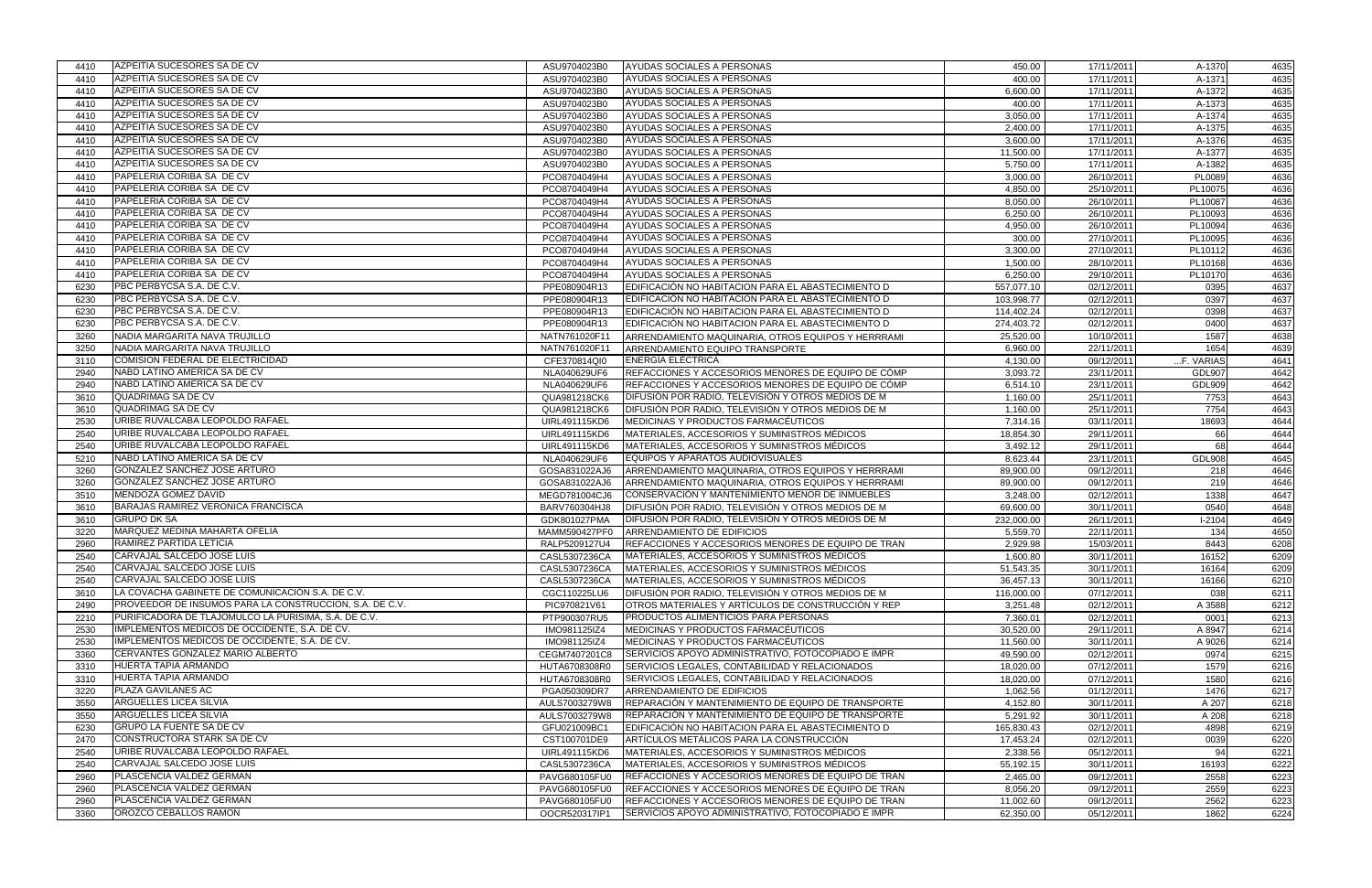| 3360 | OROZCO CEBALLOS RAMON                            | OOCR520317IP1 | SERVICIOS APOYO ADMINISTRATIVO, FOTOCOPIADO E IMPR | 161,240.00 | 06/12/2011              | 1863                           | 6224 |
|------|--------------------------------------------------|---------------|----------------------------------------------------|------------|-------------------------|--------------------------------|------|
| 3360 | OROZCO CEBALLOS RAMON                            | OOCR520317IP1 | SERVICIOS APOYO ADMINISTRATIVO, FOTOCOPIADO E IMPR | 114,165.11 | 06/12/2011              | 1864                           | 6224 |
| 2540 | CARVAJAL SALCEDO JOSE LUIS                       | CASL5307236CA | MATERIALES, ACCESORIOS Y SUMINISTROS MÉDICOS       | 29,619.53  | 30/11/2011              | 16167                          | 6225 |
| 2210 | <b>BERNI SILVA JULIO</b>                         | BESJ640717NJ1 | PRODUCTOS ALIMENTICIOS PARA PERSONAS               | 1,402.46   | 01/12/2011              | A-1085                         | 6226 |
| 2210 | <b>BERNI SILVA JULIO</b>                         | BESJ640717NJ1 | PRODUCTOS ALIMENTICIOS PARA PERSONAS               | 1,791.04   | 07/12/2011              | A-1110                         | 6226 |
| 2720 | GRUPO INDUSTRIAL PHILADELPHIA SA DE CV           | GIP0003077W1  | PRENDAS DE SEGURIDAD Y PROTECCIÓN PERSONAL         | 4,594.52   | 05/12/2011              | A-775                          | 6227 |
| 2610 | POCHTECA MATERIAS PRIMAS SA DE CV                | PMP950301S62  | COMBUSTIBLES, LUBRICANTES Y ADITIVOS               | 7,292.69   | 06/12/2011              | IGD-29471                      | 6228 |
| 2210 | ROBLES MIRANDA BENJAMIN                          | ROMB580510DV2 | PRODUCTOS ALIMENTICIOS PARA PERSONAS               | 3,500.00   | 30/11/2011              | 3491                           | 6229 |
| 2490 | PRODUCTOS RIVIAL S.A. DE C.V.                    |               | OTROS MATERIALES Y ARTÍCULOS DE CONSTRUCCIÓN Y REP |            | 15/11/2011              | 014700                         | 6230 |
|      | FARYMAT, S.A. DE C.V.                            | PRI801112S59  |                                                    | 3,108.80   |                         |                                |      |
| 2530 |                                                  | FAR091013FC5  | MEDICINAS Y PRODUCTOS FARMACÉUTICOS                | 10,061.67  | 02/12/2011              | 0509-A                         | 6231 |
| 2540 | FARYMAT, S.A. DE C.V.                            | FAR091013FC5  | MATERIALES, ACCESORIOS Y SUMINISTROS MÉDICOS       | 5,802.69   | 02/12/2011              | 0514-A                         | 6231 |
| 2540 | FARYMAT, S.A. DE C.V.                            | FAR091013FC5  | MATERIALES, ACCESORIOS Y SUMINISTROS MÉDICOS       | 4,456.38   | 02/12/2011              | $0515 - A$                     | 6231 |
| 3220 | <b>CORREA GONZALEZ JULIAN</b>                    | COGJ5902164D5 | ARRENDAMIENTO DE EDIFICIOS                         | 14,840.00  | 01/12/2011              | 0288                           | 6232 |
| 3220 | DE LA MORA SILVA MARIA DEL CARMEN                | MOSC510609471 | ARRENDAMIENTO DE EDIFICIOS                         | 8,279.88   | 01/12/2011              | 0091                           | 6233 |
| 3220 | SOLANO MAGAÑA JOSE MANUEL                        | SOMM730308P77 | ARRENDAMIENTO DE EDIFICIOS                         | 13,800.14  | 01/12/2011              | 0054                           | 6234 |
| 3220 | RIVAS RUBIO ESPERANZA                            | RIRE621118AP2 | ARRENDAMIENTO DE EDIFICIOS                         | 9,142.50   | 01/12/2011              | 0192                           | 6235 |
| 2550 | MEDELLIN REED ANA LOURDES                        | MERA841212IF3 | MATERIALES, ACCESORIOS Y SUMINISTROS DE LABORATORI | 696.00     | 02/12/2011              | 1815                           | 6236 |
| 3360 | ALVAREZ VELAZQUEZ CARLOS ALBERTO                 | AAVC7109142F9 | SERVICIOS APOYO ADMINISTRATIVO, FOTOCOPIADO E IMPR | 39,644.28  | 06/12/2011              | $A-58$                         | 6237 |
| 3310 | PADILLA SANCHEZ JOSE MANUEL                      | PASM461222IU9 | SERVICIOS LEGALES, CONTABILIDAD Y RELACIONADOS     | 15,900.00  | 22/11/2011              | $\overline{035}$               | 6240 |
| 3750 | <b>ESCALANTE CASTRO DANIEL ALEJANDRO</b>         | EACD8110056G5 | VIÁTICOS EN EL PAÍS                                | 50.00      | 30/11/2011              | 5022                           | 6241 |
| 3750 | ESCALANTE CASTRO DANIEL ALEJANDRO                | EACD8110056G5 | VIÁTICOS EN EL PAÍS                                | 100.00     | 30/11/2011              | 5199                           | 6241 |
| 3750 | ESCALANTE CASTRO DANIEL ALEJANDRO                | EACD8110056G5 | VIÁTICOS EN EL PAÍS                                | 100.00     | 30/11/2011              | 5200                           | 6241 |
| 3750 | SITIO 300 YELOOW CAB AC                          | STY090223LX3  | VIÁTICOS EN EL PAÍS                                | 259.00     | $\overline{30/11/2011}$ | 681031                         | 6241 |
| 3710 | AGENCIA DE VIAJES LEONARWILL SA DE CV            | AVL940903L70  | <b>PASAJES AÉREOS</b>                              | 232.00     | 30/11/2011              | 25842                          | 6242 |
| 3710 | AGENCIA DE VIAJES LEONARWILL SA DE CV            | AVL940903L70  | <b>PASAJES AÉREOS</b>                              | 2,757.00   | 30/11/2011              | <b>DS-848</b>                  | 6242 |
| 2920 | JIMENEZ GALAVIZ OSCAR                            | JIGO760221KR2 | REFACCIONES Y ACCESORIOS MENORES DE EDIFICIOS      | 10,701.00  | 25/11/2011              | 313                            | 6243 |
| 2980 | <b>JIMENEZ GALAVIZ OSCAR</b>                     | JIGO760221KR2 | REFACCIONES Y ACCESORIOS MENORES DE MAQUINARIA Y O | 13,339.94  | 15/11/2011              | 311, OF. 846/2011              | 6244 |
|      |                                                  |               |                                                    |            |                         |                                |      |
| 2920 | VELAZQUEZ OBREGON ALVARO                         | VEOA700808QK9 | REFACCIONES Y ACCESORIOS MENORES DE EDIFICIOS      | 2,210.55   |                         | 17/11/2011 41388, OF. 846/2011 | 6244 |
|      |                                                  |               |                                                    |            |                         |                                |      |
| 2920 | VELAZQUEZ OBREGON ALVARO                         | VEOA700808QK9 | REFACCIONES Y ACCESORIOS MENORES DE EDIFICIOS      | 555.72     |                         | 17/11/2011 41391, OF. 847/2011 | 6244 |
|      |                                                  |               |                                                    |            |                         |                                |      |
| 2920 | VELAZQUEZ OBREGON ALVARO                         | VEOA700808QK9 | REFACCIONES Y ACCESORIOS MENORES DE EDIFICIOS      | 267.49     |                         | 17/11/2011 41392, OF. 847/2011 | 6244 |
|      |                                                  |               |                                                    |            |                         |                                |      |
| 2920 | VELAZQUEZ OBREGON ALVARO                         | VEOA700808QK9 |                                                    | 6,119.48   |                         | 17/11/2011 41393, OF. 847/2011 | 6244 |
|      | NUEVA WALMART DE MEXICO S. DE R.L. DE C.V.       |               | REFACCIONES Y ACCESORIOS MENORES DE EDIFICIOS      |            |                         |                                |      |
| 2180 |                                                  | NWM9709244W4  | MATERIALES PARA EL REGISTRO E IDENTIFICACIÓN DE BI | 180.00     | 14/11/2011              | 5084                           | 6245 |
| 2210 | NUEVA WALMART DE MEXICO S. DE R.L. DE C.V.       | NWM9709244W4  | PRODUCTOS ALIMENTICIOS PARA PERSONAS               | 329.25     | 14/11/2011              | <b>WACZ34654</b>               | 6245 |
| 3820 | GRUPO NEVADO GUZMANENSE SA DE CV                 | GNG100420I48  | GASTOS ORDEN SOCIAL Y CULTURAL                     | 6,408.26   | 12/12/2011              | 003596                         | 6246 |
| 3820 | GRUPO NEVADO GUZMANENSE SA DE CV                 | GNG100420I48  | GASTOS ORDEN SOCIAL Y CULTURAL                     | 2,388.50   | 12/12/2011              | 003597                         | 6246 |
| 2210 | MORALES MORALES GERARDO                          | MOMG8301145K5 | PRODUCTOS ALIMENTICIOS PARA PERSONAS               | 22,600.00  | 12/12/2011              | 1189                           | 6246 |
| 3820 | ARTE CULTURA Y TRADICION TLAJOMULQUENSE SC DE RL | ACT040217E38  | GASTOS ORDEN SOCIAL Y CULTURAL                     | 12,110.40  | 12/12/2011              | 309                            | 6246 |
| 4410 | PAPELERIA CORIBA SA DE CV                        | PCO8704049H4  | AYUDAS SOCIALES A PERSONAS                         | 2,800.00   | 07/12/2011              | PF42779                        | 6249 |
| 4410 | PAPELERIA CORIBA SA DE CV                        | PCO8704049H4  | AYUDAS SOCIALES A PERSONAS                         | 6,750.00   | 07/12/2011              | PF42780                        | 6249 |
| 4410 | PAPELERIA CORIBA SA DE CV                        | PCO8704049H4  | AYUDAS SOCIALES A PERSONAS                         | 1,650.00   | 07/12/2011              | PF42781                        | 6249 |
| 4410 | PAPELERIA CORIBA SA DE CV                        | PCO8704049H4  | AYUDAS SOCIALES A PERSONAS                         | 2,750.00   | 07/12/2011              | PF42782                        | 6249 |
| 4420 |                                                  | ATR901203369  |                                                    | 5,365.80   | 29/11/2011              | <b>FAC 1882</b>                | 220  |
|      | ABASTECEDORA EL TRIUNFO SA DE CV                 |               | BECAS Y OTRAS AYUDAS PARA PROGRAMAS DE CAPACITACI  |            |                         | OF.381/2011                    |      |
|      |                                                  |               |                                                    |            |                         | FG 4602,                       |      |
| 4420 | NATURAL DE ALIMENTOS SA DE CV                    | NAL730213BKA  | BECAS Y OTRAS AYUDAS PARA PROGRAMAS DE CAPACITACI  | 6,165.00   | 28/11/2011              | OF.384/2011                    | 221  |
| 3830 | <b>WORLD WIDE PUBLIC SA DE CV</b>                | WWP081119190  | CONGRESOS Y CONVENCIONES                           | 2,500.00   | 14/07/2011              | 1523, OF. 363/2011             | 222  |
| 3830 | CONSIGNATARIA DE INSUMOS E IMPLEMENTOS SA DE CV  | CII081119E46  | CONGRESOS Y CONVENCIONES                           | 12,200.00  | 01/09/2011              | 2692, OF. 376/2011             | 223  |
| 3830 | WORLD WIDE PUBLIC SA DE CV                       | WWP081119190  | CONGRESOS Y CONVENCIONES                           | 2,500.00   | 25/07/2011              | 1668, OF. 364/2011             | 224  |
| 3830 | CONSIGNATARIA DE INSUMOS E IMPLEMENTOS SA DE CV  | CII081119E46  | CONGRESOS Y CONVENCIONES                           | 12,200.00  | 15/09/2011              | 2698, OF. 369/2011             | 225  |
|      |                                                  |               |                                                    |            |                         | 1735 A, OF.                    |      |
| 2710 | PEREZ LOPEZ KARLA ELIZABETH                      | PELK7412032   | <b>VESTUARIO Y UNIFORMES</b>                       | 3,000.00   | 30/11/2011              | 352/2011                       | 227  |
|      |                                                  |               |                                                    |            |                         | 1737 A, OF.                    |      |
| 2710 | PEREZ LOPEZ KARLA ELIZABETH                      | PELK7412032   | <b>VESTUARIO Y UNIFORMES</b>                       | 3,000.00   | 30/11/2011              | 353/2011                       | 228  |
|      |                                                  |               |                                                    |            |                         | 1736 A, OF.                    |      |
| 2710 | PEREZ LOPEZ KARLA ELIZABETH                      | PELK7412032   | <b>VESTUARIO Y UNIFORMES</b>                       | 3,000.00   | 30/11/2011              | 357/2011                       | 229  |
|      |                                                  |               |                                                    |            |                         | 1732 A, OF.                    |      |
| 2710 | PEREZ LOPEZ KARLA ELIZABETH                      | PELK7412032   | <b>VESTUARIO Y UNIFORMES</b>                       | 3,000.00   | 30/11/2011              | 355/2011                       | 230  |
|      |                                                  |               |                                                    |            |                         |                                |      |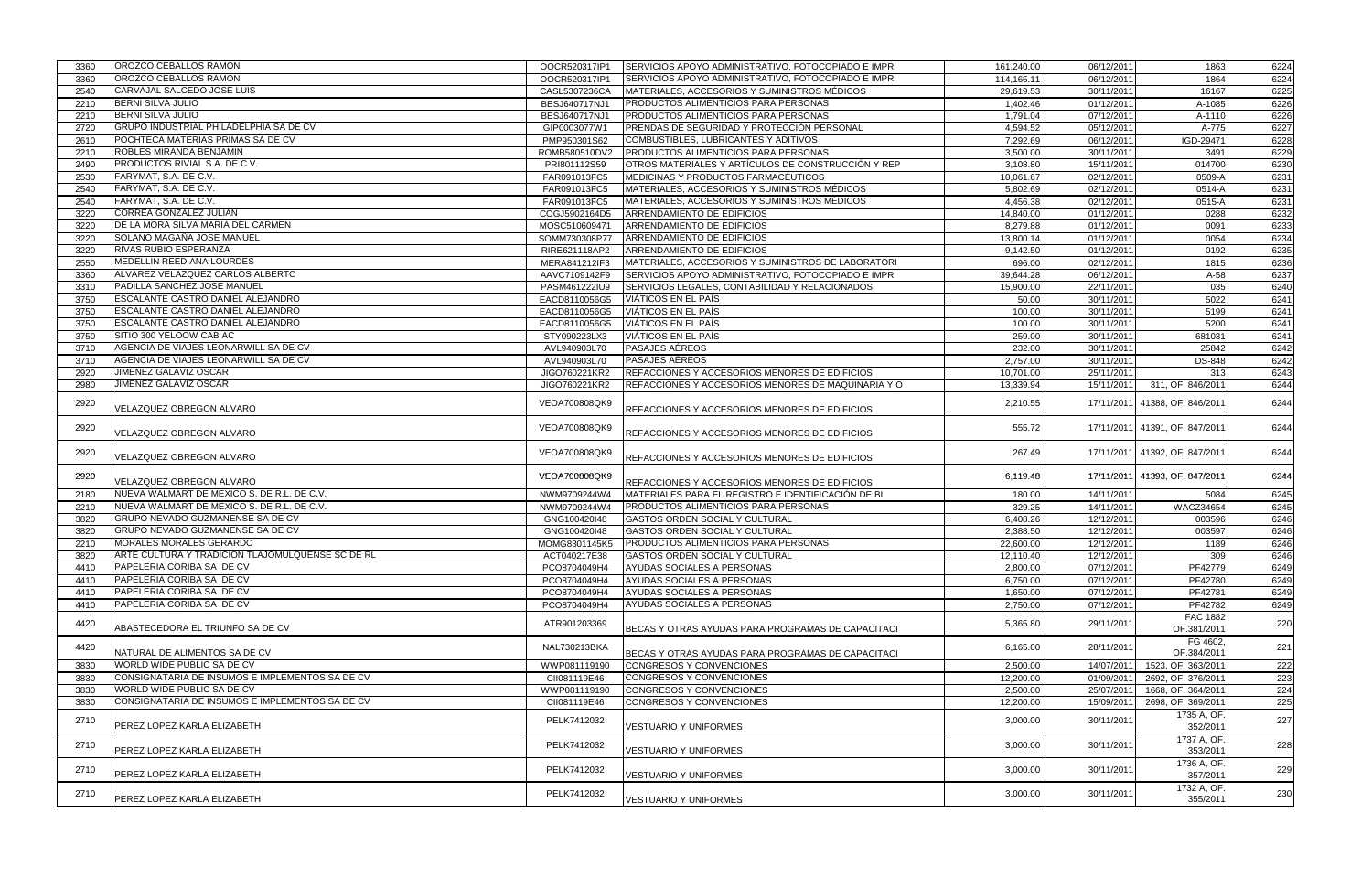|      |                                                                | PELK7412032   |                                                    | 3,000.00     | 30/11/2011 | 1733 A, OF.            | 231  |
|------|----------------------------------------------------------------|---------------|----------------------------------------------------|--------------|------------|------------------------|------|
| 2710 | PEREZ LOPEZ KARLA ELIZABETH                                    |               | <b>VESTUARIO Y UNIFORMES</b>                       |              |            | 354/2011               |      |
| 2710 | PEREZ LOPEZ KARLA ELIZABETH                                    | PELK7412032   |                                                    | 3,000.00     | 30/11/2011 | 1734 A, OF.            | 232  |
|      |                                                                |               | <b>VESTUARIO Y UNIFORMES</b>                       |              |            | 351/2011<br>1729 A, OF |      |
| 4420 | PEREZ LOPEZ KARLA ELIZABETH                                    | PELK7412032   | IBECAS Y OTRAS AYUDAS PARA PROGRAMAS DE CAPACITACI | 1,500.00     | 30/11/2011 | 335/2011               | 234  |
| 3830 | CONSIGNATARIA DE INSUMOS E IMPLEMENTOS SA DE CV                | CII081119E46  | CONGRESOS Y CONVENCIONES                           | 17,500.00    | 06/09/2011 | 2694, OF. 374/2011     | 235  |
| 3830 | CONSIGNATARIA DE INSUMOS E IMPLEMENTOS SA DE CV                | CII081119E46  | CONGRESOS Y CONVENCIONES                           | 17,500.00    | 31/08/2011 | 2689, OF. 373/2011     | 236  |
| 3830 | CONSIGNATARIA DE INSUMOS E IMPLEMENTOS SA DE CV                | CII081119E46  | CONGRESOS Y CONVENCIONES                           | 12,200.00    | 25/08/2011 | 2668, OF. 371/2011     | 237  |
| 3830 | CONSIGNATARIA DE INSUMOS E IMPLEMENTOS SA DE CV                | CII081119E46  | CONGRESOS Y CONVENCIONES                           | 12,200.00    | 12/09/2011 | 2696, OF. 370/2011     | 238  |
| 4420 | RELLO VELAZQUEZ LILIANA                                        | REVL801015AU8 | IBECAS Y OTRAS AYUDAS PARA PROGRAMAS DE CAPACITACI | 2,500.00     | 06/12/2011 | 0098, OF. 379/2011     | 242  |
| 4420 | RELLO VELAZQUEZ LILIANA                                        | REVL801015AU8 | BECAS Y OTRAS AYUDAS PARA PROGRAMAS DE CAPACITACI  | 2,500.00     | 06/12/2011 | 0099, OF. 380/2011     | 243  |
| 3830 | <b>PATLATONALLI AC</b>                                         | PAT910604MZ3  | CONGRESOS Y CONVENCIONES                           | 16,474.98    | 29/11/2011 | 0309, OF. 387/2011     | 245  |
| 4420 | GARCIA VALVERDE GUSTAVO ADOLFO                                 | GAVG611101HGA | BECAS Y OTRAS AYUDAS PARA PROGRAMAS DE CAPACITACI  | 8,077.93     | 06/12/2011 | 0013, OF. 388/2011     | 246  |
| 3830 | CENTRO DE APOYO PARA EL MOVIMIENTO POPULAR DE OCCIDENTE AC     | CAM890526941  | CONGRESOS Y CONVENCIONES                           | 17,500.00    | 29/11/2011 | 0524, OF. 362/2011     | 247  |
| 3830 | CENTRO DE APOYO PARA EL MOVIMIENTO POPULAR DE OCCIDENTE AC     | CAM890526941  | CONGRESOS Y CONVENCIONES                           | 17,500.00    | 29/11/2011 | 0525, OF. 393/2011     | 248  |
| 3830 | <b>PATLATONALLI AC</b>                                         | PAT910604MZ3  | CONGRESOS Y CONVENCIONES                           | 16,474.98    | 29/11/2011 | 0306, OF. 358/2011     | 249  |
| 3830 | <b>PATLATONALLI AC</b>                                         | PAT910604MZ3  | CONGRESOS Y CONVENCIONES                           | 16,474.98    | 29/11/2011 | 0307, OF. 359/2011     | 250  |
| 4420 | GARCIA VALVERDE GUSTAVO ADOLFO                                 | GAVG611101HGA | BECAS Y OTRAS AYUDAS PARA PROGRAMAS DE CAPACITACI  | 6,305.18     | 06/12/2011 | 0014, OF. 401/2011     | 255  |
| 4420 | RELLO VELAZQUEZ LILIANA                                        | REVL801015AU8 | BECAS Y OTRAS AYUDAS PARA PROGRAMAS DE CAPACITACI  | 2,500.00     | 02/12/2011 | 0096, OF. 378/2011     | 264  |
| 4420 | RELLO VELAZQUEZ LILIANA                                        | REVL801015AU8 | BECAS Y OTRAS AYUDAS PARA PROGRAMAS DE CAPACITACI  | 2,500.00     | 02/12/2011 | 0095, OF. 377/2011     | 266  |
| 3830 | WORLD WIDE PUBLIC SA DE CV                                     | WWP081119190  | CONGRESOS Y CONVENCIONES                           | 2,500.00     | 29/07/2011 | 1674, OF. 365/2011     | 272  |
| 3830 | CONSIGNATARIA DE INSUMOS E IMPLEMENTOS SA DE CV                | CII081119E46  | CONGRESOS Y CONVENCIONES                           | 17,500.00    | 26/08/2011 | 2672, OF. 372/2011     | 273  |
| 3830 | CONSIGNATARIA DE INSUMOS E IMPLEMENTOS SA DE CV                | CII081119E46  | CONGRESOS Y CONVENCIONES                           | 17,500.00    | 01/08/2011 | 2498, OF. 375/2011     | 274  |
| 3830 | DAR POINT SA DE CV                                             | DPM100205SU9  | CONGRESOS Y CONVENCIONES                           | 6,000.00     | 24/10/2011 | 0178, OF. 398/2011     | 278  |
| 6130 | 360 WHOLE SERVICE, S.A. DE C.V.                                | TSW1003016W4  | CONSTRUCCIÓN DE OBRAS PARA ABASTECIMIENTO DE AGUA  | 1,943,894.40 | 02/12/2011 | 772                    | 281  |
| 4420 | VALOR MERCADOTECNIA INEGRAL SA DE CV                           | VMI030114756  | BECAS Y OTRAS AYUDAS PARA PROGRAMAS DE CAPACITACI  | 3,727.20     | 17/11/2011 | 1516, OF. 327/2011     | 162  |
| 4420 | VALOR MERCADOTECNIA INEGRAL SA DE CV                           | VMI030114756  | BECAS Y OTRAS AYUDAS PARA PROGRAMAS DE CAPACITACI  | 3,727.20     | 17/11/2011 | 1515, OF. 328/2011     | 163  |
| 4420 | VALOR MERCADOTECNIA INEGRAL SA DE CV                           | VMI030114756  | BECAS Y OTRAS AYUDAS PARA PROGRAMAS DE CAPACITACI  | 3,727.20     | 17/11/2011 | 1517, OF. 326/2011     | 164  |
| 4420 | <b>GONZALEZ GONZALEZ JOSE LUIS</b>                             | GOGL670730CP6 | BECAS Y OTRAS AYUDAS PARA PROGRAMAS DE CAPACITACI  | 8,388.63     | 13/10/2011 | 025, OF. 364/2011      | 167  |
|      |                                                                |               |                                                    |              |            | A-7008875              |      |
| 4420 | MATERIAS PRIMAS LA CONCEPCION SA DE CV                         | MPC831121U59  | BECAS Y OTRAS AYUDAS PARA PROGRAMAS DE CAPACITACI  | 3,660.36     | 28/11/2011 | OF.385/201             | 168  |
|      |                                                                |               |                                                    |              |            | CE302979-5917-6726     |      |
| 2540 | INFRA SA DE CV                                                 | INF891031LT4  | MATERIALES, ACCESORIOS Y SUMINISTROS MÉDICOS       | 2,891.67     | 25/11/2011 |                        | 6250 |
| 2540 | <b>INFRA SA DE CV</b>                                          | INF891031LT4  | MATERIALES, ACCESORIOS Y SUMINISTROS MÉDICOS       | 15,137.13    | 01/11/2011 | CE302980-2930          | 6250 |
| 5310 | <b>INFRA SA DE CV</b>                                          | INF891031LT4  | EQUIPO MÉDICO Y DE LABORATORIO                     | 11,267.52    | 16/12/2011 | CE306334               | 6250 |
| 5910 | SISTEMAS Y RECICLAJES SA DE CV                                 | SRE0110189VA  | <b>SOFTWARE</b>                                    | 528,425.24   | 30/11/2011 | 2166                   | 6251 |
| 3220 | CABI OUTLET GUADALAJARA SA DE CV                               | COGO30110B72  | ARRENDAMIENTO DE EDIFICIOS                         | 15,000.00    | 05/12/2011 | F-336540               | 6252 |
| 3220 | MARQUEZ HERNANDEZ EDMUNDO                                      | MAHE421202U83 | ARRENDAMIENTO DE EDIFICIOS                         | 14,999.92    | 01/12/2011 | 063                    | 6253 |
| 3580 | MAS LIMPIO S.A. DE C.V.                                        | MLI0306128K5  | <b>SERVICIOS LIMPIEZA Y MANEJO DE DESECHOS</b>     | 10,187.44    | 30/11/2011 | 6470-H                 | 6254 |
| 3220 | <b>ALVAREZ CHAVEZ JOSE</b>                                     | AACJ6009204C0 | ARRENDAMIENTO DE EDIFICIOS                         | 3,712.00     | 01/12/2011 | 15774-B                | 6255 |
| 3220 | GRUAS Y MISCELANEAS TLAJOMULCO SA DE CV                        | GMT0805157E3  | ARRENDAMIENTO DE EDIFICIOS                         | 5,800.00     | 01/12/2011 | 1190                   | 6256 |
| 3220 | <b>DIAZ GUZMAN ADRIANA</b>                                     | DIGA6208286S5 | ARRENDAMIENTO DE EDIFICIOS                         | 39,014.15    | 01/12/2011 | 0070                   | 6257 |
| 3220 | ALCOR DE OCCIDENTE S.A. DE C.V.                                | AOC830810TG9  | ARRENDAMIENTO DE EDIFICIOS                         | 8,999.95     | 01/12/2011 | 0029                   | 6258 |
| 3220 | <b>REYES SANCHEZ MIGUEL ANGEL</b>                              | RESM640317932 | ARRENDAMIENTO DE EDIFICIOS                         | 13,780.00    | 01/12/2011 | 131                    | 6259 |
| 6150 | MGB Comunicaciones SA.de CV                                    | MGB050827C22  | CONSTRUCCIÓN DE VÍAS DE COMUNICACIÓN EN BIENES PÚB | 409,676.99   | 06/12/2011 | A 97                   | 6260 |
| 3110 | COMISION FEDERAL DE ELECTRICIDAD                               | CFE370814QI0  | <b>ENERGÍA ELÉCTRICA</b>                           | 4,858.00     | 07/12/2011 | XG-2440836             | 6261 |
| 3110 | COMISION FEDERAL DE ELECTRICIDAD                               | CFE370814QI0  | <b>ENERGÍA ELÉCTRICA</b>                           | 1,128,746.50 | 25/11/2011 | XG 02399501.           | 6262 |
| 3110 | <b>COMISION FEDERAL DE ELECTRICIDAD</b>                        | CFE370814QI0  | <b>ENERGÍA ELÉCTRICA</b>                           | 1,257,009.60 | 28/11/2011 | XA 015224108.          | 6263 |
| 3110 | <b>COMISION FEDERAL DE ELECTRICIDAD</b>                        | CFE370814QI0  | <b>ENERGÍA ELÉCTRICA</b>                           | 277,488.90   | 23/11/2011 | XG 02403025.           | 6264 |
| 3110 | COMISION FEDERAL DE ELECTRICIDAD                               | CFE370814QI0  | <b>ENERGÍA ELÉCTRICA</b>                           | 912,768.00   | 22/11/2011 | XA 015097737.          | 6265 |
| 4450 | CAMARA NACIONAL DE COMERCIO SERVICIOS Y TURISMO DE GUADALAJARA | CNC5001016X5  | AYUDAS SOCIALES A INSTITUCIONES SIN FINES DE LUCRO | 928,000.00   | 14/12/2011 | FE-28595               | 6266 |
| 3260 | GONZALEZ SANCHEZ JOSE ARTURO                                   | GOSA831022AJ6 | ARRENDAMIENTO MAQUINARIA, OTROS EQUIPOS Y HERRRAMI | 290,000.00   | 16/12/2011 | 221                    | 6267 |
| 3220 | GUTIERREZ ARAMBULA MARIA EDUWIGES                              | GUAE621016TU1 | ARRENDAMIENTO DE EDIFICIOS                         | 13,780.00    | 01/12/2011 | 0137                   | 6268 |
| 2490 | <b>PROVEEDOR DE INSUMOS PARA LA CONSTRUCCION, S.A. DE C.V.</b> | PIC970821V61  | OTROS MATERIALES Y ARTÍCULOS DE CONSTRUCCIÓN Y REP | 34,984.65    | 22/11/2011 | A 3476                 | 6270 |
| 2470 | <b>PROVEEDOR DE INSUMOS PARA LA CONSTRUCCION, S.A. DE C.V.</b> | PIC970821V61  | ARTÍCULOS METÁLICOS PARA LA CONSTRUCCIÓN           | 96,857.17    | 22/11/2011 | A 3479                 | 6271 |
| 3450 | SEGUROS BANORTE GENERALI SA DE CV                              | SBG971124PI2  | SEGURO DE BIENES PATRIMONIALES                     | 8,425.73     | 01/12/2011 | AA-8863069             | 6272 |
| 3450 | SEGUROS BANORTE GENERALI SA DE CV                              | SBG971124PI2  | SEGURO DE BIENES PATRIMONIALES                     | 13,056.31    | 04/12/2011 | AA-8937520             | 6272 |
| 3130 | YUKON AMBIENTAL DE MEXICO SA DE CV                             | YAM040910E27  | AGUA                                               | 991,461.46   | 06/12/2011 | 0844                   | 6273 |
| 6130 | MAJORUM GRUPO CONSTRUCTOR E INMOBILIARIO S.A. DE C.V.          | MGC0810234A0  | CONSTRUCCIÓN DE OBRAS PARA ABASTECIMIENTO DE AGUA, | 288,523.80   | 16/12/2011 | 215                    | 6274 |
| 6120 | LACARIERE EDIFICACIONES, S.A. DE C.V.                          | LED091006JG1  | EDIFICACION NO HABITACIONAL EN BIENES PUBLICOS     | 607,722.73   | 07/12/2011 | 15                     | 26   |
| 6130 | TORRES AGUIRRE INGENIEROS SA DE CV                             | TAI920312952  | CONSTRUCCIÓN DE OBRAS PARA ABASTECIMIENTO DE AGUA, | 1,479,798.37 | 01/12/2011 | 84                     | 27   |
|      |                                                                |               |                                                    |              |            |                        |      |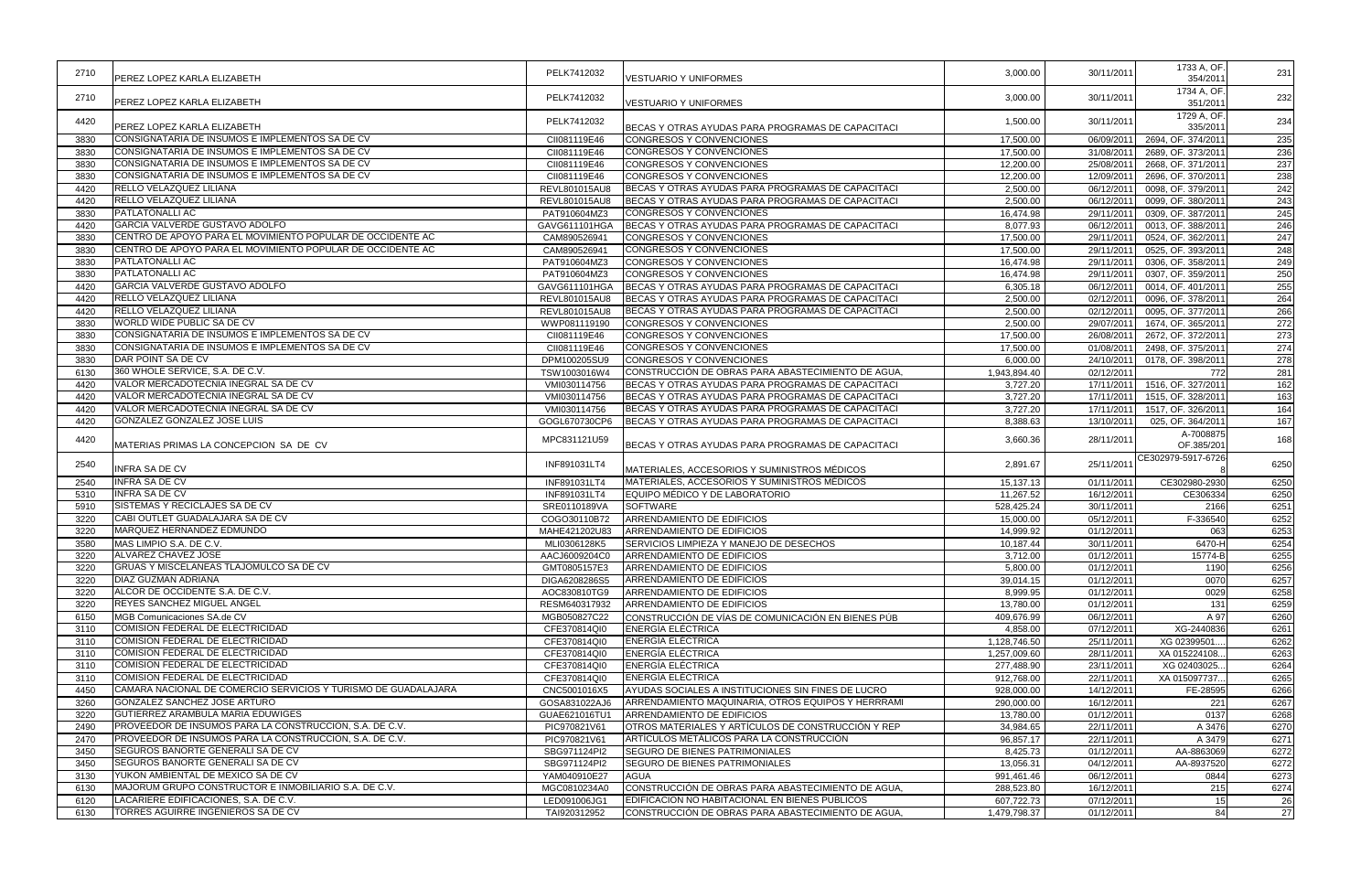| 6130         | TORRES AGUIRRE INGENIEROS SA DE CV                         | TAI920312952                  | CONSTRUCCIÓN DE OBRAS PARA ABASTECIMIENTO DE AGUA,                                           | 1,969,952.49           | 01/12/2011               | 85                               | 28           |
|--------------|------------------------------------------------------------|-------------------------------|----------------------------------------------------------------------------------------------|------------------------|--------------------------|----------------------------------|--------------|
| 6130         | FORMER GRUPO CONSTRUCTOR SA DE CV                          | FGC070201HGA                  | CONSTRUCCIÓN DE OBRAS PARA ABASTECIMIENTO DE AGUA.                                           | 1,111,138.22           | 01/12/2011               | 359                              | 29           |
| 6150         | FORMER GRUPO CONSTRUCTOR SA DE CV                          | FGC070201HGA                  | CONSTRUCCIÓN DE VÍAS DE COMUNICACIÓN EN BIENES PÚB                                           | 720,160.33             | 07/12/2011               | 361                              | 6275         |
| 3550         | <b>ARROYO RIOS GERARDO</b>                                 | AORG880804DD3                 | REPARACIÓN Y MANTENIMIENTO DE EQUIPO DE TRANSPORTE                                           | 1,716.80               | 07/12/2011               | 0814                             | 6276         |
| 3550         | ARROYO RIOS GERARDO                                        | AORG880804DD3                 | REPARACIÓN Y MANTENIMIENTO DE EQUIPO DE TRANSPORTE                                           | 2,969.60               | 01/12/2011               | 0816                             | 6276         |
| 3550         | ARROYO RIOS GERARDO                                        | AORG880804DD3                 | REPARACIÓN Y MANTENIMIENTO DE EQUIPO DE TRANSPORTE                                           | 4,930.00               | 01/12/2011               | 0817                             | 6276         |
| 3550         | PLASENCIA GUADALAJARA SA DE CV                             | PGU7703223V0                  | REPARACIÓN Y MANTENIMIENTO DE EQUIPO DE TRANSPORTE                                           | 2,794.90               | 26/11/2011               | C-03142                          | 6277         |
| 3550         | PLASENCIA GUADALAJARA SA DE CV                             | PGU7703223V0                  | REPARACIÓN Y MANTENIMIENTO DE EQUIPO DE TRANSPORTE                                           | 2,481.00               | 26/11/2011               | C-03143                          | 6277         |
| 3550         | PLASENCIA GUADALAJARA SA DE CV                             | PGU7703223V0                  | REPARACIÓN Y MANTENIMIENTO DE EQUIPO DE TRANSPORTE                                           | 690.20                 | 26/11/2011               | C-03145                          | 6277         |
| 3550         | <b>CARROCERIAS FOUBERT SA DE CV</b>                        | CFO960528CF2                  | REPARACIÓN Y MANTENIMIENTO DE EQUIPO DE TRANSPORTE                                           | 2,552.00               | 01/12/2011               | A-2721                           | 6278         |
| 3550         | GUTIERREZ TACALO OSCAR OMAR                                | GUT0910605JIA                 | REPARACIÓN Y MANTENIMIENTO DE EQUIPO DE TRANSPORTE                                           | 1,218.00               | 04/11/2011               | 0157                             | 6279         |
| 3220         | RAMIREZ MARTIN BERTHA ANGELICA                             | RAMB4410229YV3                | ARRENDAMIENTO DE EDIFICIOS                                                                   | 4,854.80               | 01/12/2011               | 2142                             | 6280         |
| 6230         | <b>CONSTRUCTORA STARK SA DE CV</b>                         | CST100701DE9                  | EDIFICACIÓN NO HABITACION PARA EL ABASTECIMIENTO D                                           | 22,484.28              | 06/12/2011               | 0041                             | 6281         |
| 3530         | INNOVACION Y DESARROLLO EN SISTEMAS DE VANGUARDIA SA DE CV | IDS1009141TA                  | INSTALACIÓN, REPARACIÓN Y MANTENIMIENTO DE EQUIPO                                            | 12,156.80              | 06/12/2011               | 1462                             | 6282         |
| 3530         | INNOVACION Y DESARROLLO EN SISTEMAS DE VANGUARDIA SA DE CV | IDS1009141TA                  | INSTALACIÓN, REPARACIÓN Y MANTENIMIENTO DE EQUIPO                                            | 6,438.00               | 06/12/2011               | 1463                             | 6282         |
| 3530         | INNOVACION Y DESARROLLO EN SISTEMAS DE VANGUARDIA SA DE CV | IDS1009141TA                  | INSTALACIÓN, REPARACIÓN Y MANTENIMIENTO DE EQUIPO                                            | 3,480.00               | 06/12/2011               | 1464                             | 6282         |
| 3530         | INNOVACION Y DESARROLLO EN SISTEMAS DE VANGUARDIA SA DE CV | IDS1009141TA                  | INSTALACIÓN, REPARACIÓN Y MANTENIMIENTO DE EQUIPO                                            | 7,714.00               | 06/12/2011               | 1465                             | 6282         |
| 3530         | INNOVACION Y DESARROLLO EN SISTEMAS DE VANGUARDIA SA DE CV | IDS1009141TA                  | INSTALACIÓN, REPARACIÓN Y MANTENIMIENTO DE EQUIPO                                            | 5,452.00               | 06/12/2011               | 1466                             | 6282         |
| 3530         | INNOVACION Y DESARROLLO EN SISTEMAS DE VANGUARDIA SA DE CV | IDS1009141TA                  | INSTALACIÓN, REPARACIÓN Y MANTENIMIENTO DE EQUIPO                                            | 6,148.00               | 06/12/2011               | 1467                             | 6282         |
| 3330         | PERSPECTIVE GLOBAL DE MEXICO S. DE R.L. DE C.V.            | PGM031023SR1                  | SERVICIOS CONSULTORÍA ADMINISTRATIVA, PROCESOS, TÉ                                           | 55,680.00              | 06/12/2011               | 400/410                          | 6283         |
| 2530         | ZAÑUDO BOJORQUEZ BEATRIZ IMELDA                            | ZABB690723ME8                 | MEDICINAS Y PRODUCTOS FARMACÉUTICOS                                                          | 1,088.25               | 06/12/2011               | 5112                             | 6284         |
| 2540         | ZAÑUDO BOJORQUEZ BEATRIZ IMELDA                            | ZABB690723ME8                 | MATERIALES, ACCESORIOS Y SUMINISTROS MÉDICOS                                                 | 1,898.46               | 06/12/2011               | 5114                             | 6284         |
| 2540         | ZAÑUDO BOJORQUEZ BEATRIZ IMELDA                            | ZABB690723ME8                 | MATERIALES, ACCESORIOS Y SUMINISTROS MÉDICOS                                                 | 3,048.48               | 06/12/2011               | 5115                             | 6284         |
| 2540         | ZAÑUDO BOJORQUEZ BEATRIZ IMELDA                            | ZABB690723ME8                 | MATERIALES, ACCESORIOS Y SUMINISTROS MÉDICOS                                                 | 1,748.35               | 06/12/2011               | 5116                             | 6284         |
| 2540         | ZAÑUDO BOJORQUEZ BEATRIZ IMELDA                            | ZABB690723ME8                 | MATERIALES, ACCESORIOS Y SUMINISTROS MÉDICOS                                                 | 2,317.22               | 06/12/2011               | 5118                             | 6284         |
| 2530         | ZAÑUDO BOJORQUEZ BEATRIZ IMELDA                            | ZABB690723ME8                 | MEDICINAS Y PRODUCTOS FARMACÉUTICOS                                                          | 2,420.00               | 06/12/2011               | 5119                             | 6284         |
| 3310         | <b>MUZQUIZ PEÑA ARTURO</b>                                 | MUPA541221F27                 | SERVICIOS LEGALES, CONTABILIDAD Y RELACIONADOS                                               | 11,660.00              | 30/11/2011               | 105                              | 6285         |
| 3310         | MUZQUIZ PEÑA ARTURO                                        | MUPA541221F27                 | SERVICIOS LEGALES, CONTABILIDAD Y RELACIONADOS                                               | 11,660.00              | 30/11/2011               | 107                              | 6285         |
| 3310         | MUZQUIZ PEÑA ARTURO                                        | MUPA541221F27                 | SERVICIOS LEGALES, CONTABILIDAD Y RELACIONADOS                                               | 11,660.00              | 30/11/2011               | 110                              | 6285         |
| 3220         | CHITICA MARTINEZ CESAR                                     | CIMC730714R18                 | ARRENDAMIENTO DE EDIFICIOS                                                                   | 3,180.00               | 01/12/2011               | 262                              | 6286         |
| 3220         | CHITICA MARTINEZ CESAR                                     | CIMC730714R18                 | ARRENDAMIENTO DE EDIFICIOS                                                                   | 3,180.00               | 01/12/2011               | 263                              | 6286         |
| 3220         | CHITICA MARTINEZ CESAR                                     | CIMC730714R18                 | ARRENDAMIENTO DE EDIFICIOS                                                                   | 3,180.00               | 01/12/2011               | 264                              | 6286         |
| 3220         | CHITICA MARTINEZ CESAR                                     | CIMC730714R18                 | ARRENDAMIENTO DE EDIFICIOS                                                                   | 3,180.00               | 01/12/2011               | 265                              | 6286         |
| 3220         | CHITICA MARTINEZ CESAR                                     | CIMC730714R18                 | ARRENDAMIENTO DE EDIFICIOS                                                                   | 3,180.00               | 01/12/2011               | 266                              | 6286         |
| 3220         | CHITICA MARTINEZ CESAR                                     | CIMC730714R18                 | <b>ARRENDAMIENTO DE EDIFICIOS</b>                                                            | 3,180.00               | 01/12/2011               | 267                              | 6286         |
| 3390         | <b>EU ZEN CONSULTORES SC</b>                               | EZC100423D14                  | SERVICIOS PROFESIONALES, CIENTIFICOS Y TÉCNICOS IN                                           | 179,066.00             | 06/12/2011               | $A-51$                           | 6287         |
| 2440         | DEL REAL SANCHEZ IRMA                                      | RESI6212042Y9                 | MADERA Y PRODUCTOS DE MADERA                                                                 | 19,873.78              | 06/12/2011               | 40852                            | 6288         |
| 2720         | CALZADO DE TRABAJO S.A DE C.V.                             | CTR940509JF6                  | <b>PRENDAS DE SEGURIDAD Y PROTECCIÓN PERSONAL</b>                                            | 29,756.32              | 23/11/2011               | B-13765                          | 6291         |
| 2490         | MUNDO DE LUBRICANTES SA DE CV                              | MLU050411GQ2                  | OTROS MATERIALES Y ARTÍCULOS DE CONSTRUCCIÓN Y REP                                           | 4,254.53               | 05/12/2011               | A-533                            | 6292         |
| 2490         | <b>VELAZQUEZ OBREGON ALVARO</b>                            | VEOA700808QK9                 | OTROS MATERIALES Y ARTÍCULOS DE CONSTRUCCIÓN Y REP                                           | 20,391.76              | 12/10/2011               | A-6313                           | 6293         |
| 2460         | DEMYC S.A. DE C.V.                                         | DEM810217G98                  | MATERIAL ELÉCTRICO Y ELECTRÓNICO                                                             | 8,395.50               | 28/11/2011               | 21480                            | 6294         |
| 2490         | MOB CONEXIONES DE PVC SA DE CV                             | MCP0105213Y8                  | OTROS MATERIALES Y ARTÍCULOS DE CONSTRUCCIÓN Y REP                                           | 33,961.16              | 07/12/2011               | A-6938                           | 6295         |
| 2160         | CORTE FERNANDEZ ALFONSO ARTURO                             | COFA680728NC7                 | MATERIAL DE LIMPIEZA                                                                         | 12,911.09              | 25/11/2011               | A-4921                           | 6296         |
|              | CORTE FERNANDEZ ALFONSO ARTURO                             | COFA680728NC7                 | MATERIAL DE LIMPIEZA                                                                         |                        | 05/12/2011               | A-4947                           | 6296         |
| 2160<br>2550 | ALARCON MEDICAL S DE RL DE CV                              |                               | MATERIALES, ACCESORIOS Y SUMINISTROS DE LABORATORI                                           | 93,705.50              | 30/11/2011               | <b>FAC-162</b>                   | 6297         |
|              | ALARCON MEDICAL S DE RL DE CV                              | AME110228QGA                  |                                                                                              | 145,187.92             |                          |                                  |              |
| 2540<br>2540 | ALARCON MEDICAL S DE RL DE CV                              | AME110228QGA<br>AME110228QGA  | MATERIALES, ACCESORIOS Y SUMINISTROS MÉDICOS<br>MATERIALES, ACCESORIOS Y SUMINISTROS MÉDICOS | 39,820.48<br>52,050.36 | 01/12/2011<br>01/12/2011 | <b>FAC-172</b><br><b>FAC-173</b> | 6297<br>6297 |
|              | MEDELLIN REED ANA LOURDES                                  |                               | MATERIALES, ACCESORIOS Y SUMINISTROS MÉDICOS                                                 |                        |                          |                                  |              |
| 2540         | MEDELLIN REED ANA LOURDES                                  | MERA841212IF3                 | MATERIALES, ACCESORIOS Y SUMINISTROS MÉDICOS                                                 | 12,146.36              | 02/12/2011<br>02/12/2011 | 1817                             | 6298         |
| 2540<br>2720 | CALZADO Y ACCESORIOS INDUSTRIALES SA DE CV                 | MERA841212IF3<br>CAI080616HV7 | PRENDAS DE SEGURIDAD Y PROTECCIÓN PERSONAL                                                   | 13,957.12<br>19,618.50 | 15/11/2011               | 1818<br>577                      | 6298<br>6299 |
|              | MAS LIMPIO S.A. DE C.V.                                    |                               |                                                                                              |                        |                          | 6469-H                           |              |
| 3580         | <b>PROFESIONALES AH, S.C.</b>                              | MLI0306128K5                  | <b>SERVICIOS LIMPIEZA Y MANEJO DE DESECHOS</b>                                               | 19,617.16              | 30/11/2011               |                                  | 6300         |
| 3310         | <b>PROFESIONALES AH, S.C.</b>                              | PAH061018S37                  | SERVICIOS LEGALES, CONTABILIDAD Y RELACIONADOS                                               | 27,000.00              | 15/11/2011               | 695                              | 6301         |
| 3310         | LOPEZ AGREDANO HECTOR DANIEL                               | PAH061018S37                  | SERVICIOS LEGALES, CONTABILIDAD Y RELACIONADOS                                               | 27,000.00              | 15/11/2011               | 696                              | 6301         |
| 2960         | LOPEZ AGREDANO HECTOR DANIEL                               | LOAH791105HD2                 | REFACCIONES Y ACCESORIOS MENORES DE EQUIPO DE TRAN                                           | 1,467.00               | 09/11/2011               | A-3905                           | 6302         |
| 2960         | LOPEZ AGREDANO HECTOR DANIEL                               | LOAH791105HD2                 | REFACCIONES Y ACCESORIOS MENORES DE EQUIPO DE TRAN                                           | 2,001.95               | 09/11/2011               | A-3906                           | 6302         |
| 2960         | LOPEZ AGREDANO HECTOR DANIEL                               | LOAH791105HD2                 | <b>REFACCIONES Y ACCESORIOS MENORES DE EQUIPO DE TRAN</b>                                    | 3,814.00               | 09/11/2011               | A-3908                           | 6302         |
| 2960         |                                                            | LOAH791105HD2                 | <b>REFACCIONES Y ACCESORIOS MENORES DE EQUIPO DE TRAN</b>                                    | 5,938.00               | 09/11/2011               | A-3910                           | 6302         |
| 2960         | LOPEZ AGREDANO HECTOR DANIEL                               | LOAH791105HD2                 | REFACCIONES Y ACCESORIOS MENORES DE EQUIPO DE TRAN                                           | 3,338.00               | 29/11/2011               | A-4166                           | 6302         |
| 2960         | LOPEZ AGREDANO HECTOR DANIEL                               | LOAH791105HD2                 | REFACCIONES Y ACCESORIOS MENORES DE EQUIPO DE TRAN                                           | 13,000.00              | 29/11/2011               | A-4168                           | 6302         |
| 2960         | LOPEZ AGREDANO HECTOR DANIEL                               | LOAH791105HD2                 | REFACCIONES Y ACCESORIOS MENORES DE EQUIPO DE TRAN                                           | 3,561.00               | 29/11/2011               | A-4170                           | 6302         |
| 2960         | LOPEZ AGREDANO HECTOR DANIEL                               | LOAH791105HD2                 | REFACCIONES Y ACCESORIOS MENORES DE EQUIPO DE TRAN                                           | 1,994.27               | 29/11/2011               | A-4171                           | 6302         |
| 3550         | <b>SYC MOTORS SA DE CV</b>                                 | SMO810623HI5                  | REPARACIÓN Y MANTENIMIENTO DE EQUIPO DE TRANSPORTE                                           | 7,717.00               | 16/11/2011               | CS-00015032                      | 6303         |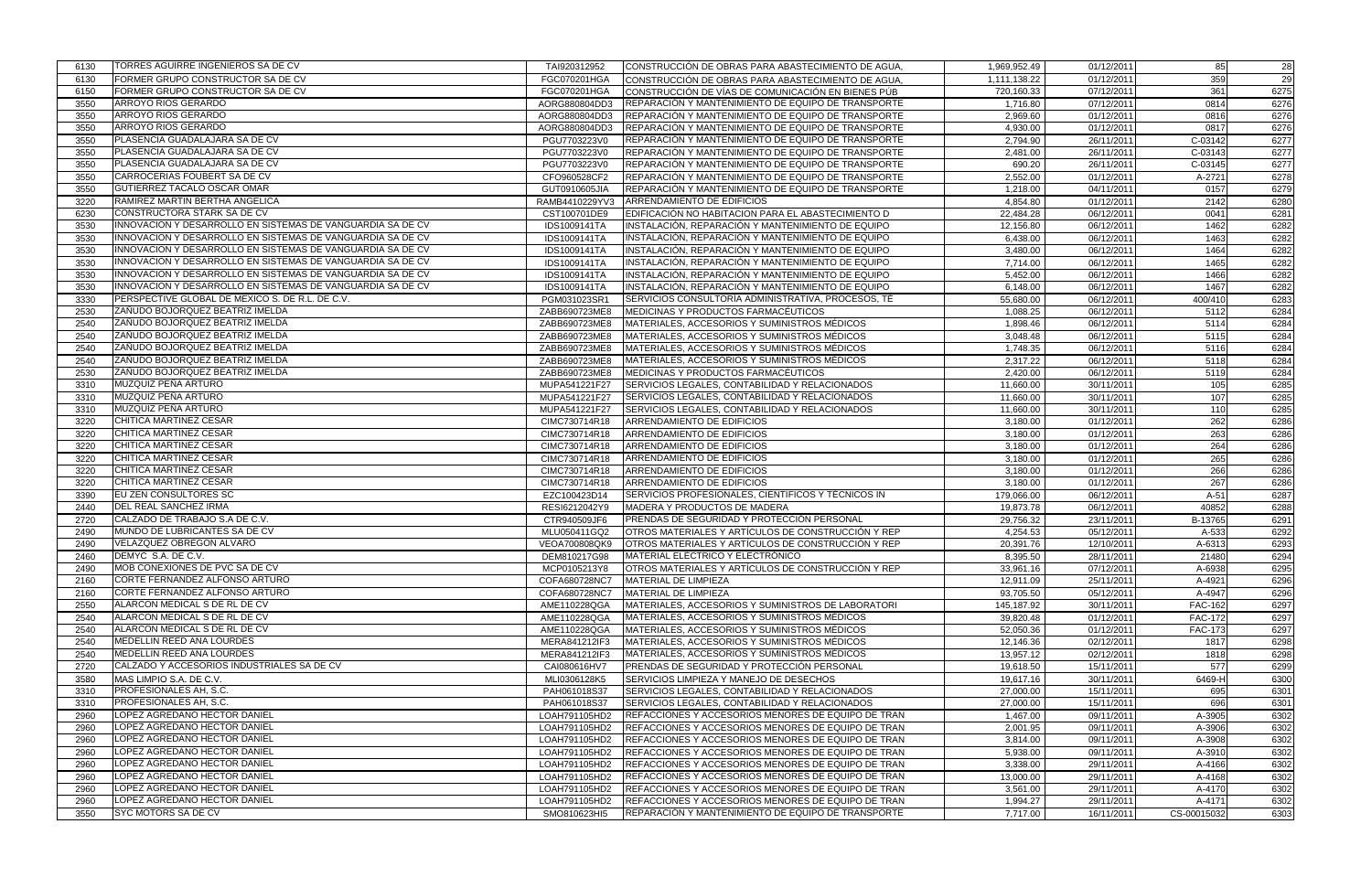| 3550 | <b>SYC MOTORS SA DE CV</b>                                 | SMO810623HI5                   | REPARACIÓN Y MANTENIMIENTO DE EQUIPO DE TRANSPORTE                                                              | 5,680.01   | 16/11/2011              | CS-00015033 | 6303 |
|------|------------------------------------------------------------|--------------------------------|-----------------------------------------------------------------------------------------------------------------|------------|-------------------------|-------------|------|
| 3550 | <b>ISYC MOTORS SA DE CV</b>                                | SMO810623HI5                   | REPARACIÓN Y MANTENIMIENTO DE EQUIPO DE TRANSPORTE                                                              | 3,414.01   | 16/11/2011              | CS-00015036 | 6303 |
| 3550 | <b>SYC MOTORS SA DE CV</b>                                 | SMO810623HI5                   | REPARACIÓN Y MANTENIMIENTO DE EQUIPO DE TRANSPORTE                                                              | 5,301.00   | 16/11/2011              | CS-00015037 | 6303 |
| 3550 | SYC MOTORS SA DE CV                                        | SMO810623HI5                   | REPARACIÓN Y MANTENIMIENTO DE EQUIPO DE TRANSPORTE                                                              | 5,680.01   | 16/11/2011              | CS-00015040 | 6303 |
| 3550 | <b>SYC MOTORS SA DE CV</b>                                 | SMO810623HI5                   | REPARACIÓN Y MANTENIMIENTO DE EQUIPO DE TRANSPORTE                                                              | 4,279.02   | 16/11/2011              | CS-00015041 | 6303 |
| 3550 | SYC MOTORS SA DE CV                                        | SMO810623HI5                   | REPARACIÓN Y MANTENIMIENTO DE EQUIPO DE TRANSPORTE                                                              | 1,090.01   | 16/12/2011              | CS-00015045 | 6303 |
| 3550 | <b>SYC MOTORS SA DE CV</b>                                 | SMO810623HI5                   | REPARACIÓN Y MANTENIMIENTO DE EQUIPO DE TRANSPORTE                                                              | 2,187.01   | 16/11/2011              | CS-00015052 | 6303 |
| 3550 | <b>SYC MOTORS SA DE CV</b>                                 | SMO810623HI5                   | REPARACIÓN Y MANTENIMIENTO DE EQUIPO DE TRANSPORTE                                                              | 3,559.01   | 16/11/2011              | CS-00015081 | 6303 |
| 3550 | <b>SYC MOTORS SA DE CV</b>                                 | SMO810623HI5                   |                                                                                                                 | 3,559.01   | 16/11/2011              | CS-00015082 |      |
|      | <b>SYC MOTORS SA DE CV</b>                                 |                                | REPARACIÓN Y MANTENIMIENTO DE EQUIPO DE TRANSPORTE                                                              |            |                         |             | 6303 |
| 3550 | <b>SYC MOTORS SA DE CV</b>                                 | SMO810623HI5                   | REPARACIÓN Y MANTENIMIENTO DE EQUIPO DE TRANSPORTE                                                              | 3,559.01   | $\frac{1}{17}/11/2011$  | CS-00015135 | 6303 |
| 3550 |                                                            | SMO810623HI5                   | REPARACIÓN Y MANTENIMIENTO DE EQUIPO DE TRANSPORTE                                                              | 1,450.01   | 22/11/2011              | CS-00015289 | 6303 |
| 3550 | <b>SYC MOTORS SA DE CV</b>                                 | SMO810623HI5                   | REPARACIÓN Y MANTENIMIENTO DE EQUIPO DE TRANSPORTE                                                              | 1,566.00   | 16/11/2011              | CS-00015035 | 6304 |
| 3550 | <b>SYC MOTORS SA DE CV</b>                                 | SMO810623HI5                   | REPARACIÓN Y MANTENIMIENTO DE EQUIPO DE TRANSPORTE                                                              | 3,538.00   | 16/11/2011              | CS-00015038 | 6304 |
| 3550 | <b>SYC MOTORS SA DE CV</b>                                 | SMO810623HI5                   | REPARACIÓN Y MANTENIMIENTO DE EQUIPO DE TRANSPORTE                                                              | 1,566.00   | 16/11/2011              | CS-00015039 | 6304 |
| 3550 | <b>SYC MOTORS SA DE CV</b>                                 | SMO810623HI5                   | REPARACIÓN Y MANTENIMIENTO DE EQUIPO DE TRANSPORTE                                                              | 23,173.93  | 16/11/2011              | CS-00015048 | 6304 |
| 3550 | <b>SYC MOTORS SA DE CV</b>                                 | SMO810623HI5                   | REPARACIÓN Y MANTENIMIENTO DE EQUIPO DE TRANSPORTE                                                              | 3,414.01   | 16/11/2011              | CS-00015049 | 6304 |
| 3550 | <b>SYC MOTORS SA DE CV</b>                                 | SMO810623HI5                   | REPARACIÓN Y MANTENIMIENTO DE EQUIPO DE TRANSPORTE                                                              | 2,187.01   | 16/11/2011              | CS-00015050 | 6304 |
| 3550 | <b>SYC MOTORS SA DE CV</b>                                 | SMO810623HI5                   | REPARACIÓN Y MANTENIMIENTO DE EQUIPO DE TRANSPORTE                                                              | 1,566.00   | 16/11/2011              | CS-00015051 | 6304 |
| 3570 | <b>SYC MOTORS SA DE CV</b>                                 | SMO810623HI5                   | INSTALACIÓN, REPARACIÓN Y MANTENIMIENTO DE MAQUINA                                                              | 2,187.01   | 16/11/2011              | CS-00015057 | 6304 |
| 3550 | <b>SYC MOTORS SA DE CV</b>                                 | SMO810623HI5                   | REPARACIÓN Y MANTENIMIENTO DE EQUIPO DE TRANSPORTE                                                              | 2,187.01   | 16/11/2011              | CS-00015067 | 6304 |
| 3550 | <b>SYC MOTORS SA DE CV</b>                                 | SMO810623HI5                   | REPARACIÓN Y MANTENIMIENTO DE EQUIPO DE TRANSPORTE                                                              | 3,414.01   | 16/11/2011              | CS-00015069 | 6304 |
| 3550 | <b>SYC MOTORS SA DE CV</b>                                 | SMO810623HI5                   | REPARACIÓN Y MANTENIMIENTO DE EQUIPO DE TRANSPORTE                                                              | 1,566.00   | 16/11/2011              | CS-00015074 | 6304 |
| 3550 | <b>SYC MOTORS SA DE CV</b>                                 | SMO810623HI5                   | REPARACIÓN Y MANTENIMIENTO DE EQUIPO DE TRANSPORTE                                                              | 5,680.01   | 16/11/2011              | CS-00015078 | 6304 |
| 3550 | <b>SYC MOTORS SA DE CV</b>                                 | SMO810623HI5                   | REPARACIÓN Y MANTENIMIENTO DE EQUIPO DE TRANSPORTE                                                              | 1,450.00   | 16/11/2011              | CS-00015083 | 6304 |
| 2960 | PLASCENCIA VALDEZ GERMAN                                   | PAVG680105FU0                  | REFACCIONES Y ACCESORIOS MENORES DE EQUIPO DE TRAN                                                              | 9,152.40   | 04/11/2011              | 2542        | 6305 |
| 2960 | PARTES AUTOMOTRICES MINERVA SA DE CV                       | PAM080314AJ4                   | REFACCIONES Y ACCESORIOS MENORES DE EQUIPO DE TRAN                                                              | 12,509.60  | 14/02/2011              | 18506-07    | 6306 |
| 2960 | PARTES AUTOMOTRICES MINERVA SA DE CV                       | PAM080314AJ4                   | REFACCIONES Y ACCESORIOS MENORES DE EQUIPO DE TRAN                                                              | 12,656.00  | 14/02/2011              | 18510-11    | 6306 |
| 2960 | PARTES AUTOMOTRICES MINERVA SA DE CV                       | PAM080314AJ4                   | REFACCIONES Y ACCESORIOS MENORES DE EQUIPO DE TRAN                                                              | 4,630.00   | 14/02/2011              | 18517       | 6306 |
| 2960 | PARTES AUTOMOTRICES MINERVA SA DE CV                       | PAM080314AJ4                   | REFACCIONES Y ACCESORIOS MENORES DE EQUIPO DE TRAN                                                              | 39,144.73  | 18/03/2011              | 19810-11    | 6306 |
| 2960 | <b>PARTES AUTOMOTRICES MINERVA SA DE CV</b>                | PAM080314AJ4                   | REFACCIONES Y ACCESORIOS MENORES DE EQUIPO DE TRAN                                                              | 2,375.00   | 09/04/2011              | 20583       | 6306 |
| 2960 | PARTES AUTOMOTRICES MINERVA SA DE CV                       | PAM080314AJ4                   | REFACCIONES Y ACCESORIOS MENORES DE EQUIPO DE TRAN                                                              | 11,629.98  | 18/05/2011              | 21801-02    | 6306 |
| 2960 | PARTES AUTOMOTRICES MINERVA SA DE CV                       | PAM080314AJ4                   | REFACCIONES Y ACCESORIOS MENORES DE EQUIPO DE TRAN                                                              | 8,483.00   | 06/06/2011              | 22480-82    | 6306 |
| 2960 | PARTES AUTOMOTRICES MINERVA SA DE CV                       | PAM080314AJ4                   | REFACCIONES Y ACCESORIOS MENORES DE EQUIPO DE TRAN                                                              | 5,300.01   | 26/10/2011              | 27512       | 6306 |
| 2910 | RAMIREZ MARTINEZ FELIPE DE JESUS                           | RAMF500721PY8                  | <b>HERRAMIENTAS MENORES</b>                                                                                     | 2,485.88   | 01/12/2011              | 3000        | 6307 |
| 2960 | RAMIREZ MARTINEZ FELIPE DE JESUS                           | RAMF500721PY8                  | REFACCIONES Y ACCESORIOS MENORES DE EQUIPO DE TRAN                                                              | 2,204.00   | 01/12/2011              | 3002        | 6307 |
| 2960 | RAMIREZ MARTINEZ FELIPE DE JESUS                           | RAMF500721PY8                  | REFACCIONES Y ACCESORIOS MENORES DE EQUIPO DE TRAN                                                              | 3,681.84   | 01/12/2011              | 3003        | 6307 |
| 2960 | RAMIREZ MARTINEZ FELIPE DE JESUS                           |                                | REFACCIONES Y ACCESORIOS MENORES DE EQUIPO DE TRAN                                                              |            | 01/12/2011              | 3006        |      |
| 2960 | RAMIREZ MARTINEZ FELIPE DE JESUS                           | RAMF500721PY8<br>RAMF500721PY8 | REFACCIONES Y ACCESORIOS MENORES DE EQUIPO DE TRAN                                                              | 2,516.04   |                         | 3007        | 6307 |
|      | LOPEZ AGREDANO HECTOR DANIEL                               |                                |                                                                                                                 | 6,514.56   | 01/12/2011              |             | 6307 |
| 2960 | LOPEZ AGREDANO HECTOR DANIEL                               | LOAH791105HD2                  | REFACCIONES Y ACCESORIOS MENORES DE EQUIPO DE TRAN<br><b>REFACCIONES Y ACCESORIOS MENORES DE EQUIPO DE TRAN</b> | 4,009.89   | 08/11/2011              | A-3892      | 6309 |
| 2960 | LOPEZ AGREDANO HECTOR DANIEL                               | LOAH791105HD2                  |                                                                                                                 | 5,455.25   | 30/11/2011              | A-4255      | 6309 |
| 2960 |                                                            | LOAH791105HD2                  | REFACCIONES Y ACCESORIOS MENORES DE EQUIPO DE TRAN                                                              | 4,079.25   | 30/11/2011              | A-4256      | 6309 |
| 3420 | <b>PROFESIONALES EN GESTION TRIBUTARIA S.C.</b>            | PGT100519CY8                   | SERVICIOS COBRANZA, INVESTIGACIÓN CREDITICIA Y SIM                                                              | 132,500.00 | 03/12/2011              | 153         | 45   |
| 3420 | <b>PROFESIONALES EN GESTION TRIBUTARIA S.C.</b>            | PGT100519CY8                   | <b>ISERVICIOS COBRANZA, INVESTIGACION CREDITICIA Y SIM</b>                                                      | 143,250.00 | 03/12/2011              | 155         | 45   |
| 3420 | <b>PROFESIONALES EN GESTION TRIBUTARIA S.C.</b>            | PGT100519CY8                   | SERVICIOS COBRANZA, INVESTIGACIÓN CREDITICIA Y SIM                                                              | 115,600.00 | 03/12/2011              | 157         | 45   |
| 3420 | <b>PROFESIONALES EN GESTION TRIBUTARIA S.C.</b>            | PGT100519CY8                   | SERVICIOS COBRANZA, INVESTIGACIÓN CREDITICIA Y SIM                                                              | 54,120.00  | 03/12/2011              | 158         | 45   |
| 6220 | SH INGENIEROS Y CONSULTORES SA DE CV                       | SIC090109721                   | EDIFICACIÓN NO HABITACION EN BIENES PROPIOS                                                                     | 100,842.19 | 02/12/2011              | 84          | 46   |
| 2610 | COMBUSTIBLES TLAJOMULCO S.A. DE C.V.                       | CTL050627SF1                   | COMBUSTIBLES, LUBRICANTES Y ADITIVOS                                                                            | 7,672.96   | 28/11/2011              | FE 3954     | 47   |
| 2610 | COMBUSTIBLES TLAJOMULCO S.A. DE C.V.                       | CTL050627SF1                   | COMBUSTIBLES, LUBRICANTES Y ADITIVOS                                                                            | 16,195.20  | 28/11/2011              | FE 3955     | 47   |
| 2610 | COMBUSTIBLES TLAJOMULCO S.A. DE C.V.                       | CTL050627SF1                   | COMBUSTIBLES, LUBRICANTES Y ADITIVOS                                                                            | 15,396.72  | $\overline{28}/11/2011$ | FE 3956     | 47   |
| 2610 | COMBUSTIBLES TLAJOMULCO S.A. DE C.V.                       | CTL050627SF1                   | COMBUSTIBLES, LUBRICANTES Y ADITIVOS                                                                            | 81,285.83  | 28/11/2011              | FE 3957     | 47   |
| 2610 | COMBUSTIBLES TLAJOMULCO S.A. DE C.V.                       | CTL050627SF1                   | COMBUSTIBLES, LUBRICANTES Y ADITIVOS                                                                            | 82,916.34  | 28/11/2011              | FE 3958     | 47   |
| 2610 | COMBUSTIBLES TLAJOMULCO S.A. DE C.V.                       | CTL050627SF1                   | COMBUSTIBLES, LUBRICANTES Y ADITIVOS                                                                            | 15,487.24  | 14/11/2011              | FE 3759     | 48   |
| 2610 | COMBUSTIBLES TLAJOMULCO S.A. DE C.V.                       | CTL050627SF1                   | COMBUSTIBLES, LUBRICANTES Y ADITIVOS                                                                            | 90,036.35  | 14/11/2011              | FE 3762     | 48   |
| 2610 | COMBUSTIBLES TLAJOMULCO S.A. DE C.V.                       | CTL050627SF1                   | COMBUSTIBLES, LUBRICANTES Y ADITIVOS                                                                            | 93,671.98  | 14/11/2011              | FE 3763     | 48   |
| 2610 | COMBUSTIBLES TLAJOMULCO S.A. DE C.V.                       | CTL050627SF1                   | COMBUSTIBLES, LUBRICANTES Y ADITIVOS                                                                            | 14,233.07  | 21/11/2011              | FE 3863     | 49   |
| 2610 | COMBUSTIBLES TLAJOMULCO S.A. DE C.V.                       | CTL050627SF1                   | COMBUSTIBLES, LUBRICANTES Y ADITIVOS                                                                            | 5,321.38   | 21/11/2011              | FE 3864     | 49   |
| 2610 | COMBUSTIBLES TLAJOMULCO S.A. DE C.V.                       | CTL050627SF1                   | COMBUSTIBLES, LUBRICANTES Y ADITIVOS                                                                            | 13,394.01  | 21/11/2011              | FE 3865     | 49   |
| 2610 | COMBUSTIBLES TLAJOMULCO S.A. DE C.V.                       | CTL050627SF1                   | COMBUSTIBLES, LUBRICANTES Y ADITIVOS                                                                            | 81,727.73  | 21/11/2011              | FE 3866     | 49   |
| 2610 | COMBUSTIBLES TLAJOMULCO S.A. DE C.V.                       | CTL050627SF1                   | COMBUSTIBLES, LUBRICANTES Y ADITIVOS                                                                            | 104,139.18 | 21/11/2011              | FE 3867     | 49   |
| 6320 | DESARROLLADORA CENTRO ADMINISTRATIVO TLAJOMULCO SAPI DE CV | DCA110222CF8                   | EJECUCIÓN DE PROYECTOS PRODUCTIVOS NO INCLUIDOS EN                                                              | 846,531.63 | 03/11/2011              | $A-3$       | 50   |
| 6220 | ATELIER BCM SA DE CV                                       | ABC081002CZ5                   | EDIFICACIÓN NO HABITACIÓN EN BIENES PROPIOS                                                                     | 871,148.27 | 07/11/2011              | 317         | 51   |
|      |                                                            |                                |                                                                                                                 |            |                         |             |      |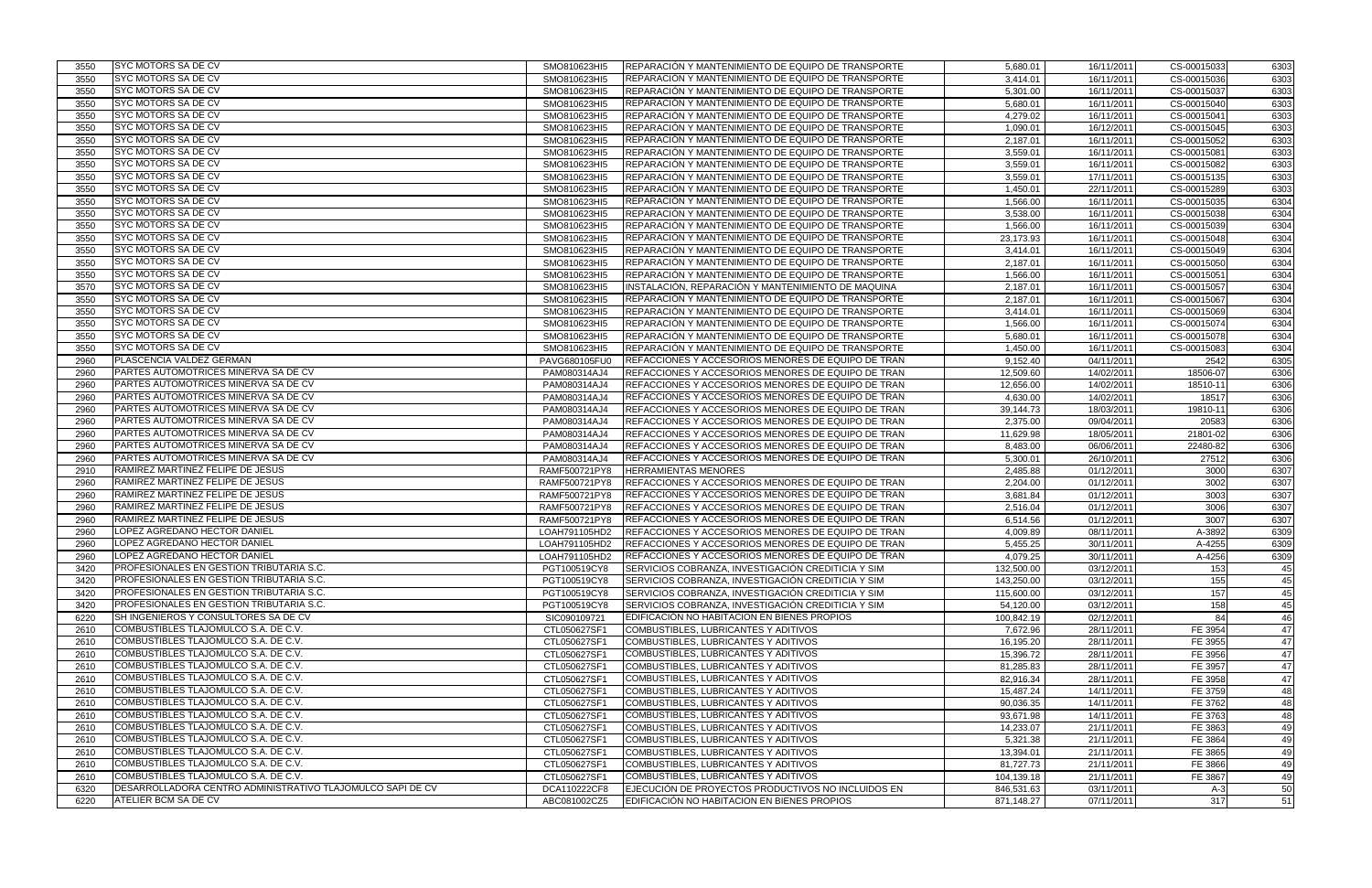| 4420         | <b>IPEREZ LOPEZ KARLA ELIZABETH</b>                     | PELK7412032   | BECAS Y OTRAS AYUDAS PARA PROGRAMAS DE CAPACITACI  | 5,000.00   | 30/11/2011               | 1730 A, OF.<br>337/2011        | 282          |
|--------------|---------------------------------------------------------|---------------|----------------------------------------------------|------------|--------------------------|--------------------------------|--------------|
| 3360         | PEREZ LOPEZ KARLA ELIZABETH                             | PELK7412032   | SERVICIOS APOYO ADMINISTRATIVO, FOTOCOPIADO E IMPR | 3,000.00   | 30/11/2011               | 1738 A, OF.<br>350/2011        | 283          |
| 4420         | VENTURA CARRILLO SALVADOR ARTURO                        | VECS610919IS1 | BECAS Y OTRAS AYUDAS PARA PROGRAMAS DE CAPACITACI  | 29,994.82  |                          | 06/12/2011 00257, OF. 396/2011 | 284          |
| 4420         | PAPELERIA COPI-LASER SA DE CV                           | PCO090511AB4  | BECAS Y OTRAS AYUDAS PARA PROGRAMAS DE CAPACITACI  | 10,012.95  | 31/10/2011               | D15746-49 OF<br>90/2011        | 285          |
| 3830         | GUILLERMO ROSALIO PEREZ MUÑOZ                           | PMG85060877   | <b>CONGRESOS Y CONVENCIONES</b>                    | 2,500.00   | 22/11/2011               | 086, OF. 397/2011              | 286          |
| 3830         | <b>PATLATONALLI AC</b>                                  | PAT910604MZ3  | CONGRESOS Y CONVENCIONES                           | 16,474.98  | 29/11/2011               | 0308, OF. 386/2011             | 287          |
| 3830         | REPRESENTACIONES PUBLICITARIAS XL SA DE CV              | RPX100719897  | CONGRESOS Y CONVENCIONES                           | 2,500.00   | 18/07/2011               | 567, OF. 366/2011              | 288          |
| 3830         | <b>ACEVES BECERRA BELINDA</b>                           | AEBB6204262B8 | CONGRESOS Y CONVENCIONES                           | 26,043.11  | 10/11/2011               | 0246, OF. 400/2011             | 290          |
| 4420         | VALOR MERCADOTECNIA INEGRAL SA DE CV                    | VMI030114756  | BECAS Y OTRAS AYUDAS PARA PROGRAMAS DE CAPACITACI  | 34,380.00  | 18/11/2011               | 1520-21-22<br>OF.338/20        | 291          |
| 4420         | VALOR MERCADOTECNIA INEGRAL SA DE CV                    | VMI030114756  | BECAS Y OTRAS AYUDAS PARA PROGRAMAS DE CAPACITACI  | 3,727.20   | 17/11/2011               | 1514, OF. 329/2011             | 182          |
| 4410         | PAPELERIA CORIBA SA DE CV                               | PCO8704049H4  | AYUDAS SOCIALES A PERSONAS                         | 5,400.21   | 31/10/2011               | PL10208                        | 6311         |
| 4410         | PAPELERIA CORIBA SA DE CV                               | PCO8704049H4  | AYUDAS SOCIALES A PERSONAS                         | 5,500.48   | 14/11/2011               | PL10476                        | 6311         |
| 3290         | <b>PRODUCCION ARTISTICA PARA LOS SENTIDOS SA DE CV</b>  | PAS041008AG5  | <b>OTROS ARRENDAMIENTOS</b>                        | 229,520.50 | 14/12/2011               | 1105                           | 6312         |
| 3610         | <b>SANCHEZ ANGUIANO ISMAEL</b>                          | SAAI77051HH4  | DIFUSIÓN POR RADIO, TELEVISIÓN Y OTROS MEDIOS DE M | 84,680.00  | 09/12/2011               | 100                            | 6313         |
| 3610         | <b>SANCHEZ ANGUIANO ISMAEL</b>                          | SAAI77051HH4  | DIFUSIÓN POR RADIO, TELEVISIÓN Y OTROS MEDIOS DE M | 300,000.00 | 09/12/2011               | 103                            | 6313         |
| 3630         | LA COVACHA GABINETE DE COMUNICACIÓN S.A. DE C.V.        | CGC110225LU6  | SERVICIOS DE CREATIVIDAD. PREPRODUCCIÓN Y PRODUCCI | 272,136.00 | 09/12/2011               | 041                            | 6314         |
| 3550         | <b>ELIZALDE MARTINEZ PEDRO</b>                          | EIMP771025HU8 | REPARACIÓN Y MANTENIMIENTO DE EQUIPO DE TRANSPORTE | 1,960.01   | 23/11/2011               | 1566                           | 6315         |
| 3550         | ELIZALDE MARTINEZ PEDRO                                 | EIMP771025HU8 | REPARACIÓN Y MANTENIMIENTO DE EQUIPO DE TRANSPORTE | 16,704.00  | 24/11/2011               | 1573                           | 6315         |
| 3550         | <b>ELIZALDE MARTINEZ PEDRO</b>                          | EIMP771025HU8 | REPARACIÓN Y MANTENIMIENTO DE EQUIPO DE TRANSPORTE | 7,888.00   | 24/11/2011               | 1574                           | 6315         |
| 3550         | <b>ELIZALDE MARTINEZ PEDRO</b>                          | EIMP771025HU8 | REPARACIÓN Y MANTENIMIENTO DE EQUIPO DE TRANSPORTE | 1,276.00   | 24/11/2011               | 1575                           | 6315         |
| 3550         | <b>ELIZALDE MARTINEZ PEDRO</b>                          | EIMP771025HU8 | REPARACIÓN Y MANTENIMIENTO DE EQUIPO DE TRANSPORTE | 3,016.00   | 02/12/2011               | 1584                           | 6315         |
| 3550         | <b>ELIZALDE MARTINEZ PEDRO</b>                          | EIMP771025HU8 | REPARACIÓN Y MANTENIMIENTO DE EQUIPO DE TRANSPORTE | 6,728.00   | 02/12/2011               | 1585                           | 6315         |
| 3550         | ELIZALDE MARTINEZ PEDRO                                 | EIMP771025HU8 | REPARACIÓN Y MANTENIMIENTO DE EQUIPO DE TRANSPORTE | 5,452.00   | 02/12/2011               | 1586                           | 6315         |
| 3550         | <b>ELIZALDE MARTINEZ PEDRO</b>                          | EIMP771025HU8 | REPARACIÓN Y MANTENIMIENTO DE EQUIPO DE TRANSPORTE | 9,628.00   | 02/12/2011               | 1587                           | 6315         |
| 3550         | <b>ELIZALDE MARTINEZ PEDRO</b>                          | EIMP771025HU8 | REPARACIÓN Y MANTENIMIENTO DE EQUIPO DE TRANSPORTE | 40,484.00  | 06/12/2011               | 1589                           | 6315         |
| 3570         | <b>ELIZALDE MARTINEZ PEDRO</b>                          | EIMP771025HU8 | INSTALACIÓN, REPARACIÓN Y MANTENIMIENTO DE MAQUINA | 23,884.40  | 06/12/2011               | 1591                           | 6315         |
| 3550         | ELIZALDE MARTINEZ PEDRO                                 | EIMP771025HU8 | REPARACIÓN Y MANTENIMIENTO DE EQUIPO DE TRANSPORTE | 31,204.00  | 06/12/2011               | 1592                           | 6315         |
| 3550         | ELIZALDE MARTINEZ PEDRO                                 | EIMP771025HU8 | REPARACIÓN Y MANTENIMIENTO DE EQUIPO DE TRANSPORTE | 11,252.00  | 06/12/2011               | 1593                           | 6315         |
| 3550         | ELIZALDE MARTINEZ PEDRO                                 | EIMP771025HU8 | REPARACIÓN Y MANTENIMIENTO DE EQUIPO DE TRANSPORTE | 13,804.00  | 06/12/2011               | 1595                           | 6315         |
| 3550         | <b>ELIZALDE MARTINEZ PEDRO</b>                          | EIMP771025HU8 | REPARACIÓN Y MANTENIMIENTO DE EQUIPO DE TRANSPORTE | 4,176.00   | 06/12/2011               | 1597                           | 6315         |
| 3550         | <b>ELIZALDE MARTINEZ PEDRO</b>                          | EIMP771025HU8 | REPARACIÓN Y MANTENIMIENTO DE EQUIPO DE TRANSPORTE | 5,568.00   | 06/12/2011               | 1601                           | 6315         |
| 3550         | <b>ELIZALDE MARTINEZ PEDRO</b>                          | EIMP771025HU8 | REPARACIÓN Y MANTENIMIENTO DE EQUIPO DE TRANSPORTE | 4,408.00   | 06/12/2011               | 1602                           | 6315         |
| 3550         | ELIZALDE MARTINEZ PEDRO                                 | EIMP771025HU8 | REPARACIÓN Y MANTENIMIENTO DE EQUIPO DE TRANSPORTE | 5,684.00   | 02/12/2011               | 1576                           | 6316         |
| 3550         | ELIZALDE MARTINEZ PEDRO                                 | EIMP771025HU8 | REPARACIÓN Y MANTENIMIENTO DE EQUIPO DE TRANSPORTE | 3,596.00   | 02/12/2011               | 1577                           | 6316         |
| 3550         | ELIZALDE MARTINEZ PEDRO                                 | EIMP771025HU8 | REPARACIÓN Y MANTENIMIENTO DE EQUIPO DE TRANSPORTE | 3,364.00   | 02/12/2011               | 1579                           | 6316         |
| 3550         | <b>ELIZALDE MARTINEZ PEDRO</b>                          | EIMP771025HU8 | REPARACIÓN Y MANTENIMIENTO DE EQUIPO DE TRANSPORTE | 2,784.00   | 02/12/2011               | 1580                           | 6316         |
| 3550         | <b>ELIZALDE MARTINEZ PEDRO</b>                          | EIMP771025HU8 | REPARACIÓN Y MANTENIMIENTO DE EQUIPO DE TRANSPORTE | 4,524.00   | 02/12/2011               | 1581                           | 6316         |
| 3550         | <b>ELIZALDE MARTINEZ PEDRO</b>                          | EIMP771025HU8 | REPARACIÓN Y MANTENIMIENTO DE EQUIPO DE TRANSPORTE | 754.00     | 02/12/2011               | 1582                           | 6316         |
| 3550         | ELIZALDE MARTINEZ PEDRO                                 | EIMP771025HU8 | REPARACION Y MANTENIMIENTO DE EQUIPO DE TRANSPORTE | 1,856.00   | 02/12/2011               | 1583                           | 6316         |
| 3550         | <b>IELIZALDE MARTINEZ PEDRO</b>                         | EIMP771025HU8 | REPARACION Y MANTENIMIENTO DE EQUIPO DE TRANSPORTE | 3,828.00   | 02/12/2011               | 1588                           | 6316         |
| 3550         | <b>ELIZALDE MARTINEZ PEDRO</b>                          | EIMP771025HU8 | REPARACIÓN Y MANTENIMIENTO DE EQUIPO DE TRANSPORTE | 32,480.00  | 06/12/2011               | 1590                           | 6316         |
| 3550         | <b>ELIZALDE MARTINEZ PEDRO</b>                          | EIMP771025HU8 | REPARACIÓN Y MANTENIMIENTO DE EQUIPO DE TRANSPORTE | 10,904.00  | 06/12/2011               | 1594                           | 6316         |
| 3550         | ELIZALDE MARTINEZ PEDRO                                 | EIMP771025HU8 | REPARACION Y MANTENIMIENTO DE EQUIPO DE TRANSPORTE | 6,032.00   | 06/12/2011               | 1596                           | 6316         |
| 3550         | <b>IELIZALDE MARTINEZ PEDRO</b>                         | EIMP771025HU8 | REPARACIÓN Y MANTENIMIENTO DE EQUIPO DE TRANSPORTE | 8,584.00   | 06/12/2011               | 1599                           | 6316         |
| 3550         | ELIZALDE MARTINEZ PEDRO                                 | EIMP771025HU8 | REPARACIÓN Y MANTENIMIENTO DE EQUIPO DE TRANSPORTE | 7,888.00   | 06/12/2011               | 1600                           | 6316         |
| 3550         | <b>ELIZALDE MARTINEZ PEDRO</b>                          | EIMP771025HU8 | REPARACION Y MANTENIMIENTO DE EQUIPO DE TRANSPORTE | 5,684.00   | 06/12/2011               | 1603                           | 6316         |
|              | <b>ELIZALDE MARTINEZ PEDRO</b>                          | EIMP771025HU8 | REPARACIÓN Y MANTENIMIENTO DE EQUIPO DE TRANSPORTE |            |                          | 1604                           |              |
| 3550<br>3550 | <b>ELIZALDE MARTINEZ PEDRO</b>                          | EIMP771025HU8 | REPARACIÓN Y MANTENIMIENTO DE EQUIPO DE TRANSPORTE | 9,164.00   | 06/12/2011<br>06/12/2011 | 1605                           | 6316         |
| 3570         | <b>REHABILITACIONES Y SERVICIOS R&amp; S.A. DE C.V.</b> |               | INSTALACIÓN, REPARACIÓN Y MANTENIMIENTO DE MAQUINA | 13,688.00  | 08/12/2011               |                                | 6316         |
|              | REHABILITACIONES Y SERVICIOS R& S.A. DE C.V.            | RSRO90609S46  | REPARACIÓN Y MANTENIMIENTO DE EQUIPO DE TRANSPORTE | 4,663.20   |                          | 1363                           | 6317         |
| 3550         | REHABILITACIONES Y SERVICIOS R& S.A. DE C.V.            | RSRO90609S46  |                                                    | 5,649.20   | 08/12/2011               | 1364                           | 6317<br>6317 |
| 3570         | <b>REHABILITACIONES Y SERVICIOS R&amp; S.A. DE C.V.</b> | RSRO90609S46  | INSTALACIÓN, REPARACIÓN Y MANTENIMIENTO DE MAQUINA | 29,590.44  | 08/12/2011               | 1365                           |              |
| 3570         |                                                         | RSRO90609S46  | INSTALACIÓN, REPARACIÓN Y MANTENIMIENTO DE MAQUINA | 25,059.48  | 08/12/2011               | 1366                           | 6317         |
| 3570         | REHABILITACIONES Y SERVICIOS R& S.A. DE C.V.            | RSRO90609S46  | INSTALACIÓN, REPARACIÓN Y MANTENIMIENTO DE MAQUINA | 11,301.88  | 08/12/2011               | 1367                           | 6317         |
| 3570         | REHABILITACIONES Y SERVICIOS R& S.A. DE C.V.            | RSRO90609S46  | INSTALACION, REPARACION Y MANTENIMIENTO DE MAQUINA | 8,357.80   | 08/12/2011               | 1368                           | 6317         |
| 3570         | REHABILITACIONES Y SERVICIOS R& S.A. DE C.V.            | RSRO90609S46  | INSTALACIÓN, REPARACIÓN Y MANTENIMIENTO DE MAQUINA | 5,532.04   | 08/12/2011               | 1369                           | 6317         |
| 3570         | REHABILITACIONES Y SERVICIOS R& S.A. DE C.V.            | RSRO90609S46  | INSTALACIÓN, REPARACIÓN Y MANTENIMIENTO DE MAQUINA | 111,823.06 | 09/12/2011               | 1374                           | 6318         |
| 3570         | REHABILITACIONES Y SERVICIOS R& S.A. DE C.V.            | RSRO90609S46  | NSTALACION, REPARACION Y MANTENIMIENTO DE MAQUINA  | 63,542.48  | 09/12/2011               | 1375                           | 6318         |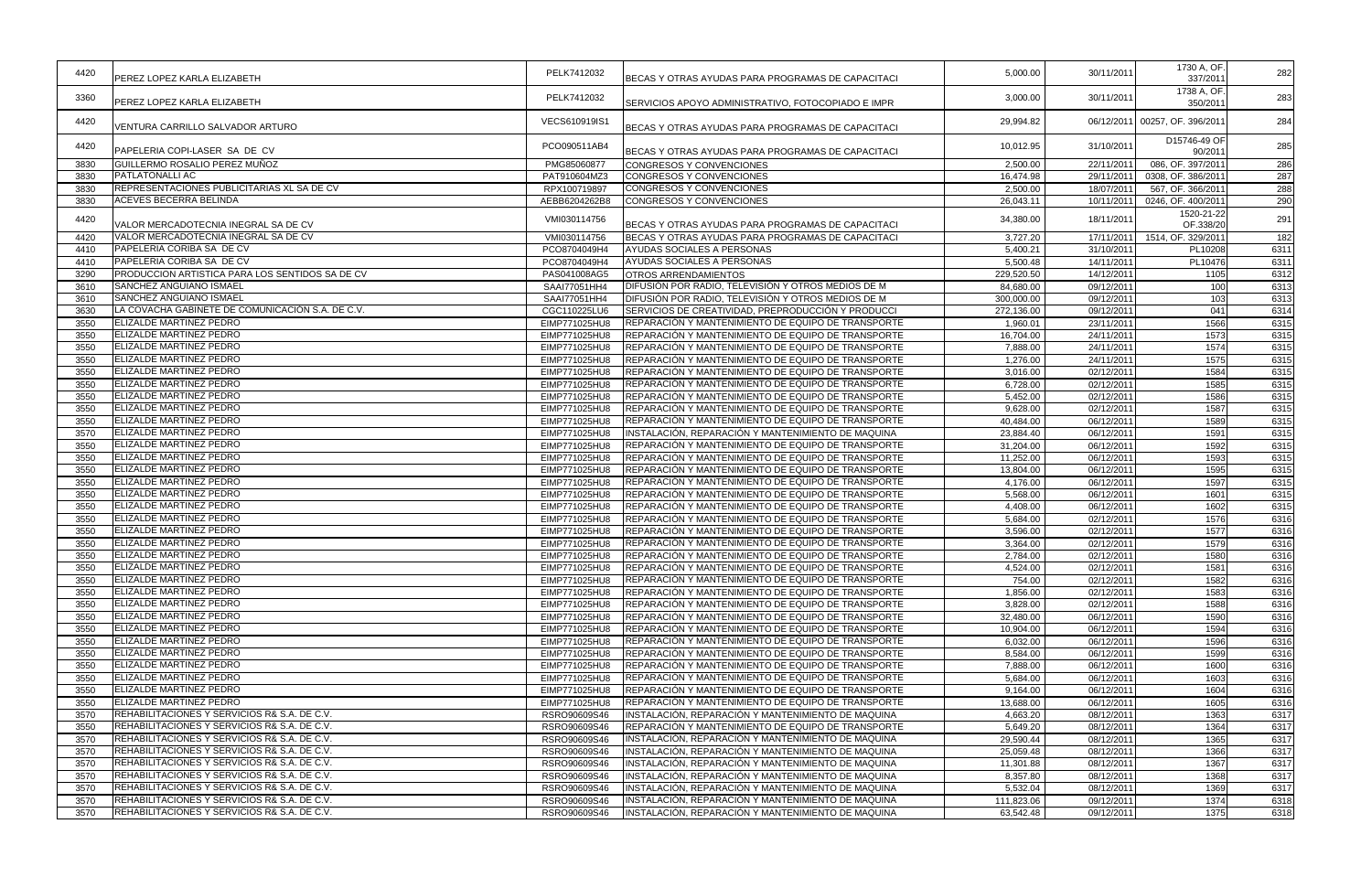| 3550         | REHABILITACIONES Y SERVICIOS R& S.A. DE C.V. | RSRO90609S46  | REPARACIÓN Y MANTENIMIENTO DE EQUIPO DE TRANSPORTE | 2,220.24   | 09/12/2011 | 1376         | 6318 |
|--------------|----------------------------------------------|---------------|----------------------------------------------------|------------|------------|--------------|------|
| 2960         | RAMIREZ MARTINEZ FELIPE DE JESUS             | RAMF500721PY8 | REFACCIONES Y ACCESORIOS MENORES DE EQUIPO DE TRAN | 2,192.40   | 01/12/2011 | 3001         | 6319 |
| 2960         | RAMIREZ MARTINEZ FELIPE DE JESUS             | RAMF500721PY8 | REFACCIONES Y ACCESORIOS MENORES DE EQUIPO DE TRAN | 3,433.60   | 01/12/2011 | 3004         | 6319 |
| 2960         | RAMIREZ MARTINEZ FELIPE DE JESUS             | RAMF500721PY8 | REFACCIONES Y ACCESORIOS MENORES DE EQUIPO DE TRAN | 5,120.24   | 01/12/2011 | 3005         | 6319 |
| 2960         | RAMIREZ MARTINEZ FELIPE DE JESUS             | RAMF500721PY8 | REFACCIONES Y ACCESORIOS MENORES DE EQUIPO DE TRAN | 1,125.20   | 08/12/2011 | 3010         | 6319 |
| 2960         | RAMIREZ MARTINEZ FELIPE DE JESUS             | RAMF500721PY8 | REFACCIONES Y ACCESORIOS MENORES DE EQUIPO DE TRAN | 730.80     | 09/12/2011 | 3011         | 6319 |
| 2960         | RAMIREZ MARTINEZ FELIPE DE JESUS             | RAMF500721PY8 | REFACCIONES Y ACCESORIOS MENORES DE EQUIPO DE TRAN | 5,984.44   | 09/12/2011 | 3012         | 6319 |
| 2960         | RAMIREZ MARTINEZ FELIPE DE JESUS             | RAMF500721PY8 | REFACCIONES Y ACCESORIOS MENORES DE EQUIPO DE TRAN | 847.96     | 09/12/2011 | 3013         | 6319 |
| 2960         | RAMIREZ MARTINEZ FELIPE DE JESUS             | RAMF500721PY8 | REFACCIONES Y ACCESORIOS MENORES DE EQUIPO DE TRAN | 1,107.80   | 09/12/2011 | 3014         | 6319 |
| 2960         | RAMIREZ MARTINEZ FELIPE DE JESUS             | RAMF500721PY8 | REFACCIONES Y ACCESORIOS MENORES DE EQUIPO DE TRAN | 893.20     | 09/12/2011 | 3015         | 6319 |
| 2960         | RAMIREZ MARTINEZ FELIPE DE JESUS             | RAMF500721PY8 | REFACCIONES Y ACCESORIOS MENORES DE EQUIPO DE TRAN | 1,162.32   | 09/12/2011 | 3016         | 6319 |
| 2980         | RAMIREZ MARTINEZ FELIPE DE JESUS             | RAMF500721PY8 | REFACCIONES Y ACCESORIOS MENORES DE MAQUINARIA Y O | 1,691.28   | 09/12/2011 | 3017         | 6319 |
| 2960         | RAMIREZ MARTINEZ FELIPE DE JESUS             | RAMF500721PY8 | REFACCIONES Y ACCESORIOS MENORES DE EQUIPO DE TRAN | 2,470.80   | 09/12/2011 | 3018         | 6319 |
| 2980         | RAMIREZ MARTINEZ FELIPE DE JESUS             | RAMF500721PY8 | REFACCIONES Y ACCESORIOS MENORES DE MAQUINARIA Y O | 754.00     | 09/12/2011 | 3019         | 6319 |
|              | RAMIREZ MARTINEZ FELIPE DE JESUS             |               | COMBUSTIBLES, LUBRICANTES Y ADITIVOS               |            | 14/12/2011 | 3021         |      |
| 2610<br>2960 | RAMIREZ MARTINEZ FELIPE DE JESUS             | RAMF500721PY8 |                                                    | 94,480.84  | 14/12/2011 | 3022         | 6319 |
|              | RAMIREZ MARTINEZ FELIPE DE JESUS             | RAMF500721PY8 | REFACCIONES Y ACCESORIOS MENORES DE EQUIPO DE TRAN | 1,160.00   |            |              | 6319 |
| 2980         |                                              | RAMF500721PY8 | REFACCIONES Y ACCESORIOS MENORES DE MAQUINARIA Y O | 2,527.64   | 14/12/2011 | 3023         | 6319 |
| 2960         | RAMIREZ MARTINEZ FELIPE DE JESUS             | RAMF500721PY8 | REFACCIONES Y ACCESORIOS MENORES DE EQUIPO DE TRAN | 2,097.28   | 14/12/2011 | 3028         | 6319 |
| 2960         | RAMIREZ MARTINEZ FELIPE DE JESUS             | RAMF500721PY8 | REFACCIONES Y ACCESORIOS MENORES DE EQUIPO DE TRAN | 2,157.60   | 14/12/2011 | 3029         | 6319 |
| 2960         | RAMIREZ MARTINEZ FELIPE DE JESUS             | RAMF500721PY8 | REFACCIONES Y ACCESORIOS MENORES DE EQUIPO DE TRAN | 590.44     | 14/12/2011 | 3030         | 6319 |
| 3220         | <b>VILLEGAS RODRIGUEZ MARTHA GABRIELA</b>    | VIRM68022327A | ARRENDAMIENTO DE EDIFICIOS                         | 10,600.00  | 01/12/2011 | 213          | 6320 |
| 3550         | GUTIERREZ TACALO OSCAR OMAR                  | GUT0910605JIA | REPARACIÓN Y MANTENIMIENTO DE EQUIPO DE TRANSPORTE | 812.00     | 06/09/2011 | 0140         | 6321 |
| 3550         | GUTIERREZ TACALO OSCAR OMAR                  | GUT0910605JIA | REPARACIÓN Y MANTENIMIENTO DE EQUIPO DE TRANSPORTE | 2,088.00   | 01/12/2011 | 0165         | 6321 |
| 3550         | <b>ELIZALDE MARTINEZ PEDRO</b>               | EIMP771025HU8 | REPARACIÓN Y MANTENIMIENTO DE EQUIPO DE TRANSPORTE | 1,856.00   | 06/12/2011 | 1598         | 6322 |
| 3390         | <b>CORELLA GOMEZ PAULINA</b>                 | COGP8202071P7 | SERVICIOS PROFESIONALES, CIENTIFICOS Y TÉCNICOS IN | 42,400.00  | 20/12/2011 | 201          | 6323 |
| 9910         |                                              | PLY080825DJ2  |                                                    | 522,000.00 | 28/11/2011 | A 47, DA DGA | 6324 |
|              | PROYECTA LOGISTICA Y OPERACIÓN DE EVENTOS SC |               | <b>ADEFAS</b>                                      |            |            | 576/201      |      |
| 3360         | PEREZ LOPEZ KARLA ELIZABETH                  | PELK7412032   | SERVICIOS APOYO ADMINISTRATIVO, FOTOCOPIADO E IMPR | 161,570.60 | 12/12/2011 | 1748 A       | 6325 |
| 3820         | PEREZ POZOS LUIS OCTAVIO                     | PEPL7404135A4 | <b>GASTOS ORDEN SOCIAL Y CULTURAL</b>              | 133,110.00 | 09/12/2011 | 0203         | 6326 |
| 2960         | <b>GRUPO INTERLLANTAS SA DE CV</b>           | GIL0309294E9  | REFACCIONES Y ACCESORIOS MENORES DE EQUIPO DE TRAN | 10,890.08  | 09/11/2011 | FBG 1677     | 6327 |
| 2960         | <b>GRUPO INTERLLANTAS SA DE CV</b>           | GIL0309294E9  | REFACCIONES Y ACCESORIOS MENORES DE EQUIPO DE TRAN | 58,510.40  | 13/12/2011 | FBG 1863     | 6327 |
| 4410         | PAPELERIA CORIBA SA DE CV                    | PCO8704049H4  | AYUDAS SOCIALES A PERSONAS                         | 3,150.00   | 25/10/2011 | PL10068      | 6328 |
| 4410         | PAPELERIA CORIBA SA DE CV                    | PCO8704049H4  | AYUDAS SOCIALES A PERSONAS                         | 3,700.00   | 25/10/2011 | PL10076      | 6328 |
| 4410         | PAPELERIA CORIBA SA DE CV                    | PCO8704049H4  | AYUDAS SOCIALES A PERSONAS                         | 7,900.00   | 26/10/2011 | PL10082      | 6328 |
| 4410         | PAPELERIA CORIBA SA DE CV                    | PCO8704049H4  | AYUDAS SOCIALES A PERSONAS                         | 10,400.00  | 26/10/2011 | PL10084      | 6328 |
| 4410         | PAPELERIA CORIBA SA DE CV                    | PCO8704049H4  | AYUDAS SOCIALES A PERSONAS                         | 1,450.00   | 26/10/2011 | PL10085      | 6328 |
| 4410         | PAPELERIA CORIBA SA DE CV                    | PCO8704049H4  | AYUDAS SOCIALES A PERSONAS                         | 3,900.00   | 25/10/2011 | PL10096      | 6328 |
| 4410         | PAPELERIA CORIBA SA DE CV                    | PCO8704049H4  | AYUDAS SOCIALES A PERSONAS                         | 400.00     | 27/10/2011 | PL10097      | 6328 |
| 4410         | PAPELERIA CORIBA SA DE CV                    | PCO8704049H4  | AYUDAS SOCIALES A PERSONAS                         | 100.00     | 27/10/2011 | PL10098      | 6328 |
| 4410         | PAPELERIA CORIBA SA DE CV                    | PCO8704049H4  | AYUDAS SOCIALES A PERSONAS                         | 250.00     | 27/10/2011 | PL10099      | 6328 |
| 4410         | PAPELERIA CORIBA SA DE CV                    | PCO8704049H4  | AYUDAS SOCIALES A PERSONAS                         | 250.00     | 27/10/2011 | PL10100      | 6328 |
| 4410         | PAPELERIA CORIBA SA DE CV                    | PCO8704049H4  | AYUDAS SOCIALES A PERSONAS                         | 5,200.00   | 27/10/2011 | PL10101      | 6328 |
| 4410         | PAPELERIA CORIBA SA DE CV                    | PCO8704049H4  | AYUDAS SOCIALES A PERSONAS                         | 4,500.00   | 27/10/2011 | PL10103      | 6328 |
| 4410         | PAPELERIA CORIBA SA DE CV                    | PCO8704049H4  | AYUDAS SOCIALES A PERSONAS                         | 400.00     | 27/10/2011 | PL10106      | 6328 |
| 4410         | PAPELERIA CORIBA SA DE CV                    | PCO8704049H4  | AYUDAS SOCIALES A PERSONAS                         | 1,700.00   | 27/10/2011 | PL10107      | 6328 |
| 4410         | PAPELERIA CORIBA SA DE CV                    | PCO8704049H4  | AYUDAS SOCIALES A PERSONAS                         | 8,400.00   | 27/10/2011 | PL10110      | 6328 |
| 4410         | PAPELERIA CORIBA SA DE CV                    | PCO8704049H4  | AYUDAS SOCIALES A PERSONAS                         | 3,200.00   | 27/10/2011 | PL10113      | 6328 |
| 4410         | PAPELERIA CORIBA SA DE CV                    | PCO8704049H4  | AYUDAS SOCIALES A PERSONAS                         | 5,450.00   | 27/10/2011 | PL10129      | 6328 |
| 4410         | PAPELERIA CORIBA SA DE CV                    | PCO8704049H4  | AYUDAS SOCIALES A PERSONAS                         | 2,350.00   | 27/10/2011 | PL10132      | 6328 |
| 4410         | PAPELERIA CORIBA SA DE CV                    | PCO8704049H4  | AYUDAS SOCIALES A PERSONAS                         | 2,250.00   | 28/10/2011 | PL10135      | 6328 |
| 4410         | PAPELERIA CORIBA SA DE CV                    | PCO8704049H4  | AYUDAS SOCIALES A PERSONAS                         | 2,800.00   | 28/10/2011 | PL10139      | 6328 |
| 4410         | <b>PAPELERIA CORIBA SA DE CV</b>             | PCO8704049H4  | AYUDAS SOCIALES A PERSONAS                         | 4,600.00   | 28/10/2011 | PL10140      | 6328 |
| 4410         | <b>PAPELERIA CORIBA SA DE CV</b>             | PCO8704049H4  | AYUDAS SOCIALES A PERSONAS                         | 3,200.00   | 28/10/2011 | PL10144      | 6328 |
| 4410         | PAPELERIA CORIBA SA DE CV                    | PCO8704049H4  | AYUDAS SOCIALES A PERSONAS                         | 5,500.00   | 28/10/2011 | PL10149      | 6328 |
| 4410         | PAPELERIA CORIBA SA DE CV                    | PCO8704049H4  | AYUDAS SOCIALES A PERSONAS                         | 5,550.00   | 28/10/2011 | PL10150      | 6328 |
| 4410         | PAPELERIA CORIBA SA DE CV                    | PCO8704049H4  | AYUDAS SOCIALES A PERSONAS                         | 550.00     | 28/10/2011 | PL10156      | 6328 |
| 4410         | PAPELERIA CORIBA SA DE CV                    | PCO8704049H4  | AYUDAS SOCIALES A PERSONAS                         | 10,150.00  | 28/10/2011 | PL10157      | 6328 |
| 4410         | PAPELERIA CORIBA SA DE CV                    | PCO8704049H4  | AYUDAS SOCIALES A PERSONAS                         | 2,050.00   | 28/10/2011 | PL10160      | 6328 |
| 4410         | PAPELERIA CORIBA SA DE CV                    | PCO8704049H4  | AYUDAS SOCIALES A PERSONAS                         | 1,000.00   | 29/10/2011 | PL10174      | 6328 |
| 4410         | PAPELERIA CORIBA SA DE CV                    | PCO8704049H4  | AYUDAS SOCIALES A PERSONAS                         | 2,800.00   | 29/10/2011 | PL10176      | 6328 |
| 4410         | PAPELERIA CORIBA SA DE CV                    | PCO8704049H4  | AYUDAS SOCIALES A PERSONAS                         | 4,650.00   | 29/10/2011 | PL10178      | 6328 |
| 4410         | PAPELERIA CORIBA SA DE CV                    | PCO8704049H4  | AYUDAS SOCIALES A PERSONAS                         | 1,900.00   | 29/10/2011 | PL10179      | 6328 |
|              |                                              |               |                                                    |            |            |              |      |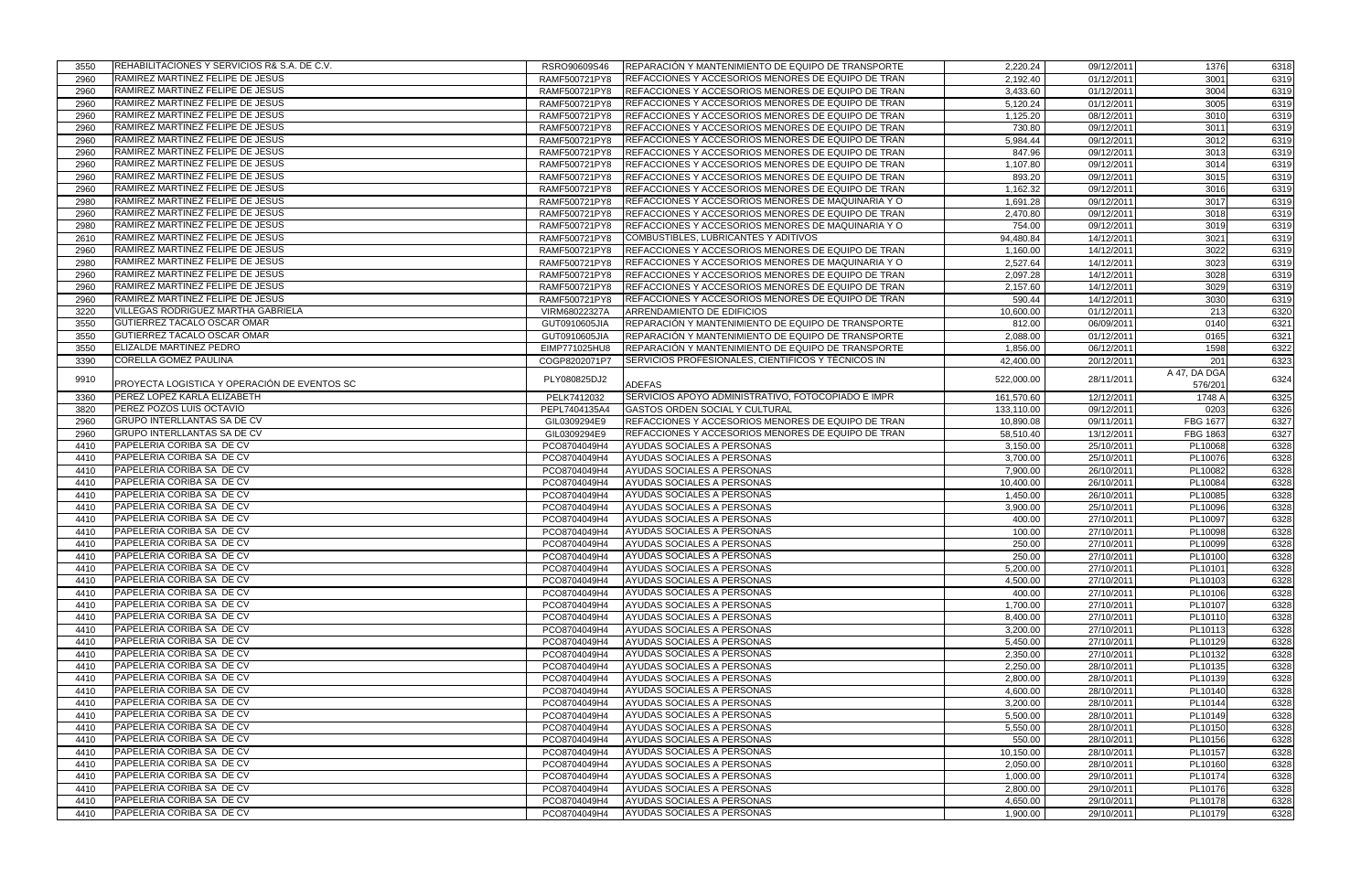| PAPELERIA CORIBA SA DE CV<br>PL10183<br>4410<br>PCO8704049H4<br>AYUDAS SOCIALES A PERSONAS<br>5,600.00<br>29/10/2011<br>6328<br><b>PAPELERIA CORIBA SA DE CV</b><br>PCO8704049H4<br>AYUDAS SOCIALES A PERSONAS<br>5,700.00<br>29/10/2011<br>PL10186<br>6328<br>4410<br>PAPELERIA CORIBA SA DE CV<br>PCO8704049H4<br>AYUDAS SOCIALES A PERSONAS<br>3,000.00<br>29/10/201<br>PL10189<br>4410<br>6328<br>PAPELERIA CORIBA SA DE CV<br>AYUDAS SOCIALES A PERSONAS<br>4410<br>PCO8704049H4<br>1,550.00<br>29/10/201<br>PL10192<br>6328<br>PAPELERIA CORIBA SA DE CV<br>AYUDAS SOCIALES A PERSONAS<br>PCO8704049H4<br>9,250.00<br>29/10/2011<br>PL10194<br>6328<br>4410<br>PAPELERIA CORIBA SA DE CV<br>PL10195<br>6328<br>4410<br>PCO8704049H4<br>AYUDAS SOCIALES A PERSONAS<br>11,350.00<br>29/10/2011<br>IPS IMAGEN POR SISTEMAS SA DE CV<br>3240<br>ARRENDAMIENTO DE EQUIPO E INSTRUMENTO MEDICO<br>25,520.00<br>09/11/201<br>0051<br>6329<br>IIS100428U19<br>PARRA ALCARAZ NANCY ANGELICA<br>279,006.91<br>PAAN 700405U70<br><b>PRODUCTOS QUÍMICOS BÁSICOS</b><br>14/12/2011<br>0194<br>6330<br>2510<br>CENTRO DE REFERENCIA ESPECIALIZADA SA DE CV<br>SERVICIOS PROFESIONALES, CIENTIFICOS Y TÉCNICOS IN<br>2458-59-60-61 B<br>3390<br>CRE0004265E3<br>134,021.00<br>05/12/2011<br>6331<br>CENTRO DE REFERENCIA ESPECIALIZADA SA DE CV<br>SERVICIOS PROFESIONALES, CIENTIFICOS Y TÉCNICOS IN<br>3390<br>CRE0004265E3<br>235,758.98<br>09/12/2011<br>2464-65-66-67 B<br>6331<br>3390<br>CRE0004265E3<br>09/12/201<br>2469-70-71-72-73 B<br>201,409.99<br>6331<br>CENTRO DE REFERENCIA ESPECIALIZADA SA DE CV<br>SERVICIOS PROFESIONALES, CIENTIFICOS Y TÉCNICOS IN<br>CENTRO DE REFERENCIA ESPECIALIZADA SA DE CV<br>SERVICIOS PROFESIONALES, CIENTIFICOS Y TÉCNICOS IN<br>CRE0004265E3<br>250,021.98<br>09/12/2011<br>2474-75-76-77 B<br>3390<br>6331<br>MEZCLAS ASFALTICAS Y TRITURADOS DE OCCIDENTE SA DE CV<br>CEMENTO Y PRODUCTOS DE CONCRETO<br>MAT100107CM9<br>944,704.00<br>174<br>2420<br>13/12/2011<br>6332<br>PARRA ALCARAZ NANCY ANGELICA<br>PRODUCTOS QUÍMICOS BÁSICOS<br>PAAN 700405U70<br>20/12/201<br>0195<br>2510<br>60,961.42<br>6333<br>QUADRIMAG SA DE CV<br>DIFUSIÓN POR RADIO, TELEVISIÓN Y OTROS MEDIOS DE M<br>QUA981218CK6<br>4,639.54<br>25/11/2011<br>7755<br>6334<br>3610<br>VELAZQUEZ OBREGON ALVARO<br>A 6495<br>6335<br>2910<br>VEOA700808QK9<br><b>HERRAMIENTAS MENORES</b><br>673.96<br>31/10/2011<br>NUEVA ERA RADIO DE OCCIDENTE S.A. DE C.V.<br>3610<br>NER011206J77<br>DIFUSIÓN POR RADIO, TELEVISIÓN Y OTROS MEDIOS DE M<br>80,000.00<br>08/12/201<br>GDLI-1965<br>6336<br>TELEFONIA POR CABLE SA DE CV<br>TCA0407219T6<br>DIFUSIÓN POR RADIO, TELEVISIÓN Y OTROS MEDIOS DE M<br>100,000.00<br>07/12/2011<br>TCA-1527035<br>3610<br>6337<br>STEREOREY GUADALAJARA SA<br>07/12/2011<br>3610<br>SGU741219FH2<br>DIFUSIÓN POR RADIO, TELEVISIÓN Y OTROS MEDIOS DE M<br>40,000.01<br>A-1031<br>6338<br>ROMERO HERNANDEZ CARLOS HUMBERTO<br>PRODUCTOS ALIMENTICIOS PARA PERSONAS<br>2210<br>ROHC520315FH1<br>07/12/201<br>9285<br>6339<br>10,101.28<br>CISNEROS GUERRERO MA MAGDALENA<br>DIFUSIÓN POR RADIO, TELEVISIÓN Y OTROS MEDIOS DE M<br>07/12/2011<br>111<br>3610<br>CIGM7203127A5<br>4,176.00<br>6340<br><b>PEREZ FLORES RICARDO</b><br>670<br>3610<br>FEFR580519223<br>DIFUSIÓN POR RADIO, TELEVISIÓN Y OTROS MEDIOS DE M<br>9,280.01<br>06/12/2011<br>6341<br>LOGICA EN MEDIOS SA DE CV<br>0248<br>LME020417SU5<br>SERVICIOS PROFESIONALES, CIENTIFICOS Y TÉCNICOS IN<br>18,416.16<br>01/12/2011<br>6342<br>3390<br>LOGICA EN MEDIOS SA DE CV<br>SERVICIOS PROFESIONALES, CIENTIFICOS Y TÉCNICOS IN<br>LME020417SU5<br>05/12/2011<br>0263<br>3390<br>18,416.16<br>6342<br>QUADRIMAG SA DE CV<br>7770<br>DIFUSIÓN POR RADIO, TELEVISIÓN Y OTROS MEDIOS DE M<br>02/12/201<br>3610<br>QUA981218CK6<br>3,480.46<br>6343<br>PLASENCIA GUADALAJARA SA DE CV<br>C 03369<br>3550<br>PGU7703223V0<br>REPARACIÓN Y MANTENIMIENTO DE EQUIPO DE TRANSPORTE<br>2,795.00<br>21/12/2011<br>6344<br>PLASENCIA GUADALAJARA SA DE CV<br>C 03370<br>6344<br>3550<br>PGU7703223V0<br>REPARACIÓN Y MANTENIMIENTO DE EQUIPO DE TRANSPORTE<br>1,995.00<br>21/12/2011<br>PLASENCIA GUADALAJARA SA DE CV<br>3550<br>REPARACIÓN Y MANTENIMIENTO DE EQUIPO DE TRANSPORTE<br>C03372<br>2,020.00<br>21/12/201<br>6344<br>PGU7703223V0<br>CARROCERIAS FOUBERT SA DE CV<br>CFO960528CF2<br>REPARACIÓN Y MANTENIMIENTO DE EQUIPO DE TRANSPORTE<br>A 2736<br>3550<br>52,142.00<br>08/12/2011<br>6345<br>CARROCERIAS FOUBERT SA DE CV<br>CFO960528CF2<br>REPARACIÓN Y MANTENIMIENTO DE EQUIPO DE TRANSPORTE<br>08/12/2011<br>A 2739<br>3550<br>4,060.00<br>6345<br><b>ELIZALDE MARTINEZ PEDRO</b><br>REPARACIÓN Y MANTENIMIENTO DE EQUIPO DE TRANSPORTE<br>3550<br>EIMP771025HU8<br>2,320.00<br>22/11/2011<br>1558<br>6346<br>ELIZALDE MARTINEZ PEDRO<br>REPARACIÓN Y MANTENIMIENTO DE EQUIPO DE TRANSPORTE<br>1559<br>3550<br>EIMP771025HU8<br>6,032.00<br>22/11/2011<br>6346<br><b>SYC MOTORS SA DE CV</b><br>4410<br>SMO810623HI5<br>AYUDAS SOCIALES A PERSONAS<br>100,000.00<br>14/12/2011<br>CU-00000848<br>6347<br>ARGUELLES LICEA SILVIA<br>3550<br>AULS7003279W8<br>REPARACIÓN Y MANTENIMIENTO DE EQUIPO DE TRANSPORTE<br>556.80<br>01/12/2011<br>A 209<br>6348<br><b>ARGUELLES LICEA SILVIA</b><br>3550<br>3,237.56<br>AULS7003279W8<br>REPARACIÓN Y MANTENIMIENTO DE EQUIPO DE TRANSPORTE<br>01/12/201'<br>A 212<br>6348<br>ARGUELLES LICEA SILVIA<br>3550<br>AULS7003279W8<br>REPARACIÓN Y MANTENIMIENTO DE EQUIPO DE TRANSPORTE<br>A 224<br>4,148.16<br>01/12/201<br>6348<br>ARGUELLES LICEA SILVIA<br>3550<br>REPARACIÓN Y MANTENIMIENTO DE EQUIPO DE TRANSPORTE<br>4,542.56<br>A 225<br>AULS7003279W8<br>01/12/201'<br>6348<br><b>ARGUELLES LICEA SILVIA</b><br>3550<br>556.80<br>A 226<br>AULS7003279W8<br>REPARACIÓN Y MANTENIMIENTO DE EQUIPO DE TRANSPORTE<br>01/12/201'<br>6348<br><b>ARROYO RIOS GERARDO</b><br>INSTALACIÓN. REPARACIÓN Y MANTENIMIENTO DE MAQUINA<br>556.80<br>01/12/2011<br>0811<br>6349<br>3570<br>AORG880804DD3<br>MENDOZA ALVAREZ JUDITH<br>REPARACIÓN Y MANTENIMIENTO DE EQUIPO DE TRANSPORTE<br>07/12/2011<br>8425<br>3550<br>MEAJ750318SF5<br>4,988.00<br>6350<br><b>IMENDOZA ALVAREZ JUDITH</b><br>REPARACIÓN Y MANTENIMIENTO DE EQUIPO DE TRANSPORTE<br>3550<br>MEAJ750318SF5<br>4,408.00<br>07/12/201<br>8426<br>6350<br>MENDOZA ALVAREZ JUDITH<br>3550<br>MEAJ750318SF5<br>REPARACIÓN Y MANTENIMIENTO DE EQUIPO DE TRANSPORTE<br>1,421.00<br>07/12/201<br>8437<br>6350<br>MENDOZA ALVAREZ JUDITH<br>REPARACIÓN Y MANTENIMIENTO DE EQUIPO DE TRANSPORTE<br>8438<br>6350<br>3550<br>MEAJ750318SF5<br>3,103.00<br>07/12/2011<br>MENDOZA ALVAREZ JUDITH<br>6350<br>3550<br>13,827.20<br>07/12/2011<br>8441<br>MEAJ750318SF5<br><b>REPARACIÓN Y MANTENIMIENTO DE EQUIPO DE TRANSPORTE</b><br>MENDOZA ALVAREZ JUDITH<br>REPARACIÓN Y MANTENIMIENTO DE EQUIPO DE TRANSPORTE<br>3550<br>MEAJ750318SF5<br>12,214.80<br>07/12/2011<br>8442<br>6350<br>MENDOZA ALVAREZ JUDITH<br>INSTALACIÓN, REPARACIÓN Y MANTENIMIENTO DE MAQUINA<br>07/12/2011<br>8443<br>MEAJ750318SF5<br>24,974.80<br>6350<br>3570<br>MENDOZA ALVAREZ JUDITH<br>MEAJ750318SF5<br>REPARACIÓN Y MANTENIMIENTO DE EQUIPO DE TRANSPORTE<br>8445<br>3550<br>6,066.80<br>07/12/201<br>6350<br><b>I</b> GUTIERREZ TACALO OSCAR OMAR<br>REPARACIÓN Y MANTENIMIENTO DE EQUIPO DE TRANSPORTE<br>3550<br>GUT0910605JIA<br>2,088.00<br>01/12/2011<br>0168<br>6351<br>GUTIERREZ TACALO OSCAR OMAR<br>3550<br>REPARACIÓN Y MANTENIMIENTO DE EQUIPO DE TRANSPORTE<br>01/12/201<br>0169<br>6351<br>GUT0910605JIA<br>1,334.00<br>GUTIERREZ TACALO OSCAR OMAR<br>0170<br>3550<br><b>IREPARACION Y MANTENIMIENTO DE EQUIPO DE TRANSPORTE</b><br>2,030.00<br>01/12/201'<br>6351<br>GUT0910605JIA<br><b>GUTIERREZ TACALO OSCAR OMAR</b><br>3550<br>GUT0910605JIA<br>REPARACIÓN Y MANTENIMIENTO DE EQUIPO DE TRANSPORTE<br>2,900.00<br>01/12/2011<br>0171<br>6351<br><b>GUTIERREZ TACALO OSCAR OMAR</b><br>3550<br>REPARACIÓN Y MANTENIMIENTO DE EQUIPO DE TRANSPORTE<br>1,972.00<br>01/12/2001<br>0172<br>6351<br>GUT0910605JIA<br><b>IGUTIERREZ TACALO OSCAR OMAR</b><br>REPARACIÓN Y MANTENIMIENTO DE EQUIPO DE TRANSPORTE<br>0173<br>3550<br>GUT0910605JIA<br>2,668.00<br>01/12/201<br>6351<br>CARROCERIAS FOUBERT SA DE CV<br>INSTALACIÓN, REPARACIÓN Y MANTENIMIENTO DE MAQUINA<br>CFO960528CF2<br>54,061.80<br>08/12/2011<br>6352<br>3570<br>A-2737<br>CARROCERIAS FOUBERT SA DE CV<br>INSTALACIÓN, REPARACIÓN Y MANTENIMIENTO DE MAQUINA<br>A-2738<br>3570<br>CFO960528CF2<br>7,750.66<br>08/12/2011<br>6352<br>CARROCERIAS FOUBERT SA DE CV<br>INSTALACIÓN, REPARACIÓN Y MANTENIMIENTO DE MAQUINA<br>3570<br>CFO960528CF2<br>6,588.80<br>08/12/2011<br>A-2742<br>6352<br>CARROCERIAS FOUBERT SA DE CV<br>INSTALACIÓN, REPARACIÓN Y MANTENIMIENTO DE MAQUINA<br>CFO960528CF2<br>08/12/2011<br>A-2743<br>3570<br>65,661.80<br>6352<br><b>CARROCERIAS FOUBERT SA DE CV</b><br>INSTALACIÓN, REPARACIÓN Y MANTENIMIENTO DE MAQUINA<br>CFO960528CF2<br>7,667.60<br>08/12/2011<br>A-2744<br>3570<br>6352<br><b>CARROCERIAS FOUBERT SA DE CV</b><br>3550<br>CFO960528CF2<br>REPARACIÓN Y MANTENIMIENTO DE EQUIPO DE TRANSPORTE<br>08/12/2011<br>6352<br>7,888.00<br>A-2745<br>CARROCERIAS FOUBERT SA DE CV<br>3550<br>CFO960528CF2<br>REPARACIÓN Y MANTENIMIENTO DE EQUIPO DE TRANSPORTE<br>A-2746<br>7,980.80<br>08/12/2011<br>6352 | 4410 | PAPELERIA CORIBA SA DE CV | PCO8704049H4 | AYUDAS SOCIALES A PERSONAS | 5,300.00 | 29/10/2011 | PL10182 | 6328 |
|-----------------------------------------------------------------------------------------------------------------------------------------------------------------------------------------------------------------------------------------------------------------------------------------------------------------------------------------------------------------------------------------------------------------------------------------------------------------------------------------------------------------------------------------------------------------------------------------------------------------------------------------------------------------------------------------------------------------------------------------------------------------------------------------------------------------------------------------------------------------------------------------------------------------------------------------------------------------------------------------------------------------------------------------------------------------------------------------------------------------------------------------------------------------------------------------------------------------------------------------------------------------------------------------------------------------------------------------------------------------------------------------------------------------------------------------------------------------------------------------------------------------------------------------------------------------------------------------------------------------------------------------------------------------------------------------------------------------------------------------------------------------------------------------------------------------------------------------------------------------------------------------------------------------------------------------------------------------------------------------------------------------------------------------------------------------------------------------------------------------------------------------------------------------------------------------------------------------------------------------------------------------------------------------------------------------------------------------------------------------------------------------------------------------------------------------------------------------------------------------------------------------------------------------------------------------------------------------------------------------------------------------------------------------------------------------------------------------------------------------------------------------------------------------------------------------------------------------------------------------------------------------------------------------------------------------------------------------------------------------------------------------------------------------------------------------------------------------------------------------------------------------------------------------------------------------------------------------------------------------------------------------------------------------------------------------------------------------------------------------------------------------------------------------------------------------------------------------------------------------------------------------------------------------------------------------------------------------------------------------------------------------------------------------------------------------------------------------------------------------------------------------------------------------------------------------------------------------------------------------------------------------------------------------------------------------------------------------------------------------------------------------------------------------------------------------------------------------------------------------------------------------------------------------------------------------------------------------------------------------------------------------------------------------------------------------------------------------------------------------------------------------------------------------------------------------------------------------------------------------------------------------------------------------------------------------------------------------------------------------------------------------------------------------------------------------------------------------------------------------------------------------------------------------------------------------------------------------------------------------------------------------------------------------------------------------------------------------------------------------------------------------------------------------------------------------------------------------------------------------------------------------------------------------------------------------------------------------------------------------------------------------------------------------------------------------------------------------------------------------------------------------------------------------------------------------------------------------------------------------------------------------------------------------------------------------------------------------------------------------------------------------------------------------------------------------------------------------------------------------------------------------------------------------------------------------------------------------------------------------------------------------------------------------------------------------------------------------------------------------------------------------------------------------------------------------------------------------------------------------------------------------------------------------------------------------------------------------------------------------------------------------------------------------------------------------------------------------------------------------------------------------------------------------------------------------------------------------------------------------------------------------------------------------------------------------------------------------------------------------------------------------------------------------------------------------------------------------------------------------------------------------------------------------------------------------------------------------------------------------------------------------------------------------------------------------------------------------------------------------------------------------------------------------------------------------------------------------------------------------------------------------------------------------------------------------------------------------------------------------------------------------------------------------------------------------------------------------------------------------------------------------------------------------------------------------------------------------------------------------------------------------------------------------------------------------------------------------------------------------------------------------------------------------------------------------------------------------------------------------------------------------------------------------------------------------------------------------------------------------------------------------------------------------------------------------------------------------------------------------------------------------------------------------------------------------------------------------------------------------------------------------------------------------------------------------------------------------------------------------------------------------------------------------------------------------------------------------------------------------------------------------------------------------------------------------------------------------------------------------------------------------------------------------------------------------------------------------------------------------------------------------------------------------------------------------------------------------------------------------------------------------------------------------------------------------------------------------------------------------------------------------------------------------------------------------------------------------------------------------------------------------------------------------------------------------------------------------------------------------------------------------------------------------------------------------------------------------------------------------------------------------------------------------------------------------------------------------------------------------------------------------------------------------------------------|------|---------------------------|--------------|----------------------------|----------|------------|---------|------|
|                                                                                                                                                                                                                                                                                                                                                                                                                                                                                                                                                                                                                                                                                                                                                                                                                                                                                                                                                                                                                                                                                                                                                                                                                                                                                                                                                                                                                                                                                                                                                                                                                                                                                                                                                                                                                                                                                                                                                                                                                                                                                                                                                                                                                                                                                                                                                                                                                                                                                                                                                                                                                                                                                                                                                                                                                                                                                                                                                                                                                                                                                                                                                                                                                                                                                                                                                                                                                                                                                                                                                                                                                                                                                                                                                                                                                                                                                                                                                                                                                                                                                                                                                                                                                                                                                                                                                                                                                                                                                                                                                                                                                                                                                                                                                                                                                                                                                                                                                                                                                                                                                                                                                                                                                                                                                                                                                                                                                                                                                                                                                                                                                                                                                                                                                                                                                                                                                                                                                                                                                                                                                                                                                                                                                                                                                                                                                                                                                                                                                                                                                                                                                                                                                                                                                                                                                                                                                                                                                                                                                                                                                                                                                                                                                                                                                                                                                                                                                                                                                                                                                                                                                                                                                                                                                                                                                                                                                                                                                                                                                                                                                                                                                                                                                                                                                                                                                                                                                                                                                                                                                                                                                                                                                                                                                                                                                                                                                                                                                                                                                                                                                                                                                                                                                                                                                                                                                                                                                                   |      |                           |              |                            |          |            |         |      |
|                                                                                                                                                                                                                                                                                                                                                                                                                                                                                                                                                                                                                                                                                                                                                                                                                                                                                                                                                                                                                                                                                                                                                                                                                                                                                                                                                                                                                                                                                                                                                                                                                                                                                                                                                                                                                                                                                                                                                                                                                                                                                                                                                                                                                                                                                                                                                                                                                                                                                                                                                                                                                                                                                                                                                                                                                                                                                                                                                                                                                                                                                                                                                                                                                                                                                                                                                                                                                                                                                                                                                                                                                                                                                                                                                                                                                                                                                                                                                                                                                                                                                                                                                                                                                                                                                                                                                                                                                                                                                                                                                                                                                                                                                                                                                                                                                                                                                                                                                                                                                                                                                                                                                                                                                                                                                                                                                                                                                                                                                                                                                                                                                                                                                                                                                                                                                                                                                                                                                                                                                                                                                                                                                                                                                                                                                                                                                                                                                                                                                                                                                                                                                                                                                                                                                                                                                                                                                                                                                                                                                                                                                                                                                                                                                                                                                                                                                                                                                                                                                                                                                                                                                                                                                                                                                                                                                                                                                                                                                                                                                                                                                                                                                                                                                                                                                                                                                                                                                                                                                                                                                                                                                                                                                                                                                                                                                                                                                                                                                                                                                                                                                                                                                                                                                                                                                                                                                                                                                                   |      |                           |              |                            |          |            |         |      |
|                                                                                                                                                                                                                                                                                                                                                                                                                                                                                                                                                                                                                                                                                                                                                                                                                                                                                                                                                                                                                                                                                                                                                                                                                                                                                                                                                                                                                                                                                                                                                                                                                                                                                                                                                                                                                                                                                                                                                                                                                                                                                                                                                                                                                                                                                                                                                                                                                                                                                                                                                                                                                                                                                                                                                                                                                                                                                                                                                                                                                                                                                                                                                                                                                                                                                                                                                                                                                                                                                                                                                                                                                                                                                                                                                                                                                                                                                                                                                                                                                                                                                                                                                                                                                                                                                                                                                                                                                                                                                                                                                                                                                                                                                                                                                                                                                                                                                                                                                                                                                                                                                                                                                                                                                                                                                                                                                                                                                                                                                                                                                                                                                                                                                                                                                                                                                                                                                                                                                                                                                                                                                                                                                                                                                                                                                                                                                                                                                                                                                                                                                                                                                                                                                                                                                                                                                                                                                                                                                                                                                                                                                                                                                                                                                                                                                                                                                                                                                                                                                                                                                                                                                                                                                                                                                                                                                                                                                                                                                                                                                                                                                                                                                                                                                                                                                                                                                                                                                                                                                                                                                                                                                                                                                                                                                                                                                                                                                                                                                                                                                                                                                                                                                                                                                                                                                                                                                                                                                                   |      |                           |              |                            |          |            |         |      |
|                                                                                                                                                                                                                                                                                                                                                                                                                                                                                                                                                                                                                                                                                                                                                                                                                                                                                                                                                                                                                                                                                                                                                                                                                                                                                                                                                                                                                                                                                                                                                                                                                                                                                                                                                                                                                                                                                                                                                                                                                                                                                                                                                                                                                                                                                                                                                                                                                                                                                                                                                                                                                                                                                                                                                                                                                                                                                                                                                                                                                                                                                                                                                                                                                                                                                                                                                                                                                                                                                                                                                                                                                                                                                                                                                                                                                                                                                                                                                                                                                                                                                                                                                                                                                                                                                                                                                                                                                                                                                                                                                                                                                                                                                                                                                                                                                                                                                                                                                                                                                                                                                                                                                                                                                                                                                                                                                                                                                                                                                                                                                                                                                                                                                                                                                                                                                                                                                                                                                                                                                                                                                                                                                                                                                                                                                                                                                                                                                                                                                                                                                                                                                                                                                                                                                                                                                                                                                                                                                                                                                                                                                                                                                                                                                                                                                                                                                                                                                                                                                                                                                                                                                                                                                                                                                                                                                                                                                                                                                                                                                                                                                                                                                                                                                                                                                                                                                                                                                                                                                                                                                                                                                                                                                                                                                                                                                                                                                                                                                                                                                                                                                                                                                                                                                                                                                                                                                                                                                                   |      |                           |              |                            |          |            |         |      |
|                                                                                                                                                                                                                                                                                                                                                                                                                                                                                                                                                                                                                                                                                                                                                                                                                                                                                                                                                                                                                                                                                                                                                                                                                                                                                                                                                                                                                                                                                                                                                                                                                                                                                                                                                                                                                                                                                                                                                                                                                                                                                                                                                                                                                                                                                                                                                                                                                                                                                                                                                                                                                                                                                                                                                                                                                                                                                                                                                                                                                                                                                                                                                                                                                                                                                                                                                                                                                                                                                                                                                                                                                                                                                                                                                                                                                                                                                                                                                                                                                                                                                                                                                                                                                                                                                                                                                                                                                                                                                                                                                                                                                                                                                                                                                                                                                                                                                                                                                                                                                                                                                                                                                                                                                                                                                                                                                                                                                                                                                                                                                                                                                                                                                                                                                                                                                                                                                                                                                                                                                                                                                                                                                                                                                                                                                                                                                                                                                                                                                                                                                                                                                                                                                                                                                                                                                                                                                                                                                                                                                                                                                                                                                                                                                                                                                                                                                                                                                                                                                                                                                                                                                                                                                                                                                                                                                                                                                                                                                                                                                                                                                                                                                                                                                                                                                                                                                                                                                                                                                                                                                                                                                                                                                                                                                                                                                                                                                                                                                                                                                                                                                                                                                                                                                                                                                                                                                                                                                                   |      |                           |              |                            |          |            |         |      |
|                                                                                                                                                                                                                                                                                                                                                                                                                                                                                                                                                                                                                                                                                                                                                                                                                                                                                                                                                                                                                                                                                                                                                                                                                                                                                                                                                                                                                                                                                                                                                                                                                                                                                                                                                                                                                                                                                                                                                                                                                                                                                                                                                                                                                                                                                                                                                                                                                                                                                                                                                                                                                                                                                                                                                                                                                                                                                                                                                                                                                                                                                                                                                                                                                                                                                                                                                                                                                                                                                                                                                                                                                                                                                                                                                                                                                                                                                                                                                                                                                                                                                                                                                                                                                                                                                                                                                                                                                                                                                                                                                                                                                                                                                                                                                                                                                                                                                                                                                                                                                                                                                                                                                                                                                                                                                                                                                                                                                                                                                                                                                                                                                                                                                                                                                                                                                                                                                                                                                                                                                                                                                                                                                                                                                                                                                                                                                                                                                                                                                                                                                                                                                                                                                                                                                                                                                                                                                                                                                                                                                                                                                                                                                                                                                                                                                                                                                                                                                                                                                                                                                                                                                                                                                                                                                                                                                                                                                                                                                                                                                                                                                                                                                                                                                                                                                                                                                                                                                                                                                                                                                                                                                                                                                                                                                                                                                                                                                                                                                                                                                                                                                                                                                                                                                                                                                                                                                                                                                                   |      |                           |              |                            |          |            |         |      |
|                                                                                                                                                                                                                                                                                                                                                                                                                                                                                                                                                                                                                                                                                                                                                                                                                                                                                                                                                                                                                                                                                                                                                                                                                                                                                                                                                                                                                                                                                                                                                                                                                                                                                                                                                                                                                                                                                                                                                                                                                                                                                                                                                                                                                                                                                                                                                                                                                                                                                                                                                                                                                                                                                                                                                                                                                                                                                                                                                                                                                                                                                                                                                                                                                                                                                                                                                                                                                                                                                                                                                                                                                                                                                                                                                                                                                                                                                                                                                                                                                                                                                                                                                                                                                                                                                                                                                                                                                                                                                                                                                                                                                                                                                                                                                                                                                                                                                                                                                                                                                                                                                                                                                                                                                                                                                                                                                                                                                                                                                                                                                                                                                                                                                                                                                                                                                                                                                                                                                                                                                                                                                                                                                                                                                                                                                                                                                                                                                                                                                                                                                                                                                                                                                                                                                                                                                                                                                                                                                                                                                                                                                                                                                                                                                                                                                                                                                                                                                                                                                                                                                                                                                                                                                                                                                                                                                                                                                                                                                                                                                                                                                                                                                                                                                                                                                                                                                                                                                                                                                                                                                                                                                                                                                                                                                                                                                                                                                                                                                                                                                                                                                                                                                                                                                                                                                                                                                                                                                                   |      |                           |              |                            |          |            |         |      |
|                                                                                                                                                                                                                                                                                                                                                                                                                                                                                                                                                                                                                                                                                                                                                                                                                                                                                                                                                                                                                                                                                                                                                                                                                                                                                                                                                                                                                                                                                                                                                                                                                                                                                                                                                                                                                                                                                                                                                                                                                                                                                                                                                                                                                                                                                                                                                                                                                                                                                                                                                                                                                                                                                                                                                                                                                                                                                                                                                                                                                                                                                                                                                                                                                                                                                                                                                                                                                                                                                                                                                                                                                                                                                                                                                                                                                                                                                                                                                                                                                                                                                                                                                                                                                                                                                                                                                                                                                                                                                                                                                                                                                                                                                                                                                                                                                                                                                                                                                                                                                                                                                                                                                                                                                                                                                                                                                                                                                                                                                                                                                                                                                                                                                                                                                                                                                                                                                                                                                                                                                                                                                                                                                                                                                                                                                                                                                                                                                                                                                                                                                                                                                                                                                                                                                                                                                                                                                                                                                                                                                                                                                                                                                                                                                                                                                                                                                                                                                                                                                                                                                                                                                                                                                                                                                                                                                                                                                                                                                                                                                                                                                                                                                                                                                                                                                                                                                                                                                                                                                                                                                                                                                                                                                                                                                                                                                                                                                                                                                                                                                                                                                                                                                                                                                                                                                                                                                                                                                                   |      |                           |              |                            |          |            |         |      |
|                                                                                                                                                                                                                                                                                                                                                                                                                                                                                                                                                                                                                                                                                                                                                                                                                                                                                                                                                                                                                                                                                                                                                                                                                                                                                                                                                                                                                                                                                                                                                                                                                                                                                                                                                                                                                                                                                                                                                                                                                                                                                                                                                                                                                                                                                                                                                                                                                                                                                                                                                                                                                                                                                                                                                                                                                                                                                                                                                                                                                                                                                                                                                                                                                                                                                                                                                                                                                                                                                                                                                                                                                                                                                                                                                                                                                                                                                                                                                                                                                                                                                                                                                                                                                                                                                                                                                                                                                                                                                                                                                                                                                                                                                                                                                                                                                                                                                                                                                                                                                                                                                                                                                                                                                                                                                                                                                                                                                                                                                                                                                                                                                                                                                                                                                                                                                                                                                                                                                                                                                                                                                                                                                                                                                                                                                                                                                                                                                                                                                                                                                                                                                                                                                                                                                                                                                                                                                                                                                                                                                                                                                                                                                                                                                                                                                                                                                                                                                                                                                                                                                                                                                                                                                                                                                                                                                                                                                                                                                                                                                                                                                                                                                                                                                                                                                                                                                                                                                                                                                                                                                                                                                                                                                                                                                                                                                                                                                                                                                                                                                                                                                                                                                                                                                                                                                                                                                                                                                                   |      |                           |              |                            |          |            |         |      |
|                                                                                                                                                                                                                                                                                                                                                                                                                                                                                                                                                                                                                                                                                                                                                                                                                                                                                                                                                                                                                                                                                                                                                                                                                                                                                                                                                                                                                                                                                                                                                                                                                                                                                                                                                                                                                                                                                                                                                                                                                                                                                                                                                                                                                                                                                                                                                                                                                                                                                                                                                                                                                                                                                                                                                                                                                                                                                                                                                                                                                                                                                                                                                                                                                                                                                                                                                                                                                                                                                                                                                                                                                                                                                                                                                                                                                                                                                                                                                                                                                                                                                                                                                                                                                                                                                                                                                                                                                                                                                                                                                                                                                                                                                                                                                                                                                                                                                                                                                                                                                                                                                                                                                                                                                                                                                                                                                                                                                                                                                                                                                                                                                                                                                                                                                                                                                                                                                                                                                                                                                                                                                                                                                                                                                                                                                                                                                                                                                                                                                                                                                                                                                                                                                                                                                                                                                                                                                                                                                                                                                                                                                                                                                                                                                                                                                                                                                                                                                                                                                                                                                                                                                                                                                                                                                                                                                                                                                                                                                                                                                                                                                                                                                                                                                                                                                                                                                                                                                                                                                                                                                                                                                                                                                                                                                                                                                                                                                                                                                                                                                                                                                                                                                                                                                                                                                                                                                                                                                                   |      |                           |              |                            |          |            |         |      |
|                                                                                                                                                                                                                                                                                                                                                                                                                                                                                                                                                                                                                                                                                                                                                                                                                                                                                                                                                                                                                                                                                                                                                                                                                                                                                                                                                                                                                                                                                                                                                                                                                                                                                                                                                                                                                                                                                                                                                                                                                                                                                                                                                                                                                                                                                                                                                                                                                                                                                                                                                                                                                                                                                                                                                                                                                                                                                                                                                                                                                                                                                                                                                                                                                                                                                                                                                                                                                                                                                                                                                                                                                                                                                                                                                                                                                                                                                                                                                                                                                                                                                                                                                                                                                                                                                                                                                                                                                                                                                                                                                                                                                                                                                                                                                                                                                                                                                                                                                                                                                                                                                                                                                                                                                                                                                                                                                                                                                                                                                                                                                                                                                                                                                                                                                                                                                                                                                                                                                                                                                                                                                                                                                                                                                                                                                                                                                                                                                                                                                                                                                                                                                                                                                                                                                                                                                                                                                                                                                                                                                                                                                                                                                                                                                                                                                                                                                                                                                                                                                                                                                                                                                                                                                                                                                                                                                                                                                                                                                                                                                                                                                                                                                                                                                                                                                                                                                                                                                                                                                                                                                                                                                                                                                                                                                                                                                                                                                                                                                                                                                                                                                                                                                                                                                                                                                                                                                                                                                                   |      |                           |              |                            |          |            |         |      |
|                                                                                                                                                                                                                                                                                                                                                                                                                                                                                                                                                                                                                                                                                                                                                                                                                                                                                                                                                                                                                                                                                                                                                                                                                                                                                                                                                                                                                                                                                                                                                                                                                                                                                                                                                                                                                                                                                                                                                                                                                                                                                                                                                                                                                                                                                                                                                                                                                                                                                                                                                                                                                                                                                                                                                                                                                                                                                                                                                                                                                                                                                                                                                                                                                                                                                                                                                                                                                                                                                                                                                                                                                                                                                                                                                                                                                                                                                                                                                                                                                                                                                                                                                                                                                                                                                                                                                                                                                                                                                                                                                                                                                                                                                                                                                                                                                                                                                                                                                                                                                                                                                                                                                                                                                                                                                                                                                                                                                                                                                                                                                                                                                                                                                                                                                                                                                                                                                                                                                                                                                                                                                                                                                                                                                                                                                                                                                                                                                                                                                                                                                                                                                                                                                                                                                                                                                                                                                                                                                                                                                                                                                                                                                                                                                                                                                                                                                                                                                                                                                                                                                                                                                                                                                                                                                                                                                                                                                                                                                                                                                                                                                                                                                                                                                                                                                                                                                                                                                                                                                                                                                                                                                                                                                                                                                                                                                                                                                                                                                                                                                                                                                                                                                                                                                                                                                                                                                                                                                                   |      |                           |              |                            |          |            |         |      |
|                                                                                                                                                                                                                                                                                                                                                                                                                                                                                                                                                                                                                                                                                                                                                                                                                                                                                                                                                                                                                                                                                                                                                                                                                                                                                                                                                                                                                                                                                                                                                                                                                                                                                                                                                                                                                                                                                                                                                                                                                                                                                                                                                                                                                                                                                                                                                                                                                                                                                                                                                                                                                                                                                                                                                                                                                                                                                                                                                                                                                                                                                                                                                                                                                                                                                                                                                                                                                                                                                                                                                                                                                                                                                                                                                                                                                                                                                                                                                                                                                                                                                                                                                                                                                                                                                                                                                                                                                                                                                                                                                                                                                                                                                                                                                                                                                                                                                                                                                                                                                                                                                                                                                                                                                                                                                                                                                                                                                                                                                                                                                                                                                                                                                                                                                                                                                                                                                                                                                                                                                                                                                                                                                                                                                                                                                                                                                                                                                                                                                                                                                                                                                                                                                                                                                                                                                                                                                                                                                                                                                                                                                                                                                                                                                                                                                                                                                                                                                                                                                                                                                                                                                                                                                                                                                                                                                                                                                                                                                                                                                                                                                                                                                                                                                                                                                                                                                                                                                                                                                                                                                                                                                                                                                                                                                                                                                                                                                                                                                                                                                                                                                                                                                                                                                                                                                                                                                                                                                                   |      |                           |              |                            |          |            |         |      |
|                                                                                                                                                                                                                                                                                                                                                                                                                                                                                                                                                                                                                                                                                                                                                                                                                                                                                                                                                                                                                                                                                                                                                                                                                                                                                                                                                                                                                                                                                                                                                                                                                                                                                                                                                                                                                                                                                                                                                                                                                                                                                                                                                                                                                                                                                                                                                                                                                                                                                                                                                                                                                                                                                                                                                                                                                                                                                                                                                                                                                                                                                                                                                                                                                                                                                                                                                                                                                                                                                                                                                                                                                                                                                                                                                                                                                                                                                                                                                                                                                                                                                                                                                                                                                                                                                                                                                                                                                                                                                                                                                                                                                                                                                                                                                                                                                                                                                                                                                                                                                                                                                                                                                                                                                                                                                                                                                                                                                                                                                                                                                                                                                                                                                                                                                                                                                                                                                                                                                                                                                                                                                                                                                                                                                                                                                                                                                                                                                                                                                                                                                                                                                                                                                                                                                                                                                                                                                                                                                                                                                                                                                                                                                                                                                                                                                                                                                                                                                                                                                                                                                                                                                                                                                                                                                                                                                                                                                                                                                                                                                                                                                                                                                                                                                                                                                                                                                                                                                                                                                                                                                                                                                                                                                                                                                                                                                                                                                                                                                                                                                                                                                                                                                                                                                                                                                                                                                                                                                                   |      |                           |              |                            |          |            |         |      |
|                                                                                                                                                                                                                                                                                                                                                                                                                                                                                                                                                                                                                                                                                                                                                                                                                                                                                                                                                                                                                                                                                                                                                                                                                                                                                                                                                                                                                                                                                                                                                                                                                                                                                                                                                                                                                                                                                                                                                                                                                                                                                                                                                                                                                                                                                                                                                                                                                                                                                                                                                                                                                                                                                                                                                                                                                                                                                                                                                                                                                                                                                                                                                                                                                                                                                                                                                                                                                                                                                                                                                                                                                                                                                                                                                                                                                                                                                                                                                                                                                                                                                                                                                                                                                                                                                                                                                                                                                                                                                                                                                                                                                                                                                                                                                                                                                                                                                                                                                                                                                                                                                                                                                                                                                                                                                                                                                                                                                                                                                                                                                                                                                                                                                                                                                                                                                                                                                                                                                                                                                                                                                                                                                                                                                                                                                                                                                                                                                                                                                                                                                                                                                                                                                                                                                                                                                                                                                                                                                                                                                                                                                                                                                                                                                                                                                                                                                                                                                                                                                                                                                                                                                                                                                                                                                                                                                                                                                                                                                                                                                                                                                                                                                                                                                                                                                                                                                                                                                                                                                                                                                                                                                                                                                                                                                                                                                                                                                                                                                                                                                                                                                                                                                                                                                                                                                                                                                                                                                                   |      |                           |              |                            |          |            |         |      |
|                                                                                                                                                                                                                                                                                                                                                                                                                                                                                                                                                                                                                                                                                                                                                                                                                                                                                                                                                                                                                                                                                                                                                                                                                                                                                                                                                                                                                                                                                                                                                                                                                                                                                                                                                                                                                                                                                                                                                                                                                                                                                                                                                                                                                                                                                                                                                                                                                                                                                                                                                                                                                                                                                                                                                                                                                                                                                                                                                                                                                                                                                                                                                                                                                                                                                                                                                                                                                                                                                                                                                                                                                                                                                                                                                                                                                                                                                                                                                                                                                                                                                                                                                                                                                                                                                                                                                                                                                                                                                                                                                                                                                                                                                                                                                                                                                                                                                                                                                                                                                                                                                                                                                                                                                                                                                                                                                                                                                                                                                                                                                                                                                                                                                                                                                                                                                                                                                                                                                                                                                                                                                                                                                                                                                                                                                                                                                                                                                                                                                                                                                                                                                                                                                                                                                                                                                                                                                                                                                                                                                                                                                                                                                                                                                                                                                                                                                                                                                                                                                                                                                                                                                                                                                                                                                                                                                                                                                                                                                                                                                                                                                                                                                                                                                                                                                                                                                                                                                                                                                                                                                                                                                                                                                                                                                                                                                                                                                                                                                                                                                                                                                                                                                                                                                                                                                                                                                                                                                                   |      |                           |              |                            |          |            |         |      |
|                                                                                                                                                                                                                                                                                                                                                                                                                                                                                                                                                                                                                                                                                                                                                                                                                                                                                                                                                                                                                                                                                                                                                                                                                                                                                                                                                                                                                                                                                                                                                                                                                                                                                                                                                                                                                                                                                                                                                                                                                                                                                                                                                                                                                                                                                                                                                                                                                                                                                                                                                                                                                                                                                                                                                                                                                                                                                                                                                                                                                                                                                                                                                                                                                                                                                                                                                                                                                                                                                                                                                                                                                                                                                                                                                                                                                                                                                                                                                                                                                                                                                                                                                                                                                                                                                                                                                                                                                                                                                                                                                                                                                                                                                                                                                                                                                                                                                                                                                                                                                                                                                                                                                                                                                                                                                                                                                                                                                                                                                                                                                                                                                                                                                                                                                                                                                                                                                                                                                                                                                                                                                                                                                                                                                                                                                                                                                                                                                                                                                                                                                                                                                                                                                                                                                                                                                                                                                                                                                                                                                                                                                                                                                                                                                                                                                                                                                                                                                                                                                                                                                                                                                                                                                                                                                                                                                                                                                                                                                                                                                                                                                                                                                                                                                                                                                                                                                                                                                                                                                                                                                                                                                                                                                                                                                                                                                                                                                                                                                                                                                                                                                                                                                                                                                                                                                                                                                                                                                                   |      |                           |              |                            |          |            |         |      |
|                                                                                                                                                                                                                                                                                                                                                                                                                                                                                                                                                                                                                                                                                                                                                                                                                                                                                                                                                                                                                                                                                                                                                                                                                                                                                                                                                                                                                                                                                                                                                                                                                                                                                                                                                                                                                                                                                                                                                                                                                                                                                                                                                                                                                                                                                                                                                                                                                                                                                                                                                                                                                                                                                                                                                                                                                                                                                                                                                                                                                                                                                                                                                                                                                                                                                                                                                                                                                                                                                                                                                                                                                                                                                                                                                                                                                                                                                                                                                                                                                                                                                                                                                                                                                                                                                                                                                                                                                                                                                                                                                                                                                                                                                                                                                                                                                                                                                                                                                                                                                                                                                                                                                                                                                                                                                                                                                                                                                                                                                                                                                                                                                                                                                                                                                                                                                                                                                                                                                                                                                                                                                                                                                                                                                                                                                                                                                                                                                                                                                                                                                                                                                                                                                                                                                                                                                                                                                                                                                                                                                                                                                                                                                                                                                                                                                                                                                                                                                                                                                                                                                                                                                                                                                                                                                                                                                                                                                                                                                                                                                                                                                                                                                                                                                                                                                                                                                                                                                                                                                                                                                                                                                                                                                                                                                                                                                                                                                                                                                                                                                                                                                                                                                                                                                                                                                                                                                                                                                                   |      |                           |              |                            |          |            |         |      |
|                                                                                                                                                                                                                                                                                                                                                                                                                                                                                                                                                                                                                                                                                                                                                                                                                                                                                                                                                                                                                                                                                                                                                                                                                                                                                                                                                                                                                                                                                                                                                                                                                                                                                                                                                                                                                                                                                                                                                                                                                                                                                                                                                                                                                                                                                                                                                                                                                                                                                                                                                                                                                                                                                                                                                                                                                                                                                                                                                                                                                                                                                                                                                                                                                                                                                                                                                                                                                                                                                                                                                                                                                                                                                                                                                                                                                                                                                                                                                                                                                                                                                                                                                                                                                                                                                                                                                                                                                                                                                                                                                                                                                                                                                                                                                                                                                                                                                                                                                                                                                                                                                                                                                                                                                                                                                                                                                                                                                                                                                                                                                                                                                                                                                                                                                                                                                                                                                                                                                                                                                                                                                                                                                                                                                                                                                                                                                                                                                                                                                                                                                                                                                                                                                                                                                                                                                                                                                                                                                                                                                                                                                                                                                                                                                                                                                                                                                                                                                                                                                                                                                                                                                                                                                                                                                                                                                                                                                                                                                                                                                                                                                                                                                                                                                                                                                                                                                                                                                                                                                                                                                                                                                                                                                                                                                                                                                                                                                                                                                                                                                                                                                                                                                                                                                                                                                                                                                                                                                                   |      |                           |              |                            |          |            |         |      |
|                                                                                                                                                                                                                                                                                                                                                                                                                                                                                                                                                                                                                                                                                                                                                                                                                                                                                                                                                                                                                                                                                                                                                                                                                                                                                                                                                                                                                                                                                                                                                                                                                                                                                                                                                                                                                                                                                                                                                                                                                                                                                                                                                                                                                                                                                                                                                                                                                                                                                                                                                                                                                                                                                                                                                                                                                                                                                                                                                                                                                                                                                                                                                                                                                                                                                                                                                                                                                                                                                                                                                                                                                                                                                                                                                                                                                                                                                                                                                                                                                                                                                                                                                                                                                                                                                                                                                                                                                                                                                                                                                                                                                                                                                                                                                                                                                                                                                                                                                                                                                                                                                                                                                                                                                                                                                                                                                                                                                                                                                                                                                                                                                                                                                                                                                                                                                                                                                                                                                                                                                                                                                                                                                                                                                                                                                                                                                                                                                                                                                                                                                                                                                                                                                                                                                                                                                                                                                                                                                                                                                                                                                                                                                                                                                                                                                                                                                                                                                                                                                                                                                                                                                                                                                                                                                                                                                                                                                                                                                                                                                                                                                                                                                                                                                                                                                                                                                                                                                                                                                                                                                                                                                                                                                                                                                                                                                                                                                                                                                                                                                                                                                                                                                                                                                                                                                                                                                                                                                                   |      |                           |              |                            |          |            |         |      |
|                                                                                                                                                                                                                                                                                                                                                                                                                                                                                                                                                                                                                                                                                                                                                                                                                                                                                                                                                                                                                                                                                                                                                                                                                                                                                                                                                                                                                                                                                                                                                                                                                                                                                                                                                                                                                                                                                                                                                                                                                                                                                                                                                                                                                                                                                                                                                                                                                                                                                                                                                                                                                                                                                                                                                                                                                                                                                                                                                                                                                                                                                                                                                                                                                                                                                                                                                                                                                                                                                                                                                                                                                                                                                                                                                                                                                                                                                                                                                                                                                                                                                                                                                                                                                                                                                                                                                                                                                                                                                                                                                                                                                                                                                                                                                                                                                                                                                                                                                                                                                                                                                                                                                                                                                                                                                                                                                                                                                                                                                                                                                                                                                                                                                                                                                                                                                                                                                                                                                                                                                                                                                                                                                                                                                                                                                                                                                                                                                                                                                                                                                                                                                                                                                                                                                                                                                                                                                                                                                                                                                                                                                                                                                                                                                                                                                                                                                                                                                                                                                                                                                                                                                                                                                                                                                                                                                                                                                                                                                                                                                                                                                                                                                                                                                                                                                                                                                                                                                                                                                                                                                                                                                                                                                                                                                                                                                                                                                                                                                                                                                                                                                                                                                                                                                                                                                                                                                                                                                                   |      |                           |              |                            |          |            |         |      |
|                                                                                                                                                                                                                                                                                                                                                                                                                                                                                                                                                                                                                                                                                                                                                                                                                                                                                                                                                                                                                                                                                                                                                                                                                                                                                                                                                                                                                                                                                                                                                                                                                                                                                                                                                                                                                                                                                                                                                                                                                                                                                                                                                                                                                                                                                                                                                                                                                                                                                                                                                                                                                                                                                                                                                                                                                                                                                                                                                                                                                                                                                                                                                                                                                                                                                                                                                                                                                                                                                                                                                                                                                                                                                                                                                                                                                                                                                                                                                                                                                                                                                                                                                                                                                                                                                                                                                                                                                                                                                                                                                                                                                                                                                                                                                                                                                                                                                                                                                                                                                                                                                                                                                                                                                                                                                                                                                                                                                                                                                                                                                                                                                                                                                                                                                                                                                                                                                                                                                                                                                                                                                                                                                                                                                                                                                                                                                                                                                                                                                                                                                                                                                                                                                                                                                                                                                                                                                                                                                                                                                                                                                                                                                                                                                                                                                                                                                                                                                                                                                                                                                                                                                                                                                                                                                                                                                                                                                                                                                                                                                                                                                                                                                                                                                                                                                                                                                                                                                                                                                                                                                                                                                                                                                                                                                                                                                                                                                                                                                                                                                                                                                                                                                                                                                                                                                                                                                                                                                                   |      |                           |              |                            |          |            |         |      |
|                                                                                                                                                                                                                                                                                                                                                                                                                                                                                                                                                                                                                                                                                                                                                                                                                                                                                                                                                                                                                                                                                                                                                                                                                                                                                                                                                                                                                                                                                                                                                                                                                                                                                                                                                                                                                                                                                                                                                                                                                                                                                                                                                                                                                                                                                                                                                                                                                                                                                                                                                                                                                                                                                                                                                                                                                                                                                                                                                                                                                                                                                                                                                                                                                                                                                                                                                                                                                                                                                                                                                                                                                                                                                                                                                                                                                                                                                                                                                                                                                                                                                                                                                                                                                                                                                                                                                                                                                                                                                                                                                                                                                                                                                                                                                                                                                                                                                                                                                                                                                                                                                                                                                                                                                                                                                                                                                                                                                                                                                                                                                                                                                                                                                                                                                                                                                                                                                                                                                                                                                                                                                                                                                                                                                                                                                                                                                                                                                                                                                                                                                                                                                                                                                                                                                                                                                                                                                                                                                                                                                                                                                                                                                                                                                                                                                                                                                                                                                                                                                                                                                                                                                                                                                                                                                                                                                                                                                                                                                                                                                                                                                                                                                                                                                                                                                                                                                                                                                                                                                                                                                                                                                                                                                                                                                                                                                                                                                                                                                                                                                                                                                                                                                                                                                                                                                                                                                                                                                                   |      |                           |              |                            |          |            |         |      |
|                                                                                                                                                                                                                                                                                                                                                                                                                                                                                                                                                                                                                                                                                                                                                                                                                                                                                                                                                                                                                                                                                                                                                                                                                                                                                                                                                                                                                                                                                                                                                                                                                                                                                                                                                                                                                                                                                                                                                                                                                                                                                                                                                                                                                                                                                                                                                                                                                                                                                                                                                                                                                                                                                                                                                                                                                                                                                                                                                                                                                                                                                                                                                                                                                                                                                                                                                                                                                                                                                                                                                                                                                                                                                                                                                                                                                                                                                                                                                                                                                                                                                                                                                                                                                                                                                                                                                                                                                                                                                                                                                                                                                                                                                                                                                                                                                                                                                                                                                                                                                                                                                                                                                                                                                                                                                                                                                                                                                                                                                                                                                                                                                                                                                                                                                                                                                                                                                                                                                                                                                                                                                                                                                                                                                                                                                                                                                                                                                                                                                                                                                                                                                                                                                                                                                                                                                                                                                                                                                                                                                                                                                                                                                                                                                                                                                                                                                                                                                                                                                                                                                                                                                                                                                                                                                                                                                                                                                                                                                                                                                                                                                                                                                                                                                                                                                                                                                                                                                                                                                                                                                                                                                                                                                                                                                                                                                                                                                                                                                                                                                                                                                                                                                                                                                                                                                                                                                                                                                                   |      |                           |              |                            |          |            |         |      |
|                                                                                                                                                                                                                                                                                                                                                                                                                                                                                                                                                                                                                                                                                                                                                                                                                                                                                                                                                                                                                                                                                                                                                                                                                                                                                                                                                                                                                                                                                                                                                                                                                                                                                                                                                                                                                                                                                                                                                                                                                                                                                                                                                                                                                                                                                                                                                                                                                                                                                                                                                                                                                                                                                                                                                                                                                                                                                                                                                                                                                                                                                                                                                                                                                                                                                                                                                                                                                                                                                                                                                                                                                                                                                                                                                                                                                                                                                                                                                                                                                                                                                                                                                                                                                                                                                                                                                                                                                                                                                                                                                                                                                                                                                                                                                                                                                                                                                                                                                                                                                                                                                                                                                                                                                                                                                                                                                                                                                                                                                                                                                                                                                                                                                                                                                                                                                                                                                                                                                                                                                                                                                                                                                                                                                                                                                                                                                                                                                                                                                                                                                                                                                                                                                                                                                                                                                                                                                                                                                                                                                                                                                                                                                                                                                                                                                                                                                                                                                                                                                                                                                                                                                                                                                                                                                                                                                                                                                                                                                                                                                                                                                                                                                                                                                                                                                                                                                                                                                                                                                                                                                                                                                                                                                                                                                                                                                                                                                                                                                                                                                                                                                                                                                                                                                                                                                                                                                                                                                                   |      |                           |              |                            |          |            |         |      |
|                                                                                                                                                                                                                                                                                                                                                                                                                                                                                                                                                                                                                                                                                                                                                                                                                                                                                                                                                                                                                                                                                                                                                                                                                                                                                                                                                                                                                                                                                                                                                                                                                                                                                                                                                                                                                                                                                                                                                                                                                                                                                                                                                                                                                                                                                                                                                                                                                                                                                                                                                                                                                                                                                                                                                                                                                                                                                                                                                                                                                                                                                                                                                                                                                                                                                                                                                                                                                                                                                                                                                                                                                                                                                                                                                                                                                                                                                                                                                                                                                                                                                                                                                                                                                                                                                                                                                                                                                                                                                                                                                                                                                                                                                                                                                                                                                                                                                                                                                                                                                                                                                                                                                                                                                                                                                                                                                                                                                                                                                                                                                                                                                                                                                                                                                                                                                                                                                                                                                                                                                                                                                                                                                                                                                                                                                                                                                                                                                                                                                                                                                                                                                                                                                                                                                                                                                                                                                                                                                                                                                                                                                                                                                                                                                                                                                                                                                                                                                                                                                                                                                                                                                                                                                                                                                                                                                                                                                                                                                                                                                                                                                                                                                                                                                                                                                                                                                                                                                                                                                                                                                                                                                                                                                                                                                                                                                                                                                                                                                                                                                                                                                                                                                                                                                                                                                                                                                                                                                                   |      |                           |              |                            |          |            |         |      |
|                                                                                                                                                                                                                                                                                                                                                                                                                                                                                                                                                                                                                                                                                                                                                                                                                                                                                                                                                                                                                                                                                                                                                                                                                                                                                                                                                                                                                                                                                                                                                                                                                                                                                                                                                                                                                                                                                                                                                                                                                                                                                                                                                                                                                                                                                                                                                                                                                                                                                                                                                                                                                                                                                                                                                                                                                                                                                                                                                                                                                                                                                                                                                                                                                                                                                                                                                                                                                                                                                                                                                                                                                                                                                                                                                                                                                                                                                                                                                                                                                                                                                                                                                                                                                                                                                                                                                                                                                                                                                                                                                                                                                                                                                                                                                                                                                                                                                                                                                                                                                                                                                                                                                                                                                                                                                                                                                                                                                                                                                                                                                                                                                                                                                                                                                                                                                                                                                                                                                                                                                                                                                                                                                                                                                                                                                                                                                                                                                                                                                                                                                                                                                                                                                                                                                                                                                                                                                                                                                                                                                                                                                                                                                                                                                                                                                                                                                                                                                                                                                                                                                                                                                                                                                                                                                                                                                                                                                                                                                                                                                                                                                                                                                                                                                                                                                                                                                                                                                                                                                                                                                                                                                                                                                                                                                                                                                                                                                                                                                                                                                                                                                                                                                                                                                                                                                                                                                                                                                                   |      |                           |              |                            |          |            |         |      |
|                                                                                                                                                                                                                                                                                                                                                                                                                                                                                                                                                                                                                                                                                                                                                                                                                                                                                                                                                                                                                                                                                                                                                                                                                                                                                                                                                                                                                                                                                                                                                                                                                                                                                                                                                                                                                                                                                                                                                                                                                                                                                                                                                                                                                                                                                                                                                                                                                                                                                                                                                                                                                                                                                                                                                                                                                                                                                                                                                                                                                                                                                                                                                                                                                                                                                                                                                                                                                                                                                                                                                                                                                                                                                                                                                                                                                                                                                                                                                                                                                                                                                                                                                                                                                                                                                                                                                                                                                                                                                                                                                                                                                                                                                                                                                                                                                                                                                                                                                                                                                                                                                                                                                                                                                                                                                                                                                                                                                                                                                                                                                                                                                                                                                                                                                                                                                                                                                                                                                                                                                                                                                                                                                                                                                                                                                                                                                                                                                                                                                                                                                                                                                                                                                                                                                                                                                                                                                                                                                                                                                                                                                                                                                                                                                                                                                                                                                                                                                                                                                                                                                                                                                                                                                                                                                                                                                                                                                                                                                                                                                                                                                                                                                                                                                                                                                                                                                                                                                                                                                                                                                                                                                                                                                                                                                                                                                                                                                                                                                                                                                                                                                                                                                                                                                                                                                                                                                                                                                                   |      |                           |              |                            |          |            |         |      |
|                                                                                                                                                                                                                                                                                                                                                                                                                                                                                                                                                                                                                                                                                                                                                                                                                                                                                                                                                                                                                                                                                                                                                                                                                                                                                                                                                                                                                                                                                                                                                                                                                                                                                                                                                                                                                                                                                                                                                                                                                                                                                                                                                                                                                                                                                                                                                                                                                                                                                                                                                                                                                                                                                                                                                                                                                                                                                                                                                                                                                                                                                                                                                                                                                                                                                                                                                                                                                                                                                                                                                                                                                                                                                                                                                                                                                                                                                                                                                                                                                                                                                                                                                                                                                                                                                                                                                                                                                                                                                                                                                                                                                                                                                                                                                                                                                                                                                                                                                                                                                                                                                                                                                                                                                                                                                                                                                                                                                                                                                                                                                                                                                                                                                                                                                                                                                                                                                                                                                                                                                                                                                                                                                                                                                                                                                                                                                                                                                                                                                                                                                                                                                                                                                                                                                                                                                                                                                                                                                                                                                                                                                                                                                                                                                                                                                                                                                                                                                                                                                                                                                                                                                                                                                                                                                                                                                                                                                                                                                                                                                                                                                                                                                                                                                                                                                                                                                                                                                                                                                                                                                                                                                                                                                                                                                                                                                                                                                                                                                                                                                                                                                                                                                                                                                                                                                                                                                                                                                                   |      |                           |              |                            |          |            |         |      |
|                                                                                                                                                                                                                                                                                                                                                                                                                                                                                                                                                                                                                                                                                                                                                                                                                                                                                                                                                                                                                                                                                                                                                                                                                                                                                                                                                                                                                                                                                                                                                                                                                                                                                                                                                                                                                                                                                                                                                                                                                                                                                                                                                                                                                                                                                                                                                                                                                                                                                                                                                                                                                                                                                                                                                                                                                                                                                                                                                                                                                                                                                                                                                                                                                                                                                                                                                                                                                                                                                                                                                                                                                                                                                                                                                                                                                                                                                                                                                                                                                                                                                                                                                                                                                                                                                                                                                                                                                                                                                                                                                                                                                                                                                                                                                                                                                                                                                                                                                                                                                                                                                                                                                                                                                                                                                                                                                                                                                                                                                                                                                                                                                                                                                                                                                                                                                                                                                                                                                                                                                                                                                                                                                                                                                                                                                                                                                                                                                                                                                                                                                                                                                                                                                                                                                                                                                                                                                                                                                                                                                                                                                                                                                                                                                                                                                                                                                                                                                                                                                                                                                                                                                                                                                                                                                                                                                                                                                                                                                                                                                                                                                                                                                                                                                                                                                                                                                                                                                                                                                                                                                                                                                                                                                                                                                                                                                                                                                                                                                                                                                                                                                                                                                                                                                                                                                                                                                                                                                                   |      |                           |              |                            |          |            |         |      |
|                                                                                                                                                                                                                                                                                                                                                                                                                                                                                                                                                                                                                                                                                                                                                                                                                                                                                                                                                                                                                                                                                                                                                                                                                                                                                                                                                                                                                                                                                                                                                                                                                                                                                                                                                                                                                                                                                                                                                                                                                                                                                                                                                                                                                                                                                                                                                                                                                                                                                                                                                                                                                                                                                                                                                                                                                                                                                                                                                                                                                                                                                                                                                                                                                                                                                                                                                                                                                                                                                                                                                                                                                                                                                                                                                                                                                                                                                                                                                                                                                                                                                                                                                                                                                                                                                                                                                                                                                                                                                                                                                                                                                                                                                                                                                                                                                                                                                                                                                                                                                                                                                                                                                                                                                                                                                                                                                                                                                                                                                                                                                                                                                                                                                                                                                                                                                                                                                                                                                                                                                                                                                                                                                                                                                                                                                                                                                                                                                                                                                                                                                                                                                                                                                                                                                                                                                                                                                                                                                                                                                                                                                                                                                                                                                                                                                                                                                                                                                                                                                                                                                                                                                                                                                                                                                                                                                                                                                                                                                                                                                                                                                                                                                                                                                                                                                                                                                                                                                                                                                                                                                                                                                                                                                                                                                                                                                                                                                                                                                                                                                                                                                                                                                                                                                                                                                                                                                                                                                                   |      |                           |              |                            |          |            |         |      |
|                                                                                                                                                                                                                                                                                                                                                                                                                                                                                                                                                                                                                                                                                                                                                                                                                                                                                                                                                                                                                                                                                                                                                                                                                                                                                                                                                                                                                                                                                                                                                                                                                                                                                                                                                                                                                                                                                                                                                                                                                                                                                                                                                                                                                                                                                                                                                                                                                                                                                                                                                                                                                                                                                                                                                                                                                                                                                                                                                                                                                                                                                                                                                                                                                                                                                                                                                                                                                                                                                                                                                                                                                                                                                                                                                                                                                                                                                                                                                                                                                                                                                                                                                                                                                                                                                                                                                                                                                                                                                                                                                                                                                                                                                                                                                                                                                                                                                                                                                                                                                                                                                                                                                                                                                                                                                                                                                                                                                                                                                                                                                                                                                                                                                                                                                                                                                                                                                                                                                                                                                                                                                                                                                                                                                                                                                                                                                                                                                                                                                                                                                                                                                                                                                                                                                                                                                                                                                                                                                                                                                                                                                                                                                                                                                                                                                                                                                                                                                                                                                                                                                                                                                                                                                                                                                                                                                                                                                                                                                                                                                                                                                                                                                                                                                                                                                                                                                                                                                                                                                                                                                                                                                                                                                                                                                                                                                                                                                                                                                                                                                                                                                                                                                                                                                                                                                                                                                                                                                                   |      |                           |              |                            |          |            |         |      |
|                                                                                                                                                                                                                                                                                                                                                                                                                                                                                                                                                                                                                                                                                                                                                                                                                                                                                                                                                                                                                                                                                                                                                                                                                                                                                                                                                                                                                                                                                                                                                                                                                                                                                                                                                                                                                                                                                                                                                                                                                                                                                                                                                                                                                                                                                                                                                                                                                                                                                                                                                                                                                                                                                                                                                                                                                                                                                                                                                                                                                                                                                                                                                                                                                                                                                                                                                                                                                                                                                                                                                                                                                                                                                                                                                                                                                                                                                                                                                                                                                                                                                                                                                                                                                                                                                                                                                                                                                                                                                                                                                                                                                                                                                                                                                                                                                                                                                                                                                                                                                                                                                                                                                                                                                                                                                                                                                                                                                                                                                                                                                                                                                                                                                                                                                                                                                                                                                                                                                                                                                                                                                                                                                                                                                                                                                                                                                                                                                                                                                                                                                                                                                                                                                                                                                                                                                                                                                                                                                                                                                                                                                                                                                                                                                                                                                                                                                                                                                                                                                                                                                                                                                                                                                                                                                                                                                                                                                                                                                                                                                                                                                                                                                                                                                                                                                                                                                                                                                                                                                                                                                                                                                                                                                                                                                                                                                                                                                                                                                                                                                                                                                                                                                                                                                                                                                                                                                                                                                                   |      |                           |              |                            |          |            |         |      |
|                                                                                                                                                                                                                                                                                                                                                                                                                                                                                                                                                                                                                                                                                                                                                                                                                                                                                                                                                                                                                                                                                                                                                                                                                                                                                                                                                                                                                                                                                                                                                                                                                                                                                                                                                                                                                                                                                                                                                                                                                                                                                                                                                                                                                                                                                                                                                                                                                                                                                                                                                                                                                                                                                                                                                                                                                                                                                                                                                                                                                                                                                                                                                                                                                                                                                                                                                                                                                                                                                                                                                                                                                                                                                                                                                                                                                                                                                                                                                                                                                                                                                                                                                                                                                                                                                                                                                                                                                                                                                                                                                                                                                                                                                                                                                                                                                                                                                                                                                                                                                                                                                                                                                                                                                                                                                                                                                                                                                                                                                                                                                                                                                                                                                                                                                                                                                                                                                                                                                                                                                                                                                                                                                                                                                                                                                                                                                                                                                                                                                                                                                                                                                                                                                                                                                                                                                                                                                                                                                                                                                                                                                                                                                                                                                                                                                                                                                                                                                                                                                                                                                                                                                                                                                                                                                                                                                                                                                                                                                                                                                                                                                                                                                                                                                                                                                                                                                                                                                                                                                                                                                                                                                                                                                                                                                                                                                                                                                                                                                                                                                                                                                                                                                                                                                                                                                                                                                                                                                                   |      |                           |              |                            |          |            |         |      |
|                                                                                                                                                                                                                                                                                                                                                                                                                                                                                                                                                                                                                                                                                                                                                                                                                                                                                                                                                                                                                                                                                                                                                                                                                                                                                                                                                                                                                                                                                                                                                                                                                                                                                                                                                                                                                                                                                                                                                                                                                                                                                                                                                                                                                                                                                                                                                                                                                                                                                                                                                                                                                                                                                                                                                                                                                                                                                                                                                                                                                                                                                                                                                                                                                                                                                                                                                                                                                                                                                                                                                                                                                                                                                                                                                                                                                                                                                                                                                                                                                                                                                                                                                                                                                                                                                                                                                                                                                                                                                                                                                                                                                                                                                                                                                                                                                                                                                                                                                                                                                                                                                                                                                                                                                                                                                                                                                                                                                                                                                                                                                                                                                                                                                                                                                                                                                                                                                                                                                                                                                                                                                                                                                                                                                                                                                                                                                                                                                                                                                                                                                                                                                                                                                                                                                                                                                                                                                                                                                                                                                                                                                                                                                                                                                                                                                                                                                                                                                                                                                                                                                                                                                                                                                                                                                                                                                                                                                                                                                                                                                                                                                                                                                                                                                                                                                                                                                                                                                                                                                                                                                                                                                                                                                                                                                                                                                                                                                                                                                                                                                                                                                                                                                                                                                                                                                                                                                                                                                                   |      |                           |              |                            |          |            |         |      |
|                                                                                                                                                                                                                                                                                                                                                                                                                                                                                                                                                                                                                                                                                                                                                                                                                                                                                                                                                                                                                                                                                                                                                                                                                                                                                                                                                                                                                                                                                                                                                                                                                                                                                                                                                                                                                                                                                                                                                                                                                                                                                                                                                                                                                                                                                                                                                                                                                                                                                                                                                                                                                                                                                                                                                                                                                                                                                                                                                                                                                                                                                                                                                                                                                                                                                                                                                                                                                                                                                                                                                                                                                                                                                                                                                                                                                                                                                                                                                                                                                                                                                                                                                                                                                                                                                                                                                                                                                                                                                                                                                                                                                                                                                                                                                                                                                                                                                                                                                                                                                                                                                                                                                                                                                                                                                                                                                                                                                                                                                                                                                                                                                                                                                                                                                                                                                                                                                                                                                                                                                                                                                                                                                                                                                                                                                                                                                                                                                                                                                                                                                                                                                                                                                                                                                                                                                                                                                                                                                                                                                                                                                                                                                                                                                                                                                                                                                                                                                                                                                                                                                                                                                                                                                                                                                                                                                                                                                                                                                                                                                                                                                                                                                                                                                                                                                                                                                                                                                                                                                                                                                                                                                                                                                                                                                                                                                                                                                                                                                                                                                                                                                                                                                                                                                                                                                                                                                                                                                                   |      |                           |              |                            |          |            |         |      |
|                                                                                                                                                                                                                                                                                                                                                                                                                                                                                                                                                                                                                                                                                                                                                                                                                                                                                                                                                                                                                                                                                                                                                                                                                                                                                                                                                                                                                                                                                                                                                                                                                                                                                                                                                                                                                                                                                                                                                                                                                                                                                                                                                                                                                                                                                                                                                                                                                                                                                                                                                                                                                                                                                                                                                                                                                                                                                                                                                                                                                                                                                                                                                                                                                                                                                                                                                                                                                                                                                                                                                                                                                                                                                                                                                                                                                                                                                                                                                                                                                                                                                                                                                                                                                                                                                                                                                                                                                                                                                                                                                                                                                                                                                                                                                                                                                                                                                                                                                                                                                                                                                                                                                                                                                                                                                                                                                                                                                                                                                                                                                                                                                                                                                                                                                                                                                                                                                                                                                                                                                                                                                                                                                                                                                                                                                                                                                                                                                                                                                                                                                                                                                                                                                                                                                                                                                                                                                                                                                                                                                                                                                                                                                                                                                                                                                                                                                                                                                                                                                                                                                                                                                                                                                                                                                                                                                                                                                                                                                                                                                                                                                                                                                                                                                                                                                                                                                                                                                                                                                                                                                                                                                                                                                                                                                                                                                                                                                                                                                                                                                                                                                                                                                                                                                                                                                                                                                                                                                                   |      |                           |              |                            |          |            |         |      |
|                                                                                                                                                                                                                                                                                                                                                                                                                                                                                                                                                                                                                                                                                                                                                                                                                                                                                                                                                                                                                                                                                                                                                                                                                                                                                                                                                                                                                                                                                                                                                                                                                                                                                                                                                                                                                                                                                                                                                                                                                                                                                                                                                                                                                                                                                                                                                                                                                                                                                                                                                                                                                                                                                                                                                                                                                                                                                                                                                                                                                                                                                                                                                                                                                                                                                                                                                                                                                                                                                                                                                                                                                                                                                                                                                                                                                                                                                                                                                                                                                                                                                                                                                                                                                                                                                                                                                                                                                                                                                                                                                                                                                                                                                                                                                                                                                                                                                                                                                                                                                                                                                                                                                                                                                                                                                                                                                                                                                                                                                                                                                                                                                                                                                                                                                                                                                                                                                                                                                                                                                                                                                                                                                                                                                                                                                                                                                                                                                                                                                                                                                                                                                                                                                                                                                                                                                                                                                                                                                                                                                                                                                                                                                                                                                                                                                                                                                                                                                                                                                                                                                                                                                                                                                                                                                                                                                                                                                                                                                                                                                                                                                                                                                                                                                                                                                                                                                                                                                                                                                                                                                                                                                                                                                                                                                                                                                                                                                                                                                                                                                                                                                                                                                                                                                                                                                                                                                                                                                                   |      |                           |              |                            |          |            |         |      |
|                                                                                                                                                                                                                                                                                                                                                                                                                                                                                                                                                                                                                                                                                                                                                                                                                                                                                                                                                                                                                                                                                                                                                                                                                                                                                                                                                                                                                                                                                                                                                                                                                                                                                                                                                                                                                                                                                                                                                                                                                                                                                                                                                                                                                                                                                                                                                                                                                                                                                                                                                                                                                                                                                                                                                                                                                                                                                                                                                                                                                                                                                                                                                                                                                                                                                                                                                                                                                                                                                                                                                                                                                                                                                                                                                                                                                                                                                                                                                                                                                                                                                                                                                                                                                                                                                                                                                                                                                                                                                                                                                                                                                                                                                                                                                                                                                                                                                                                                                                                                                                                                                                                                                                                                                                                                                                                                                                                                                                                                                                                                                                                                                                                                                                                                                                                                                                                                                                                                                                                                                                                                                                                                                                                                                                                                                                                                                                                                                                                                                                                                                                                                                                                                                                                                                                                                                                                                                                                                                                                                                                                                                                                                                                                                                                                                                                                                                                                                                                                                                                                                                                                                                                                                                                                                                                                                                                                                                                                                                                                                                                                                                                                                                                                                                                                                                                                                                                                                                                                                                                                                                                                                                                                                                                                                                                                                                                                                                                                                                                                                                                                                                                                                                                                                                                                                                                                                                                                                                                   |      |                           |              |                            |          |            |         |      |
|                                                                                                                                                                                                                                                                                                                                                                                                                                                                                                                                                                                                                                                                                                                                                                                                                                                                                                                                                                                                                                                                                                                                                                                                                                                                                                                                                                                                                                                                                                                                                                                                                                                                                                                                                                                                                                                                                                                                                                                                                                                                                                                                                                                                                                                                                                                                                                                                                                                                                                                                                                                                                                                                                                                                                                                                                                                                                                                                                                                                                                                                                                                                                                                                                                                                                                                                                                                                                                                                                                                                                                                                                                                                                                                                                                                                                                                                                                                                                                                                                                                                                                                                                                                                                                                                                                                                                                                                                                                                                                                                                                                                                                                                                                                                                                                                                                                                                                                                                                                                                                                                                                                                                                                                                                                                                                                                                                                                                                                                                                                                                                                                                                                                                                                                                                                                                                                                                                                                                                                                                                                                                                                                                                                                                                                                                                                                                                                                                                                                                                                                                                                                                                                                                                                                                                                                                                                                                                                                                                                                                                                                                                                                                                                                                                                                                                                                                                                                                                                                                                                                                                                                                                                                                                                                                                                                                                                                                                                                                                                                                                                                                                                                                                                                                                                                                                                                                                                                                                                                                                                                                                                                                                                                                                                                                                                                                                                                                                                                                                                                                                                                                                                                                                                                                                                                                                                                                                                                                                   |      |                           |              |                            |          |            |         |      |
|                                                                                                                                                                                                                                                                                                                                                                                                                                                                                                                                                                                                                                                                                                                                                                                                                                                                                                                                                                                                                                                                                                                                                                                                                                                                                                                                                                                                                                                                                                                                                                                                                                                                                                                                                                                                                                                                                                                                                                                                                                                                                                                                                                                                                                                                                                                                                                                                                                                                                                                                                                                                                                                                                                                                                                                                                                                                                                                                                                                                                                                                                                                                                                                                                                                                                                                                                                                                                                                                                                                                                                                                                                                                                                                                                                                                                                                                                                                                                                                                                                                                                                                                                                                                                                                                                                                                                                                                                                                                                                                                                                                                                                                                                                                                                                                                                                                                                                                                                                                                                                                                                                                                                                                                                                                                                                                                                                                                                                                                                                                                                                                                                                                                                                                                                                                                                                                                                                                                                                                                                                                                                                                                                                                                                                                                                                                                                                                                                                                                                                                                                                                                                                                                                                                                                                                                                                                                                                                                                                                                                                                                                                                                                                                                                                                                                                                                                                                                                                                                                                                                                                                                                                                                                                                                                                                                                                                                                                                                                                                                                                                                                                                                                                                                                                                                                                                                                                                                                                                                                                                                                                                                                                                                                                                                                                                                                                                                                                                                                                                                                                                                                                                                                                                                                                                                                                                                                                                                                                   |      |                           |              |                            |          |            |         |      |
|                                                                                                                                                                                                                                                                                                                                                                                                                                                                                                                                                                                                                                                                                                                                                                                                                                                                                                                                                                                                                                                                                                                                                                                                                                                                                                                                                                                                                                                                                                                                                                                                                                                                                                                                                                                                                                                                                                                                                                                                                                                                                                                                                                                                                                                                                                                                                                                                                                                                                                                                                                                                                                                                                                                                                                                                                                                                                                                                                                                                                                                                                                                                                                                                                                                                                                                                                                                                                                                                                                                                                                                                                                                                                                                                                                                                                                                                                                                                                                                                                                                                                                                                                                                                                                                                                                                                                                                                                                                                                                                                                                                                                                                                                                                                                                                                                                                                                                                                                                                                                                                                                                                                                                                                                                                                                                                                                                                                                                                                                                                                                                                                                                                                                                                                                                                                                                                                                                                                                                                                                                                                                                                                                                                                                                                                                                                                                                                                                                                                                                                                                                                                                                                                                                                                                                                                                                                                                                                                                                                                                                                                                                                                                                                                                                                                                                                                                                                                                                                                                                                                                                                                                                                                                                                                                                                                                                                                                                                                                                                                                                                                                                                                                                                                                                                                                                                                                                                                                                                                                                                                                                                                                                                                                                                                                                                                                                                                                                                                                                                                                                                                                                                                                                                                                                                                                                                                                                                                                                   |      |                           |              |                            |          |            |         |      |
|                                                                                                                                                                                                                                                                                                                                                                                                                                                                                                                                                                                                                                                                                                                                                                                                                                                                                                                                                                                                                                                                                                                                                                                                                                                                                                                                                                                                                                                                                                                                                                                                                                                                                                                                                                                                                                                                                                                                                                                                                                                                                                                                                                                                                                                                                                                                                                                                                                                                                                                                                                                                                                                                                                                                                                                                                                                                                                                                                                                                                                                                                                                                                                                                                                                                                                                                                                                                                                                                                                                                                                                                                                                                                                                                                                                                                                                                                                                                                                                                                                                                                                                                                                                                                                                                                                                                                                                                                                                                                                                                                                                                                                                                                                                                                                                                                                                                                                                                                                                                                                                                                                                                                                                                                                                                                                                                                                                                                                                                                                                                                                                                                                                                                                                                                                                                                                                                                                                                                                                                                                                                                                                                                                                                                                                                                                                                                                                                                                                                                                                                                                                                                                                                                                                                                                                                                                                                                                                                                                                                                                                                                                                                                                                                                                                                                                                                                                                                                                                                                                                                                                                                                                                                                                                                                                                                                                                                                                                                                                                                                                                                                                                                                                                                                                                                                                                                                                                                                                                                                                                                                                                                                                                                                                                                                                                                                                                                                                                                                                                                                                                                                                                                                                                                                                                                                                                                                                                                                                   |      |                           |              |                            |          |            |         |      |
|                                                                                                                                                                                                                                                                                                                                                                                                                                                                                                                                                                                                                                                                                                                                                                                                                                                                                                                                                                                                                                                                                                                                                                                                                                                                                                                                                                                                                                                                                                                                                                                                                                                                                                                                                                                                                                                                                                                                                                                                                                                                                                                                                                                                                                                                                                                                                                                                                                                                                                                                                                                                                                                                                                                                                                                                                                                                                                                                                                                                                                                                                                                                                                                                                                                                                                                                                                                                                                                                                                                                                                                                                                                                                                                                                                                                                                                                                                                                                                                                                                                                                                                                                                                                                                                                                                                                                                                                                                                                                                                                                                                                                                                                                                                                                                                                                                                                                                                                                                                                                                                                                                                                                                                                                                                                                                                                                                                                                                                                                                                                                                                                                                                                                                                                                                                                                                                                                                                                                                                                                                                                                                                                                                                                                                                                                                                                                                                                                                                                                                                                                                                                                                                                                                                                                                                                                                                                                                                                                                                                                                                                                                                                                                                                                                                                                                                                                                                                                                                                                                                                                                                                                                                                                                                                                                                                                                                                                                                                                                                                                                                                                                                                                                                                                                                                                                                                                                                                                                                                                                                                                                                                                                                                                                                                                                                                                                                                                                                                                                                                                                                                                                                                                                                                                                                                                                                                                                                                                                   |      |                           |              |                            |          |            |         |      |
|                                                                                                                                                                                                                                                                                                                                                                                                                                                                                                                                                                                                                                                                                                                                                                                                                                                                                                                                                                                                                                                                                                                                                                                                                                                                                                                                                                                                                                                                                                                                                                                                                                                                                                                                                                                                                                                                                                                                                                                                                                                                                                                                                                                                                                                                                                                                                                                                                                                                                                                                                                                                                                                                                                                                                                                                                                                                                                                                                                                                                                                                                                                                                                                                                                                                                                                                                                                                                                                                                                                                                                                                                                                                                                                                                                                                                                                                                                                                                                                                                                                                                                                                                                                                                                                                                                                                                                                                                                                                                                                                                                                                                                                                                                                                                                                                                                                                                                                                                                                                                                                                                                                                                                                                                                                                                                                                                                                                                                                                                                                                                                                                                                                                                                                                                                                                                                                                                                                                                                                                                                                                                                                                                                                                                                                                                                                                                                                                                                                                                                                                                                                                                                                                                                                                                                                                                                                                                                                                                                                                                                                                                                                                                                                                                                                                                                                                                                                                                                                                                                                                                                                                                                                                                                                                                                                                                                                                                                                                                                                                                                                                                                                                                                                                                                                                                                                                                                                                                                                                                                                                                                                                                                                                                                                                                                                                                                                                                                                                                                                                                                                                                                                                                                                                                                                                                                                                                                                                                                   |      |                           |              |                            |          |            |         |      |
|                                                                                                                                                                                                                                                                                                                                                                                                                                                                                                                                                                                                                                                                                                                                                                                                                                                                                                                                                                                                                                                                                                                                                                                                                                                                                                                                                                                                                                                                                                                                                                                                                                                                                                                                                                                                                                                                                                                                                                                                                                                                                                                                                                                                                                                                                                                                                                                                                                                                                                                                                                                                                                                                                                                                                                                                                                                                                                                                                                                                                                                                                                                                                                                                                                                                                                                                                                                                                                                                                                                                                                                                                                                                                                                                                                                                                                                                                                                                                                                                                                                                                                                                                                                                                                                                                                                                                                                                                                                                                                                                                                                                                                                                                                                                                                                                                                                                                                                                                                                                                                                                                                                                                                                                                                                                                                                                                                                                                                                                                                                                                                                                                                                                                                                                                                                                                                                                                                                                                                                                                                                                                                                                                                                                                                                                                                                                                                                                                                                                                                                                                                                                                                                                                                                                                                                                                                                                                                                                                                                                                                                                                                                                                                                                                                                                                                                                                                                                                                                                                                                                                                                                                                                                                                                                                                                                                                                                                                                                                                                                                                                                                                                                                                                                                                                                                                                                                                                                                                                                                                                                                                                                                                                                                                                                                                                                                                                                                                                                                                                                                                                                                                                                                                                                                                                                                                                                                                                                                                   |      |                           |              |                            |          |            |         |      |
|                                                                                                                                                                                                                                                                                                                                                                                                                                                                                                                                                                                                                                                                                                                                                                                                                                                                                                                                                                                                                                                                                                                                                                                                                                                                                                                                                                                                                                                                                                                                                                                                                                                                                                                                                                                                                                                                                                                                                                                                                                                                                                                                                                                                                                                                                                                                                                                                                                                                                                                                                                                                                                                                                                                                                                                                                                                                                                                                                                                                                                                                                                                                                                                                                                                                                                                                                                                                                                                                                                                                                                                                                                                                                                                                                                                                                                                                                                                                                                                                                                                                                                                                                                                                                                                                                                                                                                                                                                                                                                                                                                                                                                                                                                                                                                                                                                                                                                                                                                                                                                                                                                                                                                                                                                                                                                                                                                                                                                                                                                                                                                                                                                                                                                                                                                                                                                                                                                                                                                                                                                                                                                                                                                                                                                                                                                                                                                                                                                                                                                                                                                                                                                                                                                                                                                                                                                                                                                                                                                                                                                                                                                                                                                                                                                                                                                                                                                                                                                                                                                                                                                                                                                                                                                                                                                                                                                                                                                                                                                                                                                                                                                                                                                                                                                                                                                                                                                                                                                                                                                                                                                                                                                                                                                                                                                                                                                                                                                                                                                                                                                                                                                                                                                                                                                                                                                                                                                                                                                   |      |                           |              |                            |          |            |         |      |
|                                                                                                                                                                                                                                                                                                                                                                                                                                                                                                                                                                                                                                                                                                                                                                                                                                                                                                                                                                                                                                                                                                                                                                                                                                                                                                                                                                                                                                                                                                                                                                                                                                                                                                                                                                                                                                                                                                                                                                                                                                                                                                                                                                                                                                                                                                                                                                                                                                                                                                                                                                                                                                                                                                                                                                                                                                                                                                                                                                                                                                                                                                                                                                                                                                                                                                                                                                                                                                                                                                                                                                                                                                                                                                                                                                                                                                                                                                                                                                                                                                                                                                                                                                                                                                                                                                                                                                                                                                                                                                                                                                                                                                                                                                                                                                                                                                                                                                                                                                                                                                                                                                                                                                                                                                                                                                                                                                                                                                                                                                                                                                                                                                                                                                                                                                                                                                                                                                                                                                                                                                                                                                                                                                                                                                                                                                                                                                                                                                                                                                                                                                                                                                                                                                                                                                                                                                                                                                                                                                                                                                                                                                                                                                                                                                                                                                                                                                                                                                                                                                                                                                                                                                                                                                                                                                                                                                                                                                                                                                                                                                                                                                                                                                                                                                                                                                                                                                                                                                                                                                                                                                                                                                                                                                                                                                                                                                                                                                                                                                                                                                                                                                                                                                                                                                                                                                                                                                                                                                   |      |                           |              |                            |          |            |         |      |
|                                                                                                                                                                                                                                                                                                                                                                                                                                                                                                                                                                                                                                                                                                                                                                                                                                                                                                                                                                                                                                                                                                                                                                                                                                                                                                                                                                                                                                                                                                                                                                                                                                                                                                                                                                                                                                                                                                                                                                                                                                                                                                                                                                                                                                                                                                                                                                                                                                                                                                                                                                                                                                                                                                                                                                                                                                                                                                                                                                                                                                                                                                                                                                                                                                                                                                                                                                                                                                                                                                                                                                                                                                                                                                                                                                                                                                                                                                                                                                                                                                                                                                                                                                                                                                                                                                                                                                                                                                                                                                                                                                                                                                                                                                                                                                                                                                                                                                                                                                                                                                                                                                                                                                                                                                                                                                                                                                                                                                                                                                                                                                                                                                                                                                                                                                                                                                                                                                                                                                                                                                                                                                                                                                                                                                                                                                                                                                                                                                                                                                                                                                                                                                                                                                                                                                                                                                                                                                                                                                                                                                                                                                                                                                                                                                                                                                                                                                                                                                                                                                                                                                                                                                                                                                                                                                                                                                                                                                                                                                                                                                                                                                                                                                                                                                                                                                                                                                                                                                                                                                                                                                                                                                                                                                                                                                                                                                                                                                                                                                                                                                                                                                                                                                                                                                                                                                                                                                                                                                   |      |                           |              |                            |          |            |         |      |
|                                                                                                                                                                                                                                                                                                                                                                                                                                                                                                                                                                                                                                                                                                                                                                                                                                                                                                                                                                                                                                                                                                                                                                                                                                                                                                                                                                                                                                                                                                                                                                                                                                                                                                                                                                                                                                                                                                                                                                                                                                                                                                                                                                                                                                                                                                                                                                                                                                                                                                                                                                                                                                                                                                                                                                                                                                                                                                                                                                                                                                                                                                                                                                                                                                                                                                                                                                                                                                                                                                                                                                                                                                                                                                                                                                                                                                                                                                                                                                                                                                                                                                                                                                                                                                                                                                                                                                                                                                                                                                                                                                                                                                                                                                                                                                                                                                                                                                                                                                                                                                                                                                                                                                                                                                                                                                                                                                                                                                                                                                                                                                                                                                                                                                                                                                                                                                                                                                                                                                                                                                                                                                                                                                                                                                                                                                                                                                                                                                                                                                                                                                                                                                                                                                                                                                                                                                                                                                                                                                                                                                                                                                                                                                                                                                                                                                                                                                                                                                                                                                                                                                                                                                                                                                                                                                                                                                                                                                                                                                                                                                                                                                                                                                                                                                                                                                                                                                                                                                                                                                                                                                                                                                                                                                                                                                                                                                                                                                                                                                                                                                                                                                                                                                                                                                                                                                                                                                                                                                   |      |                           |              |                            |          |            |         |      |
|                                                                                                                                                                                                                                                                                                                                                                                                                                                                                                                                                                                                                                                                                                                                                                                                                                                                                                                                                                                                                                                                                                                                                                                                                                                                                                                                                                                                                                                                                                                                                                                                                                                                                                                                                                                                                                                                                                                                                                                                                                                                                                                                                                                                                                                                                                                                                                                                                                                                                                                                                                                                                                                                                                                                                                                                                                                                                                                                                                                                                                                                                                                                                                                                                                                                                                                                                                                                                                                                                                                                                                                                                                                                                                                                                                                                                                                                                                                                                                                                                                                                                                                                                                                                                                                                                                                                                                                                                                                                                                                                                                                                                                                                                                                                                                                                                                                                                                                                                                                                                                                                                                                                                                                                                                                                                                                                                                                                                                                                                                                                                                                                                                                                                                                                                                                                                                                                                                                                                                                                                                                                                                                                                                                                                                                                                                                                                                                                                                                                                                                                                                                                                                                                                                                                                                                                                                                                                                                                                                                                                                                                                                                                                                                                                                                                                                                                                                                                                                                                                                                                                                                                                                                                                                                                                                                                                                                                                                                                                                                                                                                                                                                                                                                                                                                                                                                                                                                                                                                                                                                                                                                                                                                                                                                                                                                                                                                                                                                                                                                                                                                                                                                                                                                                                                                                                                                                                                                                                                   |      |                           |              |                            |          |            |         |      |
|                                                                                                                                                                                                                                                                                                                                                                                                                                                                                                                                                                                                                                                                                                                                                                                                                                                                                                                                                                                                                                                                                                                                                                                                                                                                                                                                                                                                                                                                                                                                                                                                                                                                                                                                                                                                                                                                                                                                                                                                                                                                                                                                                                                                                                                                                                                                                                                                                                                                                                                                                                                                                                                                                                                                                                                                                                                                                                                                                                                                                                                                                                                                                                                                                                                                                                                                                                                                                                                                                                                                                                                                                                                                                                                                                                                                                                                                                                                                                                                                                                                                                                                                                                                                                                                                                                                                                                                                                                                                                                                                                                                                                                                                                                                                                                                                                                                                                                                                                                                                                                                                                                                                                                                                                                                                                                                                                                                                                                                                                                                                                                                                                                                                                                                                                                                                                                                                                                                                                                                                                                                                                                                                                                                                                                                                                                                                                                                                                                                                                                                                                                                                                                                                                                                                                                                                                                                                                                                                                                                                                                                                                                                                                                                                                                                                                                                                                                                                                                                                                                                                                                                                                                                                                                                                                                                                                                                                                                                                                                                                                                                                                                                                                                                                                                                                                                                                                                                                                                                                                                                                                                                                                                                                                                                                                                                                                                                                                                                                                                                                                                                                                                                                                                                                                                                                                                                                                                                                                                   |      |                           |              |                            |          |            |         |      |
|                                                                                                                                                                                                                                                                                                                                                                                                                                                                                                                                                                                                                                                                                                                                                                                                                                                                                                                                                                                                                                                                                                                                                                                                                                                                                                                                                                                                                                                                                                                                                                                                                                                                                                                                                                                                                                                                                                                                                                                                                                                                                                                                                                                                                                                                                                                                                                                                                                                                                                                                                                                                                                                                                                                                                                                                                                                                                                                                                                                                                                                                                                                                                                                                                                                                                                                                                                                                                                                                                                                                                                                                                                                                                                                                                                                                                                                                                                                                                                                                                                                                                                                                                                                                                                                                                                                                                                                                                                                                                                                                                                                                                                                                                                                                                                                                                                                                                                                                                                                                                                                                                                                                                                                                                                                                                                                                                                                                                                                                                                                                                                                                                                                                                                                                                                                                                                                                                                                                                                                                                                                                                                                                                                                                                                                                                                                                                                                                                                                                                                                                                                                                                                                                                                                                                                                                                                                                                                                                                                                                                                                                                                                                                                                                                                                                                                                                                                                                                                                                                                                                                                                                                                                                                                                                                                                                                                                                                                                                                                                                                                                                                                                                                                                                                                                                                                                                                                                                                                                                                                                                                                                                                                                                                                                                                                                                                                                                                                                                                                                                                                                                                                                                                                                                                                                                                                                                                                                                                                   |      |                           |              |                            |          |            |         |      |
|                                                                                                                                                                                                                                                                                                                                                                                                                                                                                                                                                                                                                                                                                                                                                                                                                                                                                                                                                                                                                                                                                                                                                                                                                                                                                                                                                                                                                                                                                                                                                                                                                                                                                                                                                                                                                                                                                                                                                                                                                                                                                                                                                                                                                                                                                                                                                                                                                                                                                                                                                                                                                                                                                                                                                                                                                                                                                                                                                                                                                                                                                                                                                                                                                                                                                                                                                                                                                                                                                                                                                                                                                                                                                                                                                                                                                                                                                                                                                                                                                                                                                                                                                                                                                                                                                                                                                                                                                                                                                                                                                                                                                                                                                                                                                                                                                                                                                                                                                                                                                                                                                                                                                                                                                                                                                                                                                                                                                                                                                                                                                                                                                                                                                                                                                                                                                                                                                                                                                                                                                                                                                                                                                                                                                                                                                                                                                                                                                                                                                                                                                                                                                                                                                                                                                                                                                                                                                                                                                                                                                                                                                                                                                                                                                                                                                                                                                                                                                                                                                                                                                                                                                                                                                                                                                                                                                                                                                                                                                                                                                                                                                                                                                                                                                                                                                                                                                                                                                                                                                                                                                                                                                                                                                                                                                                                                                                                                                                                                                                                                                                                                                                                                                                                                                                                                                                                                                                                                                                   |      |                           |              |                            |          |            |         |      |
|                                                                                                                                                                                                                                                                                                                                                                                                                                                                                                                                                                                                                                                                                                                                                                                                                                                                                                                                                                                                                                                                                                                                                                                                                                                                                                                                                                                                                                                                                                                                                                                                                                                                                                                                                                                                                                                                                                                                                                                                                                                                                                                                                                                                                                                                                                                                                                                                                                                                                                                                                                                                                                                                                                                                                                                                                                                                                                                                                                                                                                                                                                                                                                                                                                                                                                                                                                                                                                                                                                                                                                                                                                                                                                                                                                                                                                                                                                                                                                                                                                                                                                                                                                                                                                                                                                                                                                                                                                                                                                                                                                                                                                                                                                                                                                                                                                                                                                                                                                                                                                                                                                                                                                                                                                                                                                                                                                                                                                                                                                                                                                                                                                                                                                                                                                                                                                                                                                                                                                                                                                                                                                                                                                                                                                                                                                                                                                                                                                                                                                                                                                                                                                                                                                                                                                                                                                                                                                                                                                                                                                                                                                                                                                                                                                                                                                                                                                                                                                                                                                                                                                                                                                                                                                                                                                                                                                                                                                                                                                                                                                                                                                                                                                                                                                                                                                                                                                                                                                                                                                                                                                                                                                                                                                                                                                                                                                                                                                                                                                                                                                                                                                                                                                                                                                                                                                                                                                                                                                   |      |                           |              |                            |          |            |         |      |
|                                                                                                                                                                                                                                                                                                                                                                                                                                                                                                                                                                                                                                                                                                                                                                                                                                                                                                                                                                                                                                                                                                                                                                                                                                                                                                                                                                                                                                                                                                                                                                                                                                                                                                                                                                                                                                                                                                                                                                                                                                                                                                                                                                                                                                                                                                                                                                                                                                                                                                                                                                                                                                                                                                                                                                                                                                                                                                                                                                                                                                                                                                                                                                                                                                                                                                                                                                                                                                                                                                                                                                                                                                                                                                                                                                                                                                                                                                                                                                                                                                                                                                                                                                                                                                                                                                                                                                                                                                                                                                                                                                                                                                                                                                                                                                                                                                                                                                                                                                                                                                                                                                                                                                                                                                                                                                                                                                                                                                                                                                                                                                                                                                                                                                                                                                                                                                                                                                                                                                                                                                                                                                                                                                                                                                                                                                                                                                                                                                                                                                                                                                                                                                                                                                                                                                                                                                                                                                                                                                                                                                                                                                                                                                                                                                                                                                                                                                                                                                                                                                                                                                                                                                                                                                                                                                                                                                                                                                                                                                                                                                                                                                                                                                                                                                                                                                                                                                                                                                                                                                                                                                                                                                                                                                                                                                                                                                                                                                                                                                                                                                                                                                                                                                                                                                                                                                                                                                                                                                   |      |                           |              |                            |          |            |         |      |
|                                                                                                                                                                                                                                                                                                                                                                                                                                                                                                                                                                                                                                                                                                                                                                                                                                                                                                                                                                                                                                                                                                                                                                                                                                                                                                                                                                                                                                                                                                                                                                                                                                                                                                                                                                                                                                                                                                                                                                                                                                                                                                                                                                                                                                                                                                                                                                                                                                                                                                                                                                                                                                                                                                                                                                                                                                                                                                                                                                                                                                                                                                                                                                                                                                                                                                                                                                                                                                                                                                                                                                                                                                                                                                                                                                                                                                                                                                                                                                                                                                                                                                                                                                                                                                                                                                                                                                                                                                                                                                                                                                                                                                                                                                                                                                                                                                                                                                                                                                                                                                                                                                                                                                                                                                                                                                                                                                                                                                                                                                                                                                                                                                                                                                                                                                                                                                                                                                                                                                                                                                                                                                                                                                                                                                                                                                                                                                                                                                                                                                                                                                                                                                                                                                                                                                                                                                                                                                                                                                                                                                                                                                                                                                                                                                                                                                                                                                                                                                                                                                                                                                                                                                                                                                                                                                                                                                                                                                                                                                                                                                                                                                                                                                                                                                                                                                                                                                                                                                                                                                                                                                                                                                                                                                                                                                                                                                                                                                                                                                                                                                                                                                                                                                                                                                                                                                                                                                                                                                   |      |                           |              |                            |          |            |         |      |
|                                                                                                                                                                                                                                                                                                                                                                                                                                                                                                                                                                                                                                                                                                                                                                                                                                                                                                                                                                                                                                                                                                                                                                                                                                                                                                                                                                                                                                                                                                                                                                                                                                                                                                                                                                                                                                                                                                                                                                                                                                                                                                                                                                                                                                                                                                                                                                                                                                                                                                                                                                                                                                                                                                                                                                                                                                                                                                                                                                                                                                                                                                                                                                                                                                                                                                                                                                                                                                                                                                                                                                                                                                                                                                                                                                                                                                                                                                                                                                                                                                                                                                                                                                                                                                                                                                                                                                                                                                                                                                                                                                                                                                                                                                                                                                                                                                                                                                                                                                                                                                                                                                                                                                                                                                                                                                                                                                                                                                                                                                                                                                                                                                                                                                                                                                                                                                                                                                                                                                                                                                                                                                                                                                                                                                                                                                                                                                                                                                                                                                                                                                                                                                                                                                                                                                                                                                                                                                                                                                                                                                                                                                                                                                                                                                                                                                                                                                                                                                                                                                                                                                                                                                                                                                                                                                                                                                                                                                                                                                                                                                                                                                                                                                                                                                                                                                                                                                                                                                                                                                                                                                                                                                                                                                                                                                                                                                                                                                                                                                                                                                                                                                                                                                                                                                                                                                                                                                                                                                   |      |                           |              |                            |          |            |         |      |
|                                                                                                                                                                                                                                                                                                                                                                                                                                                                                                                                                                                                                                                                                                                                                                                                                                                                                                                                                                                                                                                                                                                                                                                                                                                                                                                                                                                                                                                                                                                                                                                                                                                                                                                                                                                                                                                                                                                                                                                                                                                                                                                                                                                                                                                                                                                                                                                                                                                                                                                                                                                                                                                                                                                                                                                                                                                                                                                                                                                                                                                                                                                                                                                                                                                                                                                                                                                                                                                                                                                                                                                                                                                                                                                                                                                                                                                                                                                                                                                                                                                                                                                                                                                                                                                                                                                                                                                                                                                                                                                                                                                                                                                                                                                                                                                                                                                                                                                                                                                                                                                                                                                                                                                                                                                                                                                                                                                                                                                                                                                                                                                                                                                                                                                                                                                                                                                                                                                                                                                                                                                                                                                                                                                                                                                                                                                                                                                                                                                                                                                                                                                                                                                                                                                                                                                                                                                                                                                                                                                                                                                                                                                                                                                                                                                                                                                                                                                                                                                                                                                                                                                                                                                                                                                                                                                                                                                                                                                                                                                                                                                                                                                                                                                                                                                                                                                                                                                                                                                                                                                                                                                                                                                                                                                                                                                                                                                                                                                                                                                                                                                                                                                                                                                                                                                                                                                                                                                                                                   |      |                           |              |                            |          |            |         |      |
|                                                                                                                                                                                                                                                                                                                                                                                                                                                                                                                                                                                                                                                                                                                                                                                                                                                                                                                                                                                                                                                                                                                                                                                                                                                                                                                                                                                                                                                                                                                                                                                                                                                                                                                                                                                                                                                                                                                                                                                                                                                                                                                                                                                                                                                                                                                                                                                                                                                                                                                                                                                                                                                                                                                                                                                                                                                                                                                                                                                                                                                                                                                                                                                                                                                                                                                                                                                                                                                                                                                                                                                                                                                                                                                                                                                                                                                                                                                                                                                                                                                                                                                                                                                                                                                                                                                                                                                                                                                                                                                                                                                                                                                                                                                                                                                                                                                                                                                                                                                                                                                                                                                                                                                                                                                                                                                                                                                                                                                                                                                                                                                                                                                                                                                                                                                                                                                                                                                                                                                                                                                                                                                                                                                                                                                                                                                                                                                                                                                                                                                                                                                                                                                                                                                                                                                                                                                                                                                                                                                                                                                                                                                                                                                                                                                                                                                                                                                                                                                                                                                                                                                                                                                                                                                                                                                                                                                                                                                                                                                                                                                                                                                                                                                                                                                                                                                                                                                                                                                                                                                                                                                                                                                                                                                                                                                                                                                                                                                                                                                                                                                                                                                                                                                                                                                                                                                                                                                                                                   |      |                           |              |                            |          |            |         |      |
|                                                                                                                                                                                                                                                                                                                                                                                                                                                                                                                                                                                                                                                                                                                                                                                                                                                                                                                                                                                                                                                                                                                                                                                                                                                                                                                                                                                                                                                                                                                                                                                                                                                                                                                                                                                                                                                                                                                                                                                                                                                                                                                                                                                                                                                                                                                                                                                                                                                                                                                                                                                                                                                                                                                                                                                                                                                                                                                                                                                                                                                                                                                                                                                                                                                                                                                                                                                                                                                                                                                                                                                                                                                                                                                                                                                                                                                                                                                                                                                                                                                                                                                                                                                                                                                                                                                                                                                                                                                                                                                                                                                                                                                                                                                                                                                                                                                                                                                                                                                                                                                                                                                                                                                                                                                                                                                                                                                                                                                                                                                                                                                                                                                                                                                                                                                                                                                                                                                                                                                                                                                                                                                                                                                                                                                                                                                                                                                                                                                                                                                                                                                                                                                                                                                                                                                                                                                                                                                                                                                                                                                                                                                                                                                                                                                                                                                                                                                                                                                                                                                                                                                                                                                                                                                                                                                                                                                                                                                                                                                                                                                                                                                                                                                                                                                                                                                                                                                                                                                                                                                                                                                                                                                                                                                                                                                                                                                                                                                                                                                                                                                                                                                                                                                                                                                                                                                                                                                                                                   |      |                           |              |                            |          |            |         |      |
|                                                                                                                                                                                                                                                                                                                                                                                                                                                                                                                                                                                                                                                                                                                                                                                                                                                                                                                                                                                                                                                                                                                                                                                                                                                                                                                                                                                                                                                                                                                                                                                                                                                                                                                                                                                                                                                                                                                                                                                                                                                                                                                                                                                                                                                                                                                                                                                                                                                                                                                                                                                                                                                                                                                                                                                                                                                                                                                                                                                                                                                                                                                                                                                                                                                                                                                                                                                                                                                                                                                                                                                                                                                                                                                                                                                                                                                                                                                                                                                                                                                                                                                                                                                                                                                                                                                                                                                                                                                                                                                                                                                                                                                                                                                                                                                                                                                                                                                                                                                                                                                                                                                                                                                                                                                                                                                                                                                                                                                                                                                                                                                                                                                                                                                                                                                                                                                                                                                                                                                                                                                                                                                                                                                                                                                                                                                                                                                                                                                                                                                                                                                                                                                                                                                                                                                                                                                                                                                                                                                                                                                                                                                                                                                                                                                                                                                                                                                                                                                                                                                                                                                                                                                                                                                                                                                                                                                                                                                                                                                                                                                                                                                                                                                                                                                                                                                                                                                                                                                                                                                                                                                                                                                                                                                                                                                                                                                                                                                                                                                                                                                                                                                                                                                                                                                                                                                                                                                                                                   |      |                           |              |                            |          |            |         |      |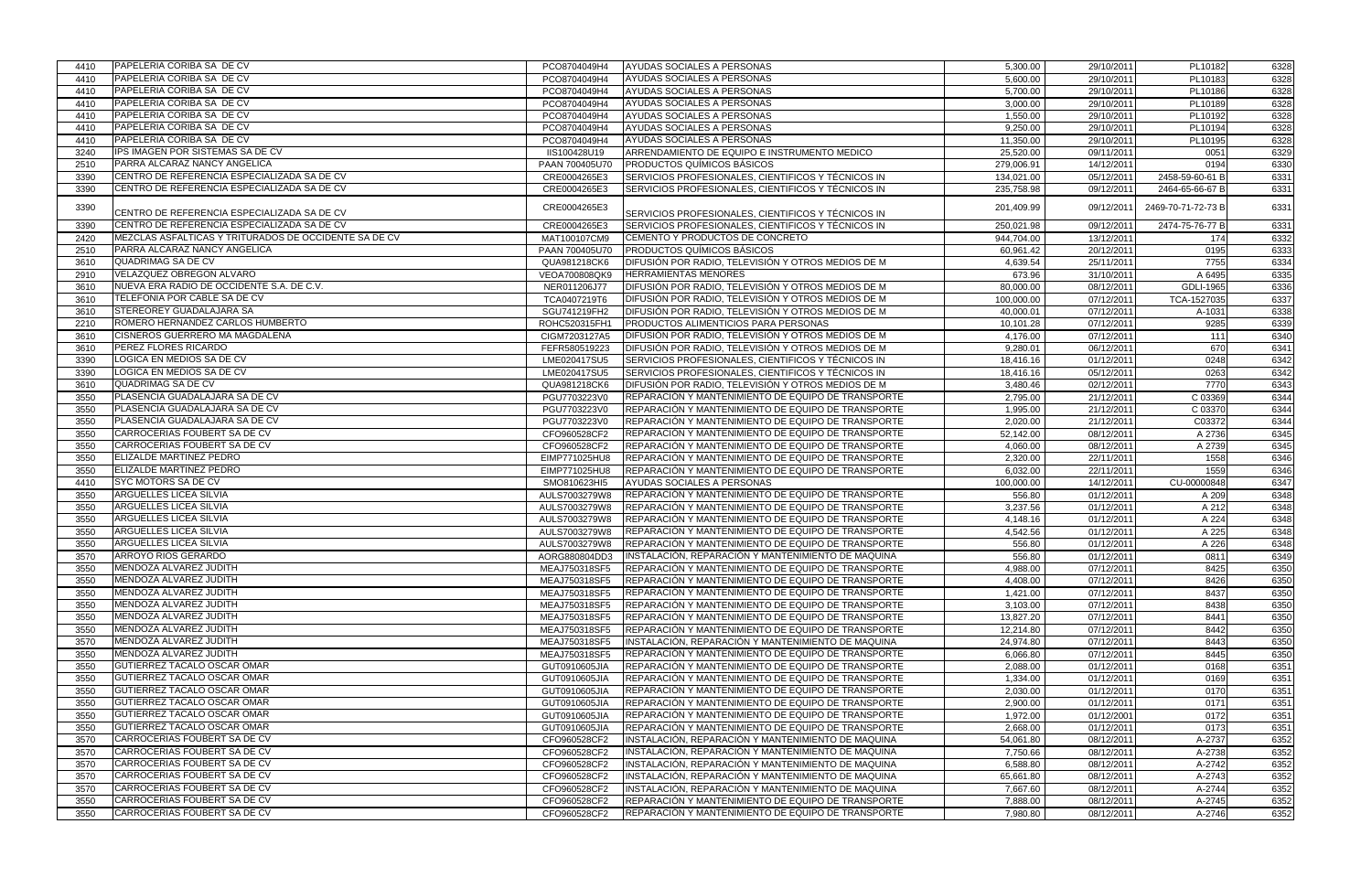| 2510 | PARRA ALCARAZ NANCY ANGELICA                           | PAAN 700405U70 | <b>PRODUCTOS QUÍMICOS BÁSICOS</b>                   | 100,004.73 | 01/12/2011 | 0191             | 6353 |
|------|--------------------------------------------------------|----------------|-----------------------------------------------------|------------|------------|------------------|------|
| 3330 | DESARROLLOS TECNOLOGICOS LAZMEX, S.A. DE R.L. DE C.V.  | DTL0110262Q1   | ISERVICIOS CONSULTORÍA ADMINISTRATIVA. PROCESOS. TÉ | 400,000.00 | 16/12/2011 | 1178             | 6354 |
| 2530 | URIBE RUVALCABA LEOPOLDO RAFAEL                        | UIRL491115KD6  | MEDICINAS Y PRODUCTOS FARMACÉUTICOS                 | 17,086.40  | 01/12/2011 | 87               | 6355 |
| 2490 | PRODUCTOS RIVIAL S.A. DE C.V.                          | PRI801112S59   | OTROS MATERIALES Y ARTÍCULOS DE CONSTRUCCIÓN Y REP  | 3,654.85   | 14/09/2011 | AA 005395        | 6356 |
| 2540 | URIBE RUVALCABA LEOPOLDO RAFAEL                        | UIRL491115KD6  | MATERIALES, ACCESORIOS Y SUMINISTROS MÉDICOS        | 12,492.24  | 03/11/2011 | 18695            | 6357 |
| 2540 | URIBE RUVALCABA LEOPOLDO RAFAEL                        | UIRL491115KD6  | MATERIALES, ACCESORIOS Y SUMINISTROS MÉDICOS        | 4,989.39   | 29/11/2011 | 67/81            | 6357 |
| 2540 | URIBE RUVALCABA LEOPOLDO RAFAEL                        | UIRL491115KD6  | MATERIALES, ACCESORIOS Y SUMINISTROS MÉDICOS        | 2,156.65   | 29/11/2011 | 71               | 6357 |
| 2530 | URIBE RUVALCABA LEOPOLDO RAFAEL                        | UIRL491115KD6  | MEDICINAS Y PRODUCTOS FARMACÉUTICOS                 | 22,616.85  | 30/11/2011 | 78/80            | 6357 |
| 2540 | URIBE RUVALCABA LEOPOLDO RAFAEL                        | UIRL491115KD6  | MATERIALES, ACCESORIOS Y SUMINISTROS MÉDICOS        | 15,152.85  | 02/12/2011 | 90/91/95         | 6357 |
| 2540 | URIBE RUVALCABA LEOPOLDO RAFAEL                        | UIRL491115KD6  | MATERIALES, ACCESORIOS Y SUMINISTROS MÉDICOS        | 2,497.25   | 05/12/2011 | 93               | 6357 |
| 4410 | PAPELERIA CORIBA SA DE CV                              | PCO8704049H4   | AYUDAS SOCIALES A PERSONAS                          | 2,055.88   | 06/09/2011 | PL-9376          | 6358 |
| 4410 | PAPELERIA CORIBA SA DE CV                              | PCO8704049H4   | AYUDAS SOCIALES A PERSONAS                          | 2,950.00   | 25/10/2011 | PF39824          | 6359 |
| 4410 | PAPELERIA CORIBA SA DE CV                              | PCO8704049H4   | AYUDAS SOCIALES A PERSONAS                          | 6,650.00   | 21/10/2011 | PL10008          | 6359 |
| 4410 | PAPELERIA CORIBA SA DE CV                              | PCO8704049H4   | AYUDAS SOCIALES A PERSONAS                          | 5,950.00   | 21/10/2011 | PL10014          | 6359 |
| 4410 | PAPELERIA CORIBA SA DE CV                              | PCO8704049H4   | AYUDAS SOCIALES A PERSONAS                          | 12,200.00  | 24/10/2011 | PL10045          | 6359 |
| 4410 | PAPELERIA CORIBA SA DE CV                              | PCO8704049H4   | AYUDAS SOCIALES A PERSONAS                          | 5,300.00   | 24/10/2011 | PL10048          | 6359 |
| 4410 | PAPELERIA CORIBA SA DE CV                              | PCO8704049H4   | AYUDAS SOCIALES A PERSONAS                          | 3,850.00   | 25/10/2011 | PL9964           | 6359 |
| 4410 | PAPELERIA CORIBA SA DE CV                              | PCO8704049H4   | AYUDAS SOCIALES A PERSONAS                          | 4,700.00   | 19/10/2011 | PL9988           | 6359 |
| 4410 | PAPELERIA CORIBA SA DE CV                              | PCO8704049H4   | AYUDAS SOCIALES A PERSONAS                          | 5,350.00   | 24/10/2011 | PL10046          | 6360 |
| 4410 | PAPELERIA CORIBA SA DE CV                              | PCO8704049H4   | AYUDAS SOCIALES A PERSONAS                          | 2,950.00   | 26/10/2011 | PL10086          | 6360 |
| 4410 | PAPELERIA CORIBA SA DE CV                              | PCO8704049H4   | AYUDAS SOCIALES A PERSONAS                          | 4,600.00   | 28/10/2011 | PL10145          | 6360 |
| 4410 | PAPELERIA CORIBA SA DE CV                              | PCO8704049H4   | AYUDAS SOCIALES A PERSONAS                          | 4,700.00   | 28/10/2011 | PL10161          | 6360 |
| 4410 | PAPELERIA CORIBA SA DE CV                              |                | AYUDAS SOCIALES A PERSONAS                          |            | 28/10/2011 | PL10166          | 6360 |
|      | PAPELERIA CORIBA SA DE CV                              | PCO8704049H4   |                                                     | 2,050.00   |            |                  |      |
| 4410 |                                                        | PCO8704049H4   | AYUDAS SOCIALES A PERSONAS                          | 8,000.00   | 01/09/2011 | PL9303           | 6360 |
| 4410 | PAPELERIA CORIBA SA DE CV                              | PCO8704049H4   | AYUDAS SOCIALES A PERSONAS                          | 1,550.00   | 05/09/2011 | PL9363           | 6360 |
| 4410 | PAPELERIA CORIBA SA DE CV                              | PCO8704049H4   | AYUDAS SOCIALES A PERSONAS                          | 3,700.00   | 05/09/2011 | PL9364           | 6360 |
| 4410 | PAPELERIA CORIBA SA DE CV                              | PCO8704049H4   | AYUDAS SOCIALES A PERSONAS                          | 2,750.00   | 19/11/2011 | PL9472           | 6360 |
| 4410 | PAPELERIA CORIBA SA DE CV                              | PCO8704049H4   | AYUDAS SOCIALES A PERSONAS                          | 2,500.00   | 19/09/2011 | PL9553           | 6360 |
| 4410 | PAPELERIA CORIBA SA DE CV                              | PCO8704049H4   | AYUDAS SOCIALES A PERSONAS                          | 5,550.00   | 27/09/2011 | PL9685           | 6360 |
| 4410 | PAPELERIA CORIBA SA DE CV                              | PCO8704049H4   | AYUDAS SOCIALES A PERSONAS                          | 2,050.00   | 30/09/2011 | PL9716           | 6360 |
| 4410 | PAPELERIA CORIBA SA DE CV                              | PCO8704049H4   | AYUDAS SOCIALES A PERSONAS                          | 4,550.00   | 30/09/2011 | PL9725           | 6360 |
| 4410 | PAPELERIA CORIBA SA DE CV                              | PCO8704049H4   | AYUDAS SOCIALES A PERSONAS                          | 7,700.00   | 19/10/2011 | PL9987           | 6360 |
| 4410 | NUEVA WALMART DE MEXICO S. DE R.L. DE C.V.             | NWM9709244W4   | AYUDAS SOCIALES A PERSONAS                          | 49,496.00  | 13/12/2011 | <b>BAGD36797</b> | 6361 |
| 4410 | NUEVA WALMART DE MEXICO S. DE R.L. DE C.V.             | NWM9709244W4   | AYUDAS SOCIALES A PERSONAS                          | 21,486.00  | 13/12/2011 | <b>BAGD36798</b> | 6361 |
| 4410 | NUEVA WALMART DE MEXICO S. DE R.L. DE C.V.             | NWM9709244W4   | AYUDAS SOCIALES A PERSONAS                          | 32,830.12  | 14/12/2011 | CACE266277       | 6361 |
| 3750 | SERVICIO DE EXCELENCIA SA DE CV                        | SEX971014G39   | VIÁTICOS EN EL PAÍS                                 | 170.00     | 05/12/2011 | 00200020015315   | 6362 |
| 3850 | <b>GLEIZER SALZMAN JULIAN</b>                          | GESJ750712NA1  | GASTOS DE REPRESENTACIÓN                            | 1,963.00   | 05/12/2011 | 1066             | 6362 |
| 3710 | AEROVIAS DE MEXICO SA DE CV                            | AME880912189   | <b>PASAJES AÉREOS</b>                               | 5,092.00   | 05/12/2011 | 2172557775-6     | 6362 |
| 3850 | OPERADORA WAYNE SA DE CV                               | OWA091214T13   | GASTOS DE REPRESENTACIÓN                            | 1,192.00   | 28/11/2011 | 2386-A           | 6362 |
| 3850 | <b>RESTAURANT RISCAL</b>                               | RRI7707135Z3   | GASTOS DE REPRESENTACIÓN                            | 4,810.00   | 01/12/2011 | 41511            | 6362 |
| 3310 | PADILLA SANCHEZ JOSE MANUEL                            | PASM461222IU9  | SERVICIOS LEGALES, CONTABILIDAD Y RELACIONADOS      | 15,900.00  | 13/12/2011 | 037              | 6364 |
| 3310 | <b>PADILLA SANCHEZ JOSE MANUEL</b>                     | PASM461222IU9  | SERVICIOS LEGALES, CONTABILIDAD Y RELACIONADOS      | 15,900.00  | 16/12/2011 | 038              | 6364 |
| 3750 | <b>ESCALANTE CASTRO DANIEL ALEJANDRO</b>               | EACD8110056G5  | <b>VIATICOS EN EL PAIS</b>                          | 250.00     | 10/11/2011 | 10073            | 6365 |
| 3750 | <b>ESCALANTE CASTRO DANIEL ALEJANDRO</b>               | EACD8110056G5  | VIÁTICOS EN EL PAÍS                                 | 20.00      | 10/11/2011 | 11076            | 6365 |
| 3750 | ESCALANTE CASTRO DANIEL ALEJANDRO                      | EACD8110056G5  | VIÁTICOS EN EL PAÍS                                 | 20.00      | 10/11/2011 | 11077            | 6365 |
| 3750 | ESCALANTE CASTRO DANIEL ALEJANDRO                      | EACD8110056G5  | VIÁTICOS EN EL PAÍS                                 | 20.00      | 10/11/2011 | 11078            | 6365 |
| 3750 | <b>ESCALANTE CASTRO DANIEL ALEJANDRO</b>               | EACD8110056G5  | VIÁTICOS EN EL PAÍS                                 | 20.00      | 10/11/2011 | 11079            | 6365 |
| 3750 | <b>ESCALANTE CASTRO DANIEL ALEJANDRO</b>               | EACD8110056G5  | VIÁTICOS EN EL PAÍS                                 | 20.00      | 10/11/2011 | 11080            | 6365 |
| 3750 | ESCALANTE CASTRO DANIEL ALEJANDRO                      | EACD8110056G5  | VIÁTICOS EN EL PAÍS                                 | 20.00      | 10/11/2011 | 11081            | 6365 |
| 3750 | <b>ESCALANTE CASTRO DANIEL ALEJANDRO</b>               | EACD8110056G5  | VIÁTICOS EN EL PAÍS                                 | 200.00     | 10/11/2011 | 4667             | 6365 |
| 3750 | <b>ESCALANTE CASTRO DANIEL ALEJANDRO</b>               | EACD8110056G5  | VIÁTICOS EN EL PAÍS                                 | 200.00     | 10/11/2011 | 4782             | 6365 |
| 3750 | <b>RODRIGUEZ ROBLES JOSE LUIS</b>                      | RORL550430321  | VIÁTICOS EN EL PAÍS                                 | 165.00     | 17/11/2011 | 0007349523       | 6366 |
| 3750 | RODRIGUEZ ROBLES JOSE LUIS                             | RORL550430321  | VIÁTICOS EN EL PAÍS                                 | 165.00     | 17/11/2011 | 0007466466       | 6366 |
| 3750 | RODRIGUEZ ROBLES JOSE LUIS                             | RORL550430321  | VIÁTICOS EN EL PAÍS                                 | 197.20     | 18/11/2011 | 00275            | 6366 |
| 2610 | COMBUSTIBLES TLAJOMULCO S.A. DE C.V.                   | CTL050627SF1   | COMBUSTIBLES, LUBRICANTES Y ADITIVOS                | 2,625.14   | 06/12/2011 | FE 4046          | 6368 |
| 2610 | COMBUSTIBLES TLAJOMULCO S.A. DE C.V.                   | CTL050627SF1   | COMBUSTIBLES, LUBRICANTES Y ADITIVOS                | 10,378.95  | 12/12/2011 | FE 4125          | 6368 |
| 2610 | COMBUSTIBLES TLAJOMULCO S.A. DE C.V.                   | CTL050627SF1   | COMBUSTIBLES, LUBRICANTES Y ADITIVOS                | 54,041.19  | 12/12/2011 | FE 4126          | 6368 |
| 2610 | COMBUSTIBLES TLAJOMULCO S.A. DE C.V.                   | CTL050627SF1   | COMBUSTIBLES, LUBRICANTES Y ADITIVOS                | 46,564.69  | 14/12/2011 | FE 4160          | 6368 |
| 2610 | AUTOSERVICIO GASOLINERO HACIENDA SANTA FE S.A. DE C.V. | AGH0601315P2   | COMBUSTIBLES, LUBRICANTES Y ADITIVOS                | 39,974.38  | 10/12/2011 | 6089             | 6369 |
| 2610 | AUTOSERVICIO GASOLINERO HACIENDA SANTA FE S.A. DE C.V. | AGH0601315P2   | COMBUSTIBLES, LUBRICANTES Y ADITIVOS                | 20,946.86  | 15/12/2011 | 6162             | 6369 |
| 2610 | AUTOSERVICIO GASOLINERO HACIENDA SANTA FE S.A. DE C.V. | AGH0601315P2   | COMBUSTIBLES, LUBRICANTES Y ADITIVOS                | 83,593.92  | 15/12/2011 | 6164             | 6369 |
| 2610 | AUTOSERVICIO GASOLINERO HACIENDA SANTA FE S.A. DE C.V. | AGH0601315P2   | COMBUSTIBLES, LUBRICANTES Y ADITIVOS                | 34,880.78  | 15/12/2011 | 6165             | 6369 |
|      |                                                        |                |                                                     |            |            |                  |      |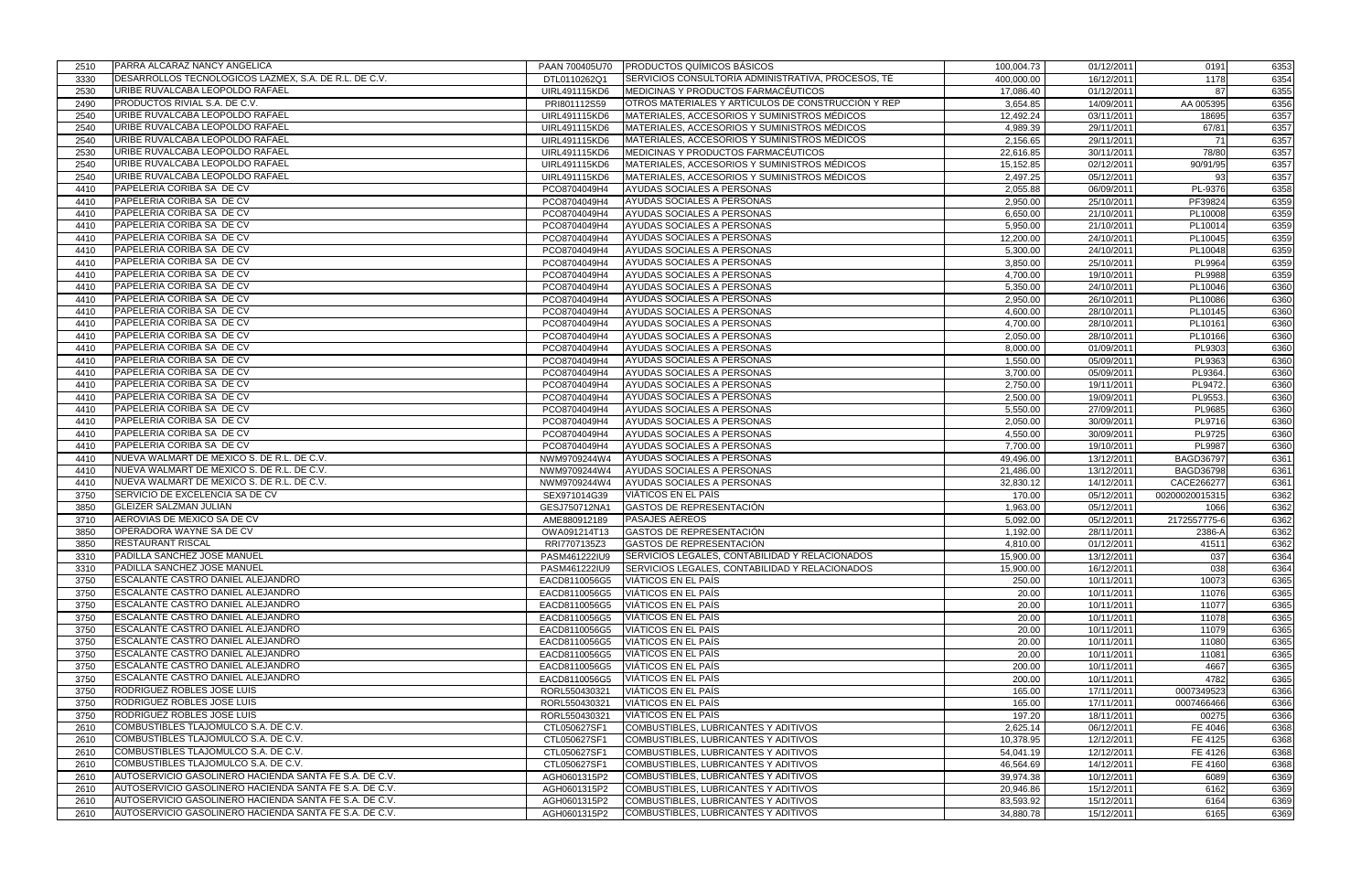| 2610 | AUTOSERVICIO GASOLINERO HACIENDA SANTA FE S.A. DE C.V.                                                 | AGH0601315P2  | COMBUSTIBLES, LUBRICANTES Y ADITIVOS               | 12,342.65 | 03/12/2011 | 5984.     | 6370              |
|------|--------------------------------------------------------------------------------------------------------|---------------|----------------------------------------------------|-----------|------------|-----------|-------------------|
| 2610 | <b>ICOMBUSTIBLES TLAJOMULCO S.A. DE C.V.</b>                                                           | CTL050627SF1  | COMBUSTIBLES, LUBRICANTES Y ADITIVOS               | 15,231.29 | 12/12/2011 | FE 4122   | 6371              |
| 2610 | COMBUSTIBLES TLAJOMULCO S.A. DE C.V.                                                                   | CTL050627SF1  | COMBUSTIBLES, LUBRICANTES Y ADITIVOS               | 1,053.65  | 12/12/2011 | FE 4123   | 6371              |
| 2610 | COMBUSTIBLES TLAJOMULCO S.A. DE C.V.                                                                   | CTL050627SF1  | COMBUSTIBLES, LUBRICANTES Y ADITIVOS               | 3,981.50  | 12/12/2011 | FE 4124   | 6371              |
| 2610 | COMBUSTIBLES TLAJOMULCO S.A. DE C.V.                                                                   | CTL050627SF1  | COMBUSTIBLES, LUBRICANTES Y ADITIVOS               | 42,343.83 | 14/12/2011 | FE 4161   | 6371              |
| 3550 | GUTIERREZ CORTEZ HUGO RICARDO                                                                          | GUCH531007HE2 | REPARACIÓN Y MANTENIMIENTO DE EQUIPO DE TRANSPORTE | 2,320.00  | 29/03/2011 | 472       | CAJA06175         |
| 3550 | <b>FLOSOL MOTORS SA DE CV</b>                                                                          | FMO020729AJ6  | REPARACIÓN Y MANTENIMIENTO DE EQUIPO DE TRANSPORTE | 13,920.00 | 31/10/2011 | 7396      | CAJA06176         |
| 3550 | VILLASEÑOR BALLESTEROS Y COMPAÑÍA SA DE CV                                                             | VBA040611LUA  | REPARACIÓN Y MANTENIMIENTO DE EQUIPO DE TRANSPORTE | 5,510.00  | 18/11/2011 | 1595      | CAJA06177         |
| 5750 | <b>AQUAMOL SC DE RL</b>                                                                                | AQU030520373  | PECES Y ACUICULTURA                                | 34,000.00 | 17/11/2011 | 2282      | CAJA06178         |
| 3150 | <b>IUSACELL SA DE CV</b>                                                                               | IUS890616RH6  | <b>TELEFONÍA CELULAR</b>                           | 3,300.00  | 26/10/2011 | VARIAS    | CAJA06172         |
| 3820 | NAVARRO IBARRA MARIA DEL REFUGIO                                                                       | NAIM750907QG9 | GASTOS ORDEN SOCIAL Y CULTURAL                     | 13,316.80 | 16/11/2011 |           | CAJA06183         |
| 3820 | NUEVA WALMART DE MEXICO S. DE R.L. DE C.V.                                                             | NWM9709244W4  | GASTOS ORDEN SOCIAL Y CULTURAL                     | 994.19    | 02/12/2011 | 215256    | CAJA06184         |
| 3820 | RAMOS RAMOS HELIODORO                                                                                  | RARH5703102Q9 | GASTOS ORDEN SOCIAL Y CULTURAL                     | 318.83    | 04/10/2011 | 3480      | CAJA06184         |
| 3820 | ZAPATERIA PEDRO MORENO SA DE CV                                                                        | ZPM830324KF1  | GASTOS ORDEN SOCIAL Y CULTURAL                     | 198.00    | 05/10/2011 | 13719     | CAJA06199         |
| 3830 | MANAGEMENT FOCUS MEXICO SA DE CV                                                                       |               | CONGRESOS Y CONVENCIONES                           |           | 14/11/2011 | 990012413 | CAJA06200         |
|      | PRICE RES SA DE CV                                                                                     | MFM0002075V5  |                                                    | 19,053.00 |            | 28199     | CAJA06200         |
| 3830 | TRANSPORTES NUÑEZ S.A. DE C.V.                                                                         | PRE100204N30  | CONGRESOS Y CONVENCIONES                           | 5,074.35  | 17/11/2011 | 1280      | CAJA06203         |
| 3820 |                                                                                                        | TNU001109A53  | GASTOS ORDEN SOCIAL Y CULTURAL                     | 12,615.00 | 18/11/2011 |           |                   |
| 3750 | DESARROLLO INTERNACIONAL DE HOTELES S DE RL DE CV<br>DESARROLLO INTERNACIONAL DE HOTELES S DE RL DE CV | DID0710105K1  | <b>VIÁTICOS EN EL PAÍS</b>                         | 1,781.66  | 28/10/2011 | 4214      | CAJA06204         |
| 3750 |                                                                                                        | DID0710105K1  | VIÁTICOS EN EL PAÍS                                | 1,159.97  | 29/10/2011 | 935       | CAJA06204         |
| 3750 | DESARROLLO INTERNACIONAL DE HOTELES S DE RL DE CV                                                      | DID0710105K1  | VIÁTICOS EN EL PAÍS                                | 452.00    | 28/10/2011 | 31053     | CAJA06204         |
| 3750 | DESARROLLO INTERNACIONAL DE HOTELES S DE RL DE CV                                                      | DID0710105K1  | VIÁTICOS EN EL PAÍS                                | 185.01    | 29/10/2011 | 31066     | CAJA06204         |
| 3820 | ROMO GARCIA REYMUNDO                                                                                   | ROGR740214UA3 | GASTOS ORDEN SOCIAL Y CULTURAL                     | 15,080.00 | 01/12/2011 | 1240      | CAJA06209         |
| 3820 | ROMO GARCIA REYMUNDO                                                                                   | ROGR740214UA3 | GASTOS ORDEN SOCIAL Y CULTURAL                     | 3,248.00  | 26/09/2011 | 2102      | CAJA06214         |
| 3820 | <b>EMBOTELLADORA AGA SA DE CV</b>                                                                      | EAG811205M74  | GASTOS ORDEN SOCIAL Y CULTURAL                     | 3,500.13  | 23/09/2011 | 1925056   | CAJA06214         |
| 3820 | <b>PETROMAX SA DE CV</b>                                                                               | PET040903DH1  | GASTOS ORDEN SOCIAL Y CULTURAL                     | 200.00    | 20/09/2011 | 7939      | CAJA06214         |
| 3820 | ACOTRON ELECTRONICA INDUSTRIAL SA DE CV                                                                | AEI9807021P3  | <b>GASTOS ORDEN SOCIAL Y CULTURAL</b>              | 1,619.11  | 24/09/2011 | 96369     | CAJA06214         |
| 2210 | GALINDO LAVEGA TOMAS FERNANDO                                                                          | GALT8706172H4 | PRODUCTOS ALIMENTICIOS PARA PERSONAS               | 527.00    | 27/06/2011 | 366       | CAJA06217         |
| 2210 | SANCHEZ SANCHEZ ANA ROSA                                                                               | SASA830226F83 | PRODUCTOS ALIMENTICIOS PARA PERSONAS               | 801.00    | 09/08/2011 | 3163      | CAJA06217         |
| 3290 | SOCIEDAD COOPERATIVA ESCOLAR DE PRODUCCION SC DE RL                                                    | IHM981116UG3  | <b>OTROS ARRENDAMIENTOS</b>                        | 580.00    | 17/08/2011 | 6344      | CAJA06217         |
| 3850 | <b>HUASCARAN SA DE CV</b>                                                                              | HUA030210SX9  | GASTOS DE REPRESENTACIÓN                           | 617.00    | 02/11/2011 | 7721      | CAJA06217         |
| 2210 | LOS ADOBES CAMPESTRE, S.A. DE C.V.                                                                     | ACA100531NQ9  | PRODUCTOS ALIMENTICIOS PARA PERSONAS               | 2,980.00  | 10/10/2011 | 1074      | CAJA06221         |
| 2210 | PADILLA GUTIERREZ TAMARA GABRIELA                                                                      | PAGT820904DR1 | PRODUCTOS ALIMENTICIOS PARA PERSONAS               | 675.00    | 18/10/2011 | 582       | CAJA06221         |
| 2210 | HACIENDA EL REFUGIO DEL FRAILE, S.A. DE C.V.                                                           | HRF070626D1A  | PRODUCTOS ALIMENTICIOS PARA PERSONAS               | 1,044.00  | 08/11/2011 | 8650      | CAJA06221         |
| 3710 | ABC AEROLINEAS SA DE CV                                                                                | AAE050309FM0  | PASAJES AÉREOS                                     | 3,405.58  | 21/09/2011 | 2219      | CAJA06230         |
| 3750 | SOCIEDAD HOTELERA PRIM SA DE CV                                                                        | SHP790118Q21  | VIÁTICOS EN EL PAÍS                                | 756.00    | 22/09/2011 | 799       | CAJA06230         |
| 3720 | <b>LOPEZ MORENO CARLOS</b>                                                                             | LORC550721126 | <b>PASAJES TERRESTRES</b>                          | 174.00    | 22/09/2011 | 254       | CAJA06230         |
| 3750 | GRUPO AEREO LATINOAMERICANO SA DE CV                                                                   | GAL000914GQ7  | VIÁTICOS EN EL PAÍS                                | 1,607.00  | 07/10/2011 | 5495      | CAJA06243         |
| 3710 | AMERICAN TOURS SA DE CV                                                                                | ATO9802264T8  | <b>PASAJES AÉREOS</b>                              | 600.00    | 06/10/2011 | 51751     | CAJA06243         |
| 3750 | FONDA DE SANTA CLARA SA DE CV                                                                          | FSC870403LS1  | VIÁTICOS EN EL PAÍS                                | 487.00    | 07/10/2011 | 167530    | CAJA06243         |
| 3710 | AEROVIAS DE MEXICO SA DE CV                                                                            | AME880912189  | <b>PASAJES AÉREOS</b>                              | 4,098.00  | 05/10/2011 | 1806986   | CAJA06243         |
| 3710 | AEROVIAS DE MEXICO SA DE CV                                                                            | AME880912189  | <b>PASAJES AÉREOS</b>                              | 4,098.00  | 05/10/2011 | 1806987   | CAJA06243         |
| 3710 | AEROVIAS DE MEXICO SA DE CV                                                                            | AME880912189  | <b>PASAJES AEREOS</b>                              | 4,098.00  | 05/10/2011 |           | 1806988 CAJA06243 |
| 3710 | <b>CLASE ALPEZ PREMIER SA DE CV</b>                                                                    | CAP050617E1   | <b>PASAJES AÉREOS</b>                              | 556.80    | 05/01/2011 | 3939      | CAJA06243         |
| 3750 | SALAZAROV ENTRETENIMIENTO SA DE CV                                                                     | SEN090413U43  | VIÁTICOS EN EL PAÍS                                | 761.00    | 05/10/2011 | -57I      | CAJA06243         |
| 3750 | <b>HOTEL PREMIER SA DE CV</b>                                                                          | HPR620601QU3  | VIÁTICOS EN EL PAÍS                                | 659.99    | 08/10/2011 | 951       | CAJA06243         |
| 3750 | HOTEL PREMIER SA DE CV                                                                                 | HPR620601QU3  | VIÁTICOS EN EL PAÍS                                | 3,420.00  | 07/10/2011 | 934       | CAJA06243         |
| 3750 | GRUPO RESTAURANTERO DEL CENTRO SA DE CV                                                                | GRC030429EC4  | VIÁTICOS EN EL PAÍS                                | 649.99    | 08/10/2011 | 5383      | CAJA06243         |
| 3750 | <b>BAR LA ANTIGUA SA DE CV</b>                                                                         | BAN110712LG2  | VIÁTICOS EN EL PAÍS                                | 238.00    | 06/10/2011 | 651       | CAJA06243         |
| 3750 | <b>RESTAURANTES CALIFORNIA SA DE CV</b>                                                                | RCA950901KWA  | VIÁTICOS EN EL PAÍS                                | 438.00    | 07/10/2011 | 32991     | CAJA06243         |
| 3750 | <b>IESPECIALISTAS EN ALTA COCINA SA DE CV</b>                                                          | EAC8504236U5  | VIÁTICOS EN EL PAÍS                                | 357.00    | 06/10/2011 | 3496619   | CAJA06243         |
| 3750 | <b>RESTAURANTES COSAKA SA</b>                                                                          | RCO770111UL6  | VIÁTICOS EN EL PAÍS                                | 758.00    | 16/11/2011 | 317307    | CAJA06360         |
| 3750 | RESTAURANT Y TAQUERIA I R S A                                                                          | RT1770622C39  | VIÁTICOS EN EL PAÍS                                | 202.00    | 15/11/2011 | 162007    | CAJA06360         |
| 3750 | HOTEL PREMIER SA DE CV                                                                                 | HPR620601QU3  | VIÁTICOS EN EL PAÍS                                | 2,280.00  | 17/11/2011 | 1331      | CAJA06360         |
| 3750 | HOTELES SHERATON S DE RL DE CV                                                                         | HSH6905238BA  | VIÁTICOS EN EL PAÍS                                | 430.00    | 24/11/2011 | 1001      | <b>CAJA06360</b>  |
| 3750 | ESPECIALISTAS EN ALTA COCINA SA DE CV                                                                  | EAC8504236U5  | VIÁTICOS EN EL PAÍS                                | 312.00    | 17/11/2011 | 100473    | CAJA06360         |
| 3710 | CLASE ALPEZ PREMIER SA DE CV                                                                           | CAP050617E1   | PASAJES AÉREOS                                     | 317.20    | 29/11/2011 | 3721      | CAJA06360         |
| 3750 | HOTEL PREMIER SA DE CV                                                                                 | HPR620601QU3  | VIATICOS EN EL PAÍS                                | 570.00    | 28/11/2011 | 1406      | CAJA06363         |
| 3750 | <b>HOTEL PREMIER SA DE CV</b>                                                                          | HPR620601QU3  | VIÁTICOS EN EL PAÍS                                | 52.00     | 28/11/2011 | 1407      | CAJA06363         |
| 3750 | <b>ARGENTINO REFORMA SA DE CV</b>                                                                      | ARE100623FB5  | VIÁTICOS EN EL PAÍS                                | 501.00    | 27/11/2011 |           | 5704 CAJA06363    |
| 3750 | CONSORCIO ALIMENTARIO Y GASTRONOMICO SA DE CV                                                          | CAG060626E1A  | VIÁTICOS EN EL PAÍS                                | 1,120.00  | 06/09/2011 | 3861      | CAJA06446         |
| 3750 | MARISCOS PLAYA BRUJA SA DE CV                                                                          | MPB020401T52  | VIÁTICOS EN EL PAÍS                                | 504.00    | 08/09/2011 | 25097     | CAJA06446         |
| 3750 | ACEVES ESTRELLA LUZ ARMIDA                                                                             | AEEL590324TG1 | VIÁTICOS EN EL PAÍS                                | 341.00    | 09/09/2011 |           | 182 CAJA06446     |
|      |                                                                                                        |               |                                                    |           |            |           |                   |